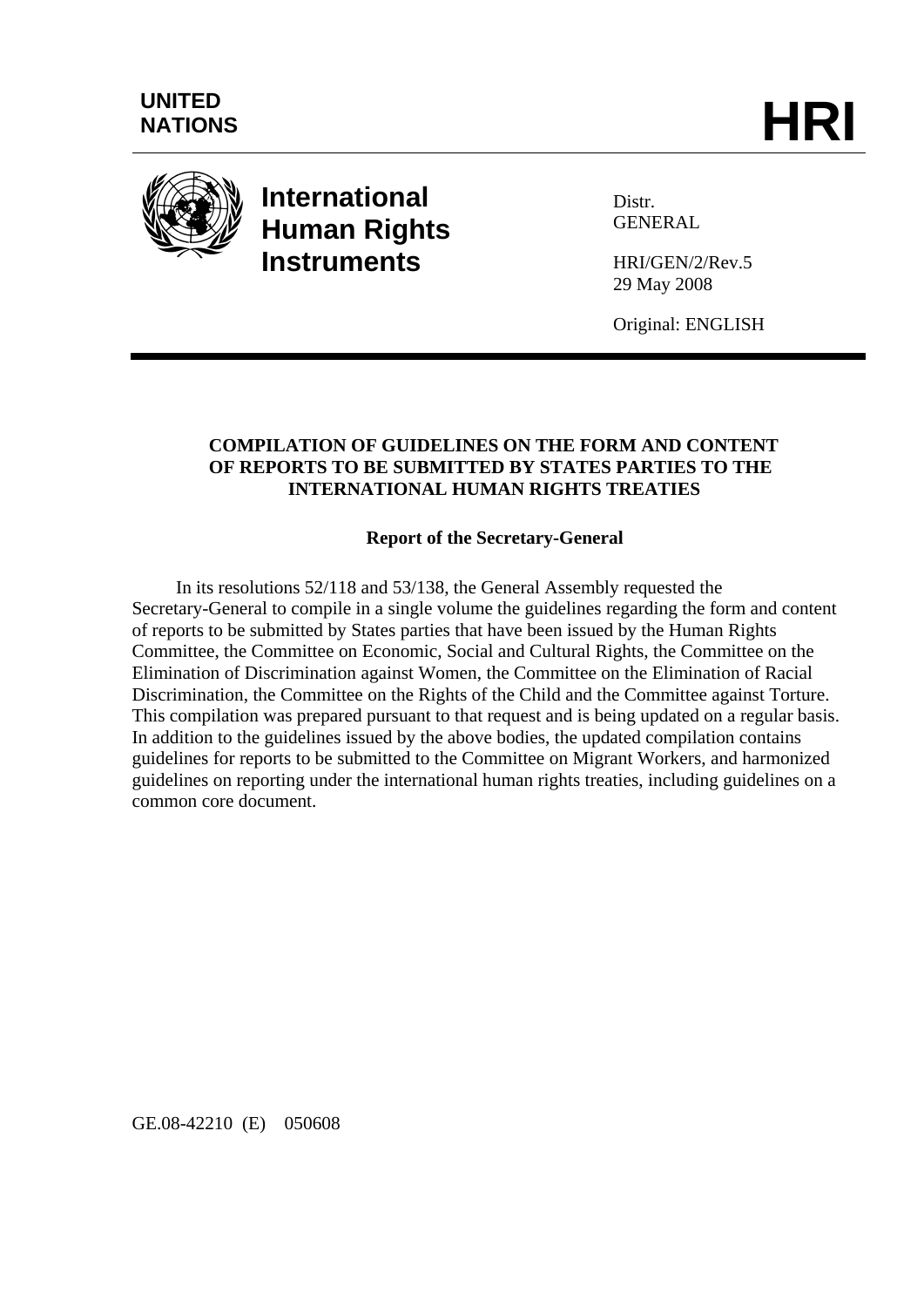# **CONTENTS**

| Chapter        |                                                                                                                                     | Page |
|----------------|-------------------------------------------------------------------------------------------------------------------------------------|------|
| $\mathbf{I}$ . | HARMONIZED GUIDELINES ON REPORTING UNDER THE<br>INTERNATIONAL HUMAN RIGHTS TREATIES, INCLUDING<br>GUIDELINES ON A CORE DOCUMENT AND | 3    |
| II.            | COMMITTEE ON ECONOMIC, SOCIAL AND CULTURAL                                                                                          | 26   |
| III.           |                                                                                                                                     | 47   |
| IV.            | COMMITTEE ON THE ELIMINATION OF RACIAL                                                                                              | 53   |
| V.             | COMMITTEE ON THE ELIMINATION OF DISCRIMINATION                                                                                      | 70   |
| VI.            |                                                                                                                                     | 77   |
| VII.           |                                                                                                                                     | 88   |
| VIII.          | OPTIONAL PROTOCOL TO THE CONVENTION ON THE<br>RIGHTS OF THE CHILD ON THE INVOLVEMENT OF                                             | 111  |
| IX.            | OPTIONAL PROTOCOL TO THE CONVENTION ON THE<br>RIGHTS OF THE CHILD ON THE SALE OF CHILDREN,                                          | 117  |
| $X_{\cdot}$    |                                                                                                                                     | 135  |
|                | Guidelines for initial reports to be submitted by States parties under                                                              | 135  |
|                | Guidelines for the periodic reports to be submitted by States parties                                                               | 140  |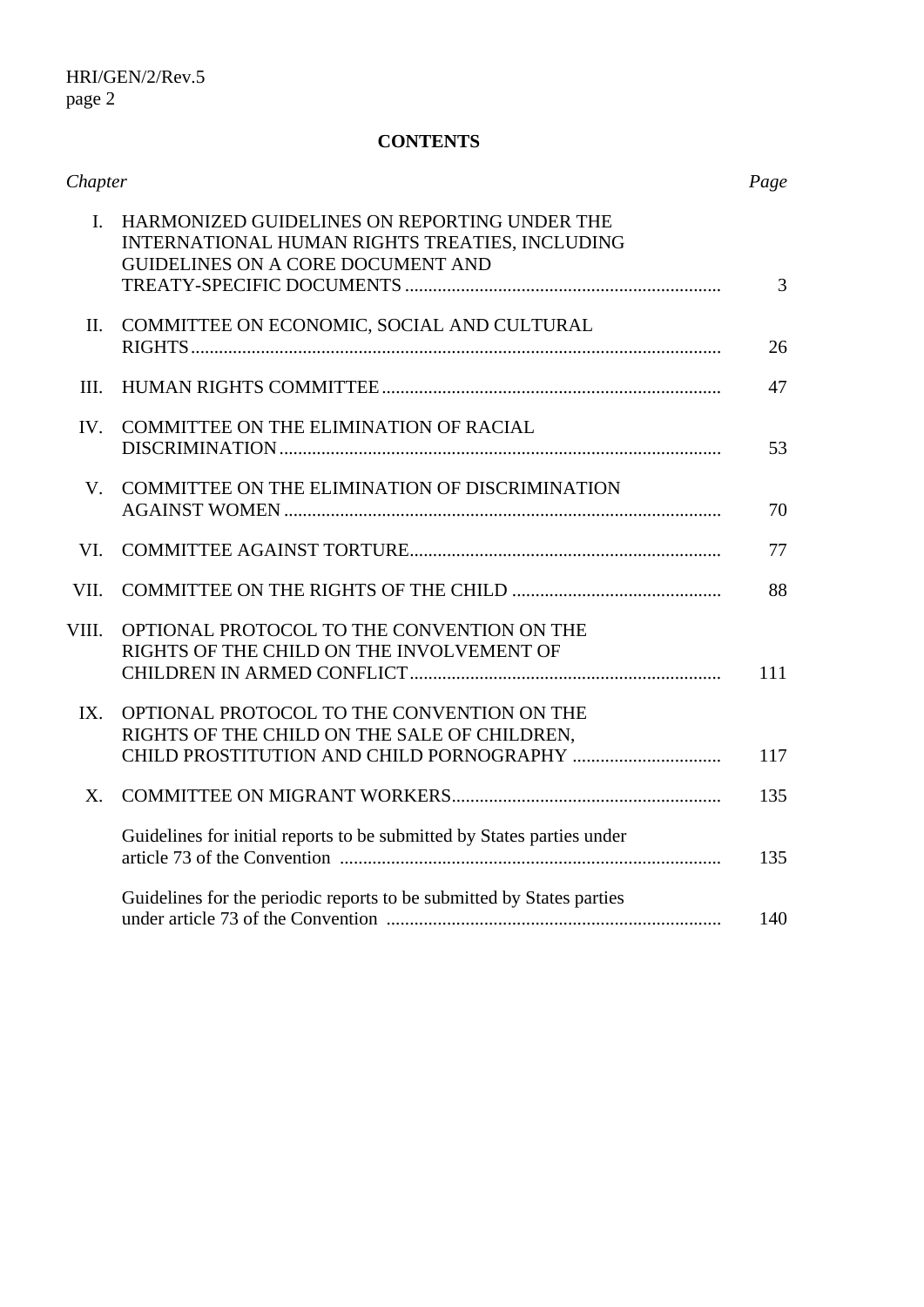#### **Chapter I**

### **HARMONIZED GUIDELINES ON REPORTING UNDER THE INTERNATIONAL HUMAN RIGHTS TREATIES, INCLUDING GUIDELINES ON A CORE DOCUMENT AND TREATY-SPECIFIC DOCUMENTS**\*

#### **Purpose of guidelines**

1. These guidelines are intended to guide States parties in fulfilling their reporting obligations under:

- Article 40 of the International Covenant on Civil and Political Rights, reporting to the Human Rights Committee (CCPR)
- Articles 16 and 17 of the International Covenant on Economic, Social and Cultural Rights, reporting to the Committee on Economic, Social and Cultural Rights (CESCR)
- Article 9 of the International Convention on the Elimination of All Forms of Racial Discrimination, reporting to the Committee on the Elimination of Racial Discrimination (CERD)
- Article 18 of the Convention on the Elimination of All Forms of Discrimination against Women, reporting to the Committee on the Elimination of Discrimination Against Women (CEDAW)
- Article 19 of the Convention Against Torture and Other Cruel, Inhuman or Degrading Treatment and Punishment, reporting to the Committee Against Torture (CAT)
- Article 44 of the Convention on the Rights of the Child, reporting to the Committee on the Rights of the Child (CRC)
- Article 73 of the International Convention on the Protection of the Rights of All Migrant Workers and Members of Their Families, reporting to the Committee on Migrant Workers (CMW)

These guidelines do not apply to initial reports prepared by States under article 8 of the Optional Protocol to the Convention on the Rights of the Child on the involvement of children in armed conflict and article 12 of the Optional Protocol to the Convention on the Rights of the Child on the sale of children, child prostitution and child pornography, although States may wish to consider the information provided in those reports when preparing their reports for the treaty bodies.

1

<sup>\*</sup> Contained in document HRI/MC/2006/3, issued on 10 May 2006.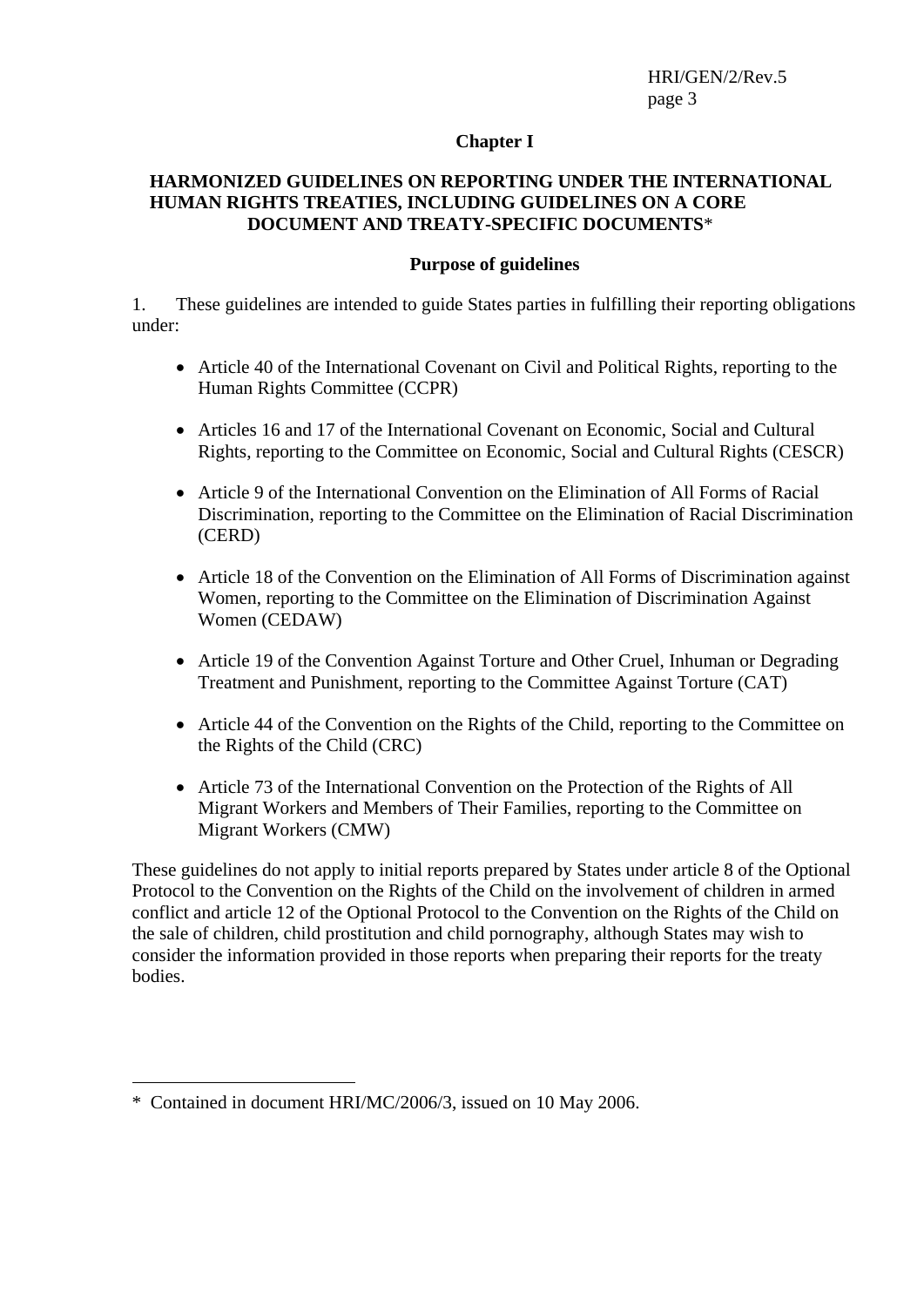2. States parties to each of these human rights treaties undertake, in accordance with the provisions (reproduced in Appendix 1), to submit to the relevant treaty body initial and periodic reports on the measures, including legislative, judicial, administrative or other measures, which they have adopted in order to achieve the enjoyment of the rights recognized in the treaty.

3. Reports presented in accordance with the present harmonized guidelines will enable each treaty body and State party to obtain a complete picture of the implementation of the relevant treaties, set within the wider context of the State's international human rights obligations, and provide a uniform framework within which each committee, in collaboration with the other treaty bodies, can work.

4. The harmonized guidelines aim at strengthening the capacity of States to fulfil their reporting obligations in a timely and effective manner, including the avoidance of unnecessary duplication of information. They also aim at improving the effectiveness of the treaty monitoring system by:

 (a) Facilitating a consistent approach by all committees in considering the reports presented to them;

 (b) Helping each committee to consider the situation regarding human rights in every State party on an equal basis; and

 (c) Reducing the need for a committee to request supplementary information before considering a report.

5. Where considered appropriate, and in accordance with the provisions of their respective treaties, each treaty body may request additional information from States parties for the purpose of fulfilling its mandate to review the implementation of the treaty.

6. The harmonized guidelines are divided into three sections. Sections I and II apply to all reports being prepared for submission to any of the treaty bodies, and offer general guidance on the recommended approach to the reporting process and the recommended form of reports, respectively. Section III provides guidance to States parties on the contents of reports, ie., the common core document to be submitted to all treaty bodies and the treaty-specific document to be submitted to each treaty body.

# **I. THE REPORTING PROCESS**

# **Purpose of reporting**

7. The reporting system as described in these guidelines is intended to provide a coherent framework within which States can meet their reporting obligations under all of the international human rights treaties to which they are a party through a coordinated and streamlined process.

# *Commitment to treaties*

8. The reporting process constitutes an essential element in the continuing commitment of a State to respect, protect and fulfil the rights set out in the treaties to which it is party. This commitment should be viewed within the wider context of the obligation of all States to promote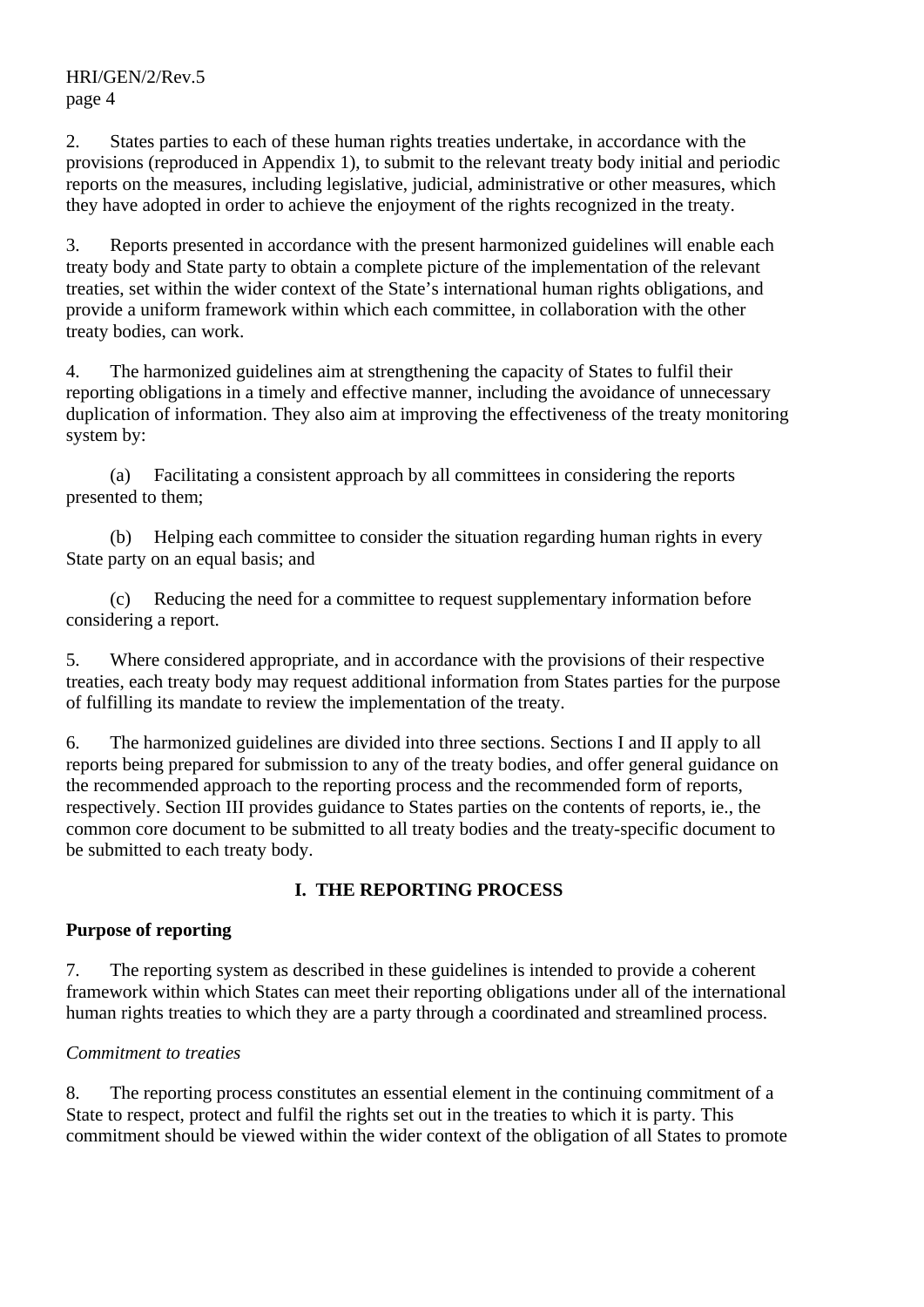respect for the rights and freedoms, set out in the Universal Declaration of Human Rights and international human rights instruments, by measures, national and international, to secure their universal and effective recognition and observance.

### *Review of the implementation of human rights at the national level*

9. States parties should see the process of preparing their reports for the treaty bodies not only as an aspect of the fulfilment of their international obligations, but also as an opportunity to take stock of the state of human rights protection within their jurisdiction for the purpose of policy planning and implementation. The report preparation process thus offers an occasion for each State party to:

 (a) Conduct a comprehensive review of the measures it has taken to harmonize national law and policy with the provisions of the relevant international human rights treaties to which it is a party;

 (b) Monitor progress made in promoting the enjoyment of the rights set forth in the treaties in the context of the promotion of human rights in general;

 (c) Identify problems and shortcomings in its approach to the implementation of the treaties; and

(d) Plan and develop appropriate policies to achieve these goals.

10. The reporting process should encourage and facilitate, at the national level, public scrutiny of government policies and constructive engagement with relevant actors of civil society conducted in a spirit of cooperation and mutual respect, with the aim of advancing the enjoyment by all of the rights protected by the relevant convention.

#### *Basis for constructive dialogue at the international level*

11. At the international level, the reporting process creates a basis for constructive dialogue between States and the treaty bodies. The treaty bodies, in providing these guidelines, wish to emphasize their supportive role in fostering effective national implementation of the international human rights instruments.

#### **Collection of data and drafting of reports**

12. All States are parties to at least one of the main international human rights treaties the implementation of which is monitored by independent treaty bodies (see paragraph 1), and more than seventy-five per cent are party to four or more. As a consequence, all States have reporting obligations to fulfil and should benefit from adopting a coordinated approach to their reporting for each respective treaty body.

13. States should consider setting up an appropriate institutional framework for the preparation of their reports. These institutional structures-which could include an inter-ministerial drafting committee and/or focal points on reporting within each relevant government department-could support all of the State's reporting obligations under the international human rights instruments and, as appropriate, related international treaties (for example, Conventions of the International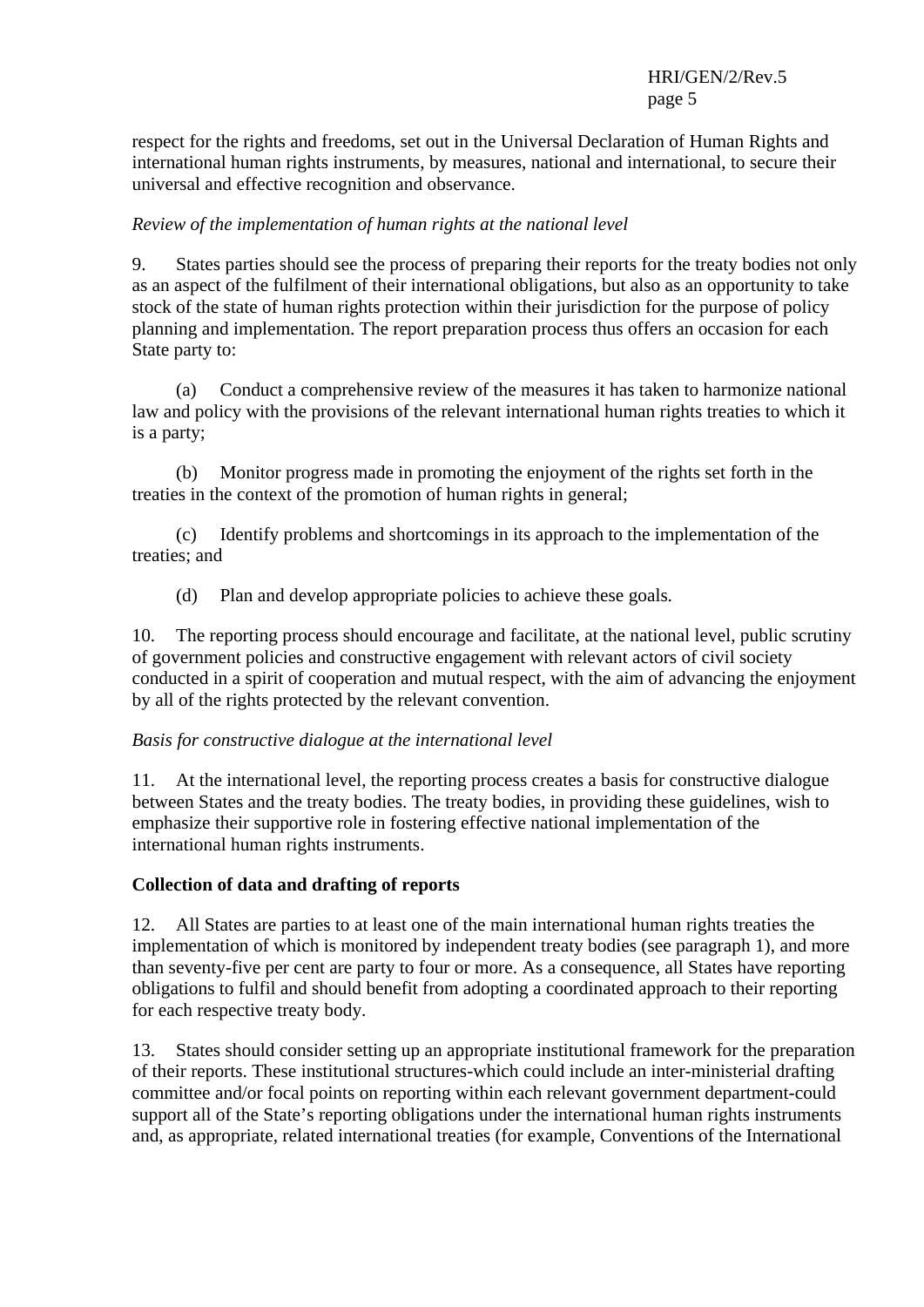Labour Organization and the United Nations Educational, Scientific and Cultural Organization), and could provide an effective mechanism to coordinate follow-up to the concluding observations of the treaty bodies. Such structures should allow for the involvement of sub-national levels of governance where these exist and could be established on a permanent basis.

14. Institutional structures of this nature could also support States in meeting other reporting commitments, for example to follow up on international conferences and summits, monitor implementation of the Millennium Development Goals, etc. Much of the information collected and collated for such reports may be useful in the preparation of States' reports to the treaty bodies.

15. These institutional structures should develop an efficient system for the collection (from the relevant ministries and government statistical offices) of all statistical and other data relevant to the implementation of human rights, in a comprehensive and continuous manner. States can benefit from technical assistance from the Office of the United Nations High Commissioner for Human Rights (OHCHR) in collaboration with the Division for the Advancement of Women (DAW), and from relevant United Nations agencies.

# **Periodicity**

16. In accordance with the terms of the relevant treaty, each State party undertakes to submit an initial report on the measures in place or taken to give effect to that treaty's provisions within a specified period after the treaty's entry into force for the reporting State. Thereafter, States parties are required to submit further reports periodically, in accordance with the provisions of each treaty, on the progress made during the reporting period. The periodicity of reports varies from treaty to treaty.

17. Reports under the revised reporting system will consist of two parts: the common core document and the treaty-specific document. In accordance with the different periodicity requirements of treaties, submission of these reports under different treaties may not be due at the same time. However, States could coordinate the preparation of their reports in consultation with the relevant treaty bodies with a view to submitting their reports not only in a timely manner, but with as little time lag between the different reports as possible. This will ensure that States receive the full benefit of submitting information required by several treaty bodies in a common core document.

18. States should keep their common core documents current. States should endeavour to update the common core document whenever they submit a treaty-specific document. If no update is considered necessary, this should be stated in the treaty-specific document.

# **II. THE FORM OF REPORTS**

19. Information which a State considers relevant to assisting the treaty bodies in understanding the situation in the country should be presented in a concise and structured way. Although it is understood that some States have complex constitutional arrangements which need to be reflected in their reports, reports should not be of excessive length. If possible, common core documents should not exceed 60-80 pages, initial treaty-specific documents should not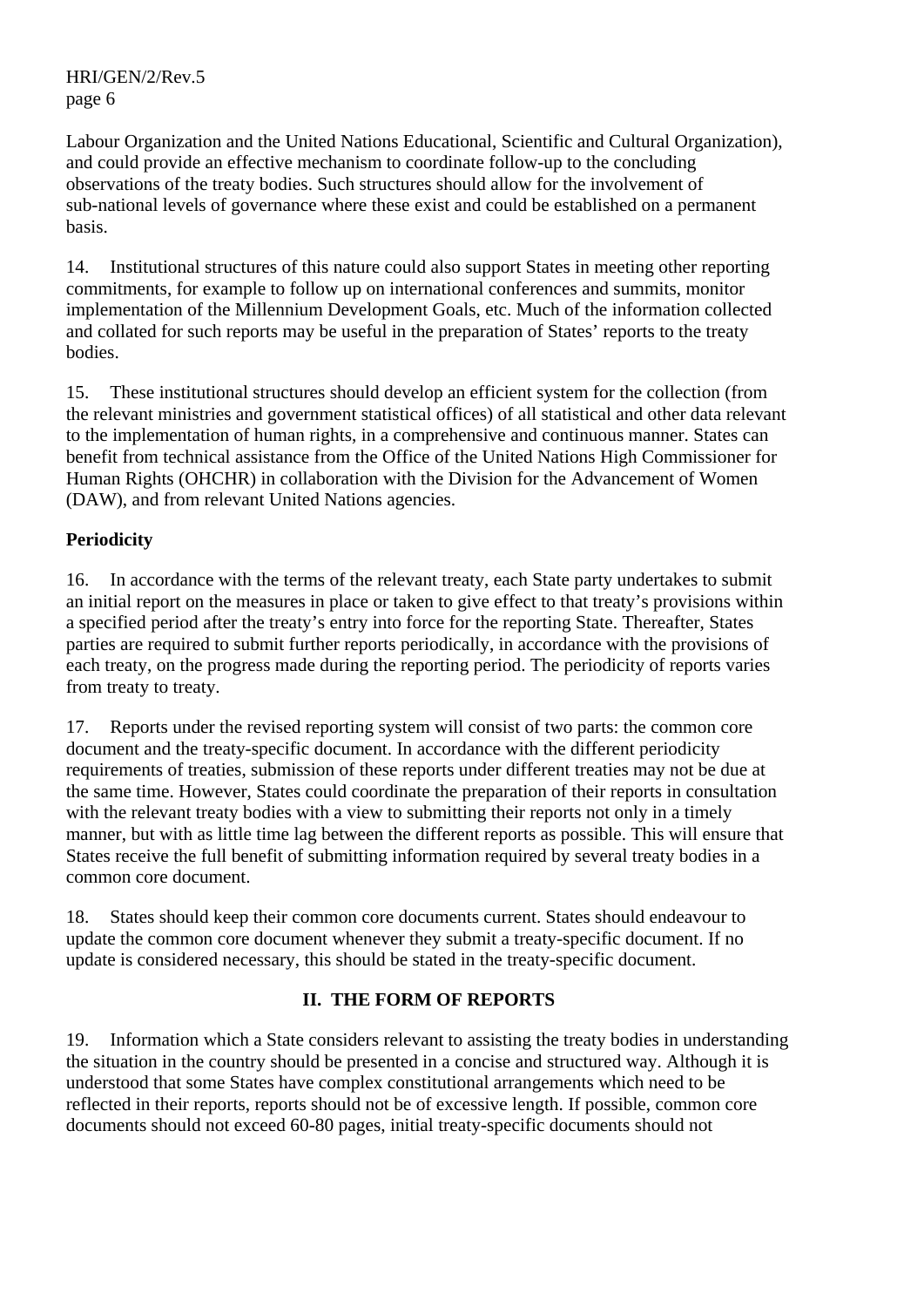exceed 60 pages, and subsequent periodic documents should be limited to 40 pages. Pages should be formatted for A4-size paper, with 1.5 line spacing, and text set in 12 point Times New Roman type. Reports should be submitted in electronic form (on diskette, CD-ROM or by electronic mail), accompanied by a printed paper copy.

20. States may wish to submit separately copies of the principal legislative, judicial, administrative and other texts referred to in the reports, where these are available in a working language of the relevant committee. These texts will not be reproduced for general distribution, but will be made available to the relevant committee for consultation.

21. Reports should contain a full explanation of all abbreviations used in the text, especially when referring to national institutions, organizations, laws, etc., that are not likely to be readily understood outside of the State party.

22. Reports must be submitted in one of the official languages of the United Nations (Arabic, Chinese, English, French, Russian or Spanish).

23. Reports should be comprehensible and accurate when submitted to the Secretary-General. In the interests of efficiency, reports submitted by States whose official language is one of the official languages of the United Nations will not necessarily be edited by the Secretariat. Reports submitted by States whose official language is not one of the official languages of the United Nations may be edited by the Secretariat. Reports which, upon receipt, are found to be manifestly incomplete or require significant editing may be returned to the State for modification before being officially accepted by the Secretary-General.

# **III. THE CONTENT OF REPORTS**

# **General**

1

24. Both the common core document and the treaty-specific document form an integral part of each State's reports. Reports should contain information sufficient to provide each respective treaty body with a comprehensive understanding of the implementation of the relevant treaty by the State.

25. Reports should elaborate both the *de jure* and the *de facto* situation with regard to the implementation of the provisions of the treaties to which States are a party. Reports should not be confined to lists or descriptions of legal instruments adopted in the country concerned in recent years, but should indicate how those legal instruments are reflected in the actual political, economic, social and cultural realities and general conditions existing in the country.

26. Reports should provide relevant statistical data, disaggregated by sex, age,**<sup>1</sup>** and population groups, which may be presented together in tables annexed to the report. Such information should allow comparison over time and should indicate data sources. States should endeavour to analyze this information insofar as it is relevant to the implementation of treaty obligations.

**<sup>1</sup>** Including with respect to children (persons under the age of 18 years).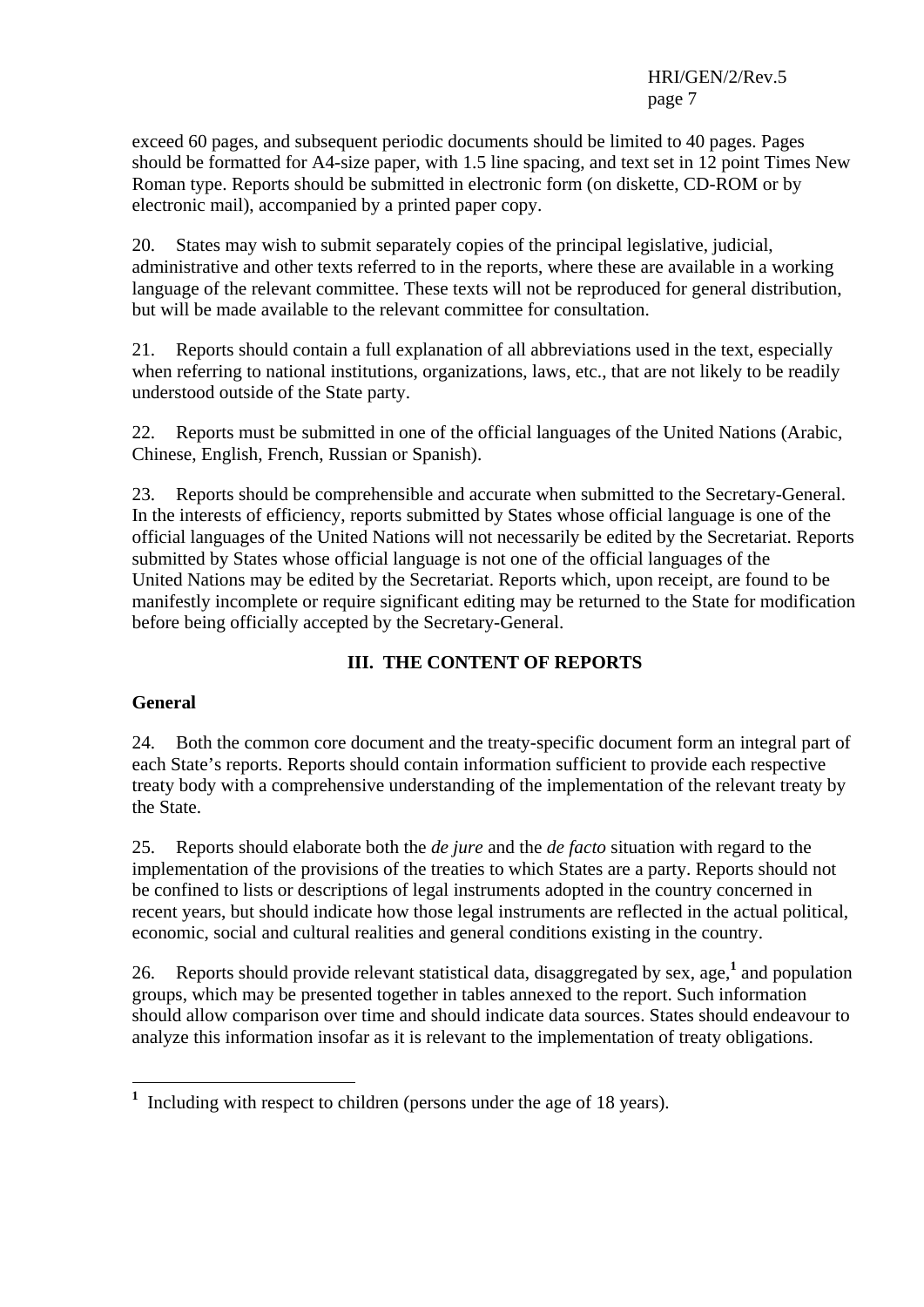27. The common core document should contain information of a general and factual nature relating to the implementation of the treaties to which the reporting State is party and which may be of relevance to all or several treaty bodies. A treaty body may request that the common core document be updated if it considers that the information it contains is out of date. Updates may be submitted in the form of an addendum to the existing common core document or a new revised version, depending on the extent of the changes which need to be incorporated.

28. States preparing a common core document for the first time and which have already submitted reports to any of the treaty bodies may wish to integrate into the common core document information contained in those reports, insofar as it remains current.

29. The treaty-specific document should contain information relating to the implementation of the treaty which the relevant committee monitors. In particular, recent developments in law and practice affecting the enjoyment of rights under that treaty should be included, as well as - except for initial treaty-specific documents - a response to issues raised by the committee in its concluding observations or its general comments.

30. Each document may be submitted separately - though States are referred to consider paragraph 17 - the procedure for reporting will be as follows:

 (a) The State party submits the common core document to the Secretary-General which is then transmitted to each of the treaty bodies monitoring the implementation of the treaties to which the State is party;

 (b) The State party submits treaty-specific documents to the Secretary-General which are then transmitted to the specific treaty bodies concerned;

 (c) Each treaty body considers the State party's report on the treaty the implementation of which it monitors, consisting of the common core document and the treaty-specific document, according to its own procedures.

# **FIRST PART OF REPORTS: THE COMMON CORE DOCUMENT**

31. For convenience, the common core document should be structured using the headings contained in sections 1-3 in accordance with the guidelines. The common core document should include the following information.

# **1. General information about the reporting State**

32. This section should present general factual and statistical information relevant to assisting the committees in understanding the political, legal, social, economic and cultural context in which human rights are implemented in the State concerned.

# **A. Demographic, economic, social and cultural characteristics of the State**

33. States may provide background information on the national characteristics of the country. States should refrain from providing detailed historical narratives; it is sufficient to provide a concise account of key historical facts where these are necessary to assist the treaty bodies in understanding the context of the State's implementation of the treaties.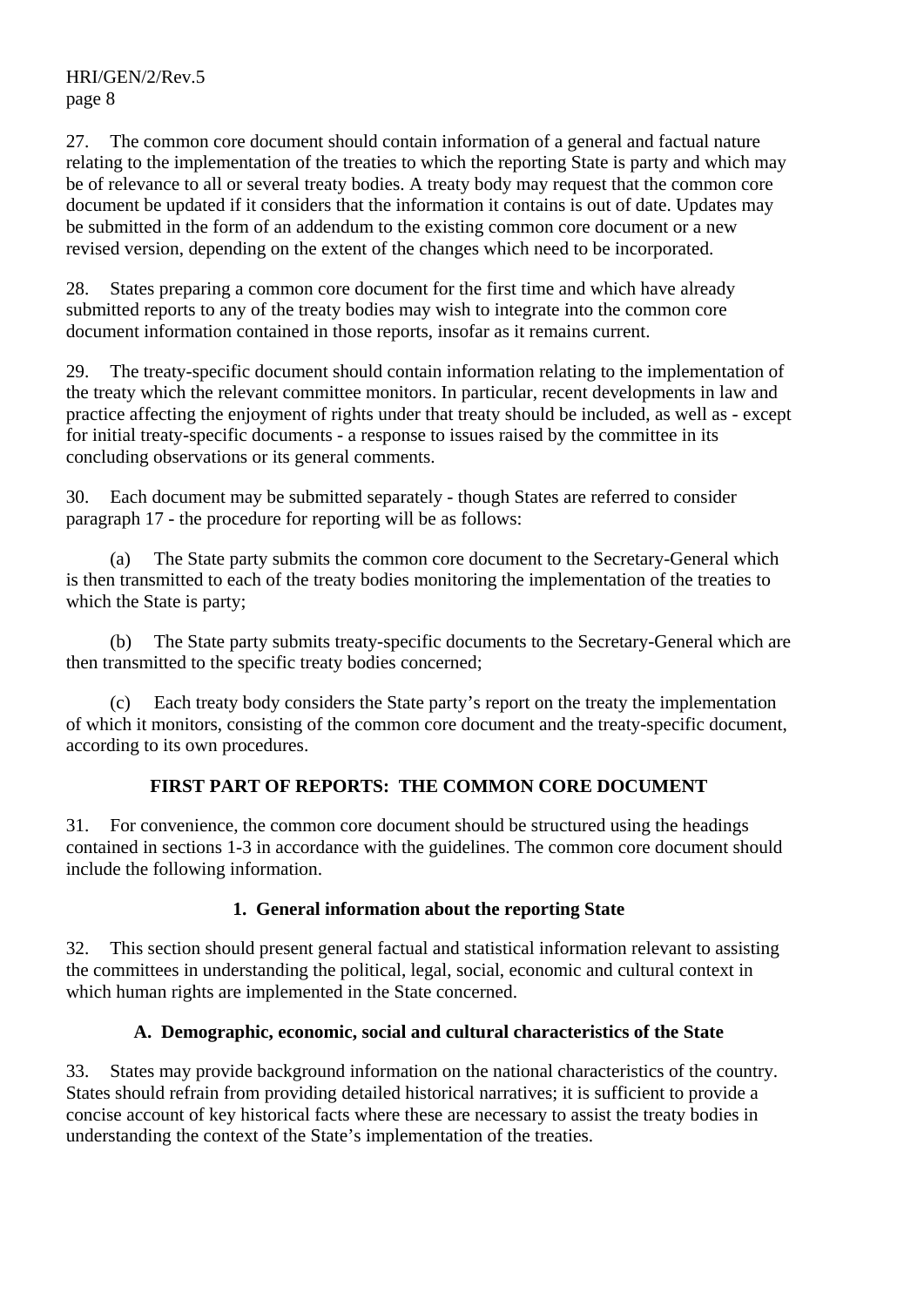34. States should provide accurate information about the main demographic and ethnic characteristics of the country and its population, taking into account the list of indicators contained in the section "Demographic indicators" in Appendix 3.

35. States should provide accurate information on the standard of living of the different segments of the population, taking into account the list of indicators contained in the section "Social, Economic and Cultural Indicators" in Appendix 3.

# **B. Constitutional, political and legal structure of the State**

36. States should provide a description of the constitutional structure and the political and legal framework of the State, including the type of government, the electoral system, and the organization of the executive, legislative and judicial organs. States are also encouraged to provide information about any systems of customary or religious law that may exist in the State.

37. States should provide information on the principal system through which non-governmental organizations are recognized as such, including through registration where registration laws and procedures are in place, granting of non-profit status for tax purposes, or other comparable means.

38. States should provide information on the administration of justice. They should include accurate information on crime figures, including inter alia, information indicating the profile of perpetrators and victims of crime and sentences passed and carried out.

39. Information submitted in respect of paragraphs 36 to 38 should take into account the list of indicators contained in the section "Indicators on the Political System" and "Indicators on Crime and the Administration of Justice" in Appendix 3.

# **2. General framework for the protection and promotion of human rights**

# **C. Acceptance of international human rights norms**

40. States should provide information on the status of all of the main international human rights treaties. Information may be organized in the form of a chart or table. It should include information on:

 (a) *Ratification of main international human rights instruments.* Information on the status of ratification of the main international human rights treaties and optional protocols listed in Appendix 2, Section A, indicating if and when the State envisages acceding to those instruments to which it is not yet a party or which it has signed but has not yet ratified.

- (i) Information on the acceptance of treaty amendments
- (ii) Information on the acceptance of optional procedures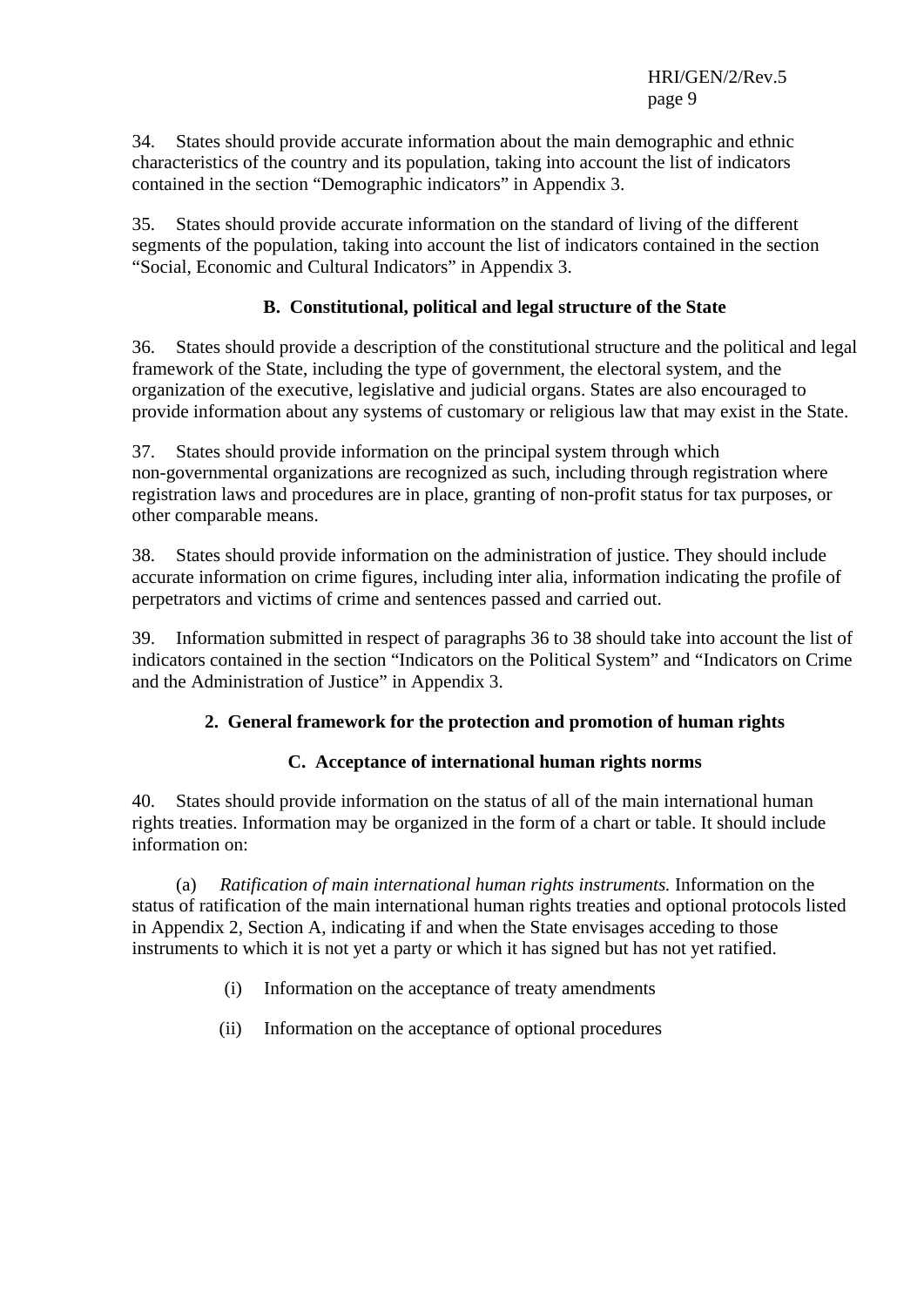(b) *Reservations and declarations.* Where a State has entered reservations to any of the treaties to which it is a party, the common core document should provide information on:

- (i) The nature and scope of such reservations;
- (ii) The reason why such reservations were considered to be necessary and have been maintained;
- (iii) The precise effect of each reservation in terms of national law and policy;
- (iv) In the spirit of the World Conference on Human Rights and other similar conferences which encouraged States to consider reviewing any reservation with a view to withdrawing it,<sup>2</sup> any plans to limit the effect of reservations and ultimately withdraw them within a specific time frame.

 (c) *Derogations, restrictions, or limitations.* Where States have restricted, limited or derogated from the provisions of any of the treaties to which they are a party, the common core document should include information explaining the scope of such derogations, restrictions or limitations; the circumstances justifying them; and the timeframe envisaged for their withdrawal.

41. States may wish to include information relating to their acceptance of other international norms related to human rights, especially where this information is directly relevant to each State's implementation of the provisions of the main international human rights treaties. In particular, the attention of States is drawn to the following relevant sources of information:

(a) *Ratification of other United Nations human rights and related treaties.* States may indicate whether they are party to any of the other United Nations conventions related to human rights listed in Appendix 2, Section B.

 (b) *Ratification of other relevant international conventions.* States are encouraged to indicate whether they are party to the international conventions relevant to human rights protection and humanitarian law listed in Appendix 2, Sections C to F.

 (c) *Ratification of regional human rights conventions.* States may indicate whether they are party to any regional human rights conventions.

# **D. Legal framework for the protection of human rights at the national level**

42. States should set out the specific legal context for the protection of human rights in the country. In particular, information should be provided on:

 (a) Whether, and if so, which of the rights referred to in the various human rights instruments are protected either in the constitution, a bill of rights, a basic law, or other national legislation and, if so, what provisions are made for derogations, restrictions or limitations and in what circumstances;

<sup>&</sup>lt;sup>2</sup> See A/CONF.157/23, Part II, paras. 5 and 46.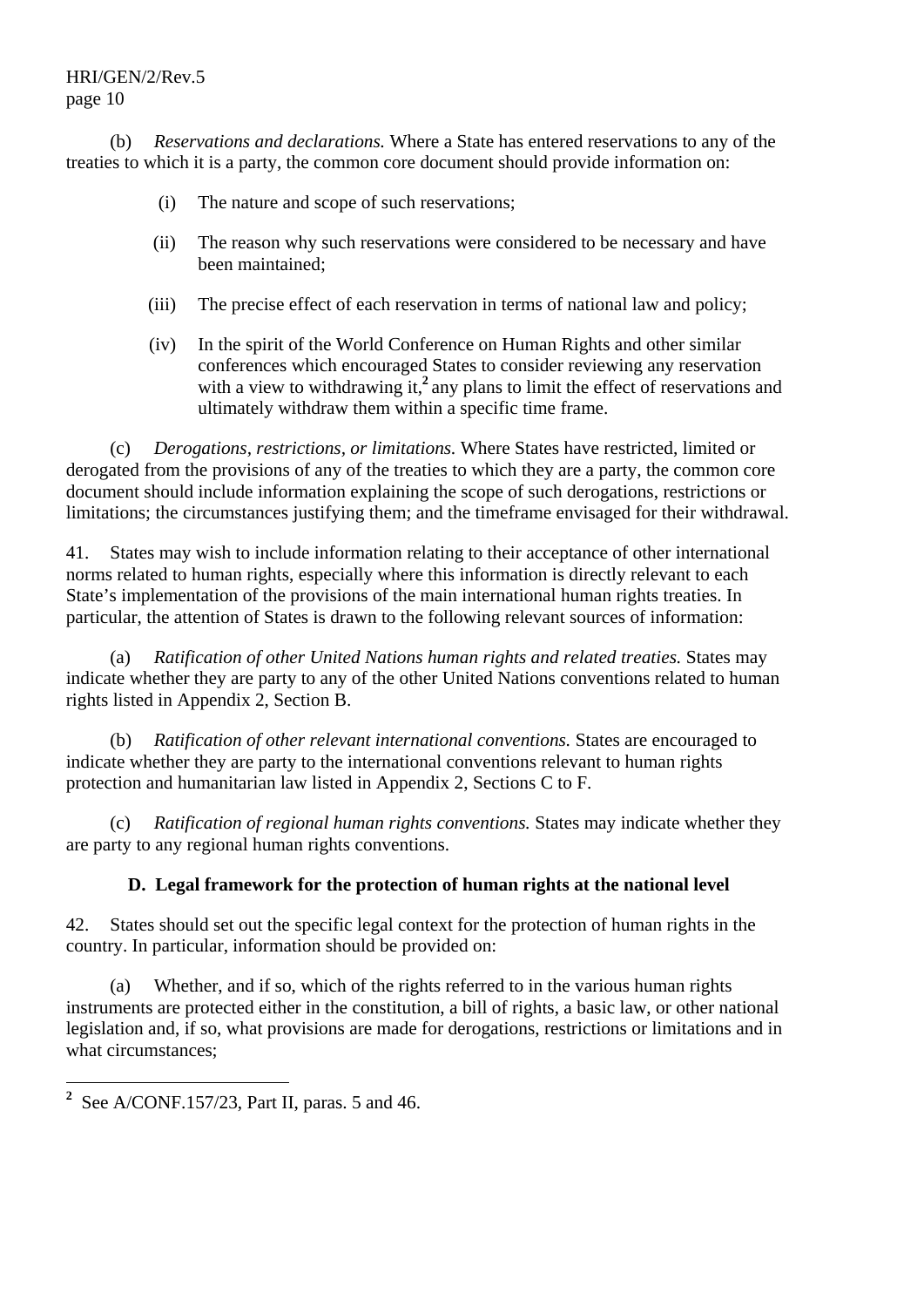(b) Whether human rights treaties have been incorporated into the national legal system;

 (c) Which judicial, administrative or other authorities have competence affecting human rights matters and the extent of such competence;

 (d) Whether the provisions of the various human rights instruments can be, and have been, invoked before, or directly enforced by, the courts, other tribunals or administrative authorities;

 (e) What remedies are available to an individual who claims that any of his or her rights have been violated, and whether any systems of reparation, compensation and rehabilitation exist for victims;

 (f) Whether any institutions or national machinery exist with responsibility for overseeing the implementation of human rights, including machinery for the advancement of women or intended to address the particular situations of children, the elderly, persons with disabilities, those belonging to minorities, indigenous peoples, refugees and internally-displaced persons, migrant workers, non-authorized aliens, non-citizens or others, the mandate of such institutions, the human and financial resources available to them, and whether policies and mechanisms for gender mainstreaming and corrective measures exist;

 (g) Whether the State accepts the jurisdiction of any regional human rights court or other mechanism and, if so, the nature and progress of any recent or pending cases.

# **E. Framework within which human rights are promoted at the national level**

43. States should set out the efforts made to promote respect for all human rights in the State. Such promotion may encompass actions by government officials, legislatures, local assemblies, national human rights institutions, etc, together with the role played by the relevant actors in civil society. States may offer information on measures such as dissemination of information, education and training, publicity, and allocation of budgetary resources. In describing these in the common core document, attention should be paid to the accessibility of promotional materials and human rights instruments, including their availability in all relevant national, local, minority or indigenous languages. In particular, States should provide information on:

 (a) *National and regional parliaments and assemblies*. The role and activities of the national parliament and sub-national, regional, provincial or municipal assemblies or authorities in promoting and protecting human rights, including those contained in international human rights treaties;

 (b) *National human rights institutions.* Any institutions created for the protection and promotion of human rights at the national level, including those with specific responsibilities with regard to gender equality for all, race relations and children's rights, their precise mandate, composition, financial resources and activities, and whether such institutions are independent;**<sup>3</sup>**

<sup>&</sup>lt;sup>3</sup> See the "Principles relating to the status of national human rights institutions" (Paris Principles) E/1992/22 (A/RES/48/134).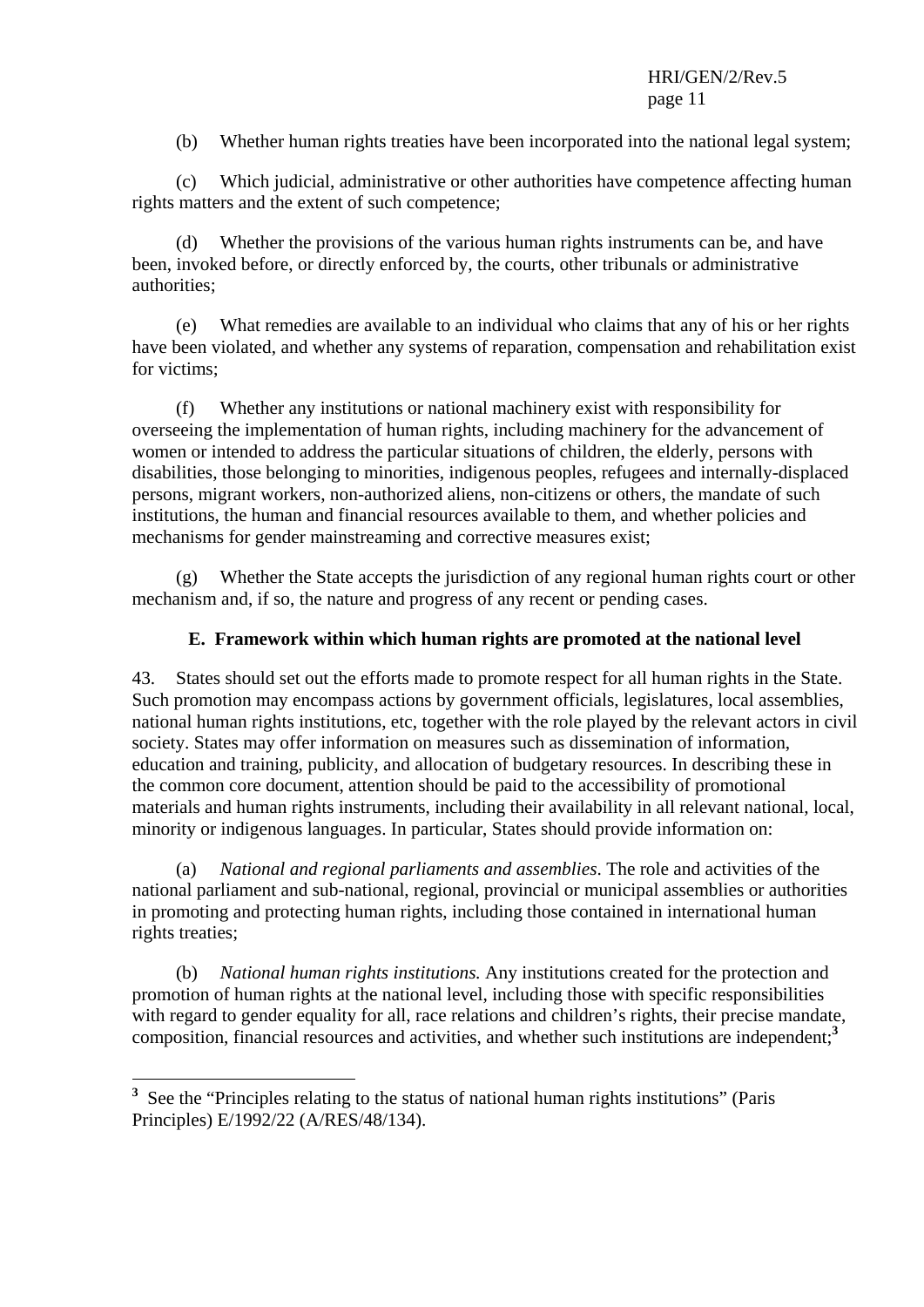(c) *Dissemination of human rights instruments.* The extent to which each of the international human rights instruments to which the State is party have been translated, published and disseminated within the country;

 (d) *Raising human rights awareness among public officials and other professionals.* Any measures taken to ensure adequate education and training in human rights for those with responsibilities for the implementation of the law, such as Government officials, police, immigration officers, prosecutors, judges, lawyers, prison officers, members of the armed forces, border guards, as well as teachers, medical doctors, health workers and social workers;

 (e) *Promotion of human rights awareness through educational programmes and Government-sponsored public information*. Any measures taken to promote respect for human rights through education and training, including Government-sponsored public information campaigns. Details should be provided on the extent of human rights education within schools, (public or private, secular or religious) at various levels;

 (f) *Promotion of human rights awareness through the mass media.* The role of the mass information media, such as the press, radio, television and internet, in publicizing and disseminating information about human rights, including the international human rights instruments;

 (g) *Role of civil society, including non-governmental organizations.* The extent of the participation of civil society, in particular non-governmental organizations, in the promotion and protection of human rights within the country, and the steps taken by the Government to encourage and promote the development of a civil society with a view to ensuring the promotion and protection of human rights;

 (h) *Budget allocations and trends.* Where available, budget allocations and budgetary trends, as percentages of national or regional budgets and gross domestic product (GDP) and disaggregated by sex and age for the implementation of the State's human rights obligations and the results of any relevant budget impact assessments;

 (i) *Development cooperation and assistance.* The extent to which the State benefits from development cooperation or other assistance which supports human rights promotion, including budgetary allocations. Information on the extent to which the State provides development cooperation or assistance to other States which supports the promotion of human rights in those countries.

44. The reporting State may indicate any factors or difficulties of a general nature affecting or impeding the implementation of international human rights obligations at the national level.

# **F. Reporting process at the national level**

45. States should provide information on the process by which both parts of their reports (common core document and treaty-specific documents) are prepared, including on:

(a) The existence of a national coordinating structure for reporting under the treaties;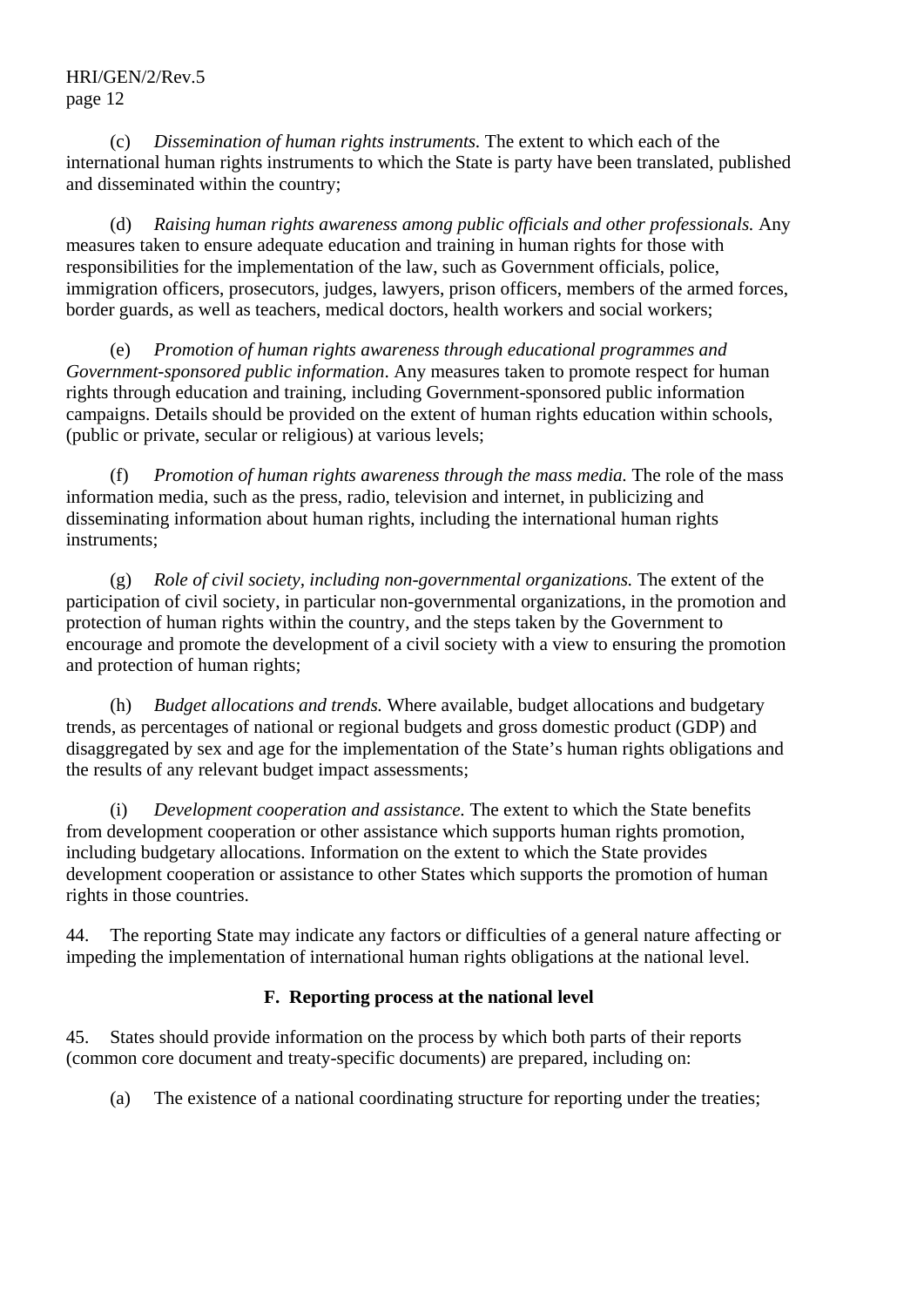(b) Participation of departments, institutions and officials at national, regional and local levels of governance and, where appropriate, at federal and provincial levels;

Whether reports are made available to or examined by the national legislature prior to submission to the treaty monitoring bodies;

 (d) The nature of the participation of entities outside of government or relevant independent bodies at the various stages of the report preparation process or follow-up to it, including monitoring, public debate on draft reports, translation, dissemination or publication, or other activities explaining the report or concluding observations of the treaty bodies. Such participants may include human rights institutions (national or otherwise), non-governmental organizations, or other relevant actors of civil society, including those persons and groups most affected by the relevant provisions of the treaties;

 (e) Events, such as parliamentary debates and governmental conferences, workshops, seminars, radio or television broadcasts, and publications issued explaining the report, or any other similar events undertaken during the reporting period.

# *Follow-up to concluding observations of human rights treaty bodies*

46. States should provide general information in the common core document on the measures and procedures adopted or foreseen, if any, to ensure effective follow-up to and wide dissemination of the concluding observations or recommendations issued by any of the treaty bodies after consideration of the State's reports, including any parliamentary hearing or media coverage.

# **G. Other related human rights information**

47. States are invited to consider, where appropriate, the following additional sources of information for inclusion in their common core document.

# *Follow-up to international conferences*

48. States may provide general information on follow-up to the declarations, recommendations, and commitments adopted at world conferences and subsequent reviews insofar as these have a bearing on the human rights situation in the country.

49. Where such conferences include reporting procedures (eg, the Millennium Summit), States may integrate the relevant information contained in those reports in the common core document.

# **3. Information on non-discrimination and equality and effective remedies**

# *Non-discrimination and equality*

50. States should provide in their common core document general information on the implementation of its obligations to guarantee equality before the law and equal protection of the law for everyone within their jurisdiction, in accordance with the relevant international human rights instruments, including information on the legal and institutional structures.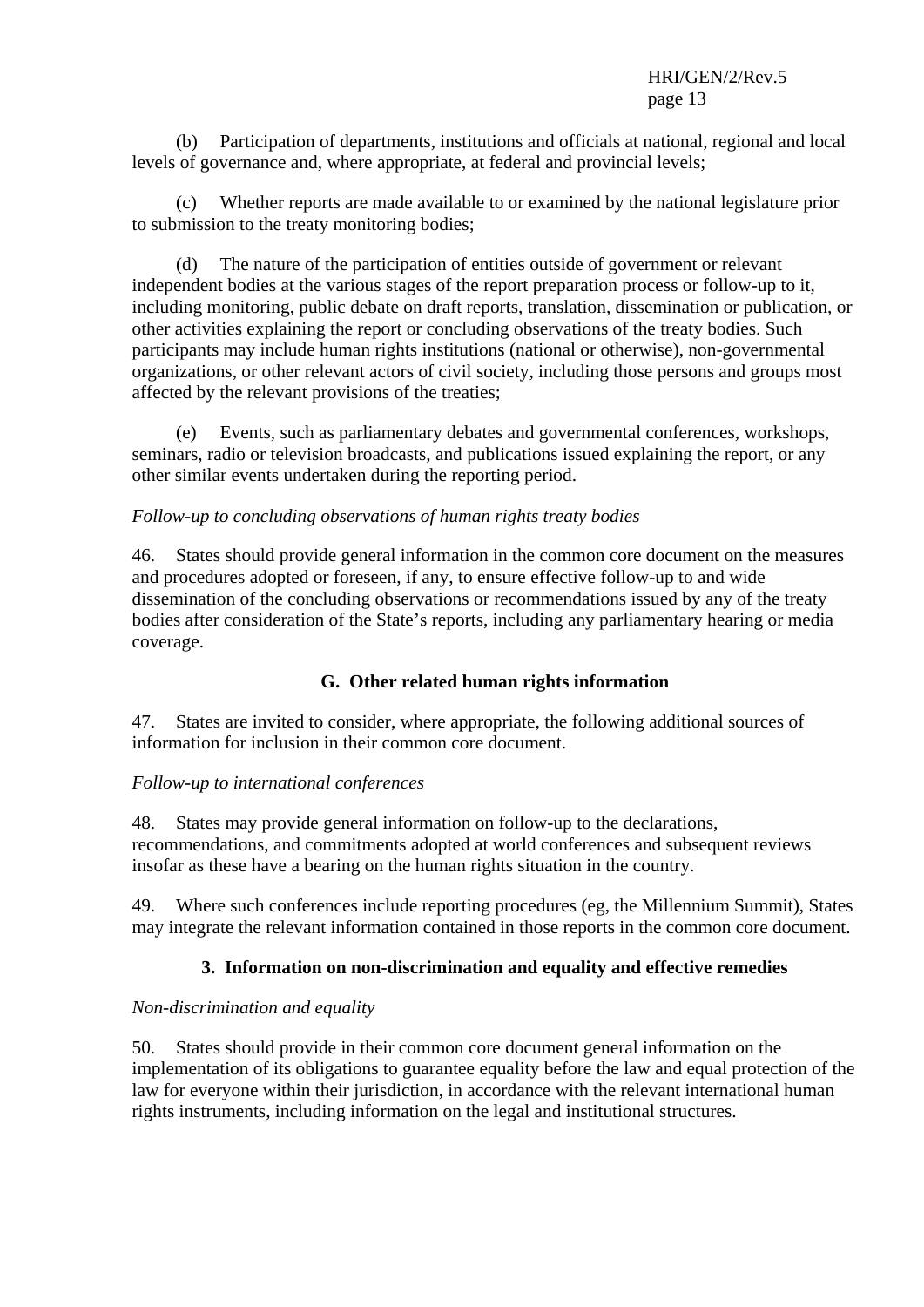51. The common core document should include general factual information on measures taken to eliminate discrimination in all its forms and on all grounds, including multiple discrimination, in the enjoyment of civil, political, economic, social and cultural, rights, and on measures to promote formal and substantive equality for everyone within the jurisdiction of the State.

52. It should contain general information on whether the principle of non-discrimination is included as a general binding principle in a basic law, the constitution, a bill of rights or in any other domestic legislation and the definition of and legal grounds for prohibiting discrimination (if not already provided in para. 42(a)). Information should also be provided on whether the legal system allows for or mandates special measures to guarantee full and equal enjoyment of human rights.

53. Information should be provided on steps taken to ensure that discrimination in all its forms and on all grounds is prevented and combated in practice, including information on the manner and the extent to which the provisions of the existing penal laws, as applied by the courts, effectively implement the State parties' obligations under the principal human rights instruments.

54. States should provide general information regarding the human rights situation of persons belonging to specific vulnerable groups in the population.

55. States should provide information on specific measures adopted to reduce economic, social and geographical disparities, including between rural and urban areas, to prevent discrimination, as well as situations of multiple discrimination, against the persons belonging to the most disadvantaged groups.

56. States should provide general information on the measures, including educational programmes and public information campaigns, that have been taken to prevent and eliminate negative attitudes to, and prejudice against, individuals and groups which prevent them from fully enjoying their human rights.

57. States should provide general information on the implementation of their international obligations to guarantee equality before the law and equal protection of the law for everyone within their jurisdiction, in accordance with the international human rights instruments.

58. States should provide general information on the adoption of temporary special measures in specific circumstances to help accelerate progress towards equality. Where such measures have been adopted, States should indicate the expected timeframe for the attainment of the goal of equality of opportunity and treatment and the withdrawal of such measures.

# *Effective remedies*

59. States should include general information in the common core document on the nature and scope of remedies provided in their domestic legislation against violations of human rights and whether victims have effective access to these remedies (if not already provided in para. 42(e).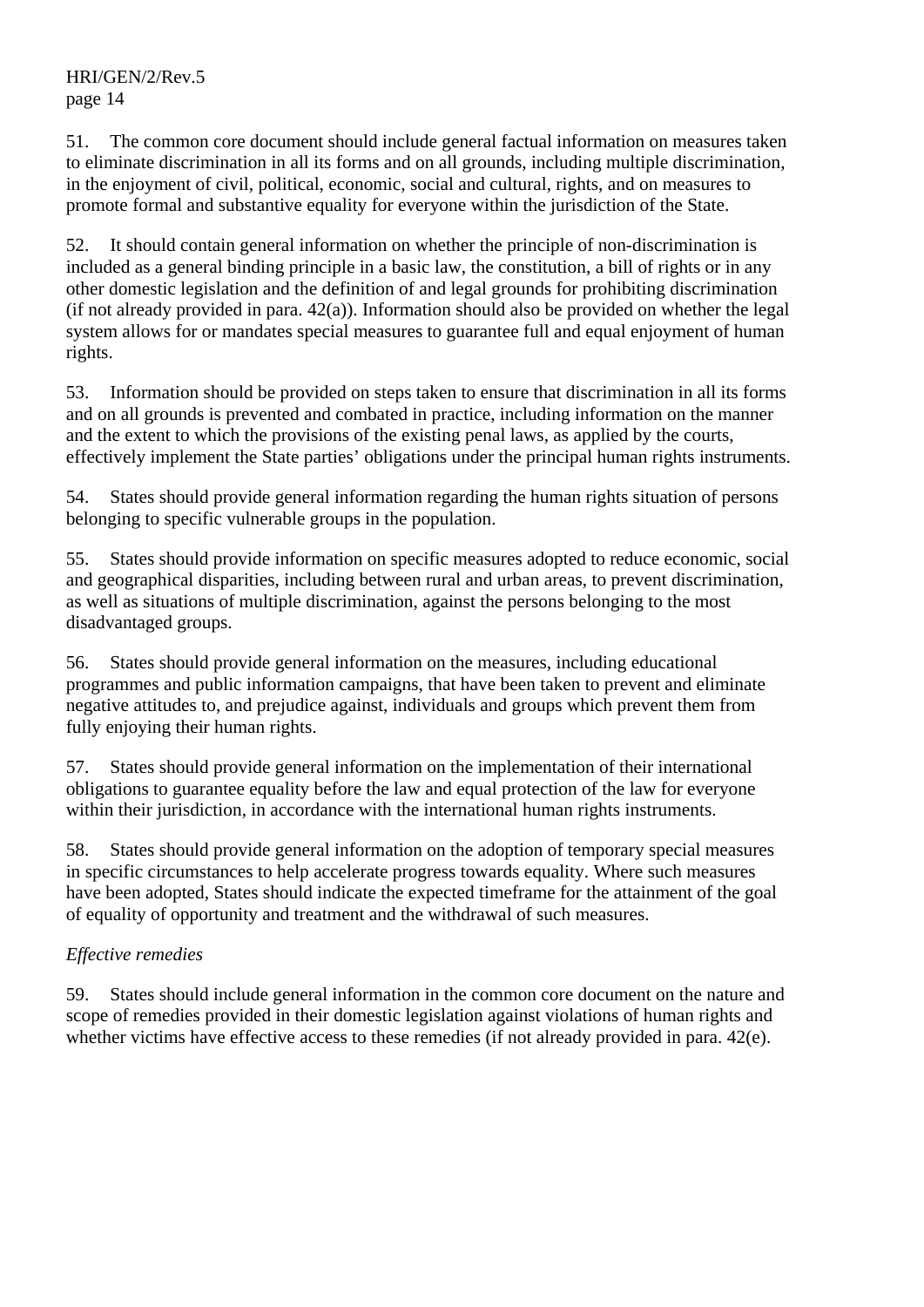#### **SECOND PART OF REPORTS: THE TREATY-SPECIFIC DOCUMENT**

60. The treaty-specific document should contain all information relating to States' implementation of each specific treaty which is relevant principally to the committee charged with monitoring the implementation of that treaty. This part of the report allows States to focus their attention on the specific issues relating to the implementation of the respective Convention. The treaty-specific document should include the information requested by the relevant committee in its most current treaty-specific guidelines. The treaty-specific document should include, where applicable, information on the steps taken to address issues raised by the committee in its concluding observations on the State party's previous report.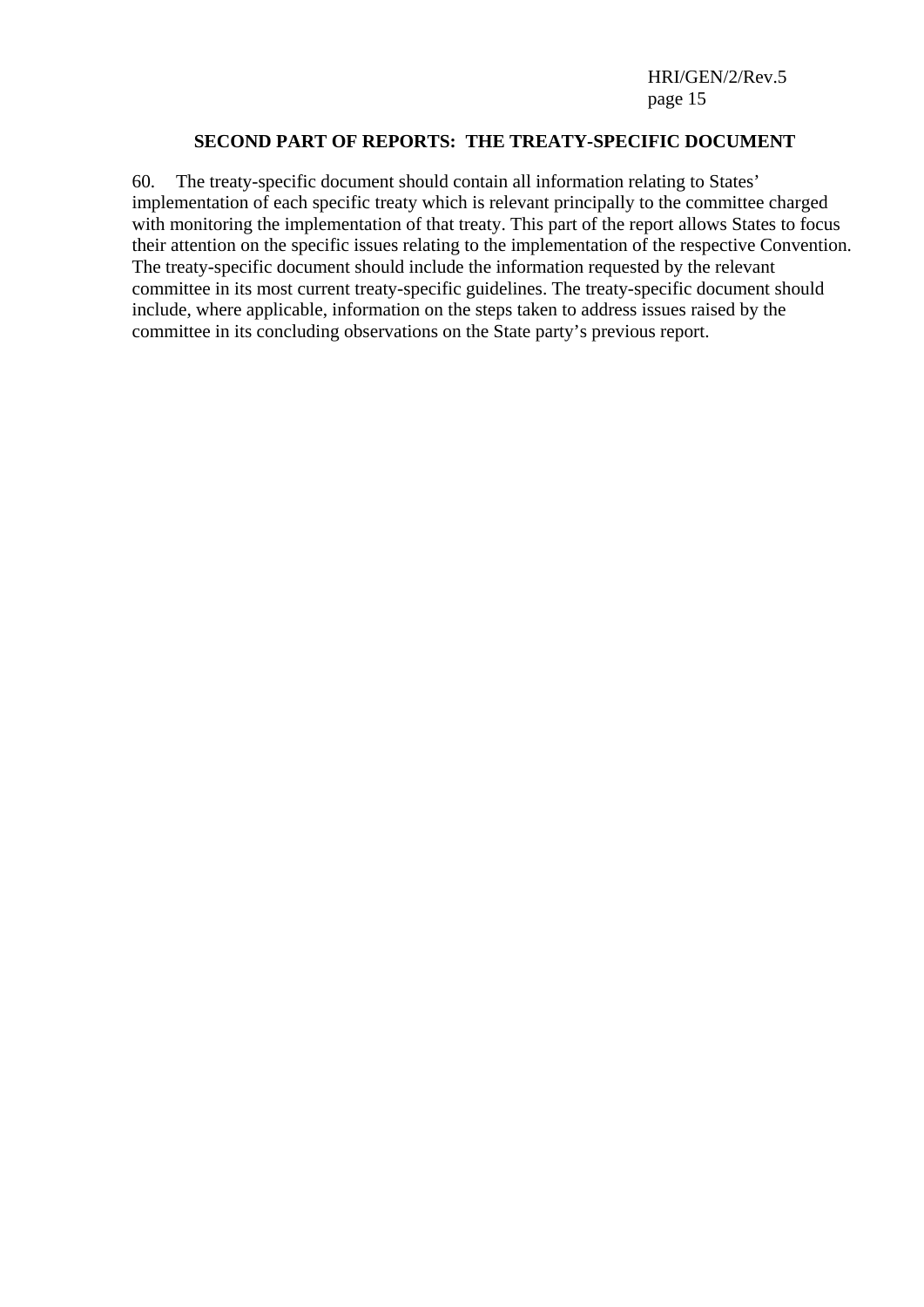#### **Appendix 1**

# **MANDATE OF TREATY BODIES TO REQUEST REPORTS FROM STATES PARTIES**

#### **International Covenant on Economic, Social and Cultural Rights**

#### **Article 16**

1. The States Parties to the present Covenant undertake to submit in conformity with this part of the Covenant reports on the measures which they have adopted and the progress made in achieving the observance of the rights recognized herein.

2. (a) All reports shall be submitted to the Secretary-General of the United Nations, who shall transmit copies to the Economic and Social Council for consideration in accordance with the provisions of the present Covenant; […]

#### **Article 17**

1. The States Parties to the present Covenant shall furnish their reports in stages, in accordance with a programme to be established by the Economic and Social Council within one year of the entry into force of the present Covenant after consultation with the States Parties and the specialized agencies concerned.

2. Reports may indicate factors and difficulties affecting the degree of fulfilment of obligations under the present Covenant.

3. Where relevant information has previously been furnished to the United Nations or to any specialized agency by any State Party to the present Covenant, it will not be necessary to reproduce that information, but a precise reference to the information so furnished will suffice.

#### **International Covenant on Civil and Political Rights**

#### **Article 40**

1. The States Parties to the present Covenant undertake to submit reports on the measures they have adopted which give effect to the rights recognized herein and on the progress made in the enjoyment of those rights:

 (a) Within one year of the entry into force of the present Covenant for the States Parties concerned;

(b) Thereafter whenever the Committee so requests.

2. All reports shall be submitted to the Secretary-General of the United Nations, who shall transmit them to the Committee for consideration. Reports shall indicate the factors and difficulties, if any, affecting the implementation of the present Covenant.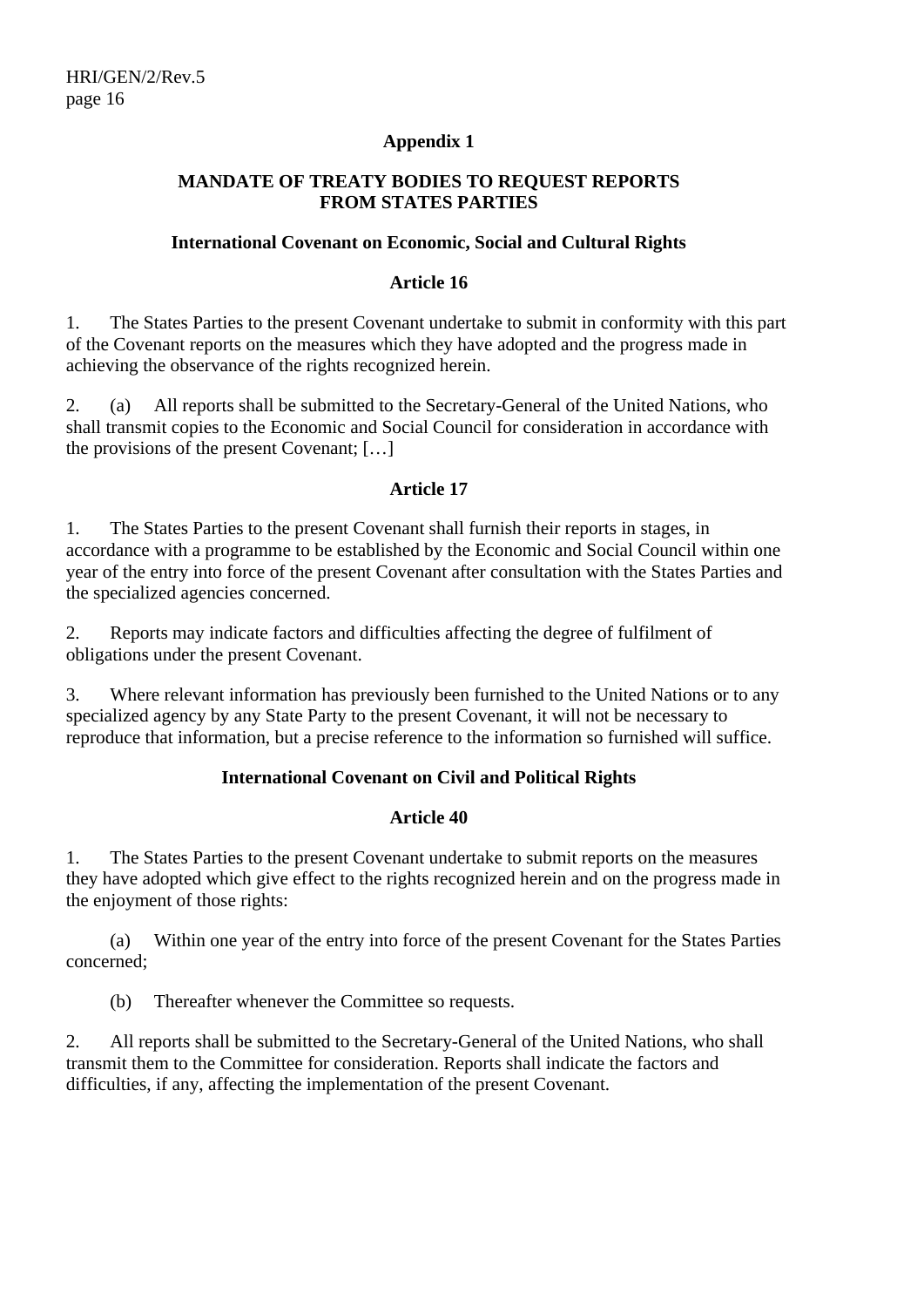3. The Secretary-General of the United Nations may, after consultation with the Committee, transmit to the specialized agencies concerned copies of such parts of the reports as may fall within their field of competence.

4. The Committee shall study the reports submitted by the States Parties to the present Covenant. It shall transmit its reports, and such general comments as it may consider appropriate, to the States Parties. The Committee may also transmit to the Economic and Social Council these comments along with the copies of the reports it has received from States Parties to the present Covenant.

5. The States Parties to the present Covenant may submit to the Committee observations on any comments that may be made in accordance with paragraph 4 of this article.

# **International Convention on the Elimination of All Forms of Racial Discrimination**

### **Article 9**

1. States Parties undertake to submit to the Secretary-General of the United Nations, for consideration by the Committee, a report on the legislative, judicial, administrative or other measures which they have adopted and which give effect to the provisions of this Convention:

 (a) Within one year after the entry into force of the Convention for the State concerned; and

 (b) Thereafter every two years and whenever the Committee so requests. The Committee may request further information from the States Parties.

[…]

#### **Convention on the Elimination of All Forms of Discrimination against Women**

#### **Article 18**

1. States Parties undertake to submit to the Secretary-General of the United Nations, for consideration by the Committee, a report on the legislative, judicial, administrative or other measures which they have adopted to give effect to the provisions of the present Convention and on the progress made in this respect:

(a) Within one year after the entry into force for the State concerned;

(b) Thereafter at least every four years and further whenever the Committee so requests.

2. Reports may indicate factors and difficulties affecting the degree of fulfilment of obligations under the present Convention.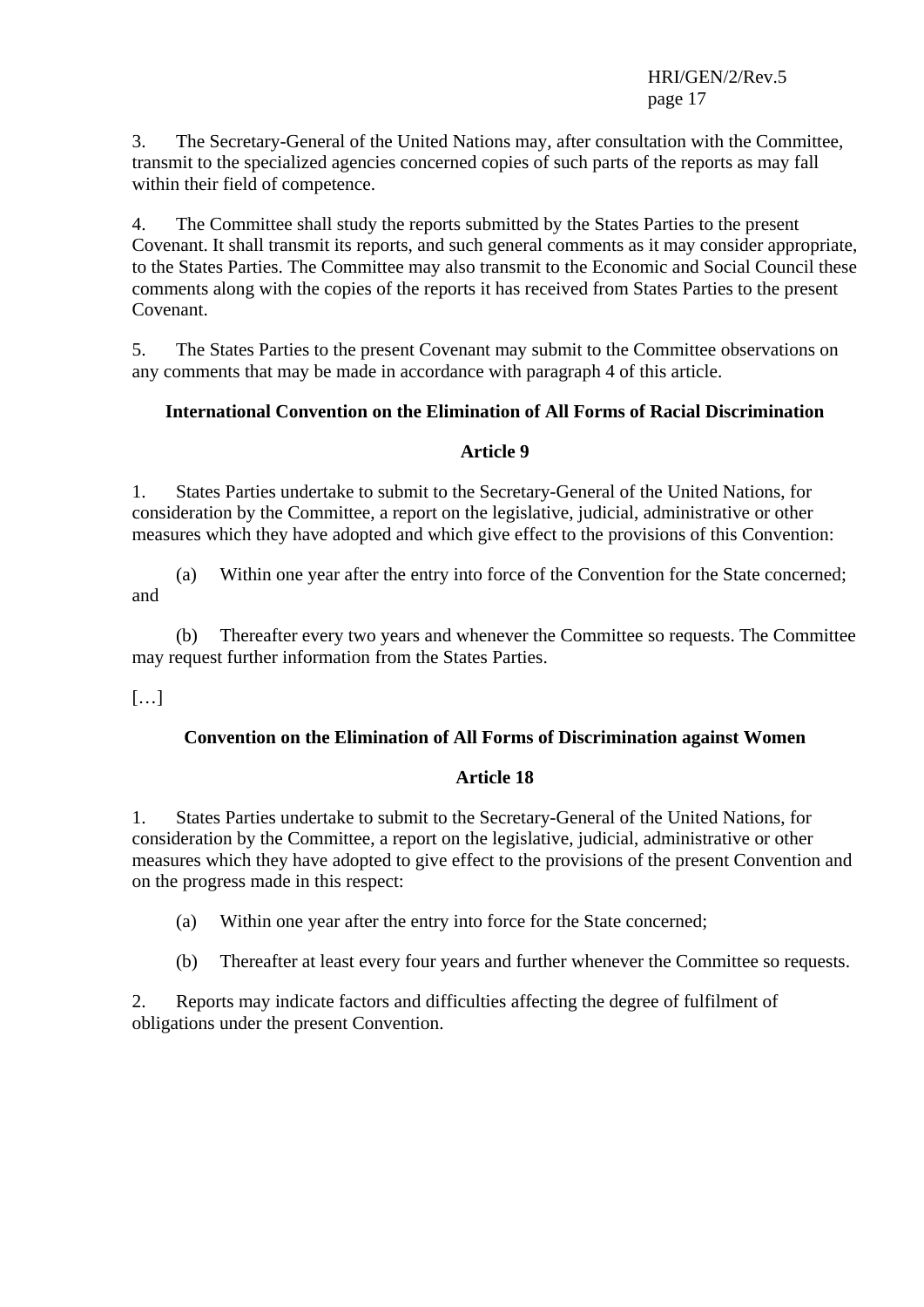### **Convention against Torture and Other Cruel, Inhuman or Degrading Treatment or Punishment**

# **Article 19**

1. The States Parties shall submit to the Committee, through the Secretary-General of the United Nations, reports on the measures they have taken to give effect to their undertakings under this Convention, within one year after the entry into force of the Convention for the State Party concerned. Thereafter the States Parties shall submit supplementary reports every four years on any new measures taken and such other reports as the Committee may request.

2. The Secretary-General of the United Nations shall transmit the reports to all States Parties.

3. Each report shall be considered by the Committee which may make such general comments on the report as it may consider appropriate and shall forward these to the State Party concerned. That State Party may respond with any observations it chooses to the Committee. […]

# **Convention on the Rights of the Child**

# **Article 44**

1. States Parties undertake to submit to the Committee, through the Secretary-General of the United Nations, reports on the measures they have adopted which give effect to the rights recognized herein and on the progress made on the enjoyment of those rights:

 (a) Within two years of the entry into force of the Convention for the State Party concerned;

(b) Thereafter every five years.

2. Reports made under the present article shall indicate factors and difficulties, if any, affecting the degree of fulfilment of the obligations under the present Convention. Reports shall also contain sufficient information to provide the Committee with a comprehensive understanding of the implementation of the Convention in the country concerned.

3. A State Party which has submitted a comprehensive initial report to the Committee need not, in its subsequent reports submitted in accordance with paragraph 1 (b) of the present article, repeat basic information previously provided.

4. The Committee may request from States Parties further information relevant to the implementation of the Convention.

5. The Committee shall submit to the General Assembly, through the Economic and Social Council, every two years, reports on its activities.

6. States Parties shall make their reports widely available to the public in their own countries.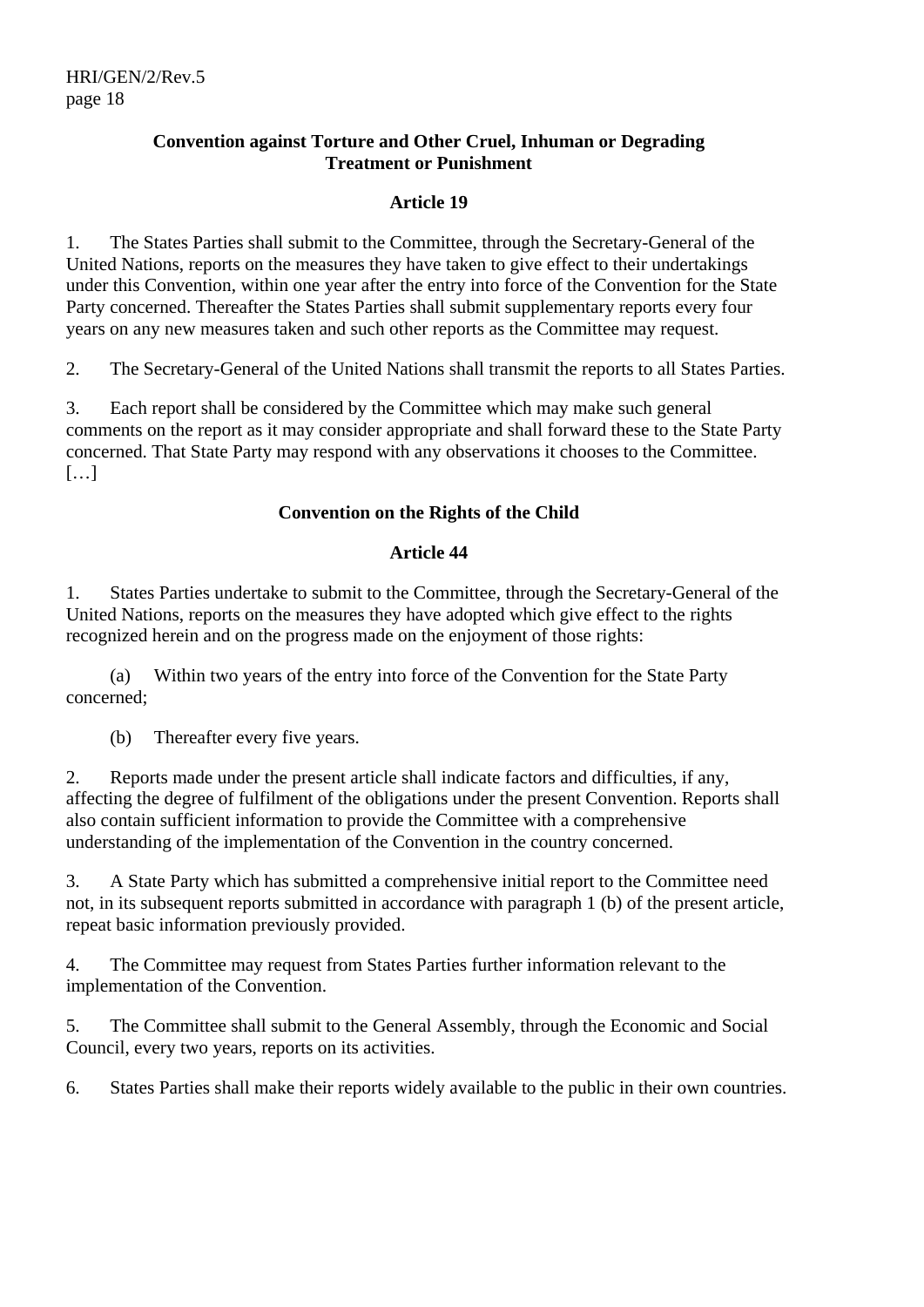### **International Convention on the Protection of the Rights of All Migrant Workers and Members of Their Families**

# **Article 73**

1. States Parties undertake to submit to the Secretary-General of the United Nations for consideration by the Committee a report on the legislative, judicial, administrative and other measures they have taken to give effect to the provisions of the present Convention:

 (a) Within one year after the entry into force of the Convention for the State Party concerned;

(b) Thereafter every five years and whenever the Committee so requests.

2. Reports prepared under the present article shall also indicate factors and difficulties, if any, affecting the implementation of the Convention and shall include information on the characteristics of migration flows in which the State Party concerned is involved.

3. The Committee shall decide any further guidelines applicable to the content of the reports.

4. States Parties shall make their reports widely available to the public in their own countries.

### *Article 74*

1. The Committee shall examine the reports submitted by each State Party and shall transmit such comments as it may consider appropriate to the State Party concerned. This State Party may submit to the Committee observations on any comment made by the Committee in accordance with the present article. The Committee may request supplementary information from States Parties when considering these reports. […]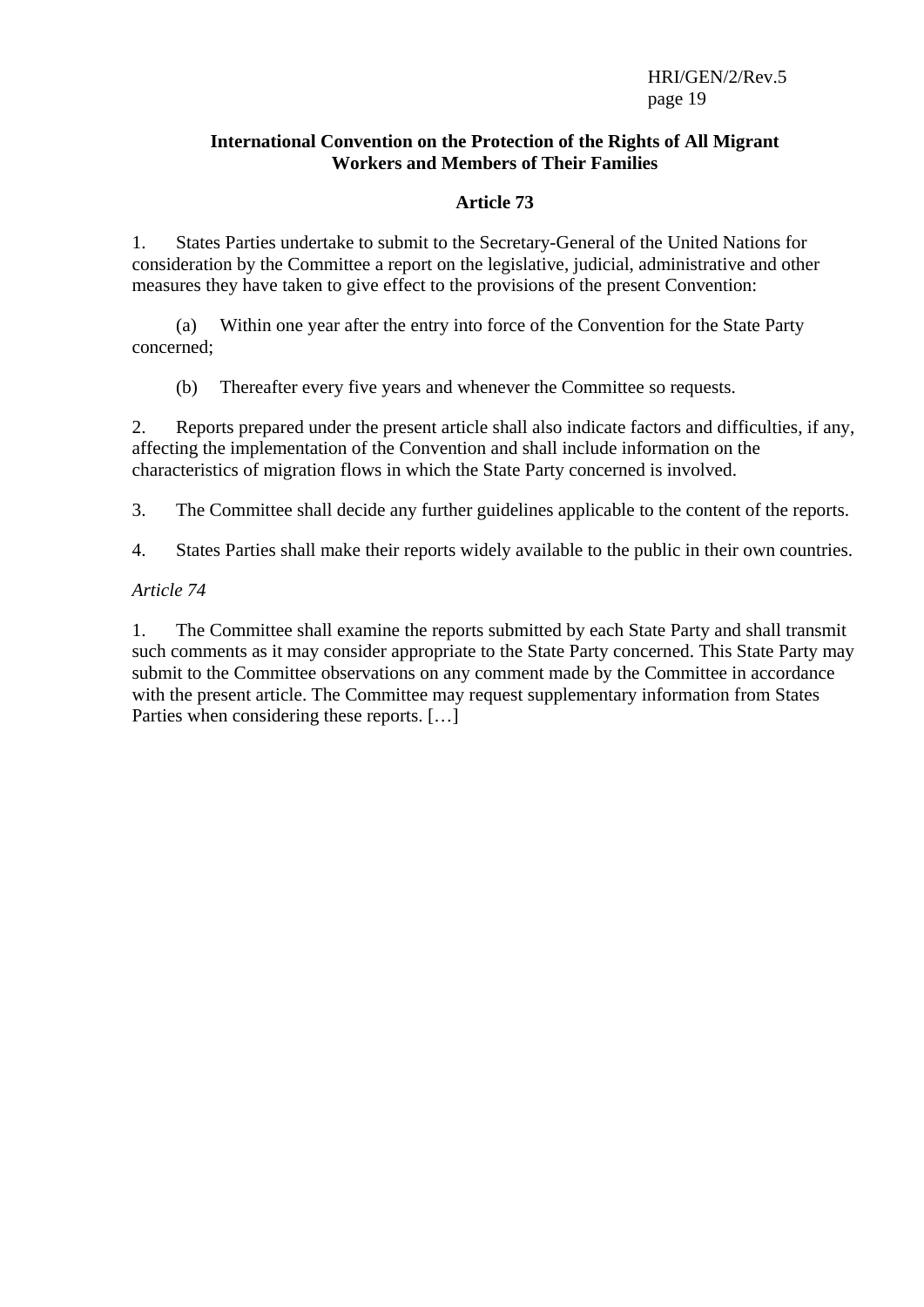# **Appendix 2**

### **PARTIAL LIST OF MAJOR INTERNATIONAL CONVENTIONS RELATING TO ISSUES OF HUMAN RIGHTS**

#### **A. Main international human rights conventions and protocols**

International Covenant on Economic, Social and Cultural Rights (ICESCR), 1966 International Covenant on Civil and Political Rights (ICCPR), 1966 International Convention on the Elimination of All Forms of Racial Discrimination, (ICERD), 1965 Convention on the Elimination of All Forms of Discrimination against Women (CEDAW), 1979 Convention against Torture and Other Cruel, Inhuman or Degrading Treatment or Punishment (CAT), 1984 Convention on the Rights of the Child (CRC), 1989 International Convention on the Protection of the Rights of All Migrant Workers and Members of Their Families, (ICMW), 1990 Optional Protocol to the CRC on the involvement of children in armed conflict, 2000 Optional Protocol to the CRC on the sale of children, child prostitution, and child pornography, 2000 Optional Protocol to ICCPR, concerning individual petition, 1966 Second Optional Protocol to ICCPR, concerning abolition of the death penalty, 1989 Optional Protocol to CEDAW, concerning individual complaints and inquiry procedures, 1999 Optional Protocol to CAT, concerning regular visits by national and international institutions to places of detention, 2002

# **B. Other United Nations human rights and related conventions**

Convention on the Prevention and Punishment of the Crime of Genocide, 1948

Slavery Convention, 1926 as amended 1955

Convention for the Suppression of the Traffic in Persons and of the Exploitation of the Prostitution of Others, 1949

Convention relating to the Status of Refugees, 1951, and its 1967 Protocol

Convention relating to the Status of Stateless Persons, 1954

Convention on the Reduction of Statelessness, 1961

Rome Statute of the International Criminal Court, 1998

United Nations Convention against Transnational Organized Crime, 2000, and its Protocols against the smuggling of migrants by land, sea and air, and to prevent, suppress and punish trafficking in persons, especially women and children

# **C. Conventions of the International Labour Organization**

Weekly Rest (Industry) Convention, 1921 (No. 14)

Forced or Compulsory Labour Convention, 1930 (No. 29)

Labour Inspection Convention, 1947 (No. 81)

Migration for Employment Recommendation, 1949 (No. 86)

Freedom of Association and Protection of the Right to Organise Convention, 1948 (No. 87)

Migration for Employment Convention, 1949 (No. 97)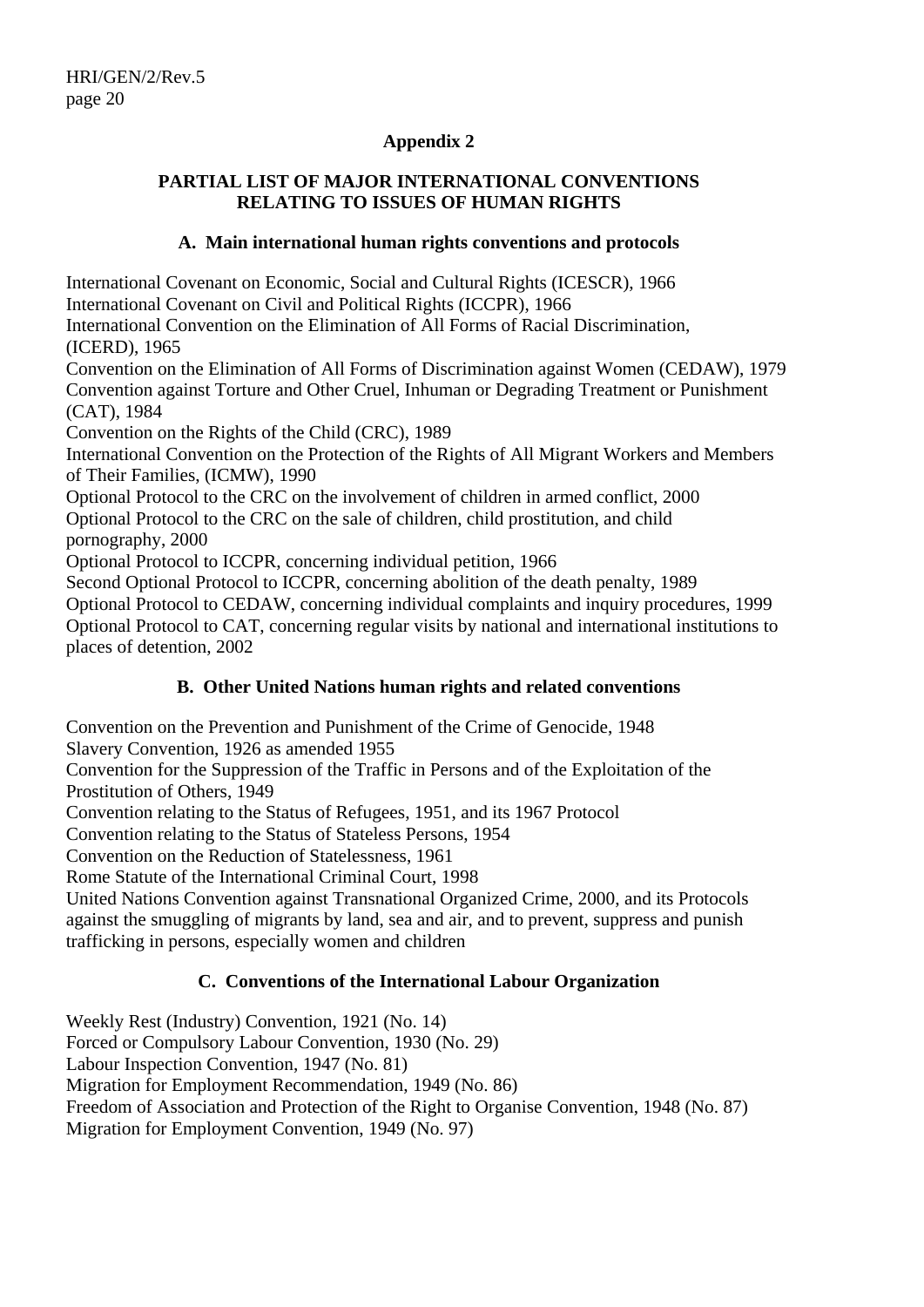Right to Organize and Collective Bargaining Convention, 1949 (No. 98) Equal Remuneration Convention 1951 (No. 100) Social Security (Minimum Standards) Convention, 1952 (No. 102) Abolition of Forced Labour Convention, 1957 (No. 105) Weekly Rest (Commerce and Offices) Convention, 1957 (No. 106) Discrimination (Employment and Occupation) Convention, 1958 (No. 111) Equality of Treatment (Social Security) Convention, 1962 (No. 118) Employment Policy Convention, 1964 (No. 122) Labour Inspection (Agriculture) Convention, 1969 (No. 129) Minimum Wage-Fixing Convention, 1970 (No. 131) Holidays with Pay Convention (Revised), 1970 (No. 132) Minimum Age Convention, 1973 (No. 138) Migrant Workers (Supplementary Provisions) Convention, 1975 (No. 143) Migrant Workers Recommendation, 1975 (No. 151) Labour Relations (Public Service) Convention, 1978 (No. 151) Occupational Safety and Health Convention, 1981 (No. 155) Equal Opportunities and Equal Treatment for Men and Women Workers: Workers with Family Responsibilities Convention, 1981 (No. 156) Indigenous and Tribal Peoples in Independent Countries Convention, 1989 (No. 169) Worst Forms of Child Labour Convention, 1999 (No. 182) Maternity Protection Convention, 2000 (No. 183)

# **D. Conventions of the United Nations Educational, Scientific and Cultural Organization**

Convention against Discrimination in Education, 1960

# **E. Conventions of the Hague Conference on Private International Law**

Convention relating to the settlement of the conflicts between the law of nationality and the law of domicile, 1955

Convention on the law applicable to maintenance obligations towards children, 1956 Convention concerning the recognition and enforcement of decisions relating to maintenance obligations towards children, 1958

Convention concerning the powers of authorities and the law applicable in respect of the protection of minors, 1961

Convention on Jurisdiction, Applicable Law and Recognition of Decrees Relating to Adoptions, 1965

Convention on the Law Applicable to Maintenance Obligations, 1973

Convention on the Recognition of Divorces and Legal Separations, 1970

Convention on the Recognition and Enforcement of Decisions relating to Maintenance Obligations, 1973

Convention on the Civil Aspects of International Child Abduction, 1973

Convention on Celebration and Recognition of the Validity of Marriages, 1978

Convention on the Law Applicable to Matrimonial Property Regimes, 1978

Convention on International Access to Justice, 1980

Convention on the Law Applicable to Succession to the Estates of Deceased Persons, 1989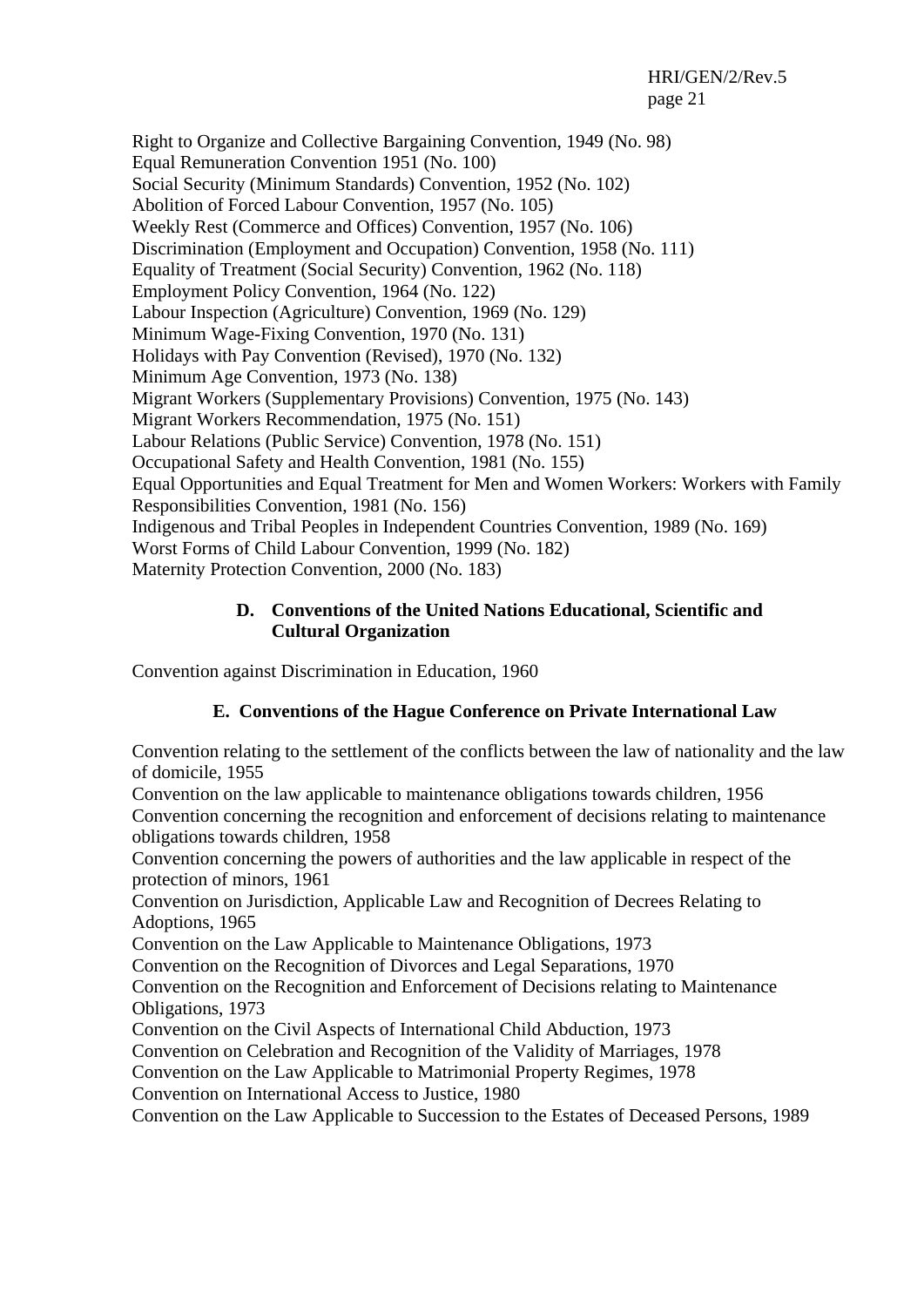Convention on Protection of Children and Co-operation in respect of Intercountry Adoption, 1993

Convention on Jurisdiction, Applicable Law, Recognition, Enforcement and Co-operation in respect of Parental Responsibility and Measures for the Protection of Children, 1996 Convention on the International Protection of Adults, 2002

# **F. Geneva Conventions and other treaties on international humanitarian law**

Geneva Convention (I) for the Amelioration of the Condition of the Wounded and Sick in Armed Forces in the Field, 1949

Geneva Convention (II) for the Amelioration of the Condition of Wounded, Sick and Shipwrecked Members of Armed Forces at Sea, 1949

Geneva Convention (III) relative to the Treatment of Prisoners of War, 1949

Geneva Convention (IV) relative to the Protection of Civilian Persons in Time of War, 1949 Protocol Additional to the Geneva Conventions of 12 August 1949, and relating to the Protection

of Victims of International Armed Conflicts (Protocol I), 1977

Protocol Additional to the Geneva Conventions of 12 August 1949, and relating to the Protection of Victims of Non-International Armed Conflicts (Protocol II), 1977

Ottawa Convention on the Prohibition of the Use, Stockpiling, Production and Transfer of Anti-Personnel Mines and On Their Destruction, 1987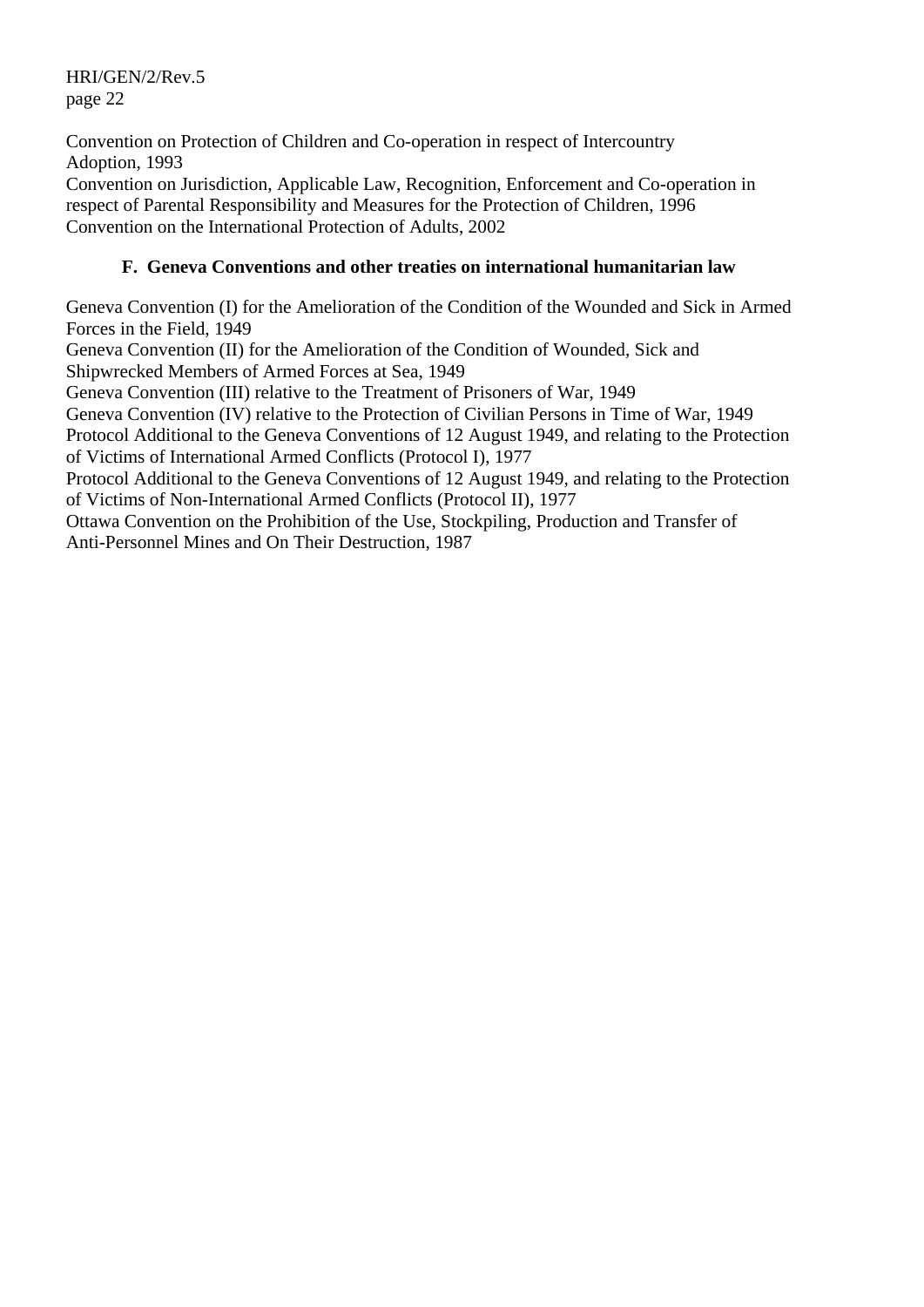#### **Appendix 3**

# **INDICATORS FOR ASSESSING THE IMPLEMENTATION OF HUMAN RIGHTS**

#### **Demographic indicators**

Reporting States should provide accurate information, where available, about the main demographic characteristics and trends of its population, including the following. The information should cover at least the last five years and be disaggregated by sex, age, and main population groups.

Population size Population growth rate Population density Population distribution by mother tongue, religion and ethnicity, in rural and urban areas Age-composition Dependency ratio (percentage of population under 15 and over 65 years of age) Statistics on births and deaths Life expectancy Fertility rate Average household size Proportion of single-parent households and households headed by women

Proportion of population in rural and urban areas

#### **Social, economic and cultural indicators**

Reporting States should provide information reflecting the standard of living, including the following, covering at least the last five years and disaggregated by sex, age, and main population groups:

Share of (household) consumption expenditures on food, housing, health and education Proportion of population below the national poverty line Proportion of population below the minimum level of dietary consumption Gini coefficient (relating to distribution of income or household consumption expenditure) Prevalence of underweight children under five years of age Infant and maternal mortality rates Percentage of women of child/bearing age using contraception or whose partner is using contraception Medical terminations of pregnancy as a proportion of live births Rates of infection of HIV/AIDS and major communicable diseases Prevalence of major communicable and non-communicable diseases Ten major causes of death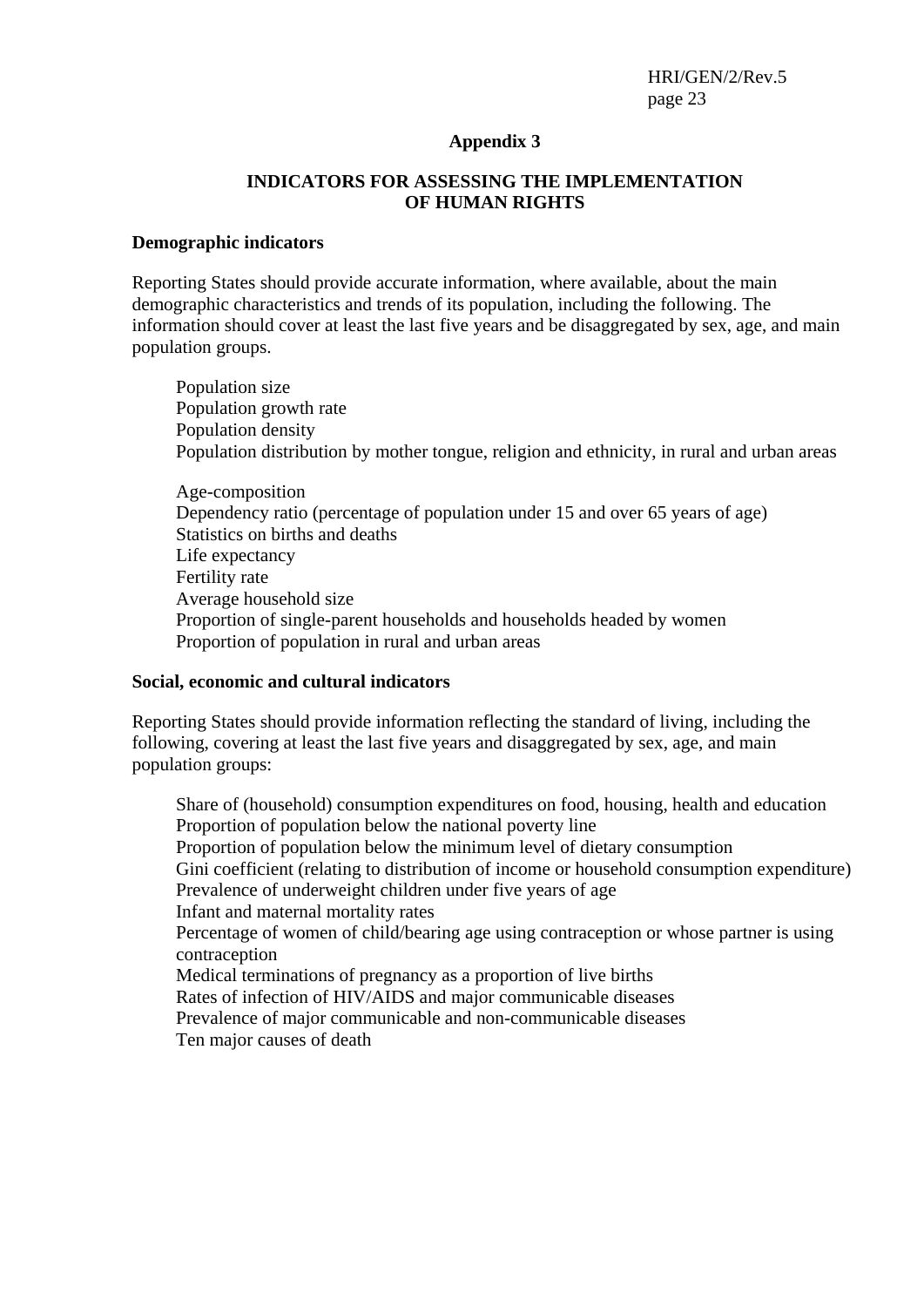> Net enrolment ratio in primary and secondary education Attendance and drop-out rates in primary and secondary education Teacher-student ratio in public funded schools Literacy rates Unemployment rate Employment by major sectors of economic activity, including break-down between the formal and informal sectors Work participation rates Proportion of work force registered with trade unions

Per capita income Gross domestic product (GDP) Annual growth rate Gross National Income (GNI) Consumer Price Index (CPI) Social expenditures (eg., food, housing, health, education, social protection, etc.) as proportion of total public expenditure and GDP External and domestic public debt

Proportion of international assistance provided in relation to the State budget by sector and in relation to GNI

#### **Indicators on the political system**

Reporting States should provide information on the following, covering at least the last five years and disaggregated by sex, age, and main population groups:

Number of recognized political parties at the national level Proportion of population eligible to vote Proportion of non-citizen adult population registered to vote Number of complaints on the conduct of elections registered, by type of alleged irregularity Population coverage and breakdown of ownership of major media channels (electronic, print, audio, etc.)

Number of recognized non-governmental organizations\*

Distribution of legislative seats by party

Percentage of women in parliament

 $\overline{a}$ 

Proportions of national and sub-national elections held within the schedule laid out by law Average voter turnouts in the national and sub-national elections by administrative unit (eg, states or provinces, districts, municipalities and villages)

<sup>\*</sup> In accordance with the reporting State's system of granting recognition to non-governmental organizations, information on which is requested is paragraph 37.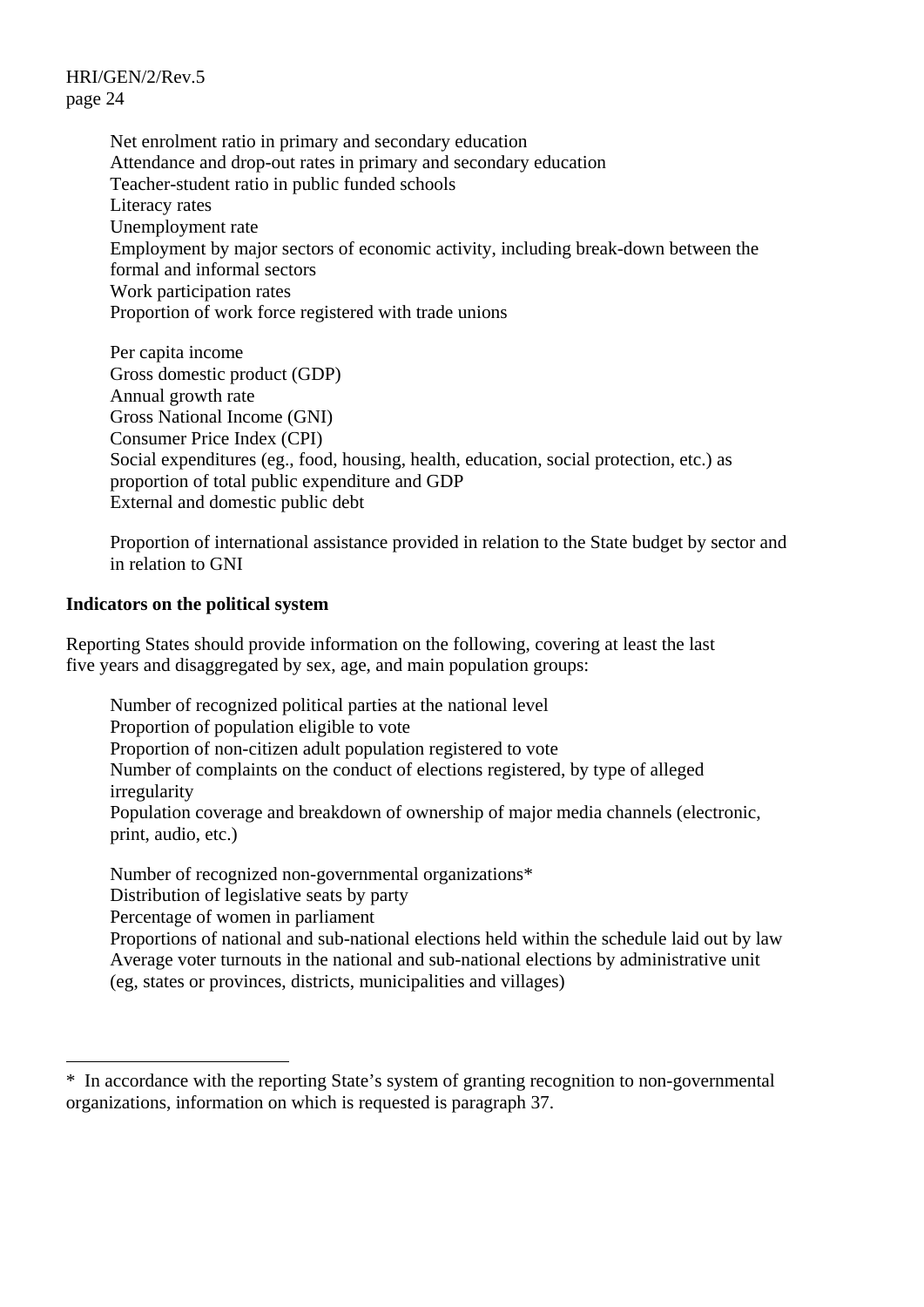### **Indicators on crime and the administration of justice**

Reporting States should provide information on the following, covering at least the last five years and disaggregated by sex, age, and main population groups:

Incidence of violent death and life threatening crimes reported per 100,000 persons Number of persons and rate (per 100,000 persons) who were arrested/brought before a court\convicted\sentenced\incarcerated for violent or other serious crimes (such as homicide, robbery, assault and trafficking) Number of reported cases of sexually motivated violence (such as rape, female genital mutilation, honour crimes and acid attacks) Maximum and average time of pre-trial detention Prison population with breakdown by offence and length of sentence Incidence of death in custody Number of persons executed under the death penalty per year Average backlog of cases per judge at different levels of the judicial system Number of police\security personnel per 100,000 persons Number of prosecutors and judges per 100,000 persons Share of public expenditure on police\security and judiciary Of the accused and detained persons who apply for free legal aid, the proportion of those who receive it

Proportion of victims compensated after adjudication, by type of crime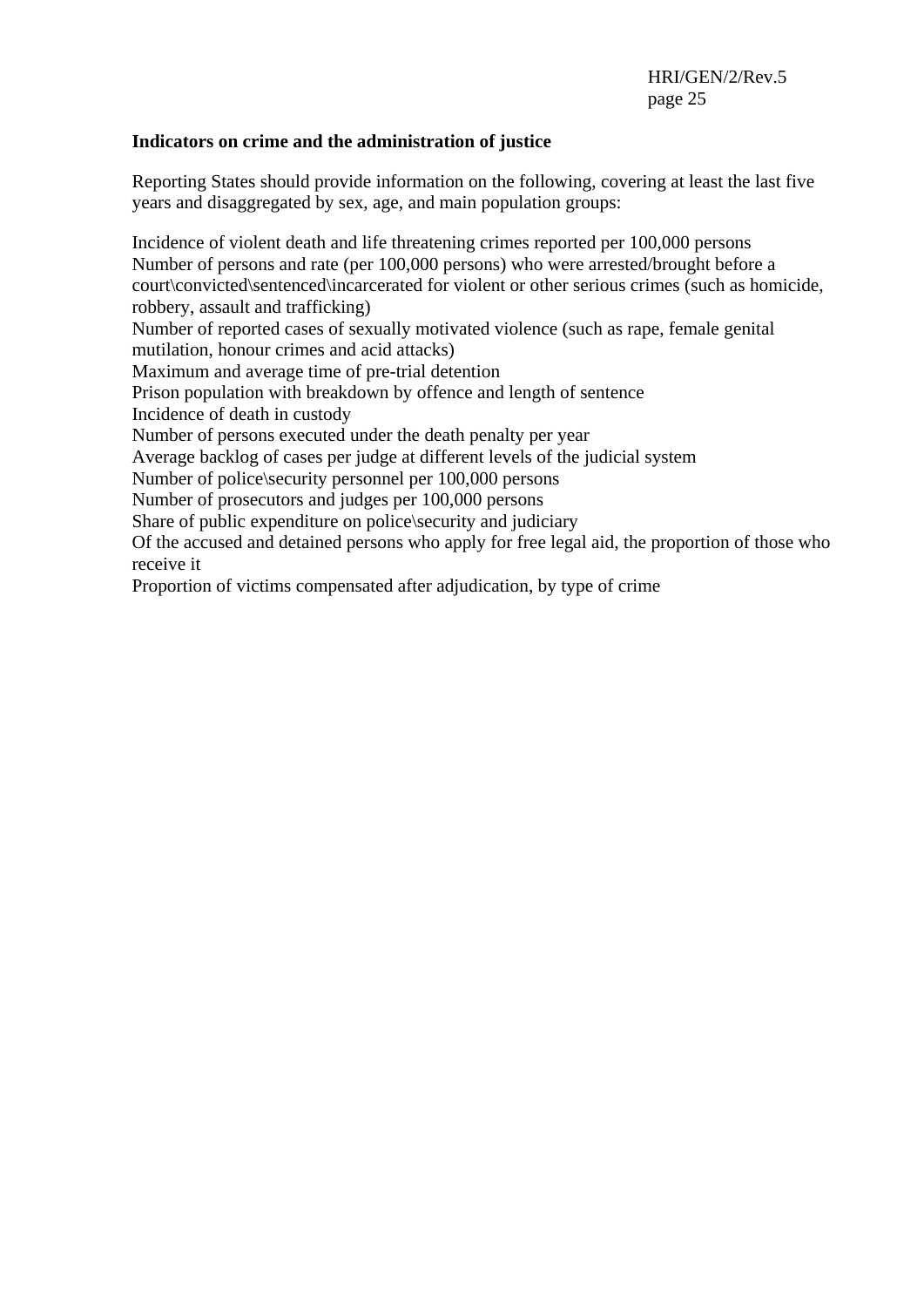# **Chapter II**

# **COMMITTEE ON ECONOMIC, SOCIAL AND CULTURAL RIGHTS**\*

#### **Introduction**

1. In accordance with article 17 of the International Covenant on Economic, Social and Cultural Rights, the Economic and Social Council, by its resolution 1988 (LX) of 11 May 1976, established a programme under which the States parties to the Covenant would furnish in stages the reports referred to in article 16 thereof and the Secretary-General, at the Council's request, subsequently drew up an appropriate set of general guidelines.

2. The guidelines are intended to facilitate the preparation of reports by States parties. By following them as closely as possible, reporting officers will minimize the risk that their reports are deemed to be inadequate in scope and insufficient in detail. The guidelines also provide a uniformly applicable framework within which the Committee can work and enable it to demonstrate a consistency of approach from one report to another. They are also designed to reduce the amount of duplication of information requested by the various treaty bodies.

3. In adopting the guidelines the Committee emphasized the importance of ensuring that the issues of principal concern were dealt with in a methodical and informative manner and strongly urged all States parties to adhere to them as closely as possible.

### **A. Part of the report relating to general provisions of the Covenant**\*\*

### **Article 1 of the Covenant**

4. In what manner has the right to self-determination been implemented?

#### **Article 2 of the Covenant**

 $\overline{a}$ 

5. To what extent and in what manner are non-nationals not guaranteed the rights recognized in the Covenant? What justification is there for any difference?

 <sup>\*</sup> Contained in document E/C.12/1991/1 entitled *Revised general guidelines regarding the form and contents of reports to be submitted by States parties under articles 16 and 17 of the International Covenant on Economic, Social and Cultural Rights*. The guidelines were adopted by the Committee on Economic, Social and Cultural Rights at its fifth session in 1990.

<sup>\*\*</sup> The consolidated guidelines for the *initial part* of the reports of States parties to be submitted under the various international human rights instruments, including the Covenant, are contained in document HRI/CORE/1 (see Chapter I of the present document), sent to States parties by note verbale G/SO 221 (1) of 26 April 1991.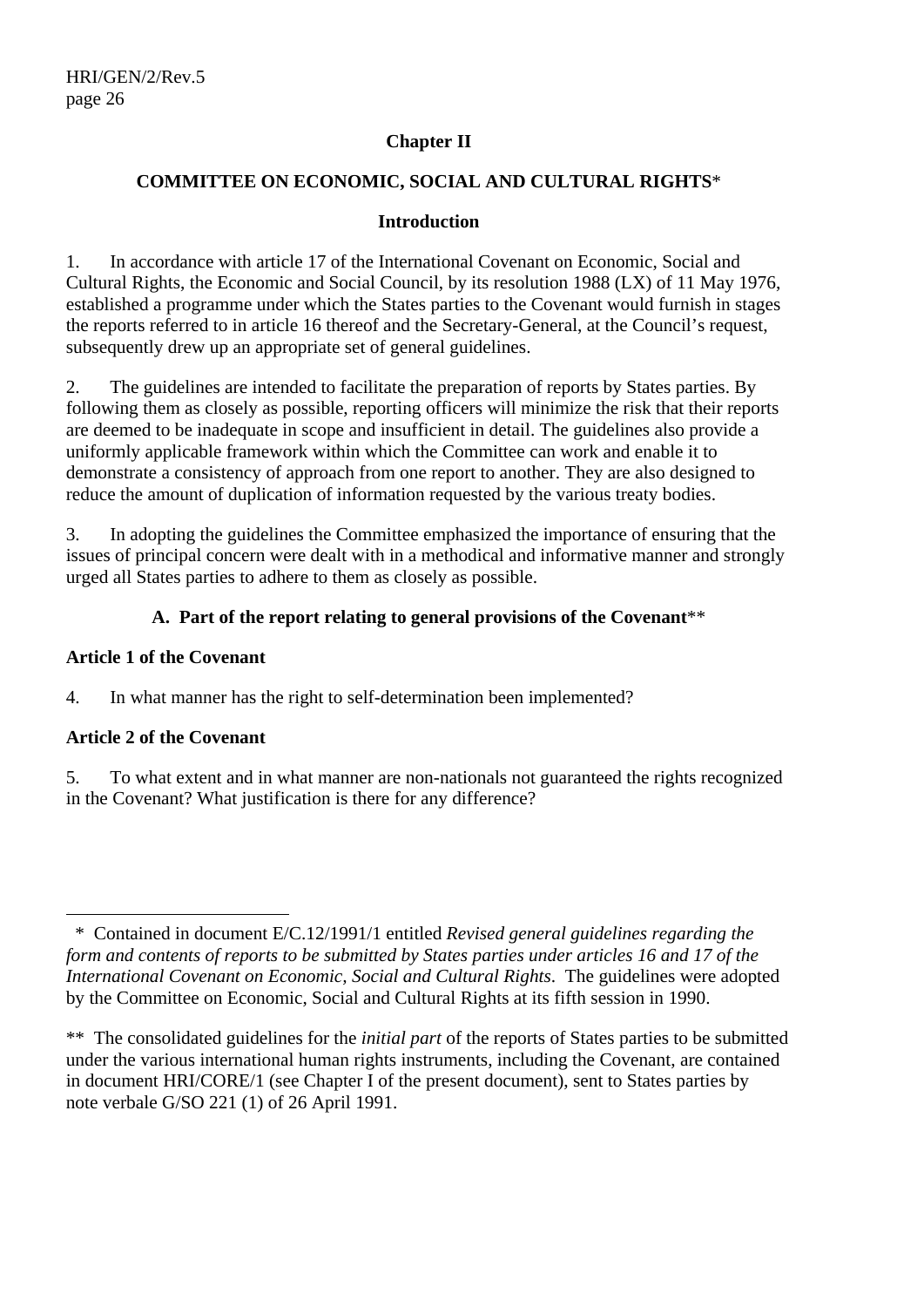6. Which of the rights are specifically subject to non-discrimination provisions in national law? Attach the text of such provisions.

7. If your State participates in development cooperation, is any effort made to ensure that it is used, on a priority basis, to promote the realization of economic, social and cultural rights?

# **B. Part of the report relating to specific rights**

# **Article 6 of the Covenant**

8. If your State is a party to any of the following Conventions:

International Labour Organization (ILO) Employment Policy Convention, 1964 (No. 122)

ILO Discrimination (Employment and Occupation) Convention, 1958 (No. 111)

International Convention on the Elimination of all Forms of Racial Discrimination

Convention on the Elimination of all Forms of Discrimination Against Women

and has already submitted reports to the supervisory committee(s) concerned which are relevant to the provisions of article 6, you may wish to refer to the respective parts of those reports rather than repeat the information here. However, all matters which arise under the present Covenant and are not covered fully in those reports should be dealt with in the present report.

9. (a) Please supply information on the situation, level and trends of employment, unemployment and underemployment in your country, in respect of both the aggregate and particular categories of workers such as women, young persons, older workers and disabled workers. Please compare the respective situation 10 years ago and 5 years ago. Which persons, groups, regions or areas do you consider particularly vulnerable or disadvantaged with regard to employment?

 (b) Please describe the principal policies pursued and measures taken with a view to ensuring that there is work for all who are available for and seeking work.

 (c) Please indicate what measures have been adopted to ensure that work is as productive as possible.

 (d) Please indicate what provisions ensure that there is freedom of choice of employment and that conditions of employment do not infringe upon fundamental political and economic freedoms of the individual.

 (e) Please describe the technical and vocational training programmes that exist in your country, their effective mode of operation and their practical availability.

 (f) Please state whether particular difficulties have been encountered in attaining the objectives of full, productive and freely chosen employment, and indicate how far these difficulties have been overcome.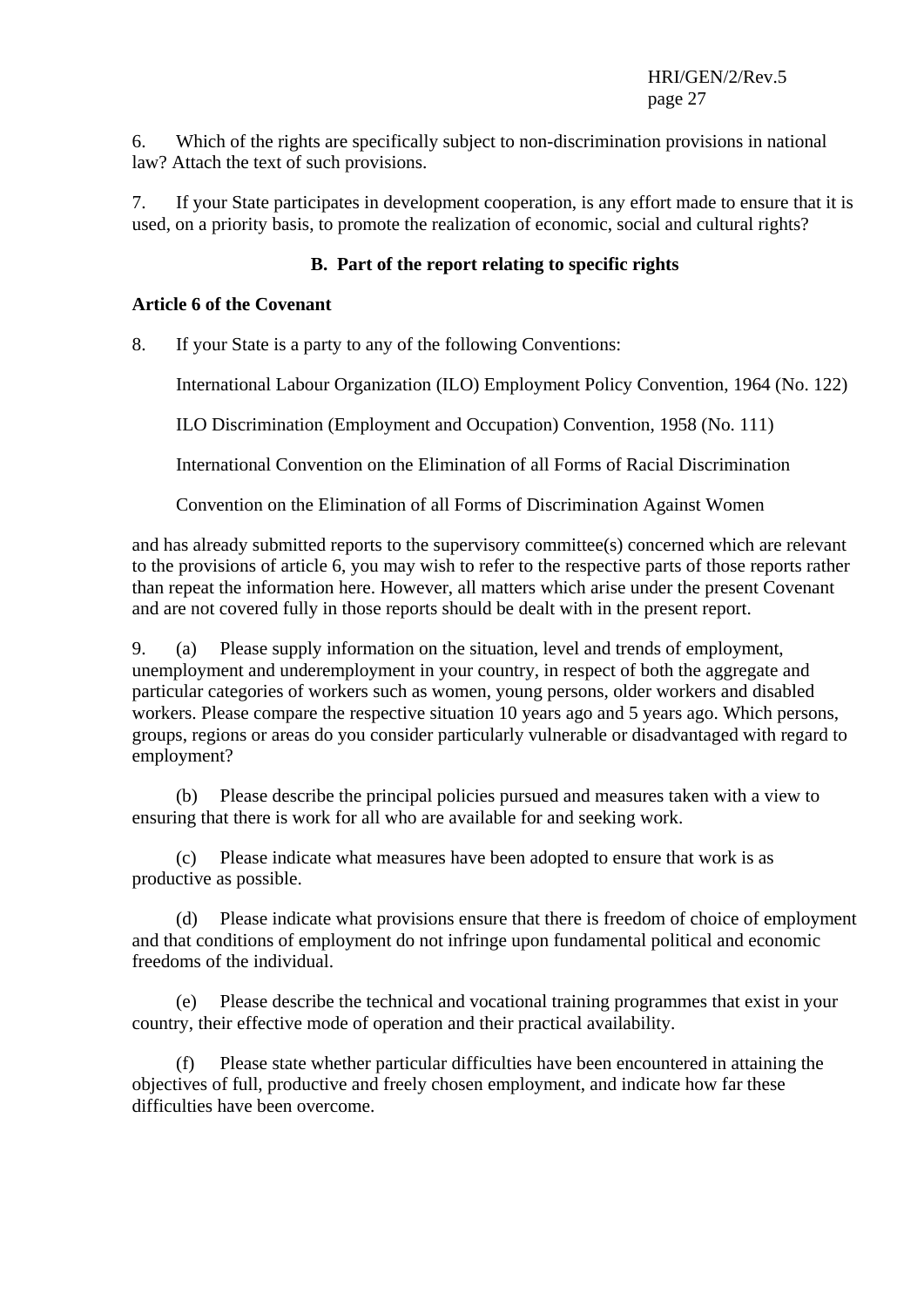10. (a) Please indicate whether there exist in your country any distinctions, exclusions, restrictions or preferences, be it in law or in administrative practices or in practical relationships, between persons or groups of persons, made on the basis of race, colour, sex, religion, political opinion, nationality or social origin, which have the effect of nullifying or impairing the recognition, enjoyment or exercise of equality of opportunity or treatment in employment or occupation. What steps are taken to eliminate such discrimination?

 (b) Please supply information on the actual situation in your country regarding vocational guidance and training, employment and occupation of persons according to their race, colour, sex, religion, and national origin.

 (c) Please indicate the main cases in which a distinction, exclusion or preference based on any of the above-named conditions is not considered in your country as discrimination, owing to the inherent requirements of a particular job. Please indicate any difficulties in application, disputes or controversies which have arisen in relation to such conditions.

11. Please indicate what proportion of the working population of your country holds more than one full-time job in order to secure an adequate standard of living for themselves and their families. Describe this development over time.

12. In case of subsequent reports, give a short review of changes, if any, in national legislation, court decisions, as well as administrative rules, procedures and practices during the reporting period affecting the right to work.

13. Please indicate the role of international assistance in the full realization of the right enshrined in article 6.

# **Article 7 of the Covenant**

14. If your State is a party to any of the following ILO Conventions:

Minimum Wage-Fixing Convention, 1970 (No. 131)

Equal Remuneration Convention, 1951 (No. 100)

Weekly Rest (Industry) Convention, 1921 (No. 14)

Weekly Rest (Commerce and Offices) Convention, 1957 (No. 106)

Holidays with Pay Convention (Revised), 1970 (No. 132)

Labour Inspection Convention, 1947 (No. 81)

Labour Inspection (Agriculture) Convention, 1969 (No. 129)

Occupational Safety and Health Convention, 1981 (No. 155)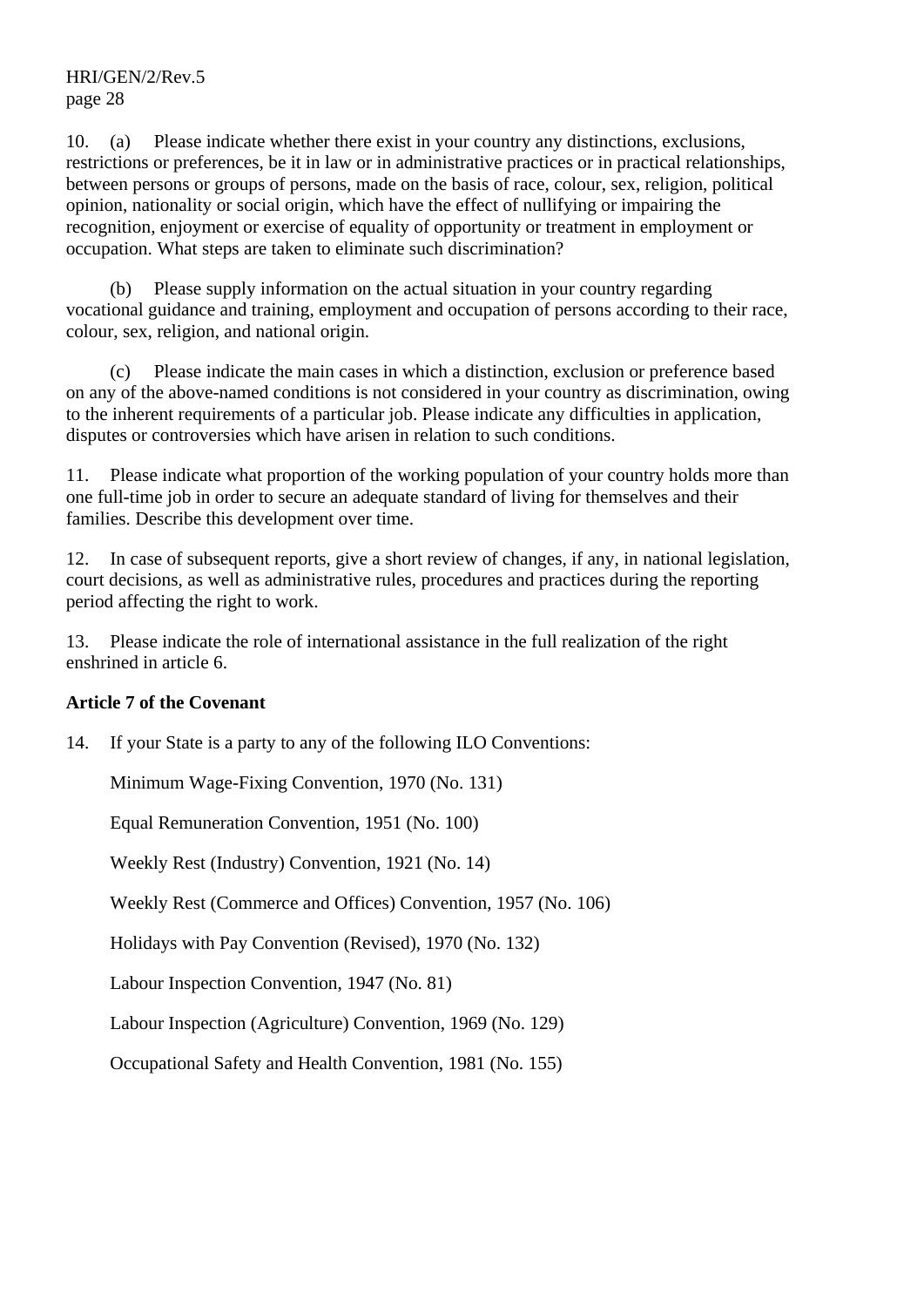and has already submitted reports to the ILO Committee of Experts on the Application of Conventions and Recommendations which are relevant to the provisions of article 7 you may wish to refer to the respective parts of those reports rather than repeat the information here. However, all matters which arise under the present Covenant and are not covered fully in those reports should be dealt with in the present report.

15. (a) Please supply information on the principal methods used for fixing wages.

 (b) Please indicate whether a system of minimum wages has been established, and specify the groups of wage earners to which it applies, the number of persons covered by each group as well as the competent authority for determining these groups. Are there any wage earners remaining outside the protection of the system of minimum wages in law or in fact?

- (i) Do these minimum wages have the force of law and in which ways are they secured against erosion?
- (ii) To what extent and by which methods are the needs of workers and their families as well as economic factors taken into consideration and reconciled with each other in determining the level of minimum wages? What standards, goals and benchmarks are relevant in this respect?
- (iii) Please describe briefly the machinery set up for fixing, monitoring and adjusting minimum wages;
- (iv) Please supply information on the development of average and minimum wages 10 years ago, 5 years ago and at present, set against the respective development of the cost of living;
- (v) Please indicate whether, in practice, the system of minimum wages is supervised effectively.

 (c) Please indicate whether there exists in your country any inequality in remuneration for work of equal value, infringements of the principle of equal pay for equal work, or conditions of work for women which are inferior to those enjoyed by men.

- (i) What steps are taken to eliminate such discrimination? Please describe the successes and failures of these steps with regard to the various groups that are discriminated against;
- (ii) Please indicate what methods, if any, have been adopted to promote an objective appraisal of jobs on the basis of the work to be performed.

 (d) Please indicate the income distribution of employees, both in the public and private sector taking into account both remuneration and non-monetary benefits. If available, give data on the remuneration of comparable jobs in the public and private sector.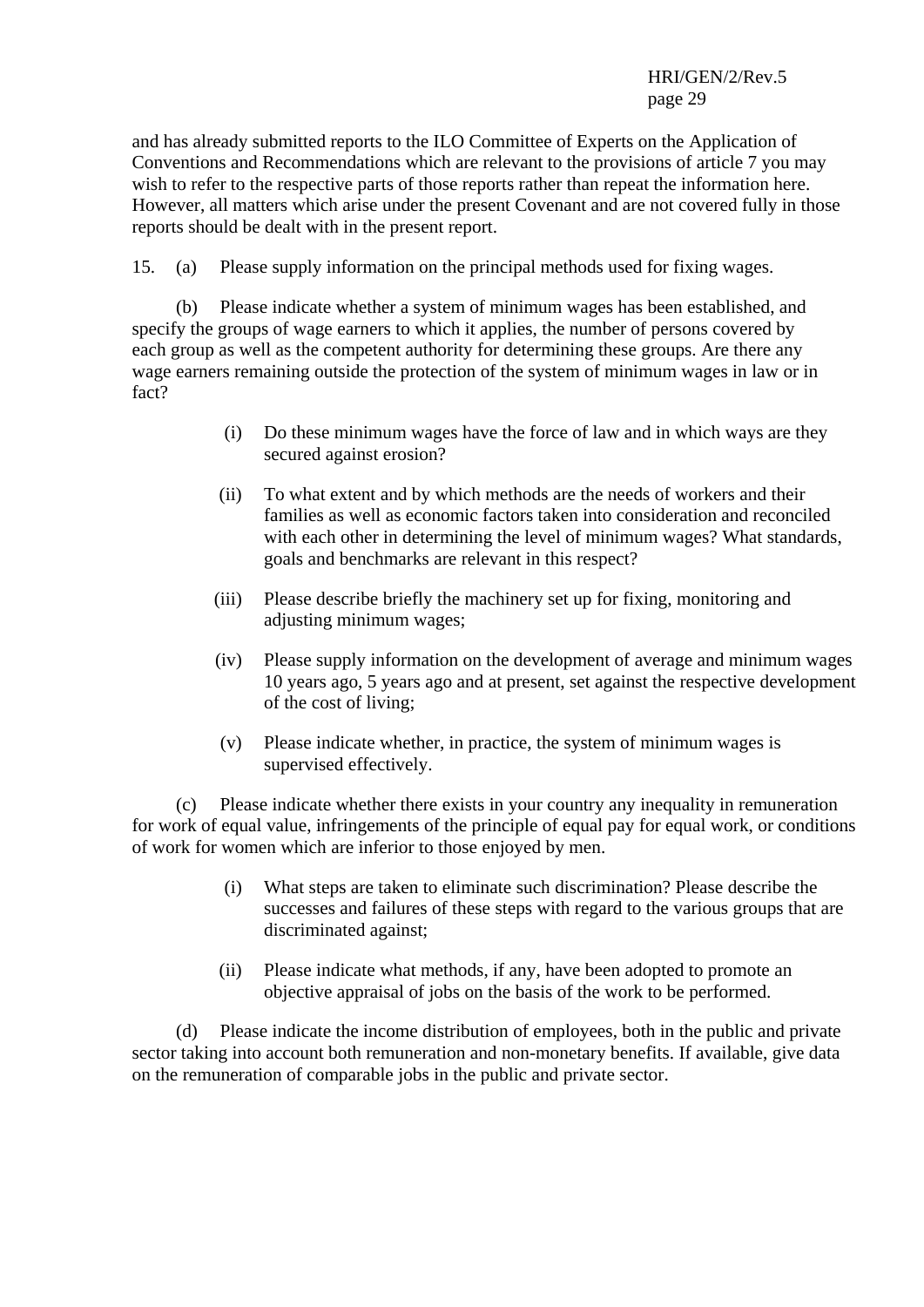16. What legal, administrative or other provisions exist that prescribe minimum conditions of occupational health and safety. How are these provisions enforced in practice and in which areas do they not apply?

 (a) Please indicate which categories of workers, if any, are excluded from existing schemes by law and what other categories benefit from such schemes only insufficiently or not at all.

 (b) Please provide statistical or other information on how the number, nature and frequency of occupational accidents (particularly with fatal results) and diseases have developed over time (10 years ago, 5 years as compared with the present).

17. Please supply information on the actual realization in your country of the principle of equal opportunity for promotion.

 (a) Which groups of workers are currently deprived of such equal opportunity? In particular, what is the situation of women in this respect?

 (b) What steps are taken to eliminate such inequality? Please describe the successes and failures of these steps with regard to the various disadvantaged groups.

18. Please describe the laws and practices in your country regarding rest, leisure, reasonable limitations of working hours, periodic holidays with pay and remuneration for public holidays.

(a) Indicate the factors and difficulties affecting the degree of realization of these rights.

 (b) Indicate which categories of workers are excluded by law or in practice, or both, from the enjoyment of which of these rights. What measures are contemplated or currently taken to remedy this situation?

19. In case of subsequent reports, give a short review of changes, if any, in national legislation, court decisions, or administrative rules, procedures and practices during the reporting period affecting the right to just and favourable conditions of work.

20. Please indicate the role of international assistance in the full realization of the right enshrined in article 7.

# **Article 8 of the Covenant**

21. If your State is a party to any of the following Conventions:

International Covenant on Civil and Political Rights

ILO Freedom of Association and Protection of the Right to Organise Convention, 1948 (No. 87)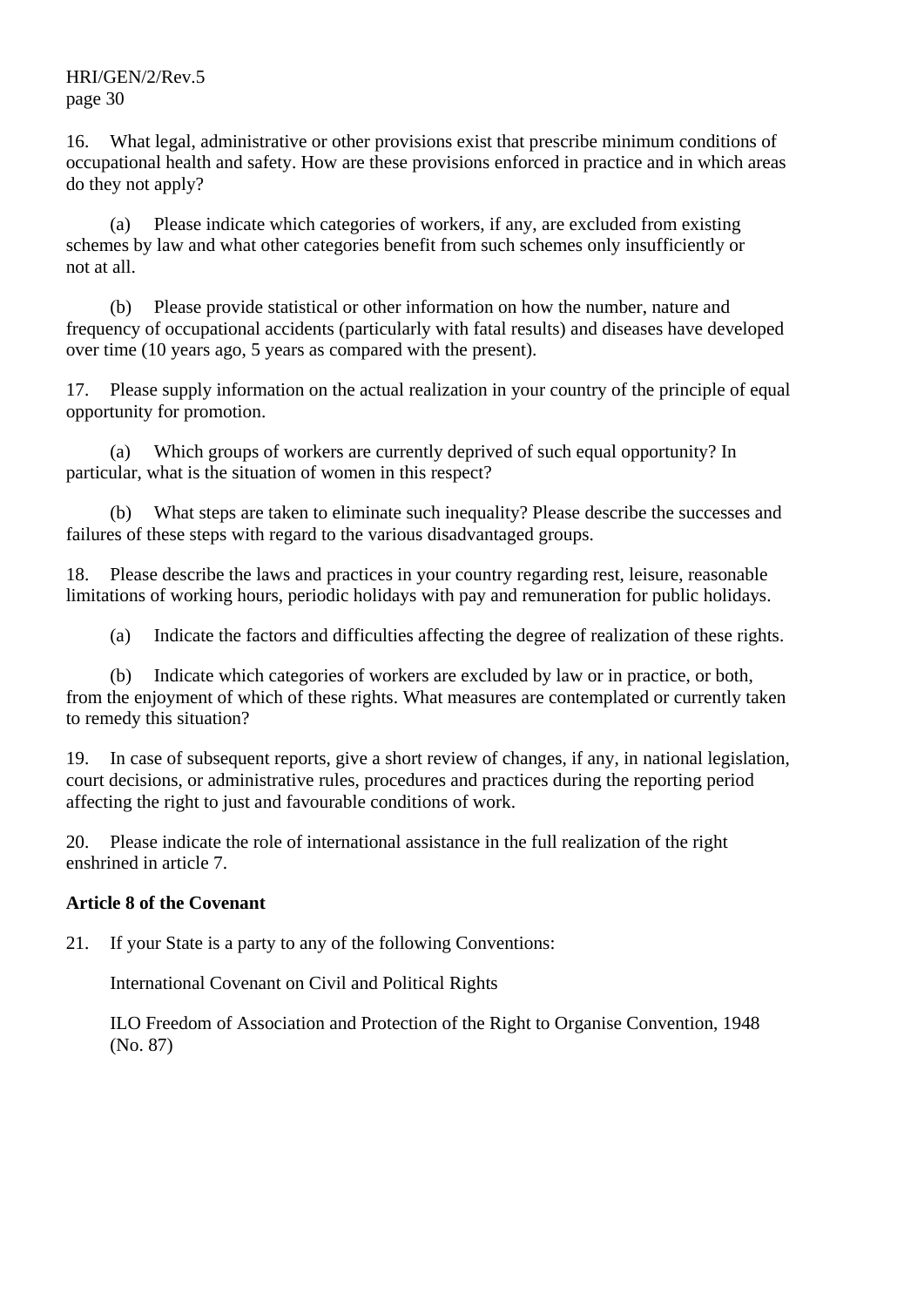ILO Right to Organise and Collective Bargaining Convention, 1949 (No. 98)

ILO Labour Relations (Public Service) Convention, 1978 (No. 151)

and has already submitted reports to the supervisory committee(s) concerned which are relevant to the provisions of article 8, you may wish to refer to the respective parts of those reports rather than repeat the information here. However, all matters which arise under the present Covenant and are not covered fully in those reports should be dealt with in the present report.

22. Please indicate what substantive or formal conditions, if any, must be fulfilled in order to join and form the trade union of one's choice.

 (a) Please specify whether there exist any special legal provisions regarding the establishment of trade unions by certain categories of workers and, eventually, what these special provisions are, how they have been applied in practice, as well as the number of persons subjected to them.

 (b) Are there any restrictions placed upon the exercise of the right to join and form trade unions by workers? Please provide a detailed account of the legal provisions prescribing such restrictions and their application in practice over time.

 (c) Please supply information on how your Government secures the right of trade unions to federate and join international trade union organizations. What legal and practical restrictions are placed upon the exercise of this right?

Please indicate in detail what conditions or limitations are placed upon the right of trade unions to function freely. Which trade unions have been adversely affected in practice by these conditions or limitations? What measures are being taken to promote free collective bargaining?

 (e) Please supply data on the number and structure of trade unions established in your country, and on their respective membership.

23. Please indicate whether in your country workers are granted the possibility to strike as a matter of constitutional or legal right. If your answer is in the negative, what other legal or factual approach is used to guarantee the exercise of this right?

 (a) What restrictions are placed upon the exercise of the right to strike? Please provide a detailed account of the legal provisions governing such restrictions and their application in practice over time.

 (b) Please indicate whether there exist any special legal provisions regarding the exercise of the right to strike by certain categories of workers and what these special provisions are, how they have been applied in practice, as well as the number of workers subjected to them.

24. Please indicate whether any restrictions are placed upon the exercise of the rights mentioned in paragraphs 2 and 3 above by members of the armed forces, the police or the administration of the State. How have such restrictions been applied in actual practice?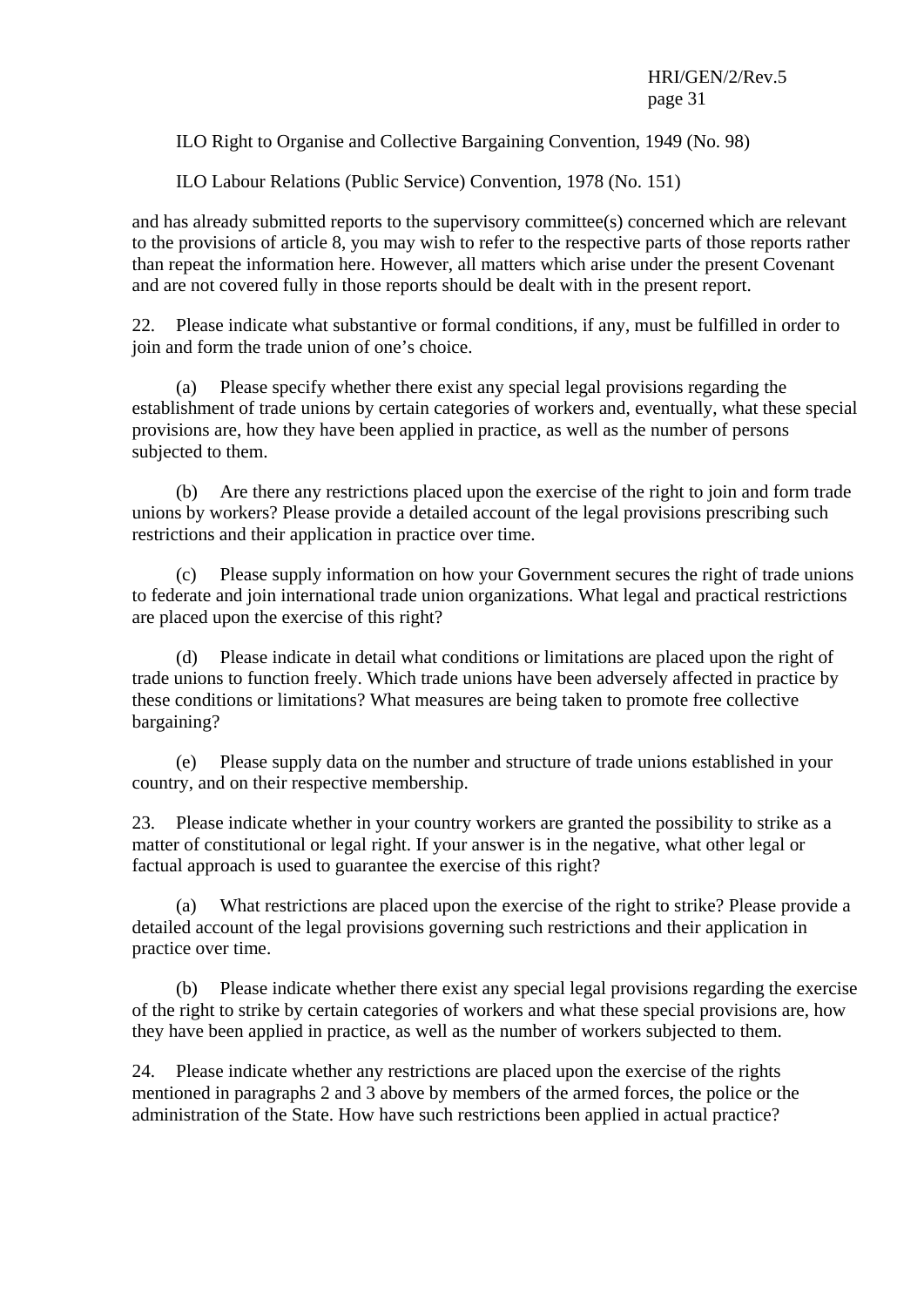25. In case of subsequent reports, give a short review of changes, if any, in national legislation, court decisions, as well as administrative rules, procedures and practices during the reporting period affecting the rights enshrined in article 8.

# **Article 9 of the Covenant**

26. If your State is a party to the ILO Social Security (Minimum Standards) Convention, 1952 (No. 102) or to other relevant subsequent ILO Conventions (Nos. 121, 128, 130 and 168) and has already submitted reports to the supervisory committee(s) concerned which are relevant to the provisions of article 9, you may wish to refer to the respective parts of those reports rather than repeat the information here. However, all matters which arise under the present Covenant and are not covered fully in those reports should be dealt with in the present report.

- 27. Please indicate which of the following branches of social security exist in your country:
	- Medical care Cash sickness benefits Maternity benefits Old-age benefits Invalidity benefits Survivors' benefits Employment injury benefits Unemployment benefits Family benefits.

28. Please describe for each branch existing in your country the main features of the schemes in force, indicating the comprehensiveness of the coverage provided, both in the aggregate and with respect to different groups within the society, the nature and level of benefits, and the method of financing the schemes.

29. Please indicate what percentage of your GNP as well as of your national and/or regional budget(s) is spent on social security. How does this compare with the situation 10 years ago? What reasons are there for any changes?

30. Please indicate whether in your country the formal (public) social security schemes described are supplemented by any informal (private) arrangements. If such is the case, please describe these arrangements and the interrelationships between them and the formal (public) schemes.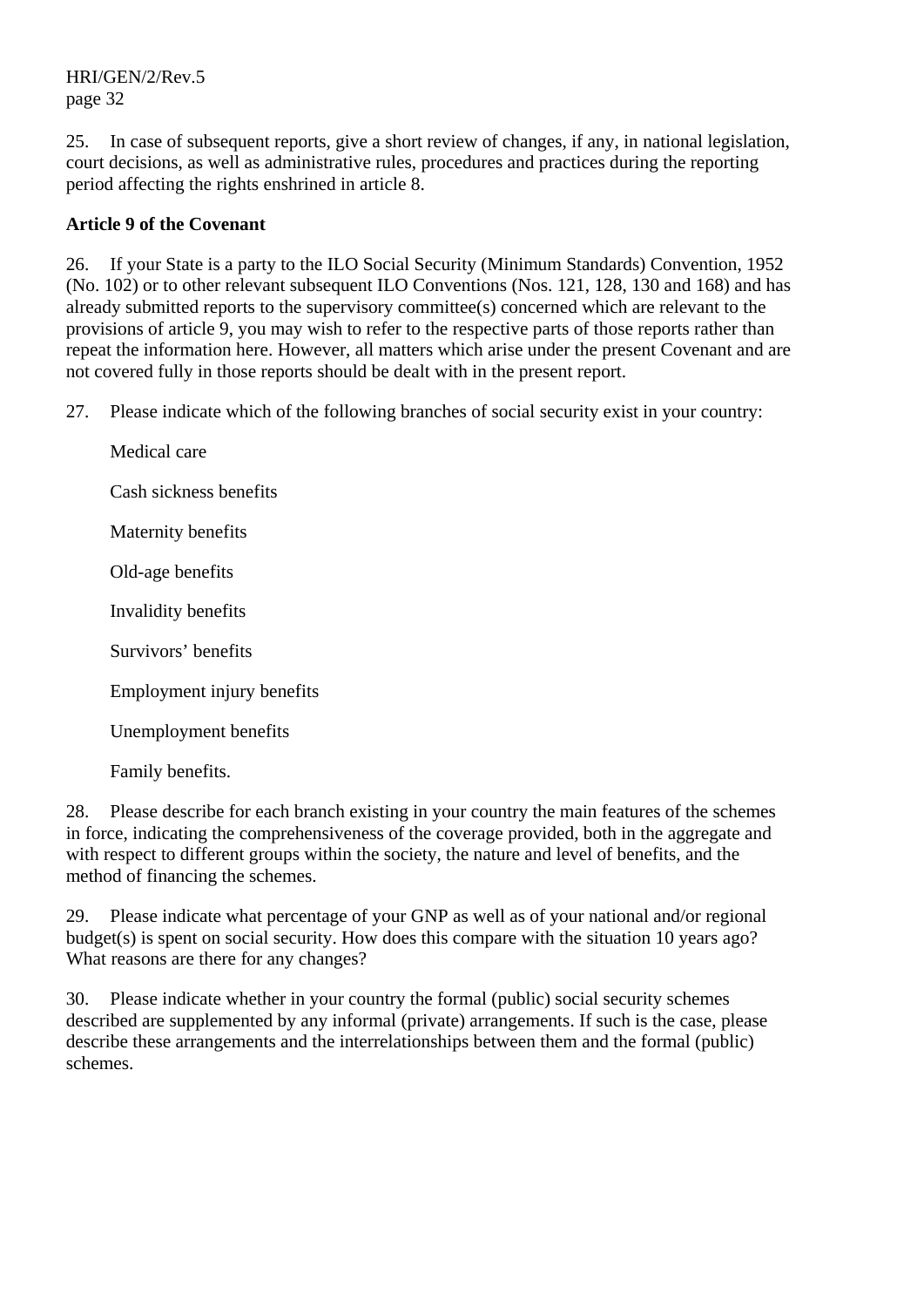31. Please indicate whether in your country there are any groups which do not enjoy the right to social security at all or which do so to a significantly lesser degree than the majority of the population. In particular, what is the situation of women in that respect? Please give particulars of such non-enjoyment of social security.

 (a) Please indicate what measures are regarded as necessary by your Government in order to realize the right to social security for the groups mentioned above.

Please explain the policy measures your Government has taken, to the maximum of its available resources, to implement the right to social security for these groups. Give a calendar and time-related benchmarks for measuring your achievements in this regard.

 (c) Please describe the effect of these measures on the situation of the vulnerable and disadvantaged groups in point, and report the successes, problems and shortcomings of such measures.

32. In case of subsequent reports, give a short review of changes, if any, in national legislation, court decisions, as well as administrative rules, procedures and practices during the reporting period affecting the right to social security.

33. Please indicate the role of international assistance in the full realization of the right enshrined in article 9.

# **Article 10 of the Covenant**

34. If your State is a party to any of the following Conventions:

International Covenant on Civil and Political Rights

Convention on the Rights of the Child

Convention on the Elimination of All Forms of Discrimination Against Women

ILO Maternity Protection Convention (Revised) 1952 (No. 103)

ILO Minimum Age Convention, 1973 (No. 138)

or to any other ILO convention on the protection of children and young persons in relation to employment and work, and if your Government has already submitted reports to the supervisory committee(s) concerned which are relevant to the provisions of article 10, you may wish to refer to the respective parts of those reports rather than repeat the information here. However, all matters which arise under the present Covenant and are not covered fully in these reports should be dealt with in the present report.

35. Please indicate what meaning is given in your society to the term "family".

36. Please indicate the age at which in your country children are deemed to attain their majority for different purposes.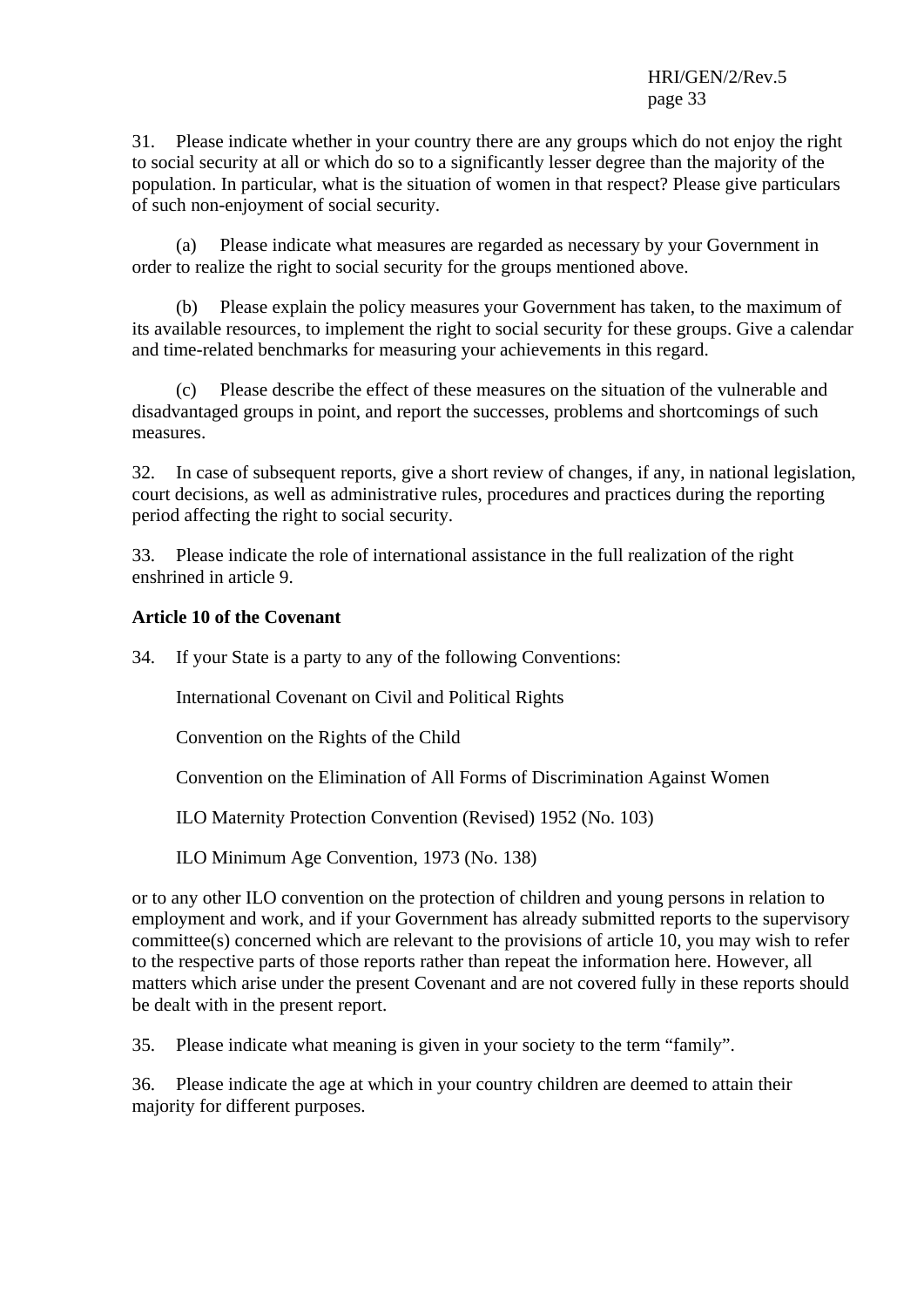37. Please supply information on the ways and means, both formal and informal, employed in your country to grant assistance and protection to the family. In particular:

 (a) How does your country guarantee the right of men and, particularly, women to enter into marriage with their full and free consent and to establish a family? Please indicate and eventually give particulars about cases where the measures taken were not successful in abolishing practices adversely affecting the enjoyment of this right.

 (b) By what measures does your country facilitate the establishment of a family as well as maintain, strengthen and protect it, particularly while it is responsible for the care and education of dependent children? Despite these measures, are there families which do not enjoy the benefit of such protection and assistance at all or which do so to a significantly lesser degree than the majority of the population? Please give details of these situations. Are extended families or other forms of familial organization recognized in determining the availability or applicability of these measures, particularly with respect to government benefits?

 (c) With regard to shortcomings visible under subparagraphs (a) or (b), what measures are contemplated to remedy the situation?

38. Please provide information on your system of maternity protection.

- (a) In particular:
	- (i) Describe the scope of the scheme of protection;
	- (ii) Indicate the total length of the maternity leave and of the period of compulsory leave after confinement;
	- (iii) Describe the cash, medical and other social security benefits granted during these periods;
	- (iv) Indicate how these benefits have been developed over time.

 (b) Please indicate whether there are in your society groups of women who do not enjoy any maternity protection at all or which do so to a significantly lesser degree than the majority. Please give details of these situations. What measures are being taken or contemplated to remedy this situation? Please describe the effect of these measures on the situation of the vulnerable and disadvantaged groups in point, and report on successes, problems and shortcomings of such measures.

39. Please describe the special measures of protection and assistance on behalf of children and young persons, especially measures to protect them from economic and social exploitation or to prevent their employment in work harmful to their morals or health or dangerous to life or likely to hamper their normal development.

 (a) What are the age limits in your country below which the paid employment of child labour in different occupations is prohibited?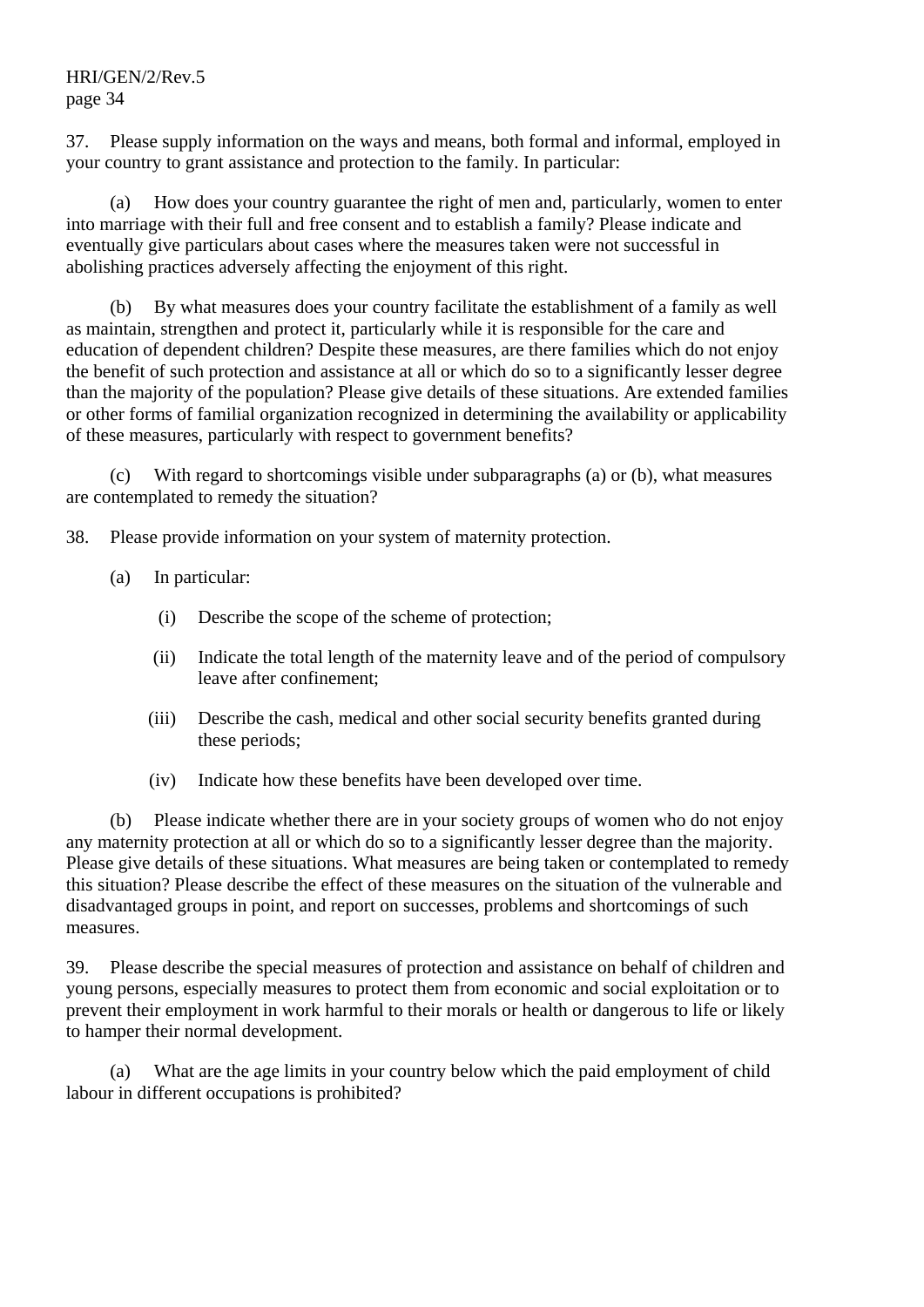(b) Please specify how many children, and of which age groups, engage in paid employment, and to what extent.

 (c) Please specify to what extent children are being employed in their families' households, farms or businesses.

 (d) Please indicate whether there are in your country any groups of children and young persons which do not enjoy the measures of protection and assistance at all or which do so to a significantly lesser degree than the majority. In particular, what is the respective situation of orphans, children without living biological parents, young girls, children who are abandoned or deprived of their family environment, as well as physically or mentally handicapped children?

 (e) How are the persons mentioned in the preceding paragraph informed of their respective rights?

 (f) Please give details of any difficulties and shortcomings. How have such adverse situations developed over time? What measures are being taken to remedy these situations? Please describe the effect of these measures over time and report on successes, problems and shortcomings.

40. In case of subsequent reports, give a short review of changes, if any, in national legislation, court decisions as well as administrative rules, procedures and practices during the reporting period affecting the right enshrined in article 10.

41. Please describe the role of international assistance in the full realization of the right enshrined in article 10.

# **Article 11 of the Covenant**

42. (a) Please supply information on the current standard of living of your population, in respect of both the aggregate and different socio-economic, cultural, and other groups within the society. How has the standard of living changed over time (e.g. compared with 10 years ago and 5 years ago) with regard to these different groups? Has there been a continuous improvement of living conditions for the entire population or for what groups?

In case your Government has recently submitted reports relevant to the situation with respect to all or some of the rights contained in article 11 to the United Nations or a specialized agency, you may wish to refer to the relevant parts of those reports rather than repeat the information here.

 (c) Please indicate the per capita GNP for the poorest 40 per cent of your population. Is there a "poverty line" in existence in your country and, if so, what is the basis for this line?

(d) Please indicate your country's Physical Quality of Life Index.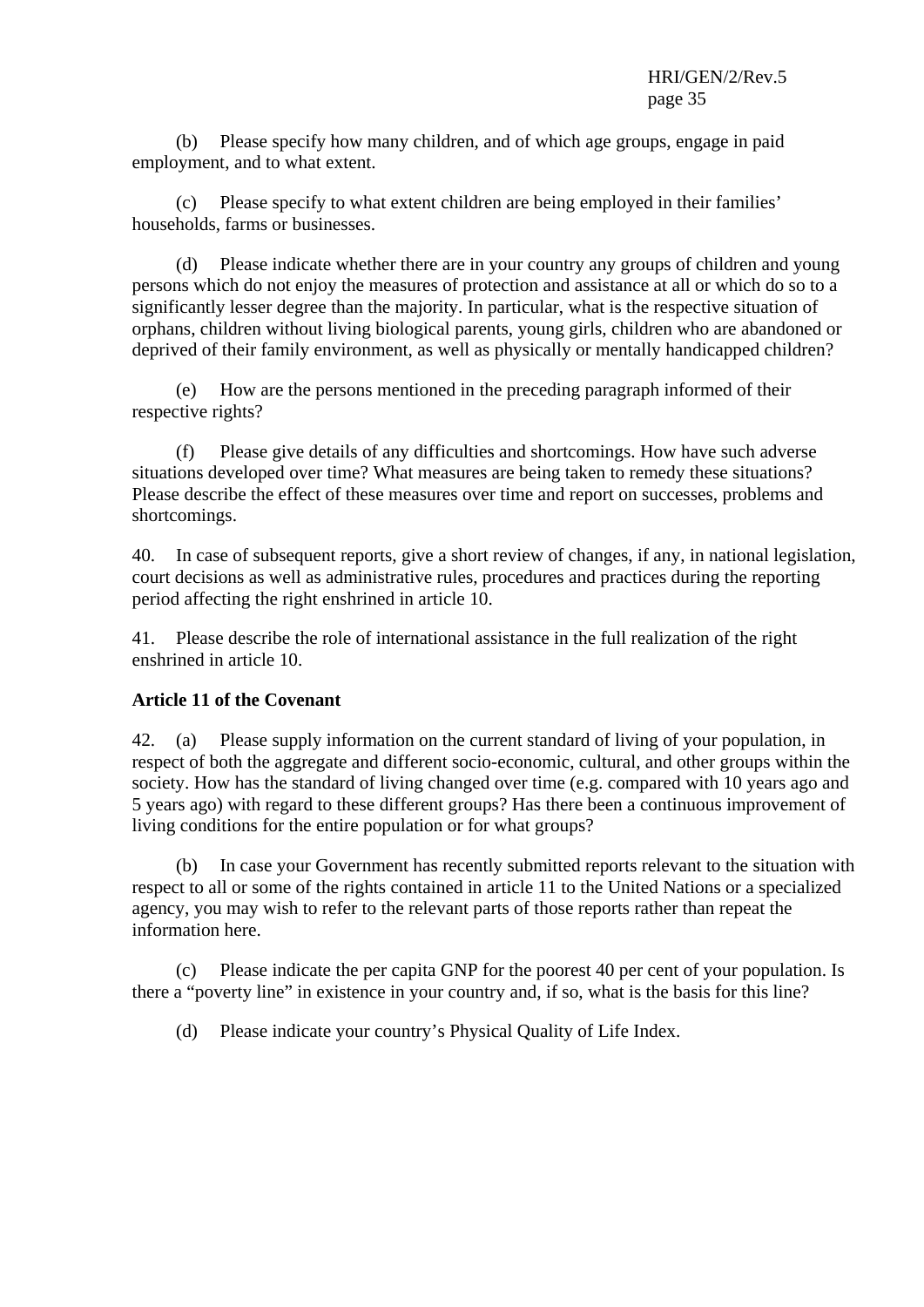#### 43. *The right to adequate food*

 (a) Please provide a general overview of the extent to which the right to adequate food has been realized in your country. Describe the sources of information that exist in this regard, including nutritional surveys and other monitoring arrangements.

 (b) Please provide detailed information (including statistical data broken down in terms of different geographical areas) on the extent to which hunger and/or malnutrition exists in your country. This information should deal in particular with the following issues:

(i) The situation of especially vulnerable or disadvantaged groups, including:

 Landless peasants Marginalized peasants Rural workers Rural unemployed Urban unemployed Urban poor Migrant workers Indigenous peoples Children Elderly people Other especially affected groups;

- (ii) Any significant differences in the situation of men and women within each of the above groups;
- (iii) The changes that have taken place over the past five years with respect to the situation of each of the above groups.

 (c) During the reporting period, have there been any changes in national policies, laws and practices negatively affecting the access to adequate food by these groups or sectors or within the worse-off regions? If so, please describe these changes and evaluate their impact.

 (d) Please indicate what measures are considered necessary by your Government to guarantee access to adequate food for each of the vulnerable or disadvantaged groups mentioned above and for the worse-off areas, and for the full implementation of the right to food for both men and women. Indicate the measures taken and specify time-related goals and nutritional benchmarks for measuring achievements in this regard.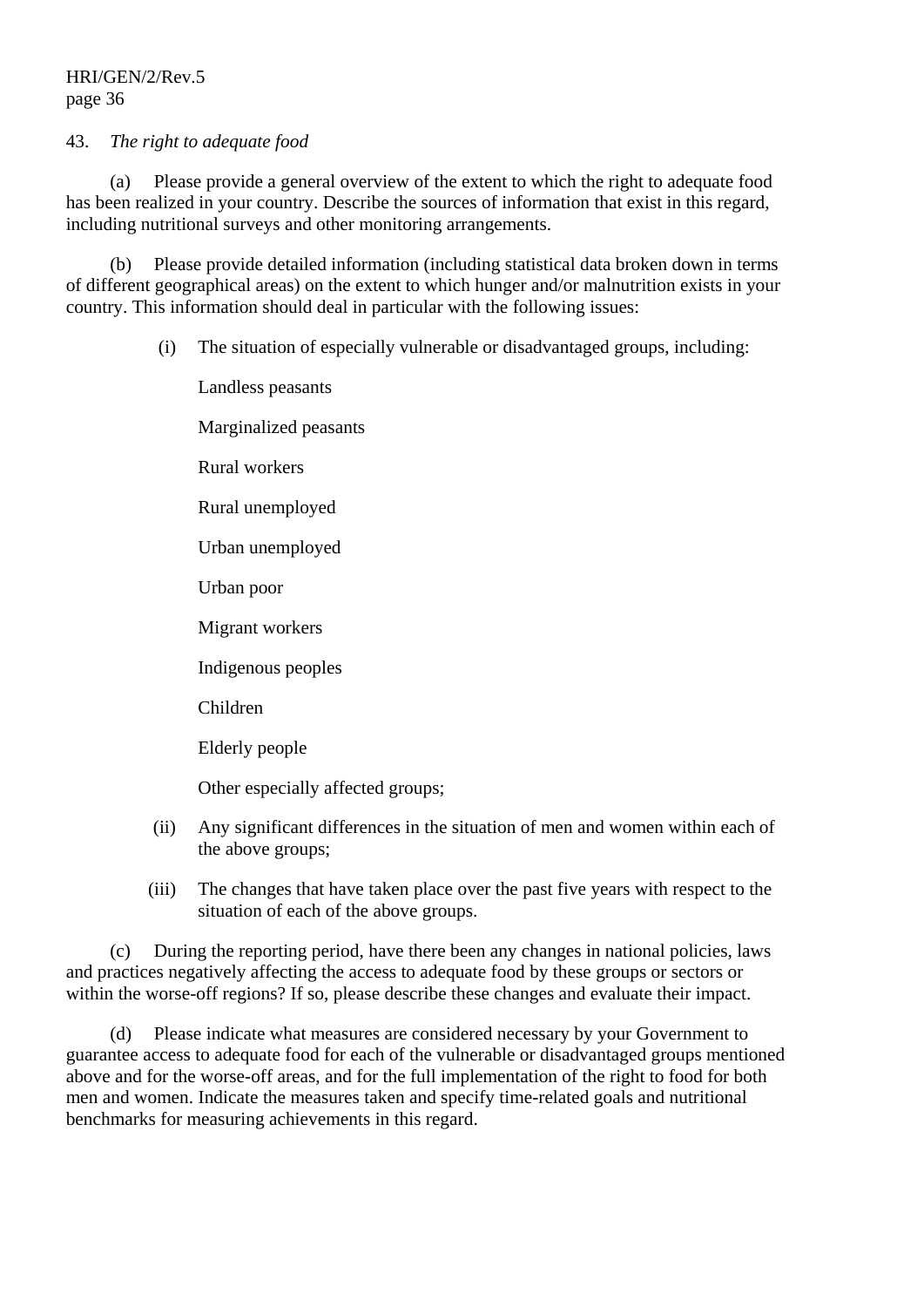(e) Please indicate in what ways measures taken to improve methods of production, conservation and distribution of food by making full use of technical and scientific knowledge have contributed towards, or have impeded the realization of the right to adequate food. Please describe the impact of these measures in terms of ecological sustainability and the protection and conservation of food producing resources.

 (f) Please indicate what measures are taken to disseminate knowledge of the principles of nutrition and specify whether any significant groups or sectors within society seem to lack such knowledge.

 (g) Please describe any measures of agrarian reform taken by your Government to ensure that the agrarian system is efficiently utilized in order to promote food security at household level without negatively affecting human dignity both in the rural and urban settings taking into account articles 6 to 8 of the Covenant. Describe the measures taken:

- (i) To legislate to this effect;
- (ii) To enforce existing law to this effect;
- (iii) To facilitate monitoring through governmental and non-governmental organizations.

 (h) Please describe and evaluate the measures taken by your Government in order to ensure an equitable distribution, in terms of both production and trade, of world food supplies in relation to need, taking into account the problems of both food-importing and food-exporting countries.

#### 44. *The right to adequate housing*

 (a) Please furnish detailed statistical information about the housing situation in your country.

 (b) Please provide detailed information about those groups within your society that are vulnerable and disadvantaged with regard to housing. Indicate, in particular:

- (i) The number of homeless individuals and families;
- (ii) The number of individuals and families currently inadequately housed and without ready access to basic amenities such as water, heating (if necessary), waste disposal, sanitation facilities, electricity, postal services, etc. (insofar as you consider these amenities relevant in your country). Include the number of people living in over-crowded, damp, structurally unsafe housing or other conditions which affect health;
- (iii) The number of persons currently classified as living in "illegal" settlements or housing;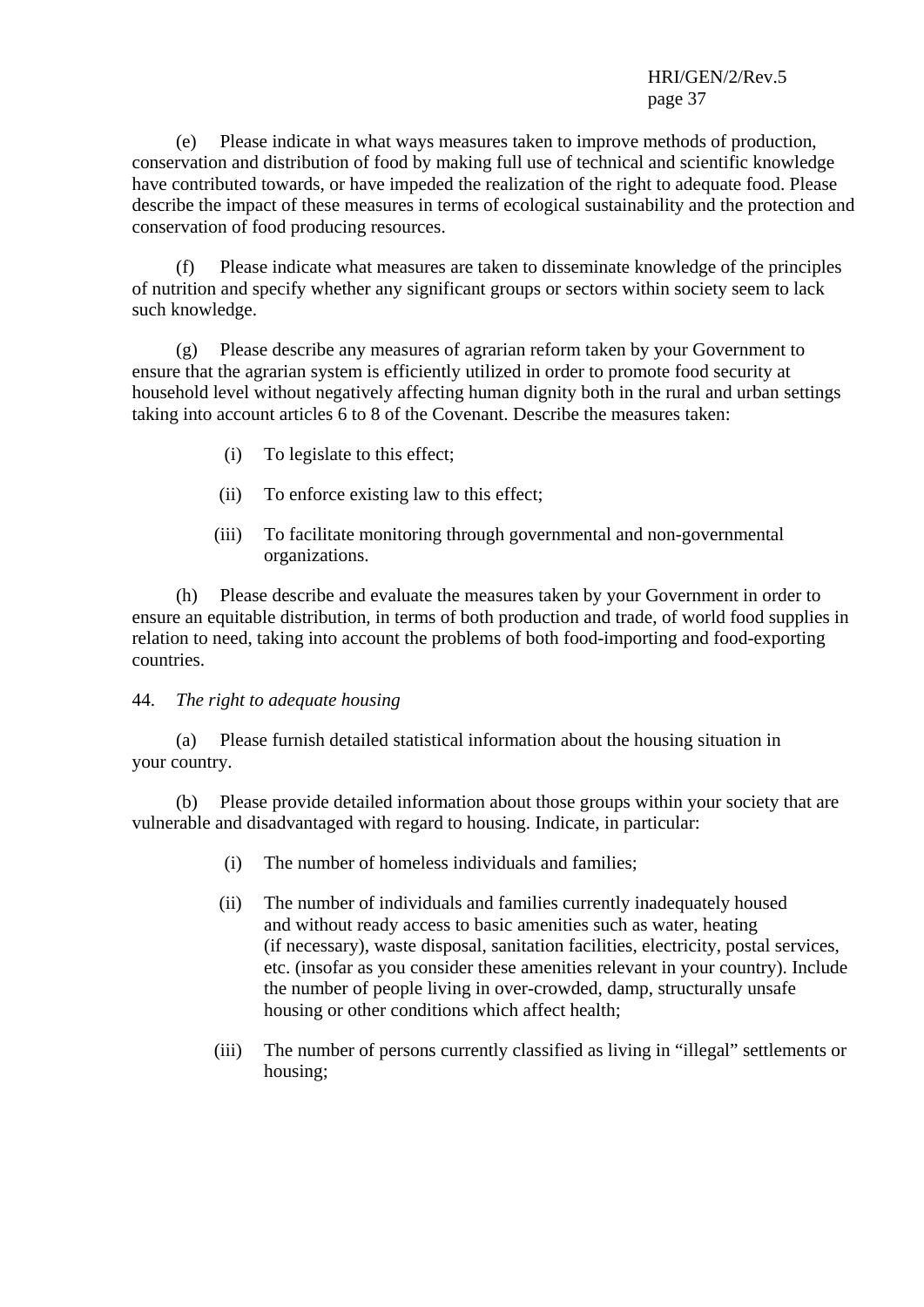- (iv) The number of persons evicted within the last five years and the number of persons currently lacking legal protection against arbitrary eviction or any other kind of eviction;
- (v) The number of persons whose housing expenses are above any government-set limit of affordability, based upon ability to pay or as a ratio of income;
- (vi) The number of persons on waiting lists for obtaining accommodation, the average length of waiting time and measures taken to decrease such lists as well as to assist those on such lists in finding temporary housing;
- (vii) The number of persons in different types of housing tenure by: social or public housing; private rental sector; owner-occupiers; "illegal" sector; and other.

 (c) Please provide information on the existence of any laws affecting the realization of the right to housing, including:

- (i) Legislation which gives substance to the right to housing in terms of defining the content of this right;
- (ii) Legislation such as housing acts, homeless person acts, municipal corporation acts, etc.;
- (iii) Legislation relevant to land use, land distribution; land allocation, land zoning, land ceilings, expropriations including provisions for compensation; land planning, including procedures for community participation;
- (iv) Legislation concerning the rights of tenants to security of tenure, to protection from eviction; to housing finance and rental control (or subsidy), housing affordability, etc.;
- (v) Legislation concerning building codes, building regulations and standards and the provision of infrastructure;
- (vi) Legislation prohibiting any and all forms of discrimination in the housing sector, including groups not traditionally protected;
- (vii) Legislation prohibiting any form of eviction;
- (viii) Any legislative repeal or reform of existing laws which detracts from the fulfilment of the right to housing;
- (ix) Legislation restricting speculation on housing or property, particularly when such speculation has a negative impact on the fulfilment of housing rights for all sectors of society;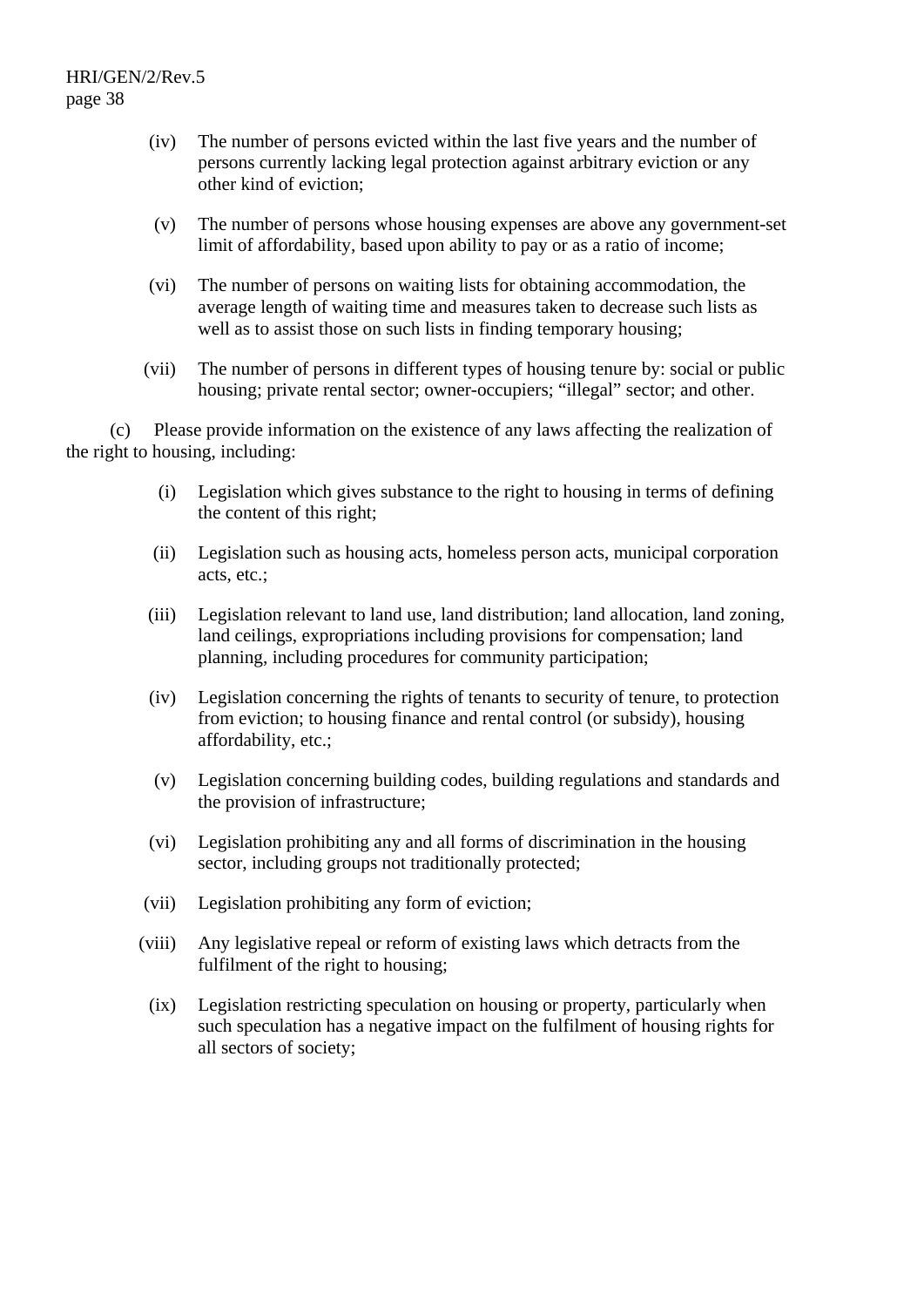- (x) Legislative measures conferring legal title to those living in the "illegal" sector;
- (xi) Legislation concerning environmental planning and health in housing and human settlements.

 (d) Please provide information on all other measures taken to fulfil the right to housing, including:

- (i) Measures taken to encourage "enabling strategies" whereby local community-based organizations and the "informal sector" can build housing and related services. Are such organizations free to operate? Do they receive Government funding?
- (ii) Measures taken by the State to build housing units and to increase other construction of affordable, rental housing;
- (iii) Measures taken to release unutilized, underutilized or misutilized land;
- (iv) Financial measures taken by the State including details of the budget of the Ministry of Housing or other relevant Ministry as a percentage of the national budget;
- (v) Measures taken to ensure that international assistance for housing and human settlements is used to fulfil the needs of the most disadvantaged groups;
- (vi) Measures taken to encourage the development of small and intermediate urban centres, especially at the rural level;
- (vii) Measures taken during, inter alia, urban renewal programmes, redevelopment projects, site upgrading, preparation for international events (Olympics, expositions, conferences, etc.), "beautiful city campaigns", etc., which guarantee protection from eviction or guaranteed rehousing based on mutual agreement, by any persons living on or near to affected sites.

 (e) During the reporting period, have there been any changes in national policies, laws and practices negatively affecting the right to adequate housing? If so, please describe the changes and evaluate their impact.

45. Please give details on any difficulties or shortcomings encountered in the fulfilment of the rights enshrined in article 11 and on the measures taken to remedy these situations (if not already described in the present report).

46. Please indicate the role of international assistance in the full realization of the rights enshrined in article 11.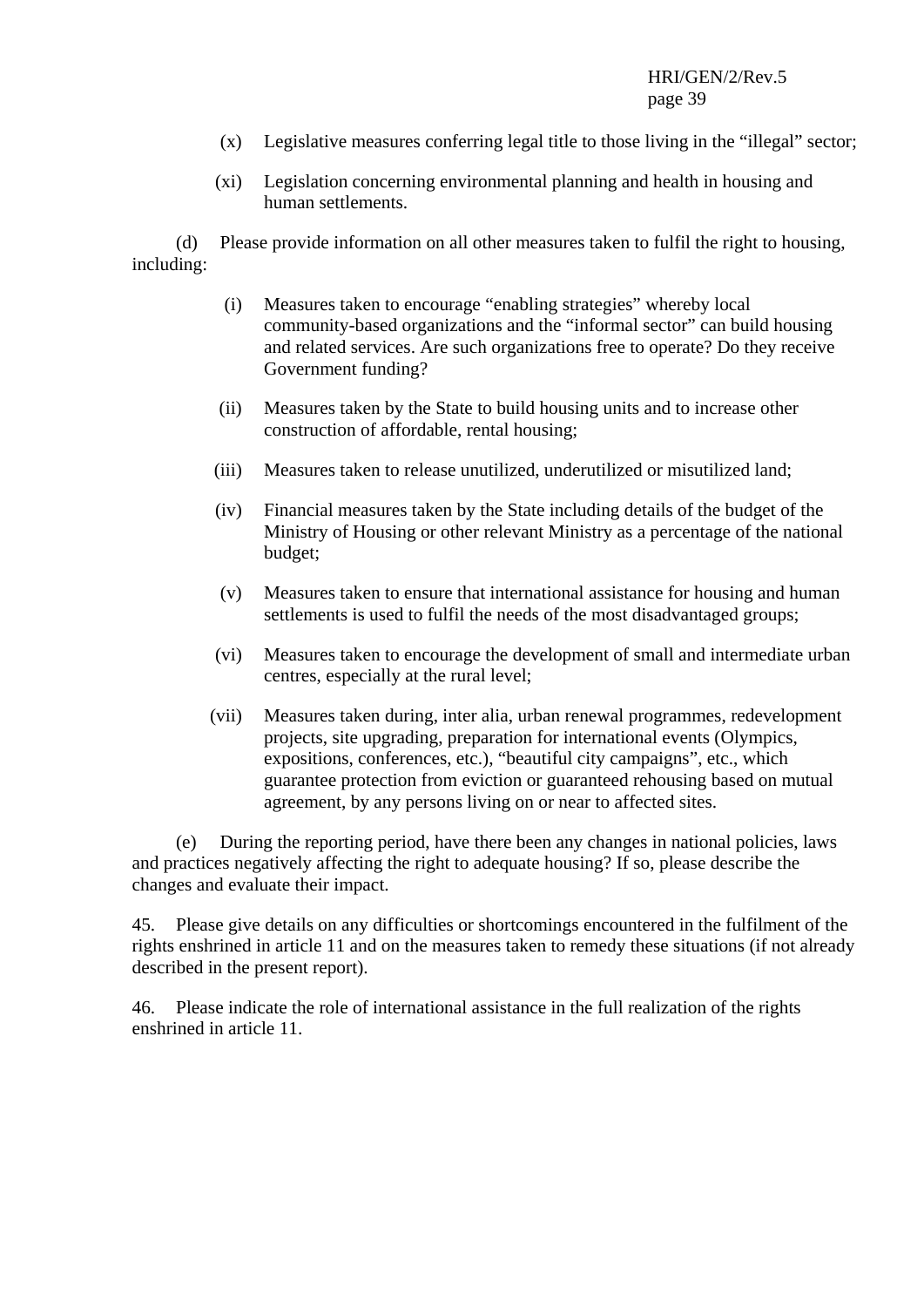## **Article 12 of the Covenant**

47. Please supply information on the physical and mental health of your population, in respect of both the aggregate and the different groups within your society. How has the health situation changed over time with regard to these groups? In case your Government has recently submitted reports on the health situation in your country to the World Health Organization (WHO) you may wish to refer to the relevant parts of these reports rather than repeat the information here.

48. Please indicate whether your country has a national health policy. Please indicate whether a commitment to the WHO primary health-care approach has been adopted as part of the health policy of your country. If so, what measures have been taken to implement primary health care?

49. Please indicate what percentage of your GNP as well as of your national and/or regional budget(s) is spent on health. What percentage of those resources is allocated to primary health care? How does this compare with 5 years ago and 10 years ago?

50. Please provide, where available, indicators as defined by the WHO, relating to the following issues:

 (a) Infant mortality rate (in addition to the national value, please provide the rate by sex, urban/rural division, and also, if possible, by socio-economic or ethnic group and geographical area. Please include national definitions of urban/rural and other subdivisions);

(b) Population access to safe water (please disaggregate urban/rural);

 (c) Population access to adequate excreta disposal facilities (please disaggregate urban/rural);

 (d) Infants immunized against diphtheria, pertussis, tetanus, measles, poliomyelitis and tuberculosis (please disaggregate urban/rural and by sex);

 (e) Life expectancy (please disaggregate urban/rural, by socio-economic group and by sex);

 (f) Proportion of the population having access to trained personnel for the treatment of common diseases and injuries, with regular supply of 20 essential drugs, within one hour's walk or travel;

 (g) Proportion of pregnant women having access to trained personnel during pregnancy and proportion attended by such personnel for delivery. Please provide figures on the maternity mortality rate, both before and after childbirth;

(h) Proportion of infants having access to trained personnel for care.

(Please provide breakdowns by urban/rural and socio-economic groups for indicators (f) to (h).)

51. Can it be discerned from the breakdowns of the indicators employed in paragraph 4, or by other means, that there are any groups in your country whose health situation is significantly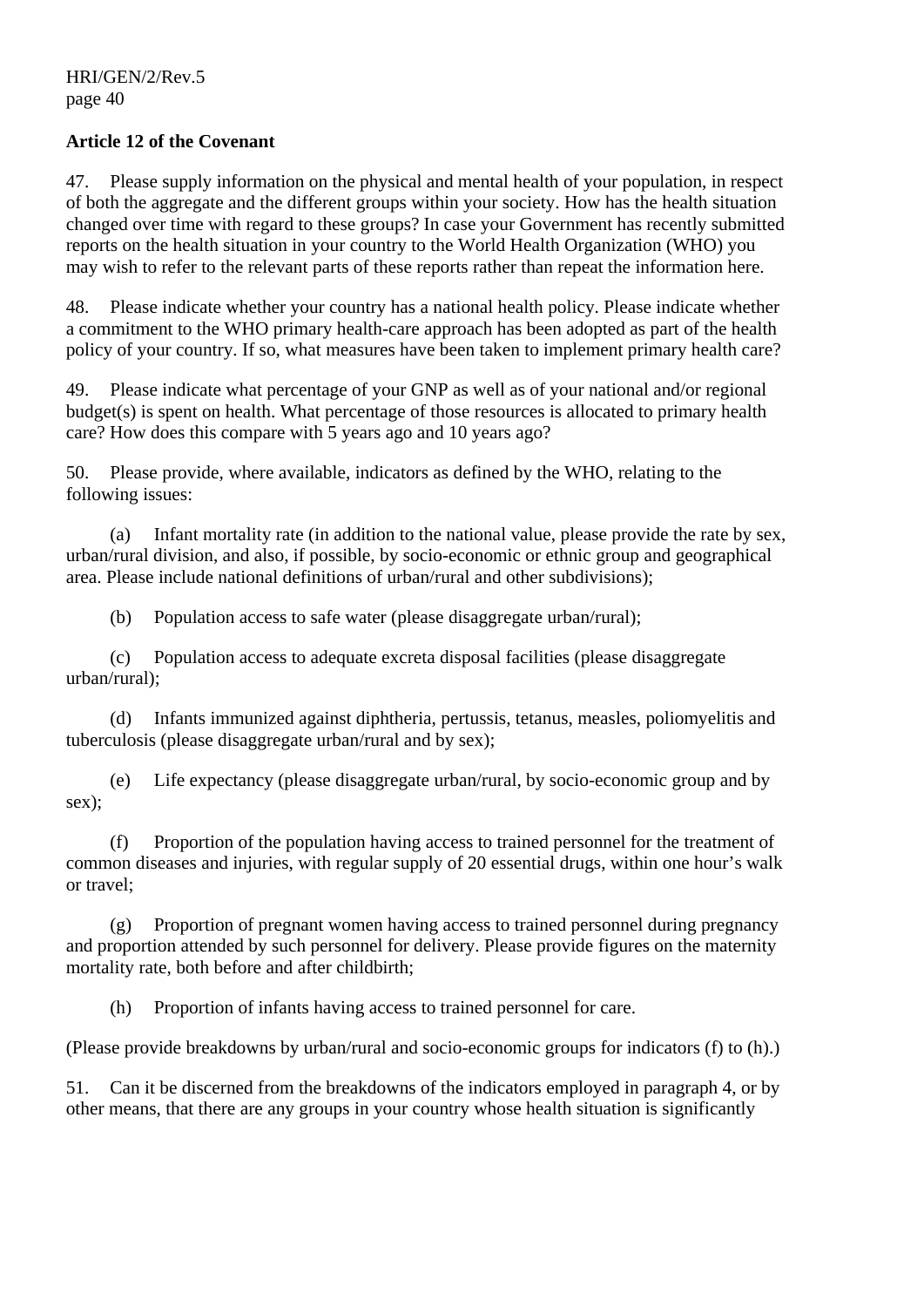worse than that of the majority of the population? Please define these groups as precisely as possible and give details. Which geographical areas in your country, if any, are worse off with regard to the health of their population?

 (a) During the reporting period, have there been any changes in national policies, laws and practices negatively affecting the health situation of these groups or areas? If so, please describe these changes and their impact.

 (b) Please indicate what measures are considered necessary by your Government to improve the physical and mental health situation of such vulnerable and disadvantaged groups or in such worse-off areas.

 (c) Please explain the policy measures your Government has taken, to the maximum of available resources, to realize such improvement. Indicate time-related goals and benchmarks for measuring your achievements in this regard.

 (d) Please describe the effect of these measures on the health situation of the vulnerable and disadvantaged groups or worse-off areas under consideration, and report on the successes, problems and shortcomings of these measures.

 (e) Please describe the measures taken by your Government in order to reduce the stillbirth-rate and infant mortality and to provide for the healthy development of the child.

 (f) Please list the measures taken by your Government to improve all aspects of environmental and industrial hygiene.

 (g) Please describe the measures taken by your Government to prevent, treat and control epidemic, endemic, occupational and other diseases.

 (h) Please describe the measures taken by your Government to assure to all medical service and medical attention in the event of sickness.

 (i) Please describe the effect of the measures listed in subparagraphs (e) to (h) on the situation of the vulnerable and disadvantaged groups in your society and in any worse-off areas. Report on difficulties and failures as well as on positive results.

52. Please indicate the measures taken by your Government to ensure that the rising costs of health care for the elderly do not lead to infringements of these persons right to health.

53. Please indicate what measures have been taken in your country to maximize community participation in the planning, organization, operation and control of primary health care.

54. Please indicate what measures have been taken in your country to provide education concerning prevailing health problems and the measures of preventing and controlling them.

55. Please indicate the role of international assistance in the full realization of the right enshrined in article 12.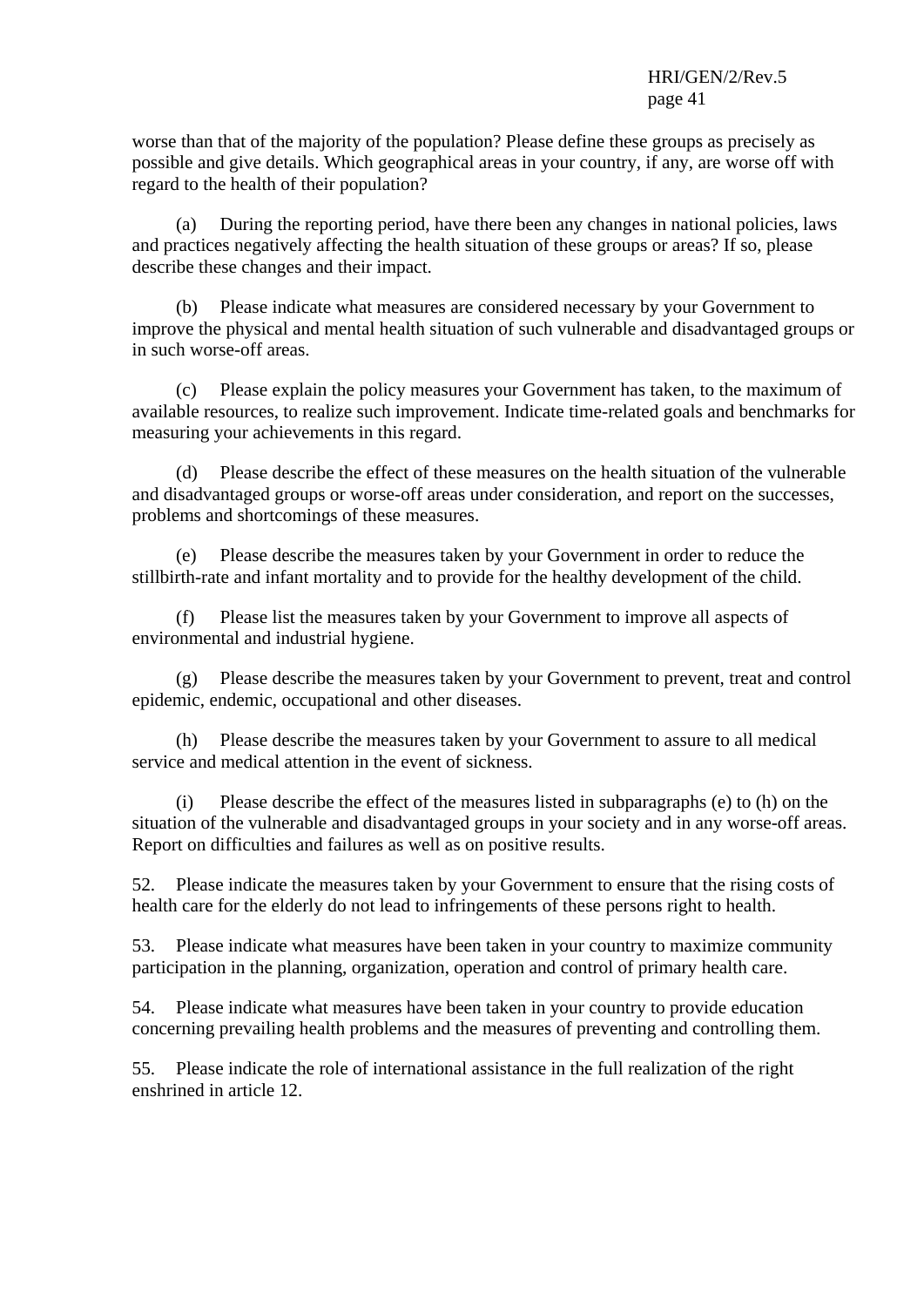# **Article 13 of the Covenant**

56. With a view to achieving in your country the full realization of the right of everyone to education:

 (a) How does your Government discharge its obligation to provide for primary education that is compulsory and available free to all? (If primary education is not compulsory and/or free of charge, see especially article 14.)

 (b) Is secondary education, including technical and vocational secondary education, generally available and accessible to all? To what extent is such secondary education free of charge?

 (c) To what extent is general access to higher education realized in your country? What are the costs of such higher education? Is free education established or being introduced progressively?

 (d) What efforts have you made to establish a system of fundamental education for those persons who have not received or completed the whole period of their primary education?

In case your Government has recently submitted reports relevant to the situation with respect to the right contained in article 13 to the United Nations or a specialized agency, you may wish to refer to the relevant parts of those reports rather than repeat the information here.

57. What difficulties have you encountered in the realization of the right to education, as spelt out in paragraph 1? What time-related goals and benchmarks has your Government set in this respect?

58. Please provide statistics on literacy, enrolment in fundamental education with information on rural areas, adult and continuing education, drop-out rates at all levels of education as well as graduating rates at all levels (please disaggregate, if possible, according to sex, religion, etc.). Also provide information on measures taken to promote literacy, with data on the scope of the programmes, target population, financing and enrolment, as well as graduation statistics by age group, sex, etc. Please report on the positive results of these measures as well as on difficulties and failures.

59. Please provide information on the percentage of your budget (or, if necessary, regional budgets) spent on education. Describe your system of schools, your activity in building new schools, the vicinity of schools, particularly in rural areas, as well as the schooling schedules.

60. To what extent is equal access to the different levels of education and measures to promote literacy enjoyed in practice? For instance:

 (a) What is the ratio of men and women making use of the different levels of education and taking part in these measures?

 (b) With regard to practical enjoyment of the right to these levels of education and measures to promote literacy, are there any particularly vulnerable and disadvantaged groups? Indicate, for instance, to what extent young girls, children of low-income groups, children in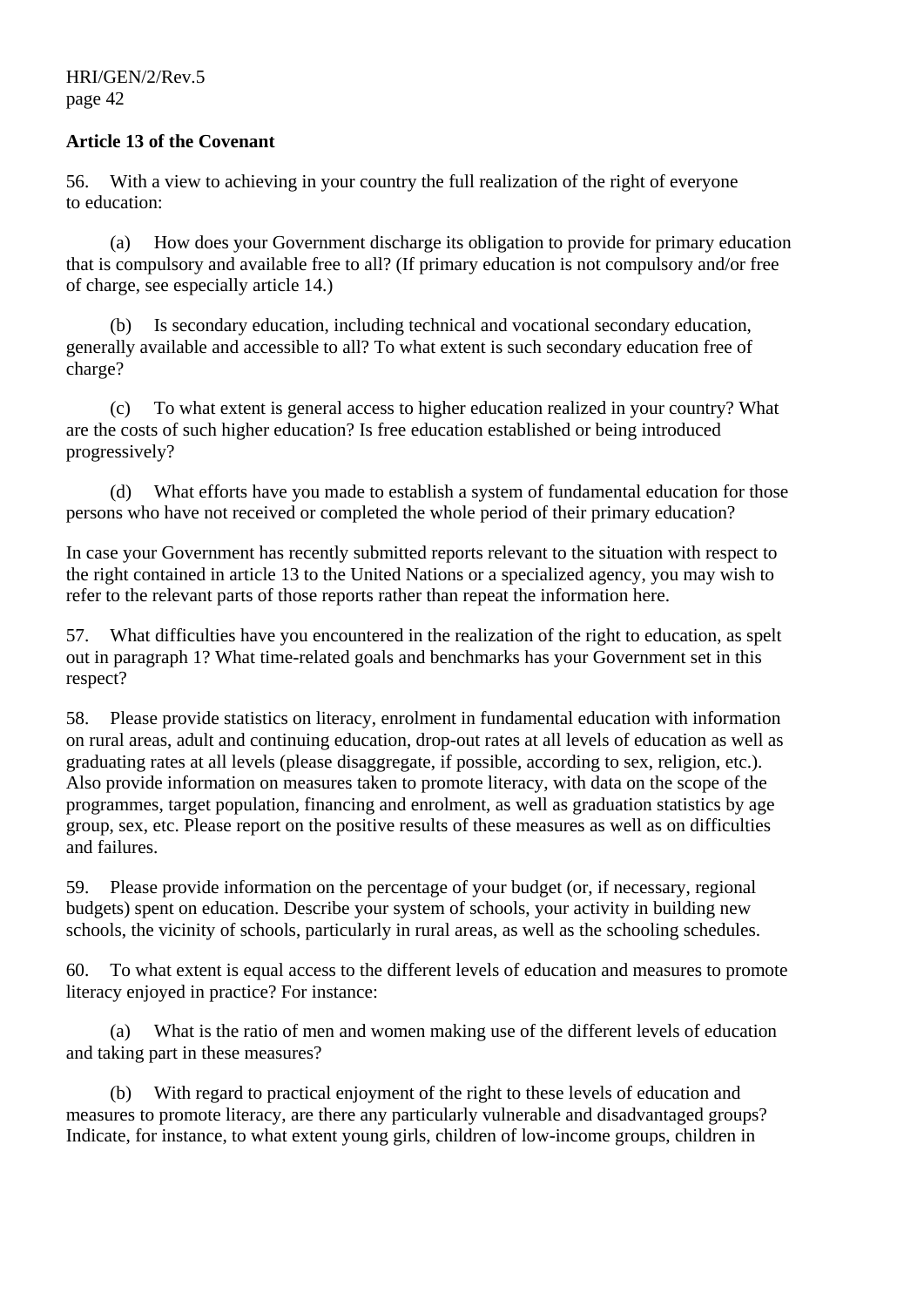rural areas, children who are physically or mentally disabled, children of immigrants and of migrant workers, children belonging to linguistic, racial, religious or other minorities, and children of indigenous people, enjoy the right to literacy and education spelt out in article 12.

 (c) What action is your Government taking or contemplating in order to introduce or guarantee equal access to all levels of education within your country, for instance in the form of anti-discriminatory measures, financial incentives, fellowships, positive or affirmative action? Please describe the effect of such measures.

 (d) Please describe the language facilities provided to this effect, such as the availability of teaching in the mother tongue of the students.

61. Please describe the conditions of teaching staff at all levels in your country, having regard to the Recommendation concerning the Status of Teachers, adopted on 5 October 1966 by the Special Intergovernmental Conference on the Status of Teachers, convened by UNESCO. How do teachers' salaries compare to salaries of (other) civil servants? How has this ratio developed over time? What measures does your country take or contemplate to improve the living conditions of teaching staff?

62. What proportion of schools at all levels in your country is not established and administered by the Government? Have any difficulties been encountered by those wishing to establish or to gain access to those schools?

63. During the reporting period, have there been any changes in national policies, laws and practices negatively affecting the right enshrined in article 13? If so, please describe these changes and evaluate their impact.

64. Please indicate the role of international assistance in the full realization of the right enshrined in article 13.

# **Article 14 of the Covenant**

65. If compulsory and free primary education in your country is not currently enjoyed, please provide details on the required plan of action for the progressive implementation, within a reasonable number of years fixed in this plan, of this principle. What particular difficulties have you encountered in the realization of this plan of action? Please indicate the role of international assistance in this respect.

## **Article 15 of the Covenant**

66. Please describe the legislative and other measures adopted by or in your State to realize the right of everyone to take part in the cultural life which he or she considers pertinent, and to manifest his or her own culture. In particular, provide information on the following:

 (a) Availability of funds for the promotion of cultural development and popular participation in cultural life, including public support for private initiative.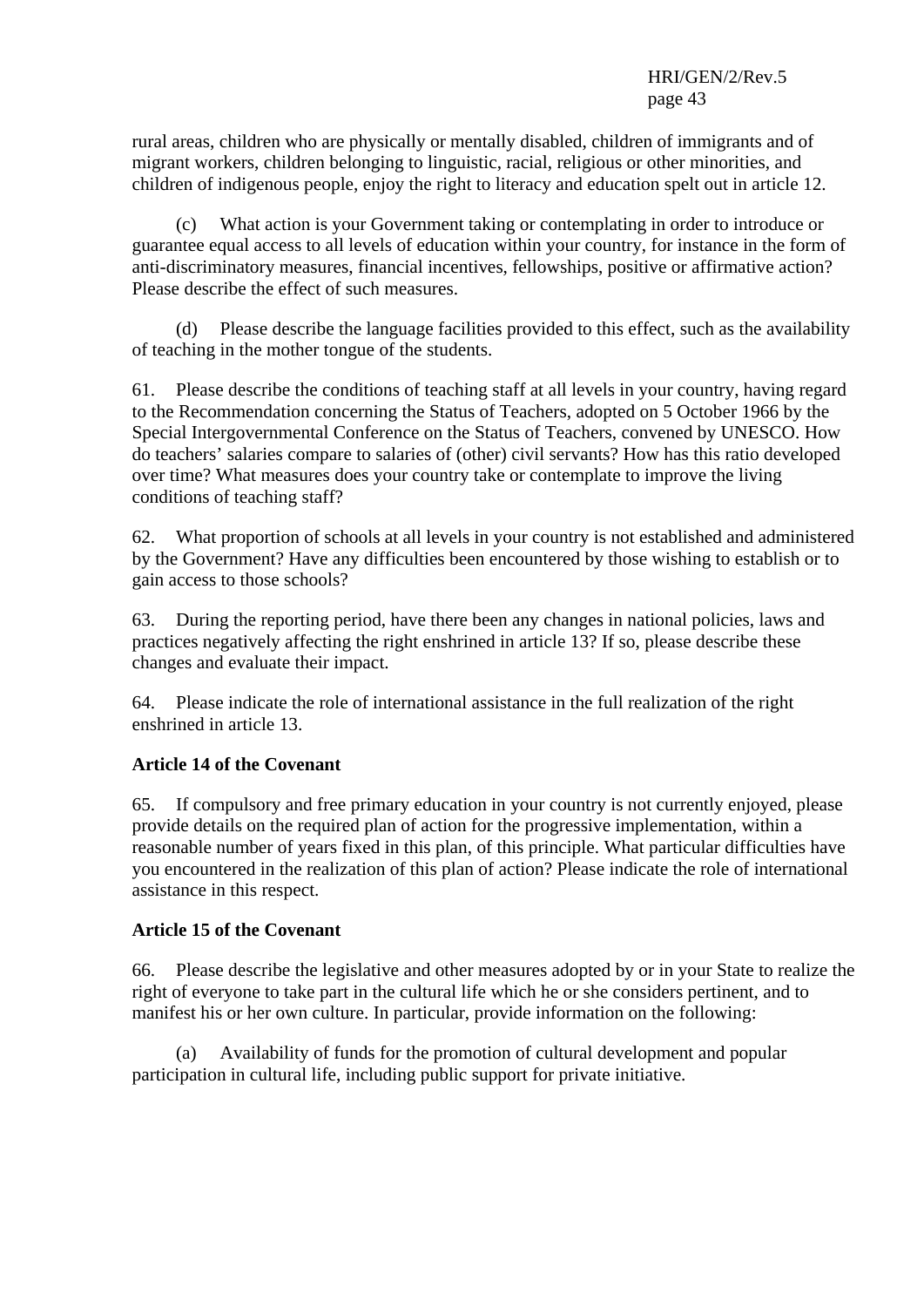(b) The institutional infrastructure established for the implementation of policies to promote popular participation in culture, such as cultural centres, museums, libraries, theatres, cinemas, and in traditional arts and crafts.

 (c) Promotion of cultural identity as a factor of mutual appreciation among individuals, groups, nations and regions.

 (d) Promotion of awareness and enjoyment of the cultural heritage of national ethnic groups and minorities and of indigenous peoples.

 (e) Role of mass media and communications media in promoting participation in cultural life.

(f) Preservation and presentation of mankind's cultural heritage.

 (g) Legislation protecting the freedom of artistic creation and performance, including the freedom to disseminate the results of such activities, as well as an indication of any restrictions or limits imposed on the freedom.

(h) Professional education in the field of culture and art.

(i) Any other measures taken for the conservation, development and diffusion of culture.

Please report on positive effects as well as on difficulties and failures, particularly concerning indigenous and other disadvantaged and particularly vulnerable groups.

67. Please describe the legislative and other measures taken to realize the right of everyone to enjoy the benefits of scientific progress and its applications, including those aimed at the conservation, development and diffusion of science. In particular, provide information on the following:

 (a) Measures taken to ensure the application of scientific progress for the benefit of everyone, including measures aimed at the preservation of mankind's natural heritage and at promoting a healthy and pure environment and information on the institutional infrastructures established for that purpose.

(b) Measures taken to promote the diffusion of information on scientific progress.

 (c) Measures taken to prevent the use of scientific and technical progress for purposes which are contrary to the enjoyment of all human rights, including the rights to life, health, personal freedom, privacy and the like.

 (d) Any restrictions which are placed upon the exercise of this right, with details of the legal provisions prescribing such restrictions.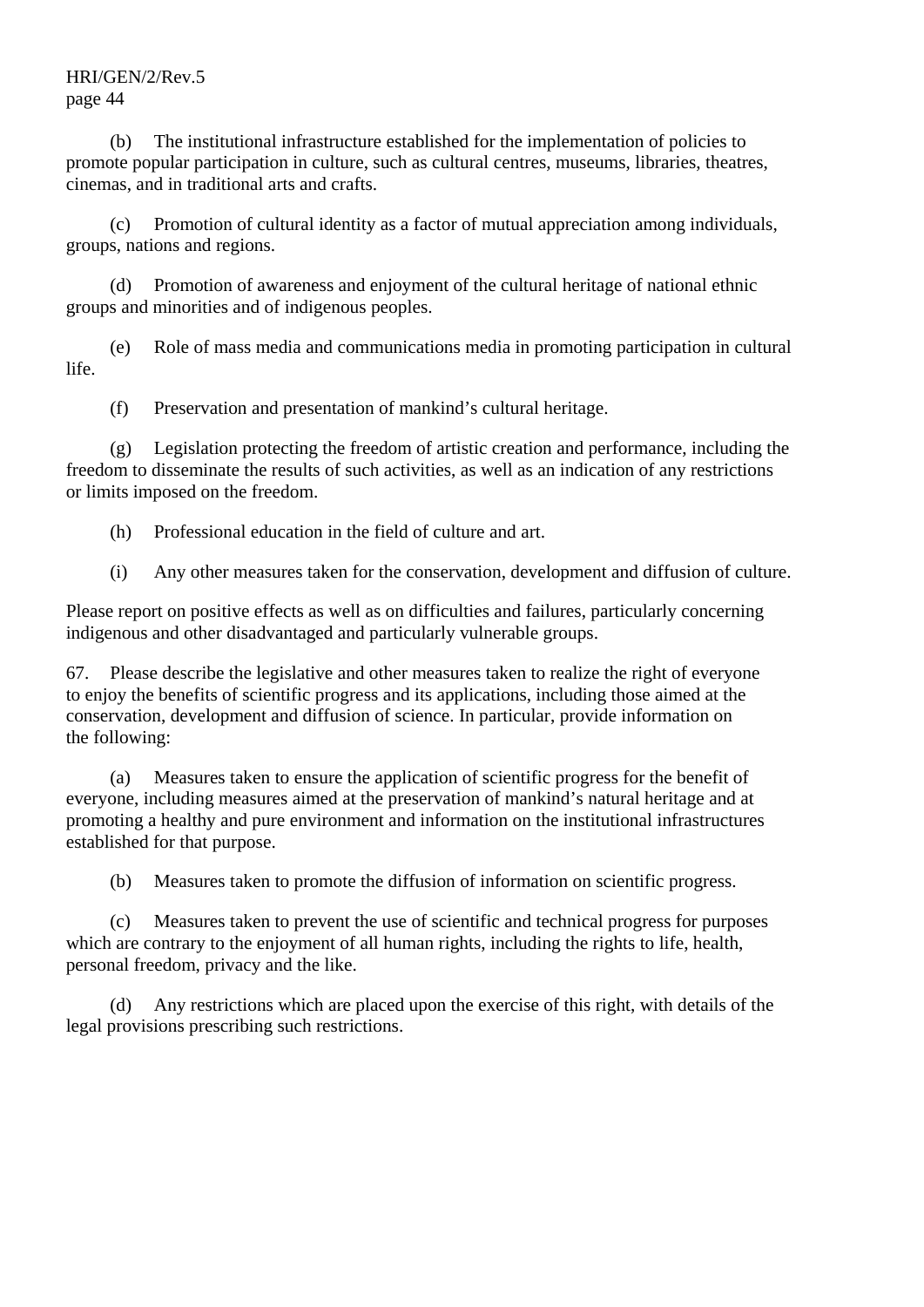68. Please describe the legislative and other measures taken to realize the right of everyone to benefit from the protection of the moral and material interests resulting from any scientific, literary or artistic work of which he or she is the author. In particular, supply information on the practical measures aimed at the full implementation of this right, including provision of the necessary conditions for scientific, literary and artistic activities, and the protection of intellectual property rights resulting from such activities. What difficulties have affected the degree of realization of this right?

69. What steps has your Government taken for the conservation, development and diffusion of science and culture? Please describe in particular:

 (a) Measures at the constitutional level, within the national educational system and by means of the communications media.

 (b) All other practical steps taken to promote such conservation, development and diffusion.

70. Please describe the legal, administrative and judicial system designed to respect and protect the freedom indispensable for scientific research and creative activity, in particular:

 (a) Measures designed to promote enjoyment of this freedom including the creation of all necessary conditions and facilities for scientific research and creative activity.

Measures taken to guarantee the freedom of exchange of scientific, technical and cultural information, views and experience between scientists, writers, creative workers, artists and other creative individuals and their respective institutions.

Measures taken to support learned societies, academies of science, professional associations, unions of workers and other organizations and institutions engaged in scientific research and creative activities.

What difficulties have affected the degree of realization of this freedom?

71. Please describe the legislative and other measures by which your Government encourages and develops international contacts and cooperation in the scientific and cultural fields, including measures taken for:

 (a) The fullest utilization, by all the States concerned, of the facilities afforded by their adherence to regional and international conventions, agreements and other instruments in the scientific and cultural fields.

 (b) Participation by scientists, writers, artists and others involved in scientific research or creative activity, in international scientific and cultural conferences, seminars, symposiums, etc.

What factors and difficulties have affected the development of international cooperation in these fields?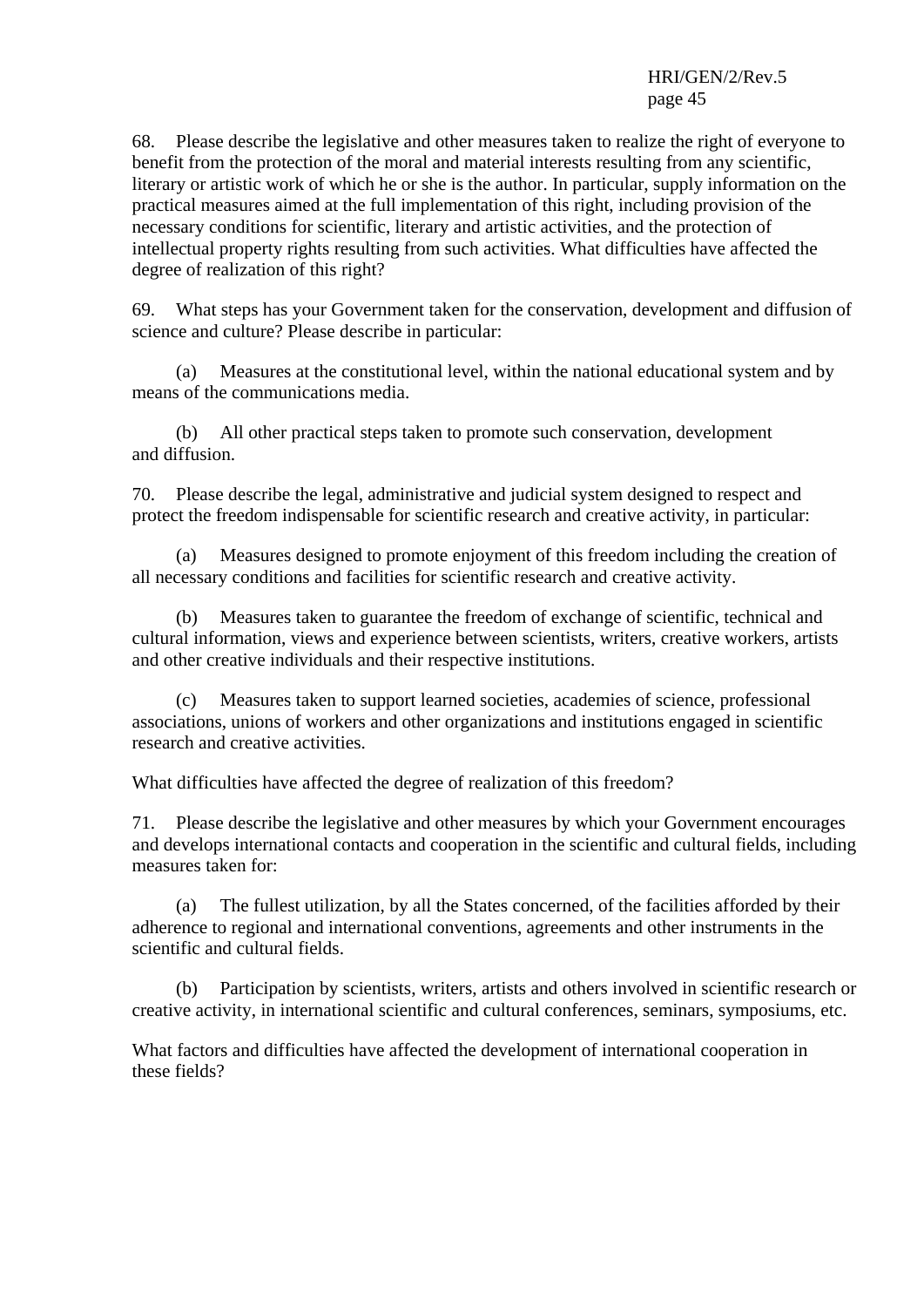72. During the reporting period, have there been any changes in national policies, laws and practices negatively affecting the rights enshrined in article 15? If so, please describe these changes and evaluate their impact.

73. In case your Government has recently submitted reports relevant to the situation with respect to the rights contained in article 15 to the United Nations or a specialized agency, you may wish to refer to the relevant parts of those reports rather than repeat the information here.

74. Please indicate the role of international assistance in the full realization of the rights enshrined in article 15.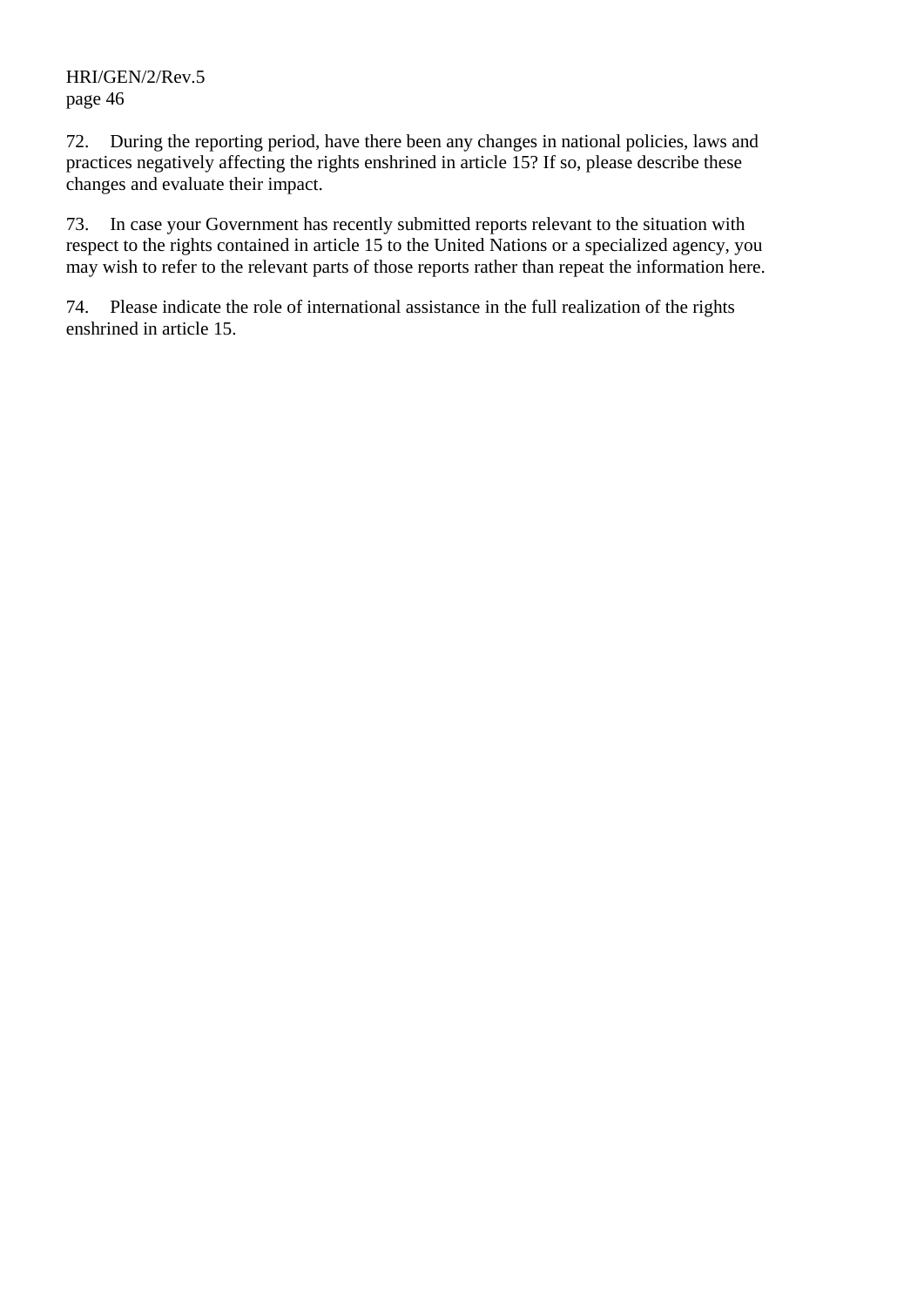# **Chapter III**

# **HUMAN RIGHTS COMMITTEE**\*

### **A. Introduction**

A.l These guidelines replace all earlier versions issued by the Human Rights Committee, which may now be disregarded (CCPR/C/19/Rev.1 of 26 August 1982, CCPR/C/5/Rev.2) of 28 April 1995 and Annex VIII to the Committee's 1998 report to the General Assembly (A/53/40)); the Committee's general comment 2 (13) of 1981 is also superseded. The present guidelines do not affect the Committee's procedure in relation to any special reports which may be requested.

A.2 These guidelines will be effective for all reports to be presented after 31 December 1999.

A.3 The guidelines should be followed by States parties in the preparation of initial and all subsequent periodic reports.

A.4 Compliance with these guidelines will reduce the need for the Committee to request further information when it proceeds to consider a report; it will also help the Committee to consider the situation regarding human rights in every State party on an equal basis.

# **B. Framework of the Covenant concerning reports**

B.1 Every State party, upon ratifying the Covenant, undertakes, under article 40, to submit, within a year of the Covenant's entry into force for that State, an initial report on the measures it has adopted which give effect to the rights recognized in the Covenant ("Covenant rights") and progress made in their enjoyment; and thereafter periodic reports whenever the Committee so requests.

B.2 For subsequent periodic reports the Committee has adopted a practice of stating, at the end of its concluding observations, a date by which the following periodic report should be submitted.

# **C. General guidance for contents of all reports**

C.1 *The articles and the Committee's general comments*. The terms of the articles in Parts I, II and III of the Covenant must, together with general comments issued by the Committee on any such article, be taken into account in preparing the report.

C.2 *Reservations and declarations*. Any reservation to or declaration as to any article of the Covenant by the State party should be explained and its continued maintenance justified.

<u>.</u>

<sup>\*</sup> Contained in document CCPR/C/66/GUI/Rev.2 entitled *Consolidated guidelines for State reports under the International Covenant on Civil and Political Rights*. The guidelines were adopted during the sixty-sixth session (July 1999) of the Human Rights Committee and amended during its seventieth session (October 2000).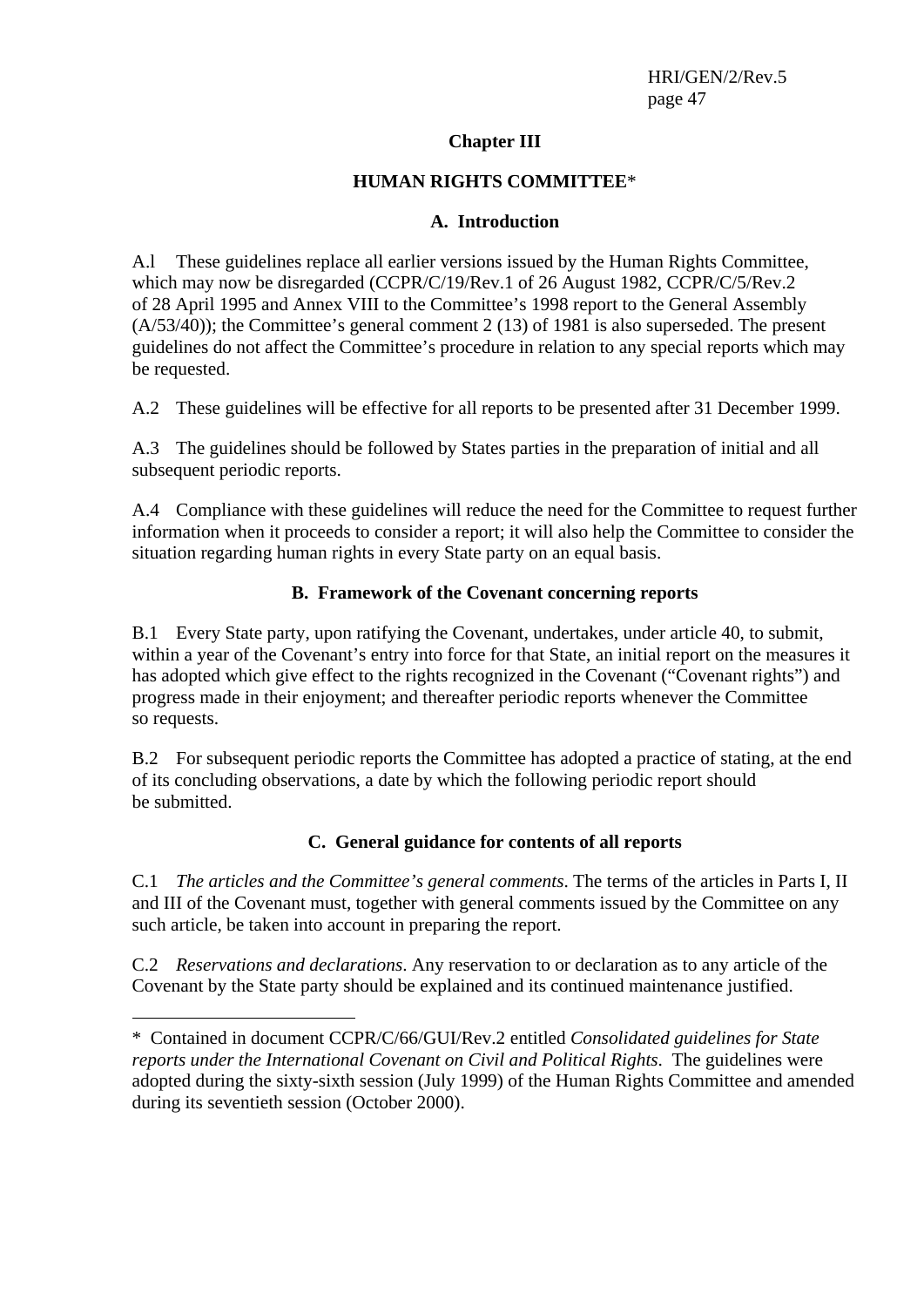C.3 *Derogations*. The date, extent and effect of, and procedures for imposing and for lifting any derogation under article 4 should be fully explained in relation to every article of the Covenant affected by the derogation.

C.4 *Factors and difficulties*. Article 40 of the Covenant requires that factors and difficulties, if any, affecting the implementation of the Covenant should be indicated. A report should explain the nature and extent of, and reasons for every such factor and difficulty, if any such exist; and should give details of the steps being taken to overcome these.

C.5 *Restrictions or limitations*. Certain articles of the Covenant permit some defined restrictions or limitations on rights. Where these exist, their nature and extent should be set out.

C.6 *Data and statistics*. A report should include sufficient data and statistics to enable the Committee to assess progress in the enjoyment of Covenant rights, relevant to any appropriate article.

C.7 *Article 3*. The situation regarding the equal enjoyment of Covenant rights by men and women should be specifically addressed.

C.8 *Core document*. Where the State party has already prepared a core document, this will be available to the Committee: it should be updated as necessary in the report, particularly as regards "General legal framework" and "Information and publicity" (HRI/CORE/1, see chapter 1 of the present document).

# **D. The initial report**

## D.1 General

 This report is the State party's first opportunity to present to the Committee the extent to which its laws and practices comply with the Covenant which it has ratified. The report should:

- Establish the constitutional and legal framework for the implementation of Covenant rights
- Explain the legal and practical measures adopted to give effect to Covenant rights
- Demonstrate the progress made in ensuring enjoyment of Covenant rights by the people within the State party and subject to its jurisdiction

D.2 Contents of the report

D.2.1 A State party should deal specifically with every article in Parts I, II and III of the Covenant; legal norms should be described, but that is not sufficient: the factual situation and the practical availability, effect and implementation of remedies for violation of Covenant rights should be explained and exemplified.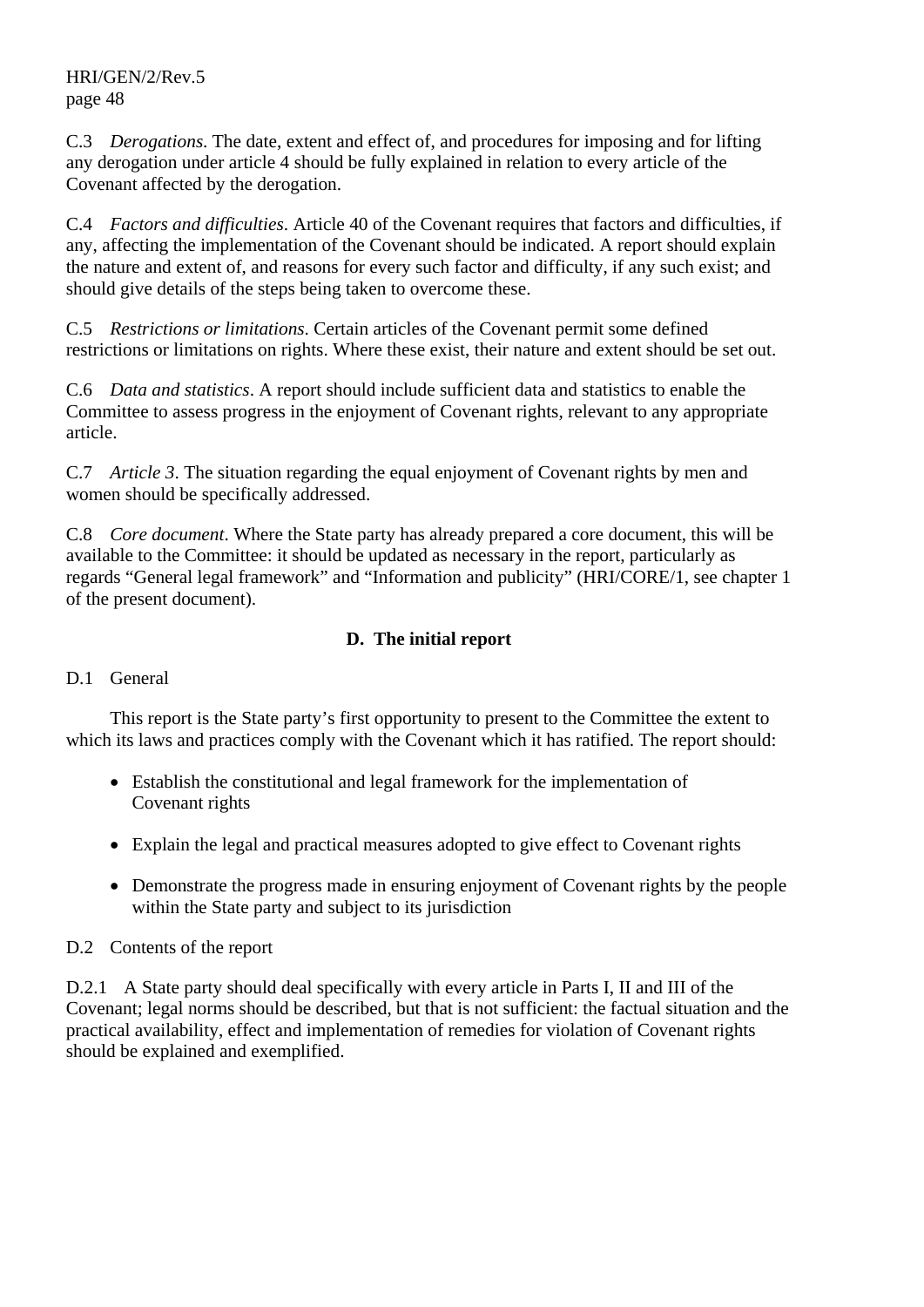## D.2.2 The report should explain:

How article 2 of the Covenant is applied, setting out the principal legal measures which the State party has taken to give effect to Covenant rights; and the range of remedies available to persons whose rights may have been violated;

Whether the Covenant is incorporated into domestic law in such a manner as to be directly applicable;

If not, whether its provisions can be invoked before and given effect to by courts, tribunals and administrative authorities;

Whether the Covenant rights are guaranteed in a Constitution or other laws and to what extent; or

Whether Covenant rights must be enacted or reflected in domestic law by legislation so as to be enforceable.

D.2.3 Information should be given about the judicial, administrative and other competent authorities having jurisdiction to secure Covenant rights.

D.2.4 The report should include information about any national or official institution or machinery which exercises responsibility in implementing Covenant rights or in responding to complaints of violations of such rights, and give examples of their activities in this respect.

D.3 Annexes to the report

D.3.1 The report should be accompanied by copies of the relevant principal constitutional, legislative and other texts which guarantee and provide remedies in relation to Covenant rights. Such texts will not be copied or translated, but will be available to members of the Committee; it is important that the report itself contains sufficient quotations from or summaries of these texts so as to ensure that the report is clear and comprehensible without reference to the annexes.

#### **E. Subsequent periodic reports**

E.1 There should be two starting points for such reports:

The concluding observations (particularly "Concerns" and "Recommendations") on the previous report and summary records of the Committee's consideration (insofar as these exist);

An examination by the State party of the progress made towards and the current situation concerning the enjoyment of Covenant rights by persons within its territory or jurisdiction.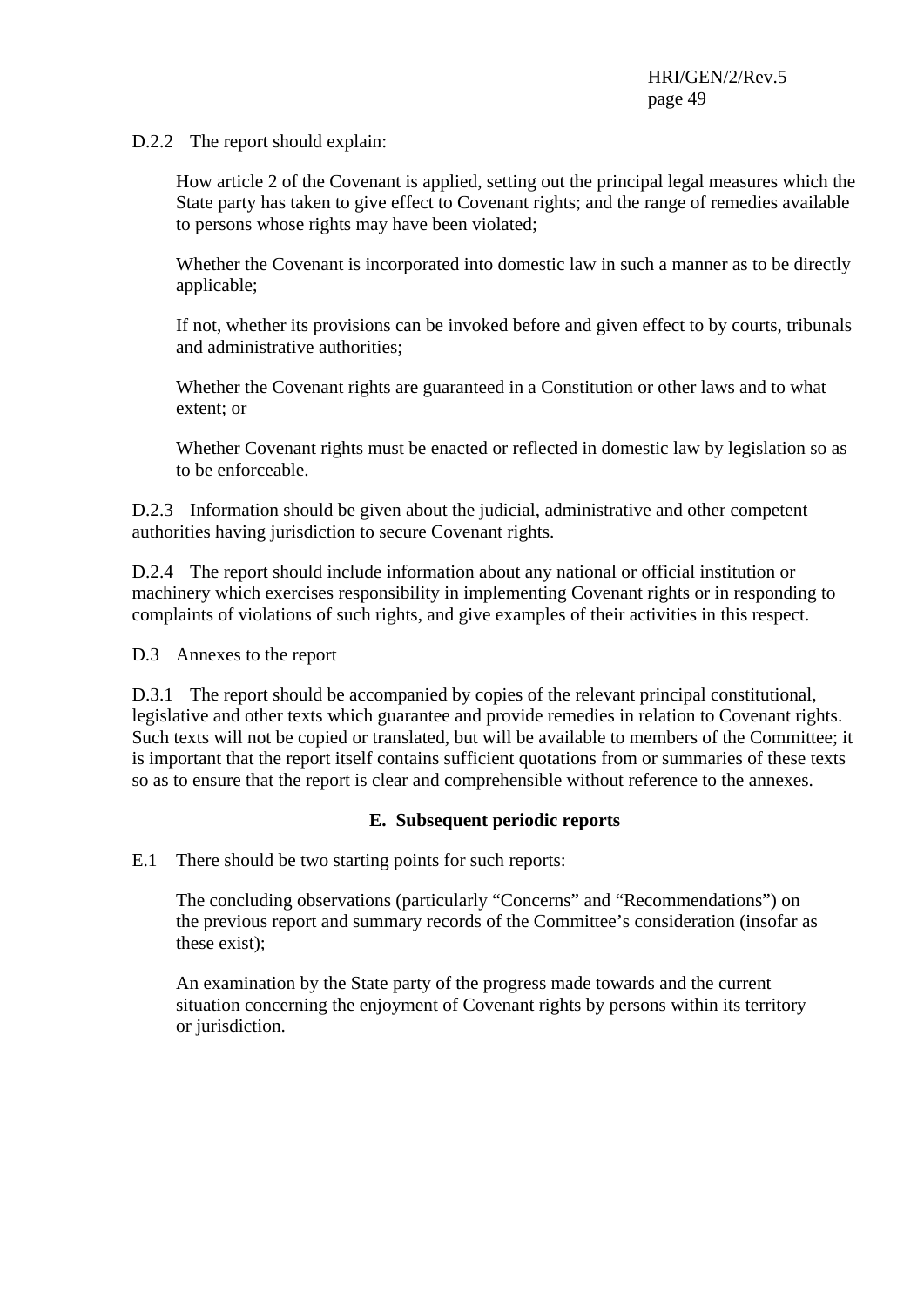E.2 Periodic reports should be structured so as to follow the articles of the Covenant. If there is nothing new to report under any article it should be so stated.**<sup>1</sup>**

E.3 The State party should refer again to the guidance on initial reports and on annexes, insofar as these may also apply to a periodic report.

E.4 There may be circumstances where the following matters should be addressed, so as to elaborate a periodic report:

There may have occurred a fundamental change in the State party's political and legal approach affecting Covenant rights: in such a case a full article-by-article report may be required;

New legal or administrative measures may have been introduced which deserve the annexure of texts and judicial or other decisions.

# **F. Optional protocols**

F.1 If the State party has ratified the Optional Protocol and the Committee has issued Views entailing provision of a remedy or expressing any other concern, relating to a communication received under that Protocol, a report should (unless the matter has been dealt with in a previous report) include information about the steps taken to provide a remedy, or meet such a concern, and to ensure that any circumstance thus criticized does not recur.

F.2 If the State party has abolished the death penalty the situation relating to the Second Optional Protocol should be explained.

# **G. The Committee's consideration of reports**

## G.1 General

 The Committee intends its consideration of a report to take the form of a constructive discussion with the delegation, the aim of which is to improve the situation pertaining to Covenant rights in the State.

# G.2 List of issues

 $\overline{a}$ 

 On the basis of all information at its disposal, the Committee will supply in advance a list of issues which will form the basic agenda for consideration of the report. The delegation should come prepared to address the list of issues and to respond to further questions from members, with such updated information as may be necessary; and to do so within the time allocated for consideration of the report.

**<sup>1</sup>** E.2 in fine: adopted at the seventieth session.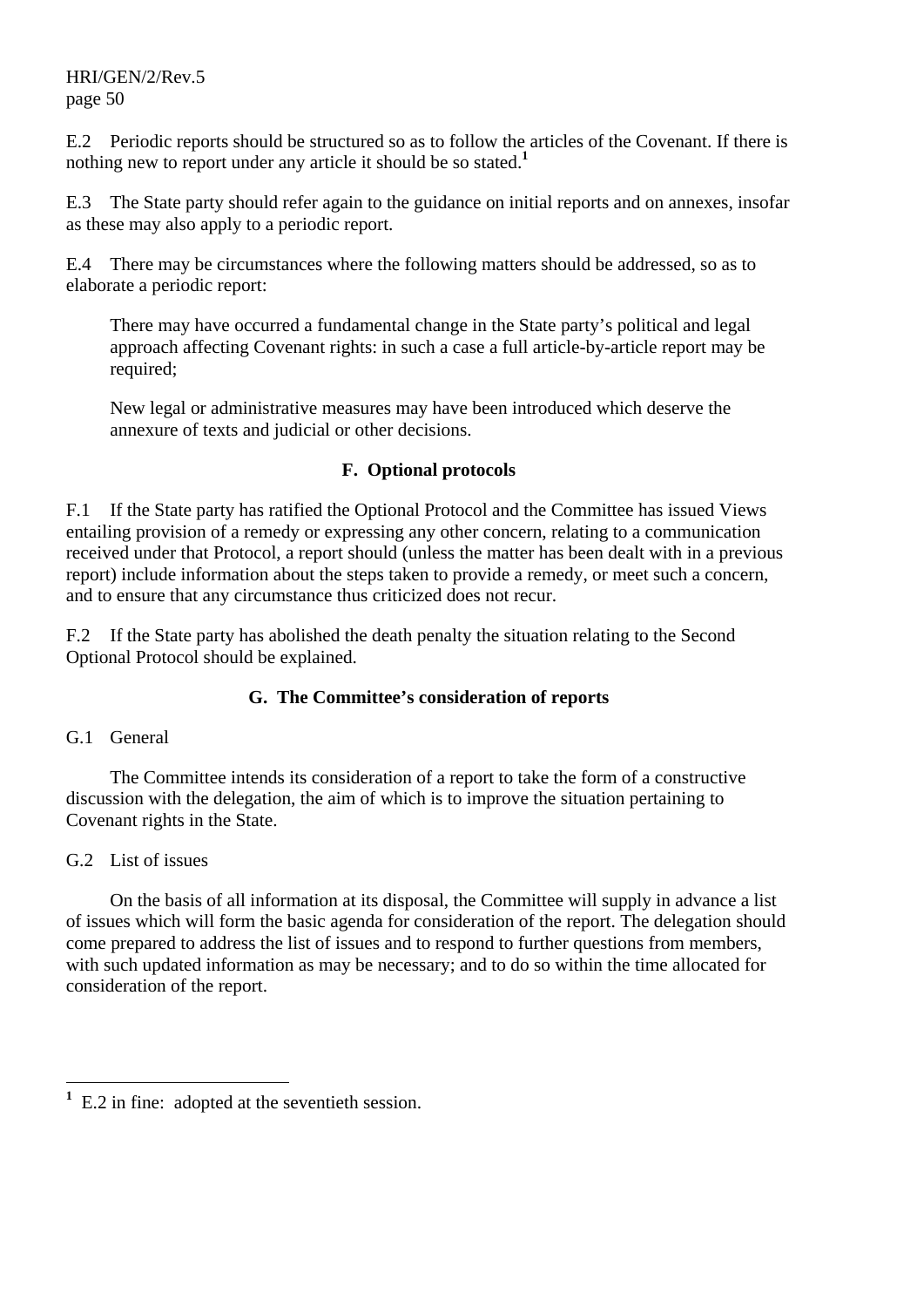G.3 The State party's delegation

 The Committee wishes to ensure that it is able effectively to perform its functions under article 40 and that the reporting State party should obtain the maximum benefit from the reporting requirement. The State party's delegation should, therefore, include persons who, through their knowledge of and competence to explain the human rights situation in that State, are able to respond to the Committee's written and oral questions and comments concerning the whole range of Covenant rights.

G.4 Concluding observations

 Shortly after the consideration of the report, the Committee will publish its concluding observations on the report and the ensuing discussion with the delegation. These concluding observations will be included in the Committee's annual report to the General Assembly; the Committee expects the State party to disseminate these conclusions, in all appropriate languages, with a view to public information and discussion.

## G.5 Extra information

G.5.1 Following the submission of any report, subsequent revisions or updating may only be submitted:

 (a) No later than 10 weeks prior to the date set for the Committee's consideration of the report (the minimum time required by the United Nations translation services); or

After that date, provided that the text has been translated by the State party into the working languages of the Committee (currently English, Spanish and French).

If one or other of these courses is not complied with, the Committee will not be able to take an addendum into account. This, however, does not apply to updated annexes or statistics.

G.5.2 In the course of the consideration of a report, the Committee may request or the delegation may offer further information; the secretariat will keep a note of such matters which should be dealt with in the next report.

G.6.1 The Committee may, in a case where there has been a long-term failure by a State party, despite reminders, to submit an initial or a periodic report, announce its intention to examine the extent of compliance with Covenant rights in that State party at a specified future session. Prior to that session it will transmit to the State party appropriate material in its possession. The State party may send a delegation to the specified session, which may contribute to the Committee's discussion, but in any event the Committee may issue provisional concluding observations and set a date for the submission by the State party of a report of a nature to be specified.

G.6.2 In a case where a State party, having submitted a report which has been scheduled at a session for examination, informs the Committee, at a time when it is impossible to schedule the examination of another State party report, that its delegation will not attend the session, the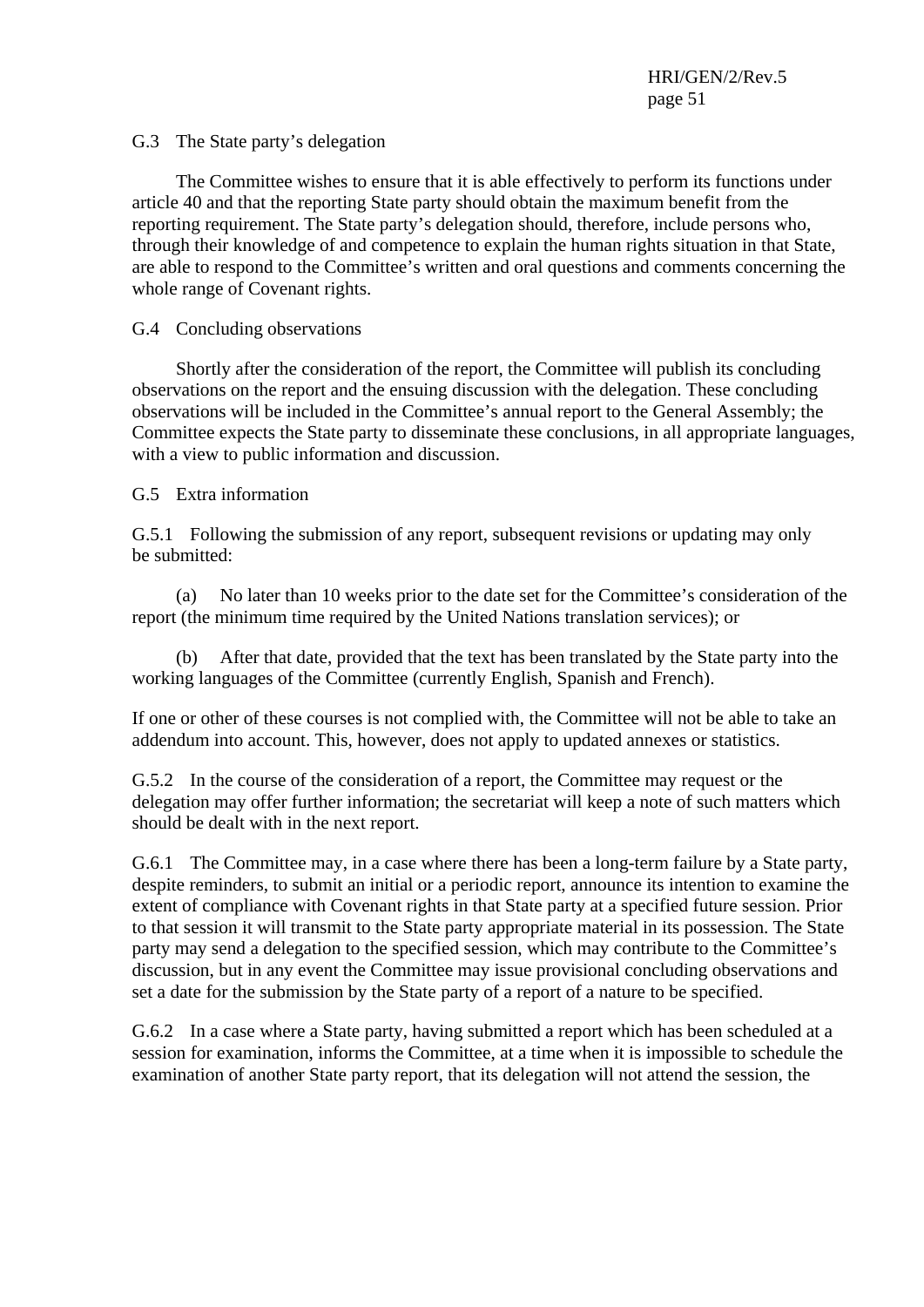Committee may examine the report on the basis of the list of issues either at that session or at another to be specified. In the absence of a delegation, it may decide either to reach provisional concluding observations, or to consider the report and other material and follow the course in paragraph G.4 above.**<sup>2</sup>**

## **H. Format of the report**

 The distribution of a report, and thus its availability for consideration by the Committee, will be greatly facilitated if:

- (a) The paragraphs are sequentially numbered;
- (b) The document is written on A4-sized paper;
- (c) Is single-spaced; and
- (d) Allows reproduction by photo-offset (is on one side only of each sheet of paper).

<sup>&</sup>lt;sup>2</sup> G.6.1 and 2: adopted during the seventieth session.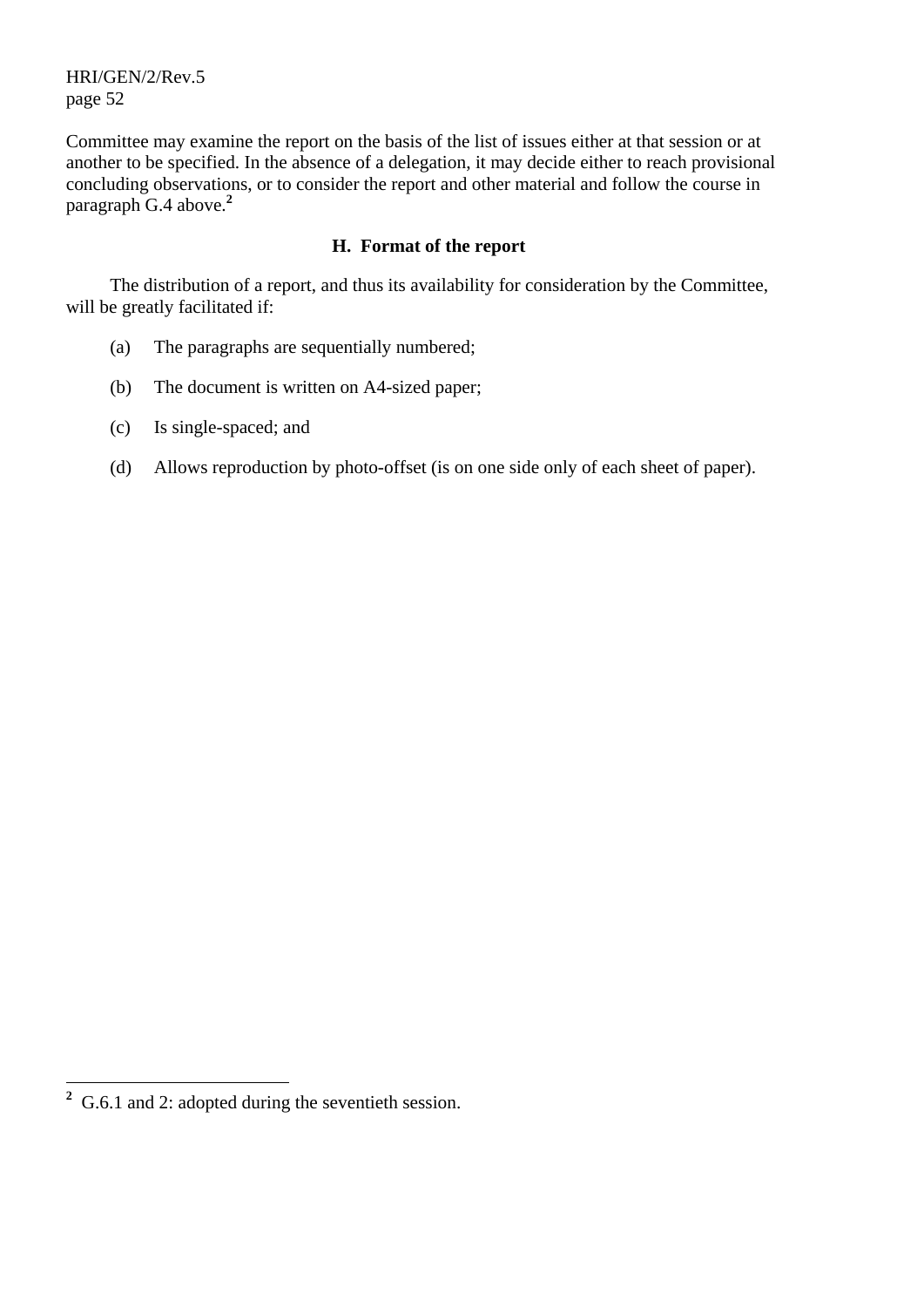### **Chapter IV**

### **COMMITTEE ON THE ELIMINATION OF RACIAL DISCRIMINATION**

### **Guidelines for the CERD-Specific document to be submitted by States parties under article 9, paragraph 1, of the Convention**

Adopted by the Committee at its seventy-first session (30 July-17 August 2007) taking into consideration the guidelines on a common core document and treaty specific documents, as contained in the harmonized guidelines on reporting under the international human rights treaties (HRI/MC/2006/3 and Corr.1)

## **A. Introduction**

1. In accordance with article 9, paragraph 1, of the International Convention on the Elimination of All Forms of Racial Discrimination (the Convention), each State party has undertaken to submit to the Secretary-General of the United Nations, for consideration by the Committee on the Elimination of Racial Discrimination (the Committee), a report on the legislative, judicial, administrative or other measures which it has adopted and which give effect to the provisions of the Convention: (a) within one year after the entry into force of the Convention for the State concerned, and (b) thereafter every two years and whenever the Committee so requests. Article 9, paragraph 1, also provides that the Committee may request further information from the States parties.

2. The purpose of the reporting guidelines is to advise States parties on the form and content of their reports, so as to ensure that reports are comprehensive and presented in a uniform manner. Compliance with the reporting guidelines will also reduce the need for the Committee to request further information under article 9 and under rule 65 of its rules of procedure.

3. States should consider the reporting process, including the process of preparation of their reports, not only as a means to ensure compliance with their international obligations, but also as an opportunity to fully comprehend the state of human rights protection within their jurisdiction for the purpose of more efficient policy planning and implementation of the Convention. Furthermore, States parties should encourage and facilitate the involvement of non-governmental organizations in the preparation of reports. Such constructive engagement on the part of non-governmental organizations will enhance the quality of reports as well as promote the enjoyment by all of the rights protected by the Convention.

4. The Committee has decided to replace its previous reporting guidelines (CERD/C/70/Rev.5) with the present document in order to take into consideration the guidelines on a common core document and treaty specific documents, as contained in the harmonized guidelines on reporting under the international human rights treaties (HRI/MC/2006/3 and Corr.1), as well as to take into account the evolving practice and interpretation of the Convention by the Committee, as reflected in its general recommendations, opinions under article 14 of the Convention, decisions and concluding observations.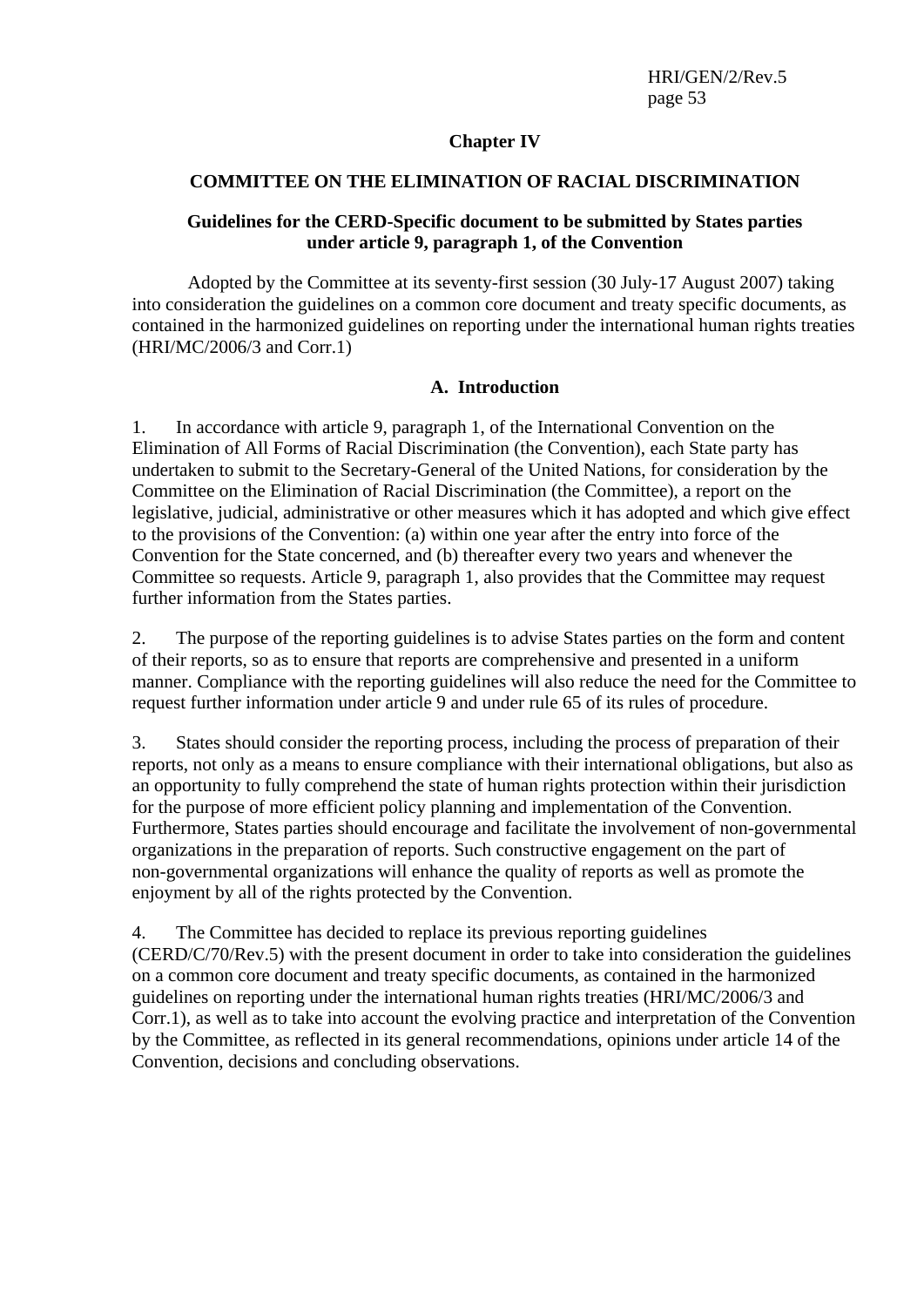$\overline{a}$ 

## **B. The revised reporting system and organization of information to be included in the common core document and the CERD-specific document**

5. State reports under the treaty body reporting system consist of two parts: a common core document and treaty-specific documents. The common core document should include general information about the reporting State, the general framework for the protection and promotion of human rights, as well as general information on non-discrimination and equality and effective remedies in accordance with the harmonized guidelines (HRI/MC/2006/3 and Corr.1).

6. The CERD-specific document to be submitted under article 9 of the Convention should not repeat information included in the common core document. It should contain specific information relating to the implementation of articles 1 to 7 of the Convention, taking into account the general recommendations of the Committee. The report should reflect in all its parts the actual situation as regards the practical implementation of the Convention and progress achieved. It should also contain - except for the initial CERD-specific document - a response to the concerns expressed by the Committee in its concluding observations and decisions, as well as information on implementation of its recommendations therein, taking into consideration the guidelines for follow-up on concluding observations and recommendations.

7. Furthermore, the report should provide information on machinery developed at the national level to ensure follow-up to the concluding observations of the Committee, including information on the involvement of civil society in this process (if not already included in the common core document, as requested under paragraph 46 of the harmonized guidelines).

8. Part 3 of the common core document should contain information on non-discrimination and equality and effective remedies, which are matters of particular interest for the Committee. Whereas information included in the common core document is of a general nature, information included in the CERD-specific document must be more detailed, taking into account the definition of racial discrimination provided in article 1 of the Convention. The guidelines set out in section C below provide further details.

9. In accordance with paragraph 27 of the harmonized guidelines, the Committee may request that the common core document be updated if it considers that the information it contains is out of date.

10. The ethnic characteristics of the population, including those resulting from a mixing of cultures, are of particular importance in relation to the Convention.**<sup>1</sup>** Indicators for assessing the implementation of human rights, including demographic indicators, should be provided in the common core document. If this information has not been included in the common core document, it should be provided in the CERD-specific document.

**<sup>1</sup>** See general recommendations No. 16 (1993) concerning the application of article 9 of the Convention; No. 8 (1990) concerning the interpretation and application of article 1, paragraphs 1 and 4, of the Convention; and No. 24 (1999) concerning article 1 of the Convention.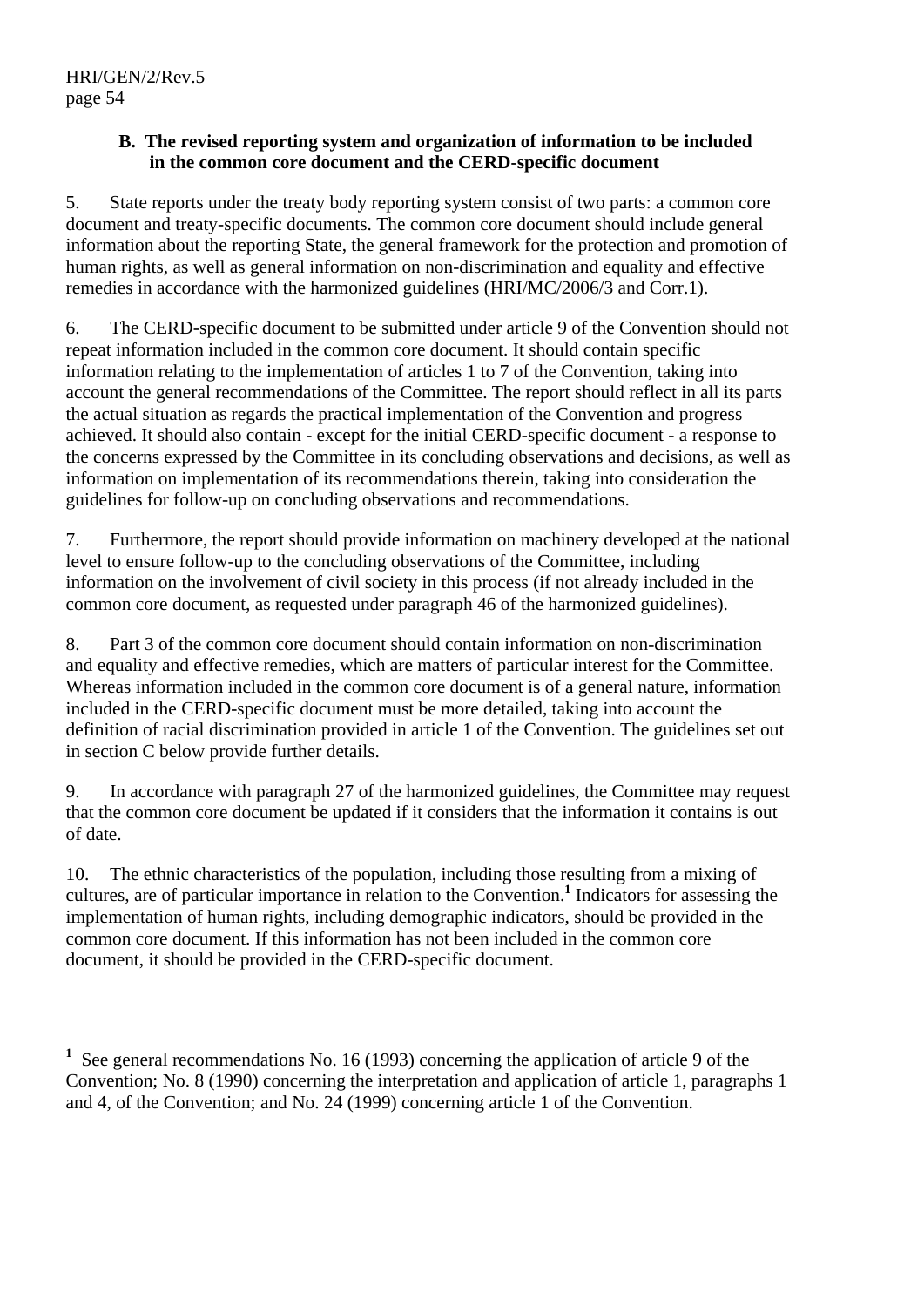11. Many States consider that, when conducting a census, they should not draw attention to factors like race, lest this reinforce divisions they wish to overcome or affect rules concerning the protection of personal data. If progress in eliminating discrimination based on race, colour, descent, or national or ethnic origin (hereinafter racial discrimination) is to be monitored, some indication is needed in the CERD-specific document of the number of persons who might be treated less favourably on the basis of these characteristics. States that do not collect information on these characteristics in their censuses are therefore requested to provide information on mother tongues, languages commonly spoken, or other indicators of ethnic diversity, together with any information about race, colour, descent, or national or ethnic origins derived from social surveys. In the absence of quantitative information, a qualitative description of the ethnic characteristics of the population should be supplied. States are advised and encouraged to develop appropriate methodologies for the collection of relevant information.

12. The Committee is also interested in information indicating whether groups, and if so which groups, are officially considered to be national or ethnic minorities, or indigenous peoples in the State party. It also recommends that descent-based communities, non-citizens and internally displaced persons be identified.**<sup>2</sup>**

13. If needed, the report should be accompanied by sufficient copies in one of the working languages of the Committee of all other supplementary documentation which the reporting State may wish to have distributed to all members of the Committee to facilitate the consideration of its report.

14. When reporting, if States refer the Committee to information provided either in the common core document or in any other treaty-specific document, they should indicate precisely the relevant paragraphs in which such information is provided.

15. As required in paragraph 19 of the harmonized guidelines, initial treaty-specific documents should not exceed 60 pages, and subsequent periodic documents should be limited to 40 pages.

# **C. Information relating to articles 1 to 7 of the Convention**

16. The Committee invites States parties to incorporate in this part, under appropriate headings, the relevant extracts of the laws, regulations and judicial decisions referred to therein, as well as all other elements which they consider essential for the consideration of their reports by the Committee. The State party may, if necessary, append to the report in separate annexes all documents that it deems important for the further clarification of the report.**<sup>3</sup>**

1

<sup>&</sup>lt;sup>2</sup> See general recommendation No. 29 (2002) on article 1, paragraph 1, (Descent); general recommendation No. 27 (2000) on discrimination against Roma; general recommendation No. 23 (1997) on the rights of indigenous peoples and general recommendation; and No. 30 (2004) on discrimination against non-citizens.

<sup>&</sup>lt;sup>3</sup> Annexes are not part of the report but are kept by the Secretariat and available for consultation.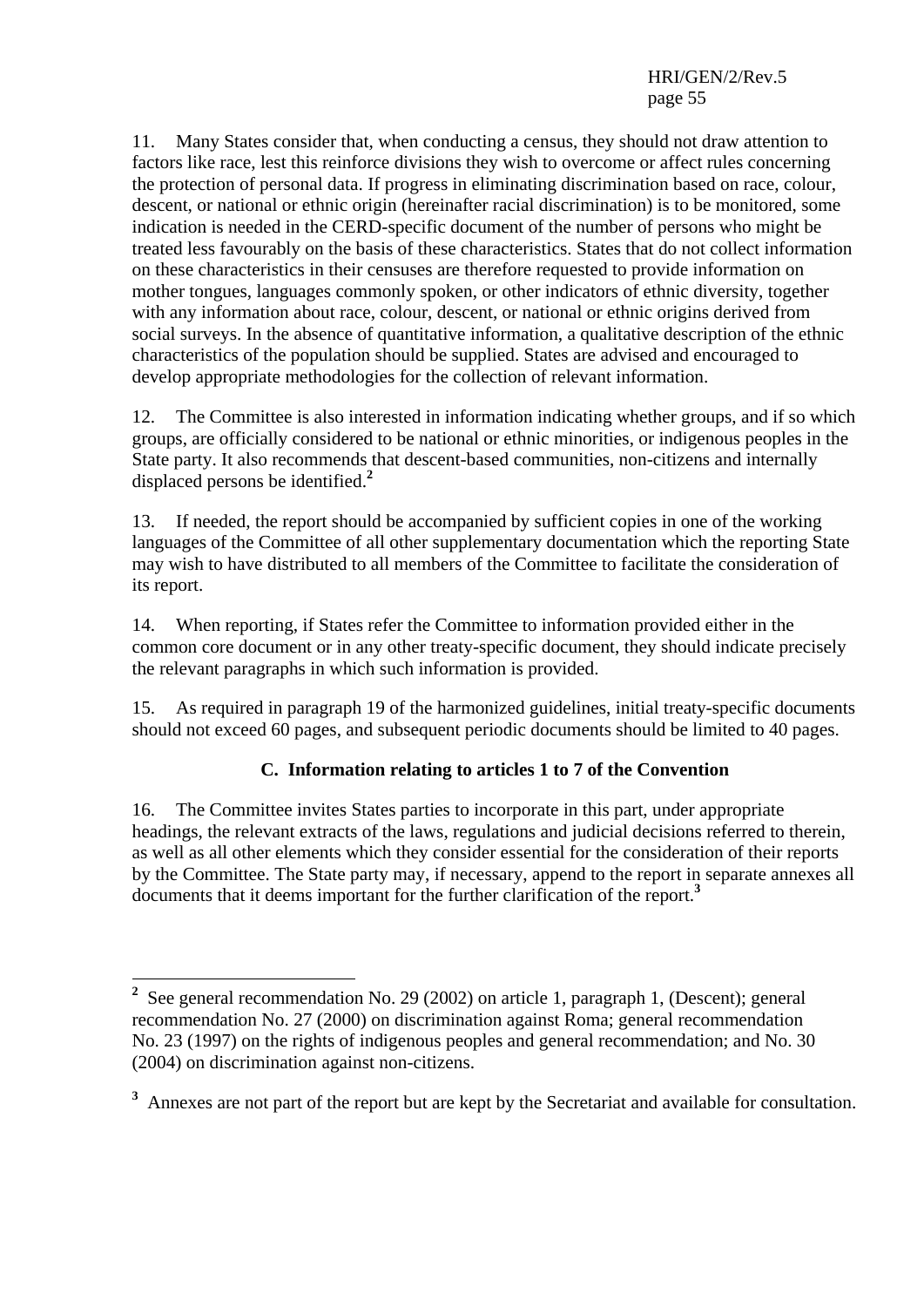$\overline{a}$ 

17. States parties are also required to report to the Committee on difficulties they meet, if any, in implementing each provision of the Convention. Reports should not only focus on measures they plan to take to overcome these difficulties, but also on what has been achieved during the reporting period.

18. The Committee recommends that States parties include in their reports information on action plans or other measures taken to implement the Durban Declaration and Programme of Action at the national level.**<sup>4</sup>**

19. The information contained in the CERD-specific report should be arranged as follows:

#### **Article 1**

A. Assessment of the compliance of the definition of racial discrimination in domestic law with the definition provided in article 1, paragraph 1 of the Convention,<sup>5</sup> in particular:

- 1. Information on whether the definition of racial discrimination in domestic law encompasses discrimination based on race, colour, descent, or national or ethnic origin;
- 2. Information on whether direct as well as indirect forms of discrimination are included in the definition of racial discrimination in domestic law;
- 3. Information should be provided by the State party on its understanding of the term "public life" in article 1, paragraph 1, and on the scope of anti-discrimination law;
- 4. Information relating to reservations and declarations, as well as derogations, restrictions or limitations regarding the scope of the definition of racial discrimination in domestic law should be included in the common core document as required in paragraph 40 b) and c) of the harmonized guidelines.**<sup>6</sup>**
- 5. Information relating to the extent to which domestic law provides for differential treatment based on citizenship or immigration, taking into consideration paragraphs 2 and 3 of article 1 of the Convention, as well as general recommendation No. 30 (2004) on discrimination against non-citizens.

**<sup>4</sup>** See general recommendation No. 28 (2002) on the follow-up to the World Conference against Racism, Racial Discrimination, Xenophobia and Related Intolerance.

<sup>&</sup>lt;sup>5</sup> See in particular general recommendation No. 14 (1993) on article 1, paragraph 1 of the Convention.

<sup>&</sup>lt;sup>6</sup> If this information has not been included in the common core document, it should be provided in the CERD-specific document.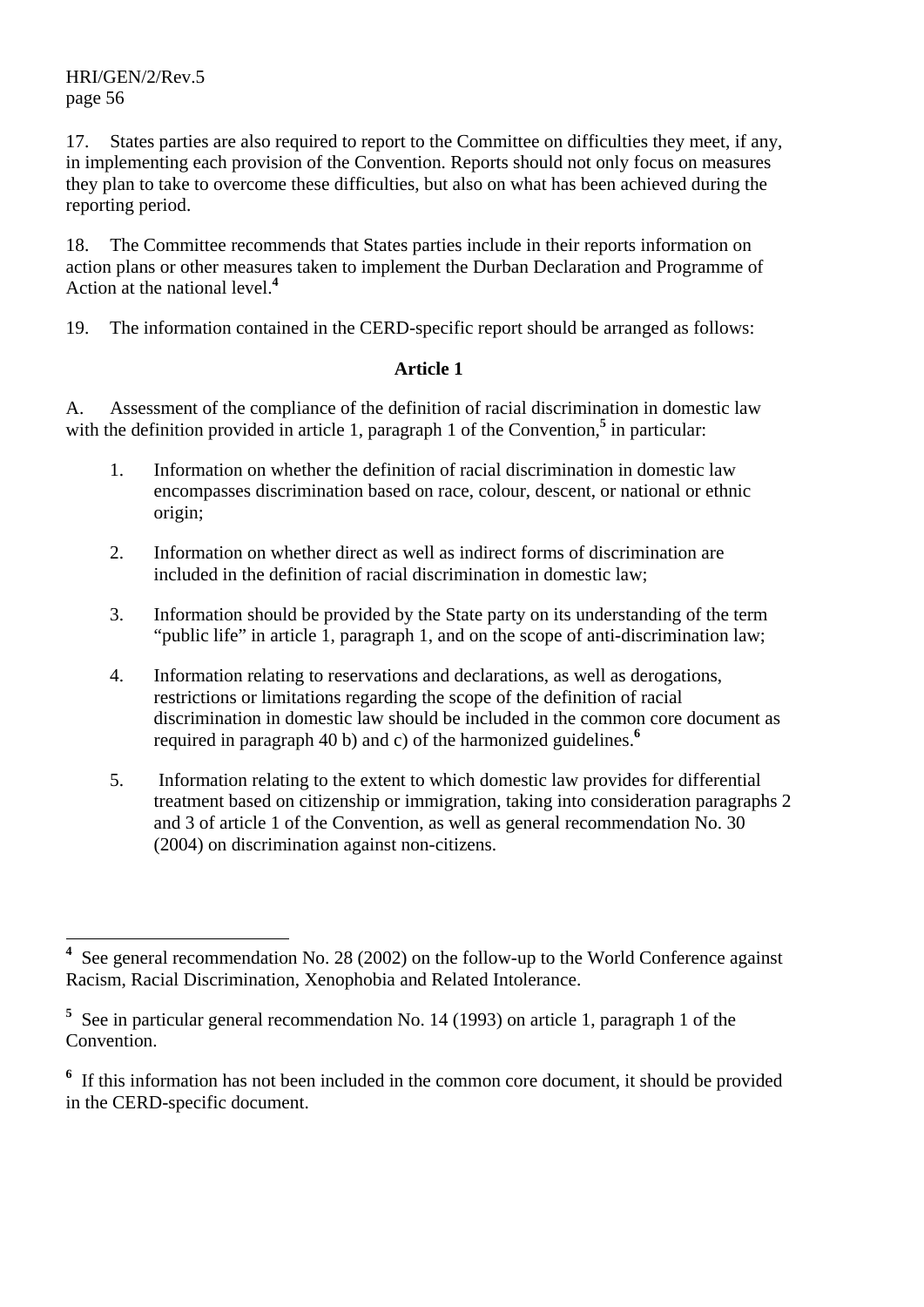B. Information on whether the legal system of the State party allows or provides for special measures to secure the adequate advancement of groups and individuals protected under the Convention, should be provided in the common core document as required in paragraph 52 of the harmonized guidelines. If this information has not been included in the common core document, it should be provided in the CERD-specific document.

# **Article 2**

A. Brief description of the legal framework and general policies to eliminate racial discrimination and to give effect to the provisions of article 2, paragraphs 1 and 2, of the Convention (if not already provided in the common core document under paragraphs 50 to 58 of the harmonized guidelines).

B. Specific and detailed information on the legislative, judicial, administrative or other measures taken:

- 1. To give effect to the undertaking to engage in no act or practice of racial discrimination against persons, groups of persons or institutions and to ensure that all public authorities and public institutions, national and local, shall act in conformity with this obligation;
- 2. To give effect to the undertaking to prohibit and bring to an end racial discrimination by any persons, groups or organizations;
- 3. To give effect to the undertaking not to sponsor, defend or support racial discrimination by any persons or organizations;
- 4. To review governmental, national and local policies, and to amend, rescind or nullify any laws and regulations which have the effect of creating or perpetuating racial discrimination wherever it exists, bearing in mind information already provided under paragraph 42 of the harmonized guidelines;
- 5. To encourage, where appropriate, non-governmental organizations and institutions that combat racial discrimination and foster mutual understanding.

C. Information on whether a national human rights institution, created in accordance with the Paris principles (General Assembly resolution 48/134 of 20 December 1993), or other appropriate bodies, have been mandated with combating racial discrimination (if not already provided in the common core document in accordance with paragraphs 42 f) and 43 b) of the harmonized guidelines).**<sup>7</sup>**

1

**<sup>7</sup>** See general recommendation No. 17 (1993) on the establishment of national institutions to facilitate implementation of the Convention.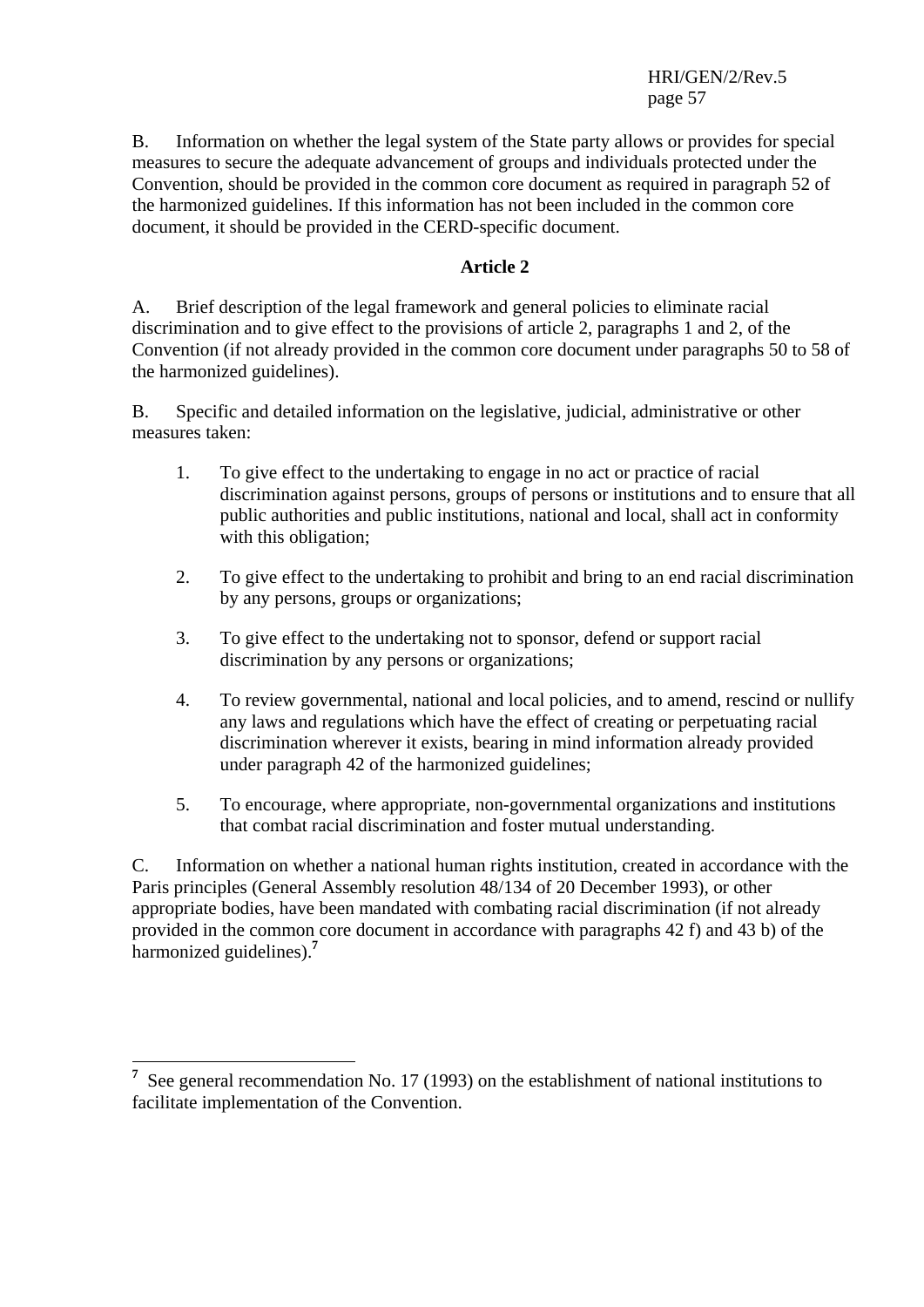D. Information on groups and individuals benefiting from special and concrete measures taken in the social, economic, cultural and other fields in accordance with article 2, paragraph 2, of the Convention. Furthermore, detailed information on results achieved should be provided under article 5 of the Convention.

### **Article 3**

 Information on the legislative, judicial, administrative or other measures which give effect to the provisions of article 3 of the Convention, in particular:

- 1. Recalling general recommendation No. 19 (2002) on article 1, paragraph 1, the reference to apartheid may have been directed exclusively to South Africa, but the article as adopted prohibits all forms of racial segregation in all countries. Therefore information should be supplied on measures to prevent, prohibit and eradicate all practices of racial segregation in territories under the jurisdiction of the reporting State, in particular in cities where residential patterns may result from multiple discrimination based on low income and race, colour, descent or national or ethnic origin;**<sup>8</sup>**
- 2. Measures to ensure proper monitoring of all trends that can give rise to racial segregation and ghettoization, recalling that a condition of racial segregation can also arise without any initiative or direct involvement by public authorities;<sup>9</sup>
- 3. Measures to prevent and avoid as much as possible the segregation of groups and individuals protected under the Convention, including the Roma,**<sup>10</sup>** descent-based communities<sup>11</sup> and non-citizens,<sup>12</sup> in particular in the areas of education and housing.

## **Article 4**

A. Information on the legislative, judicial, administrative or other measures which give effect to the provisions of article 4 of the Convention, bearing in mind information already provided in the common core document as requested under paragraph 53 of the harmonized guidelines, in particular on measures:

 $\overline{a}$ 

**<sup>8</sup>** See general recommendation No. 19 (1995) on article 3 of the Convention.

**<sup>9</sup>** Ibid.

**<sup>10</sup>** See general recommendation No. 27 (2000) on discrimination against Roma.

**<sup>11</sup>** See general recommendation No. 29 (2002) on article 1, paragraph 1, (Descent).

**<sup>12</sup>** See general recommendation No. 30 (2004) on discrimination against non-citizens.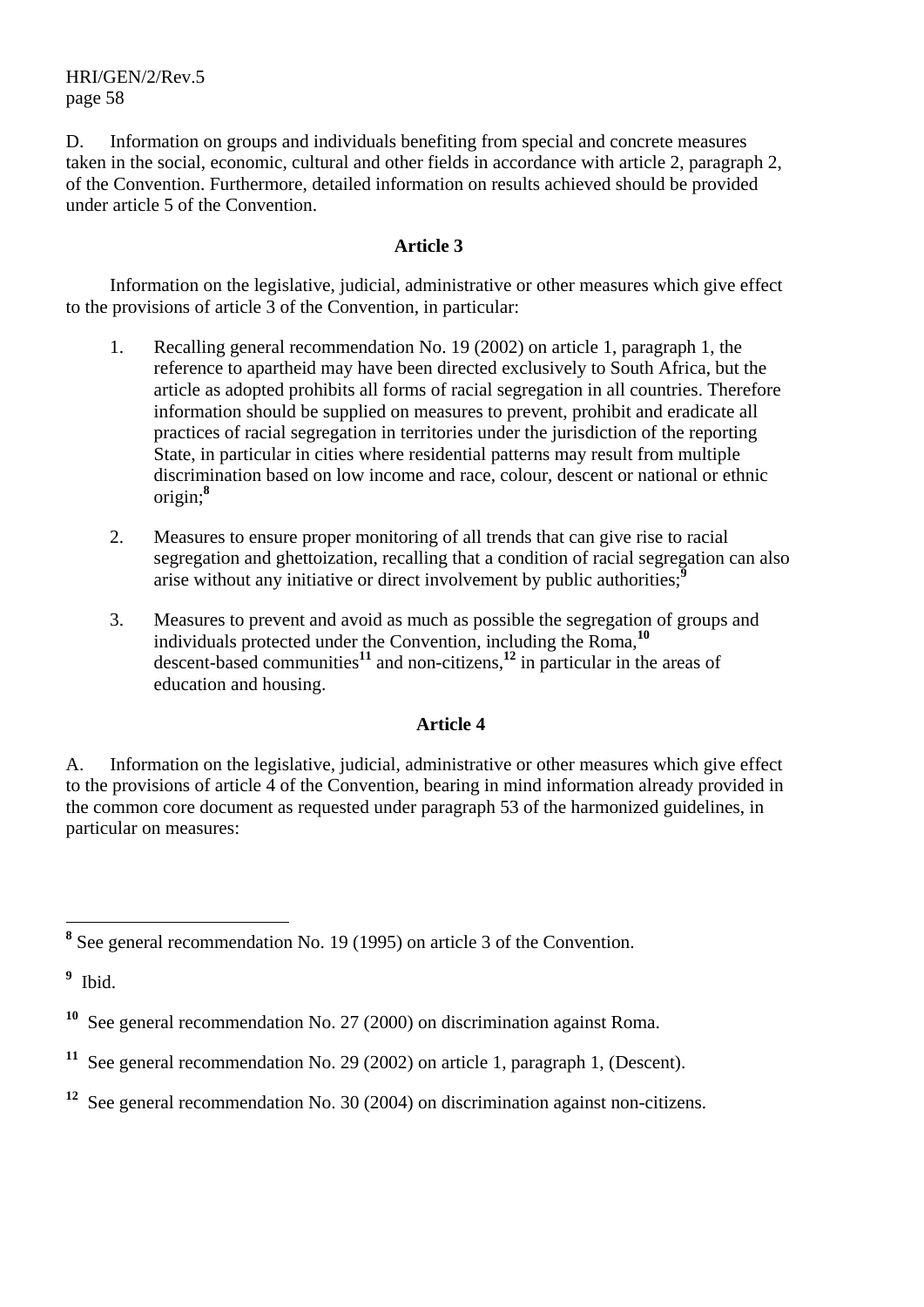- 1. To give effect to the undertaking to adopt immediate measures designed to eradicate all incitement to, or acts of, racial discrimination, with due regard to the principles embodied in the Universal Declaration of Human Rights and the rights expressly set forth in article 5 of the Convention;
- 2. To publicly condemn all propaganda and organizations based on ideas or theories of the superiority of one group of persons on the basis of race, colour, descent or national or ethnic origin, or which attempt to justify or promote racial hatred and discrimination in any form;
- 3. To declare an offence punishable by law all dissemination of ideas based on racial superiority or hatred, or incitement to racial discrimination against any person or group of persons;
- 4. To declare an offence punishable by law all acts of violence or incitement to such acts against persons or groups of persons because of their race, colour, descent or national or ethnic origin;
- 5. To declare an offence punishable by law the provision of any assistance to racist activities, including the financing thereof;
- 6. To declare illegal and prohibit organizations, as well as organized and all other propaganda activities, which promote and incite racial discrimination, and to recognize participation in such organizations or activities as an offence punishable by  $law:$ <sup>13</sup>
- 7. To prohibit public authorities or public institutions, national or local, from promoting or inciting racial discrimination.

B. Information on whether racial motives are considered an aggravating circumstance under domestic penal legislation.**<sup>14</sup>**

C. The Committee recalls its general recommendations No. 7 (1985) relating to the implementation of article 4 and No. 15 (1993) on article 4 of the Convention in which it stresses that the provisions of article 4 are of a mandatory character. Where, however, no specific legislation has been enacted to implement article 4 of the Convention, States parties should:

1. Explain the reasons for the absence of legislation, and the difficulties they face in implementing that provision;

<u>.</u>

**<sup>13</sup>** See in particular general recommendation No. 15 (1993) on article 4 of the Convention.

**<sup>14</sup>** See for example general recommendation No. 31 (2005) on the prevention of racial discrimination in the administration and functioning of the criminal justice system, para. 4.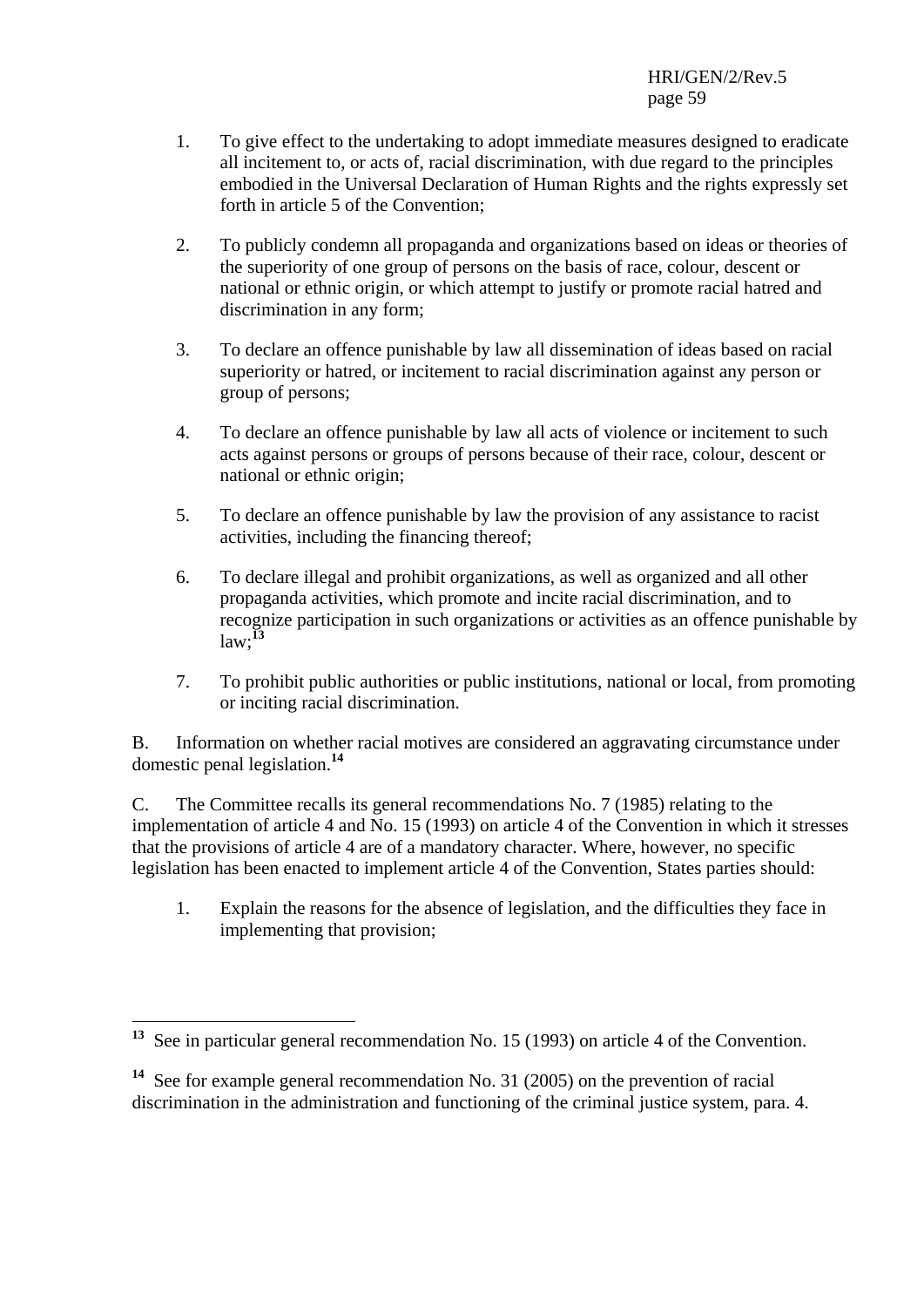> 2. Inform the Committee of the manner and the extent to which the provisions of existing penal laws, as applied by the courts, effectively implement their obligations under that provision.**<sup>15</sup>**

D. To satisfy their obligations under article 4 of the Convention, States parties have not only to enact appropriate legislation but also to ensure that it is effectively enforced. Therefore, they should provide information concerning decisions taken by national tribunals and other State institutions regarding acts of racial discrimination, and in particular those offences dealt with in article 4 (a) and (b).**<sup>16</sup>** Statistical data should also be provided on complaints filed, prosecutions launched and sentences passed for acts prohibited under article 4 of the Convention over the reporting period, as well as a qualitative assessment of such data.**<sup>17</sup>**

#### **Article 5**

 States Parties are required to report on the non-discriminatory implementation of each of the rights and freedoms referred to in article 5 of the Convention. They should provide information on the legislative, judicial, administrative or other measures taken to that effect, presented either under the right in question (with subsections devoted to the implementation of each right listed in that provision) or for the benefit of relevant groups of victims or potential victims of racial discrimination based (with subsections devoted to each relevant group).

 The list of rights and freedoms, as provided in article 5, is not exhaustive. The equal enjoyment of the rights and freedoms referred to in article 5, and any similar rights, shall be protected by States parties. Such protection may be achieved in different ways, be it by the use of public institutions or through the activities of private institutions. In any case, it is the obligation of States parties to ensure the effective implementation of the Convention and to report thereon under article 9 of the Convention. To the extent that private institutions influence the exercise of rights or the availability of opportunities, the concerned State party must ensure that the result has neither the purpose nor the effect of creating or perpetuating racial discrimination.**<sup>18</sup>**

 When special measures have been adopted for the benefit of specific groups and individuals in accordance with article 2, paragraph 2, of the Convention, detailed information on results achieved should be provided under that section.

<sup>15</sup> **<sup>15</sup>** Information requested in Decision 3 (7) adopted by the Committee on 4 May 1973.

**<sup>16</sup>** See general recommendation No. 7 (1985) relating to the implementation of article 4.

**<sup>17</sup>** See general recommendation No. 31 (2005) on the prevention of racial discrimination in the administration and functioning of the criminal justice system.

See general recommendation No. 20 (1996) on article 5 of the Convention.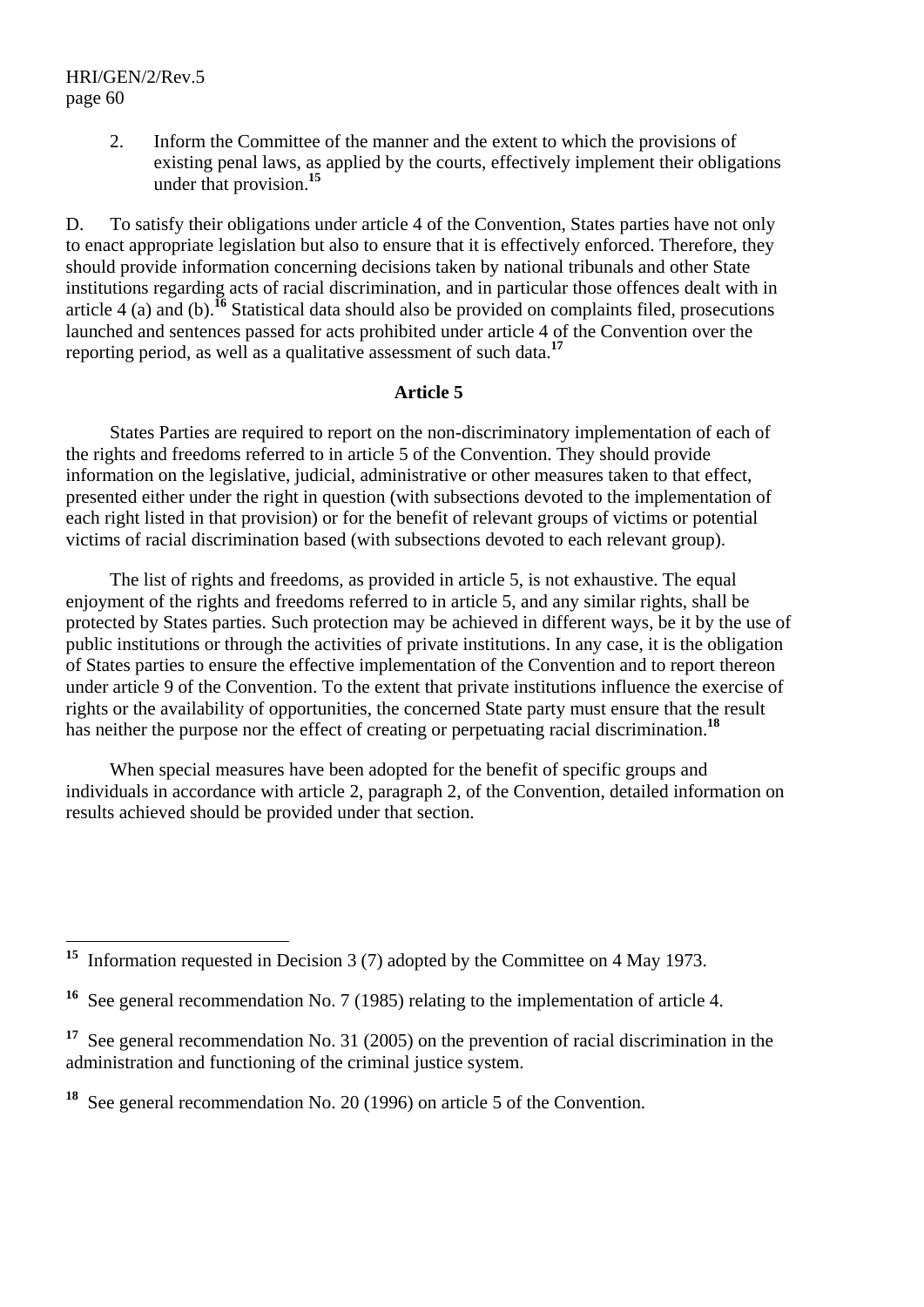# **I. INFORMATION GROUPED UNDER PARTICULAR RIGHTS**

### **Requests for information listed below are only indicative and not limitative.**

A. The right to equal treatment before tribunals and all other organs administering justice. In particular, information should be provided on measures taken to:

- 1. Ensure that any measures taken in the fight against terrorism do not discriminate, in purpose or effect, on the grounds of race, colour, descent, or national or ethnic origin, and that individuals are not subjected to racial or ethnic profiling or stereotyping;**<sup>19</sup>**
- 2. Ensure that claims of racial discrimination by individuals are investigated thoroughly and that claims made against officials, notably those concerning discriminatory or racist behaviour, are subject to independent and effective scrutiny;
- 3. Implement general recommendation No. 31 (2005) on the prevention of racial discrimination in the administration and functioning of the criminal justice system.

B. The right to security of person and protection by the State against violence or bodily harm, whether inflicted by government officials or by any individual, group or institution. In particular, information should be provided on measures taken to:

- 1. Ensure equal protection of the security and integrity of victims or potential victims of racial discrimination by adopting measures for preventing racially motivated acts of violence against them; ensure prompt action by the police, prosecutors and the judiciary in investigating and punishing such acts; and ensure that perpetrators, be they public officials or other persons, do not enjoy any degree of impunity;**<sup>20</sup>**
- 2. Prevent the use of illegal force by the police against persons belonging to groups protected under the Convention, in particular in connection with arrest and detention;**<sup>21</sup>**
- 3. Encourage appropriate arrangements for communication and dialogue between the police and groups of victims or potential victims of racial discrimination, with a view

1

**<sup>19</sup>** See statement on racial discrimination and measures to combat terrorism (official Records of the General Assembly, fifty-seventh session, supplement No. 18 (A/57/18), chapter XI, section C).

**<sup>20</sup>** See for example general recommendation No. 27 (2000) on discrimination against Roma, para. 12.

**<sup>21</sup>** Ibid., para. 13.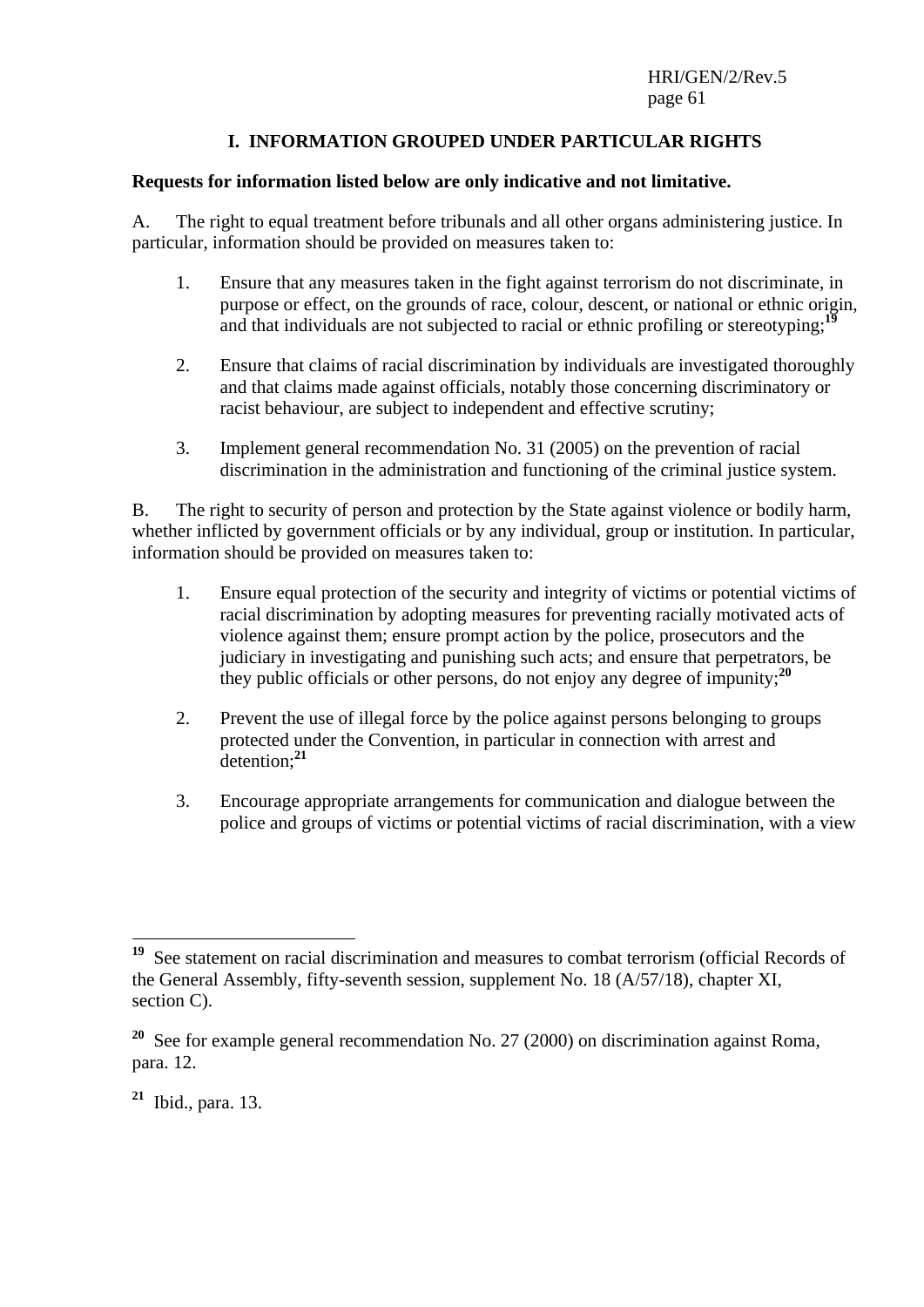to preventing conflicts caused by racial prejudice and combating acts of racially motivated violence against members of these groups, as well as against other persons;**<sup>22</sup>**

4. Encourage recruitment of members of groups protected under the Convention into the police force and other law enforcement agencies;**<sup>23</sup>**

5. Ensure that non-citizens are not returned or removed to a country or territory where they are at risk of being subject to serious human rights abuses, including torture and cruel, inhuman or degrading treatment or punishment.**<sup>24</sup>**

C. Political rights, in particular the right to participate in elections, to vote and to stand for election on the basis of universal and equal suffrage, to take part in government as well as in the conduct of public affairs at any level and to have equal access to public service. In particular, information should be provided on:

- 1. Measures adopted to guarantee these rights, and on their enjoyment in practice. For example, do members of indigenous peoples and persons of different ethnic or national origin exercise such rights to the same extent as the rest of the population? Are they proportionately represented in all State public service and governance institutions?
- 2. The extent to which groups of victims or potential victims of racial discrimination are involved in the development and implementation of policies and programmes affecting them.**<sup>25</sup>**
- 3. Measures taken to promote awareness among members of the groups and communities concerned of the importance of their active participation in public and political life, and to eliminate obstacles to such participation.**<sup>26</sup>**
- D. Other civil rights. In particular information should be provided on:
	- 1. The right to freedom of movement and residence within the border of the State;
	- 2. The right to leave any country, including one's own, and to return to one's country;

<sup>25</sup> See for example general recommendation No. 27 (2000) on discrimination against Roma, para. 43; general recommendation No. 23 (1997) on the rights of indigenous peoples, para. 4.

**26** See for example general recommendation No. 27 (2000) on discrimination against Roma, para. 44.

 $\bf 22$ **<sup>22</sup>** Ibid., para. 14.

**<sup>23</sup>** Ibid., para. 15.

**<sup>24</sup>** See general recommendation No. 30 (2004) on discrimination against non-citizens, para. 27.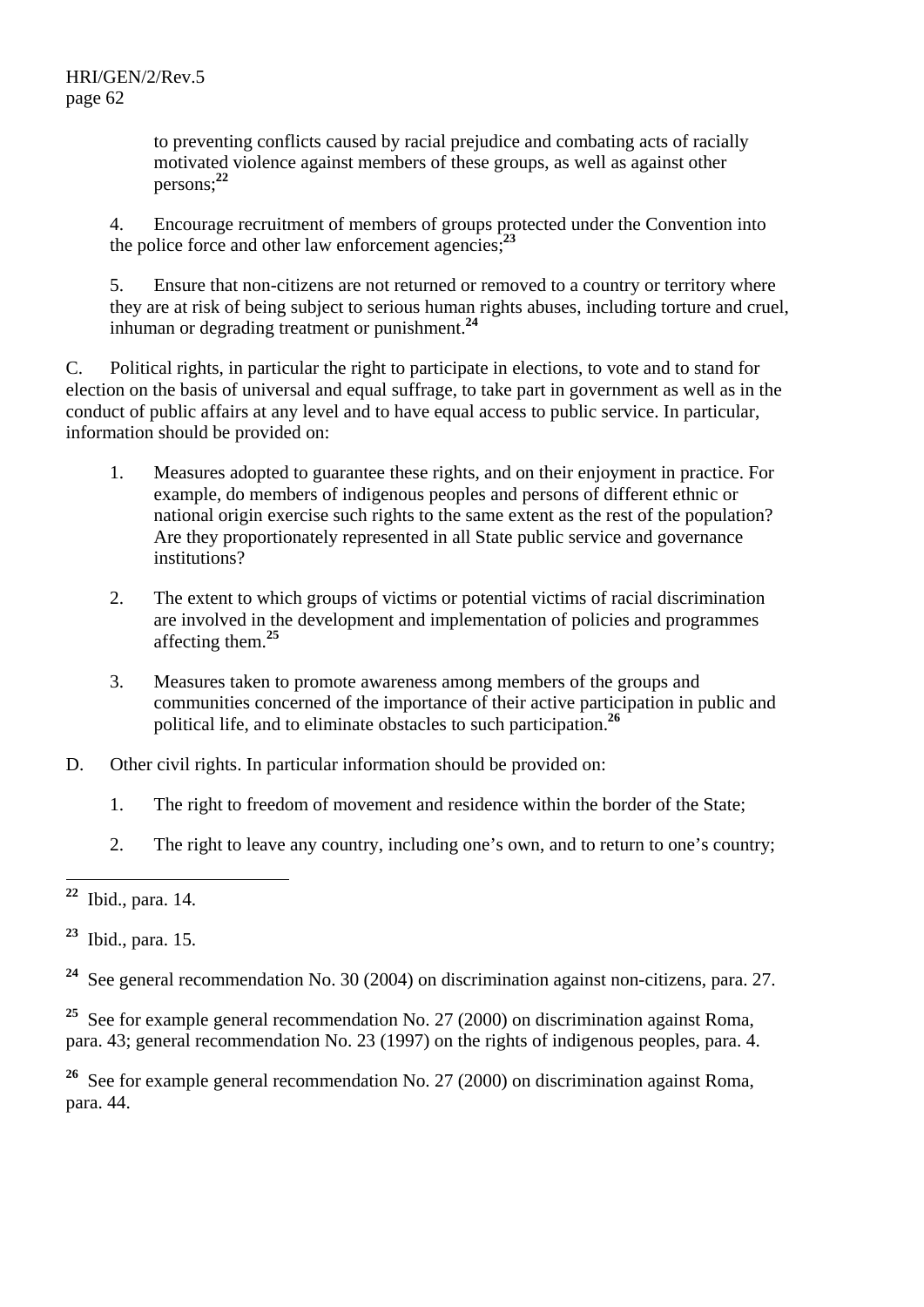3. The right to nationality.

In particular, information should be provided on (a) measures taken to ensure that particular groups of non-citizens are not discriminated against with regard to access to citizenship or naturalization; (b) the specific situation of long-term or permanent residents; (c) action taken to reduce statelessness; and (d) whether different standards of treatment for accessing citizenship are applied to non-citizen spouses (female and male) of citizens.**<sup>27</sup>**

- 4. The right to marriage and choice of spouse;
- 5. The right to own property alone as well as in association with others;
- 6. The right to inherit;
- 7. The right to freedom of thought, conscience and religion.

The Committee would like to recall the possible intersectionality of racial and religious discrimination, including the effects of anti-terrorism measures, which may lead to discrimination on ethnic grounds against members of specific religious communities;

- 8. The right to freedom of opinion and expression;**<sup>28</sup>**
- 9. The right to freedom of peaceful assembly and association.
- E. Economic, social and cultural rights. In particular information should be provided on:
	- 1. The right to work.

1

States parties should, for example, (a) indicate whether persons belonging to groups protected under the Convention are over- or underrepresented in certain professions or activities, and in unemployment; and (b) describe governmental action to prevent racial discrimination in the enjoyment of the right to work.

2. The right to form and join trade unions.

States parties should, for example, (a) indicate whether the right to form and join trade unions is granted to non-citizens, and/or which restrictions apply depending on

**<sup>27</sup>** On these issues, see in particular general recommendation No. 30 (2004) on discrimination against non-citizens.

**<sup>28</sup>** See in this regard general recommendation No. 15 (1993) on article 4 of the Convention, according to which "in the opinion of the Committee, the prohibition of the dissemination of all ideas based upon racial superiority or hatred is compatible with the right to freedom of opinion and expression."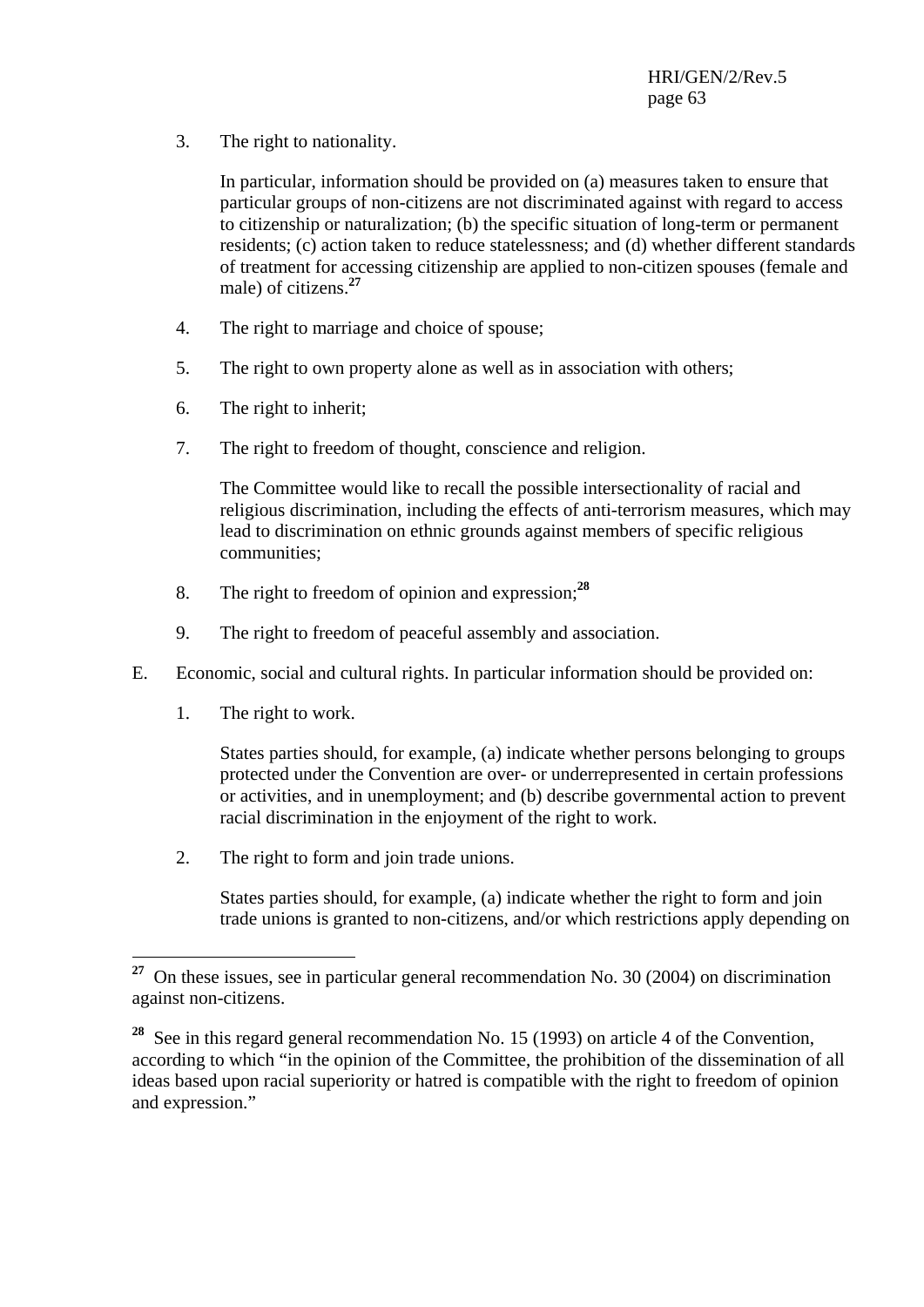$\overline{a}$ 

their status, and (b) whether the right to form and join trade unions is restricted for specific professions or for specific types of contract, for which persons belonging to groups protected under the Convention are over-represented.

3. The right to housing.

States parties should, for example, (a) indicate whether groups of victims or potential victims of racial discrimination are concentrated in particular sectors or tend to concentrate in particular localities; (b) describe governmental action to prevent racial discrimination by those who rent or sell houses or apartments; and (c) describe measures taken to implement the right to housing of nomadic or semi-nomadic people, with full respect for their cultural identity.**<sup>29</sup>**

4. The right to public health, medical care, social security and social services.

Different groups of victims or potential victims of racial discrimination within the population may have different needs for health and social services. States parties should (a) describe any such differences and (b) describe governmental action to secure the equal provision of these services.

5. The right to education and training.

States parties should, for example, (a) indicate any variations in the level of education and training between members of groups protected under the Convention; (b) provide information on languages spoken and taught in schools; and (c) describe governmental action to prevent racial discrimination in the enjoyment of this right.

6. The right to equal participation in cultural activities.

States parties should, for example, report (a) on measures taken to enhance the right of all persons without discrimination to participate in cultural life, while at the same time respecting and protecting cultural diversity; (b) on measures taken to encourage creative activities by persons belonging to groups protected under the Convention, and to enable them to preserve and develop their culture; (c) on measures taken to encourage and facilitate their access to the media, including newspapers, television and radio programmes, and the establishment of their own media; (d) on measures taken to prevent racial hatred and prejudice in competitive sports; and (e) on the status of minority, indigenous and other languages in domestic law and in the media.

<sup>&</sup>lt;sup>29</sup> See, for instance, in relation to Roma, the recommendations made by the Committee in paragraphs 31 and 32 of its general recommendation No. 27 (2000) on discrimination against Roma; see also the recommendation made by the Committee on Economic, Social and Cultural Rights in paragraph 7 of its general comment No. 4 (1991) on the right to adequate housing (article 11(1) of the Covenant).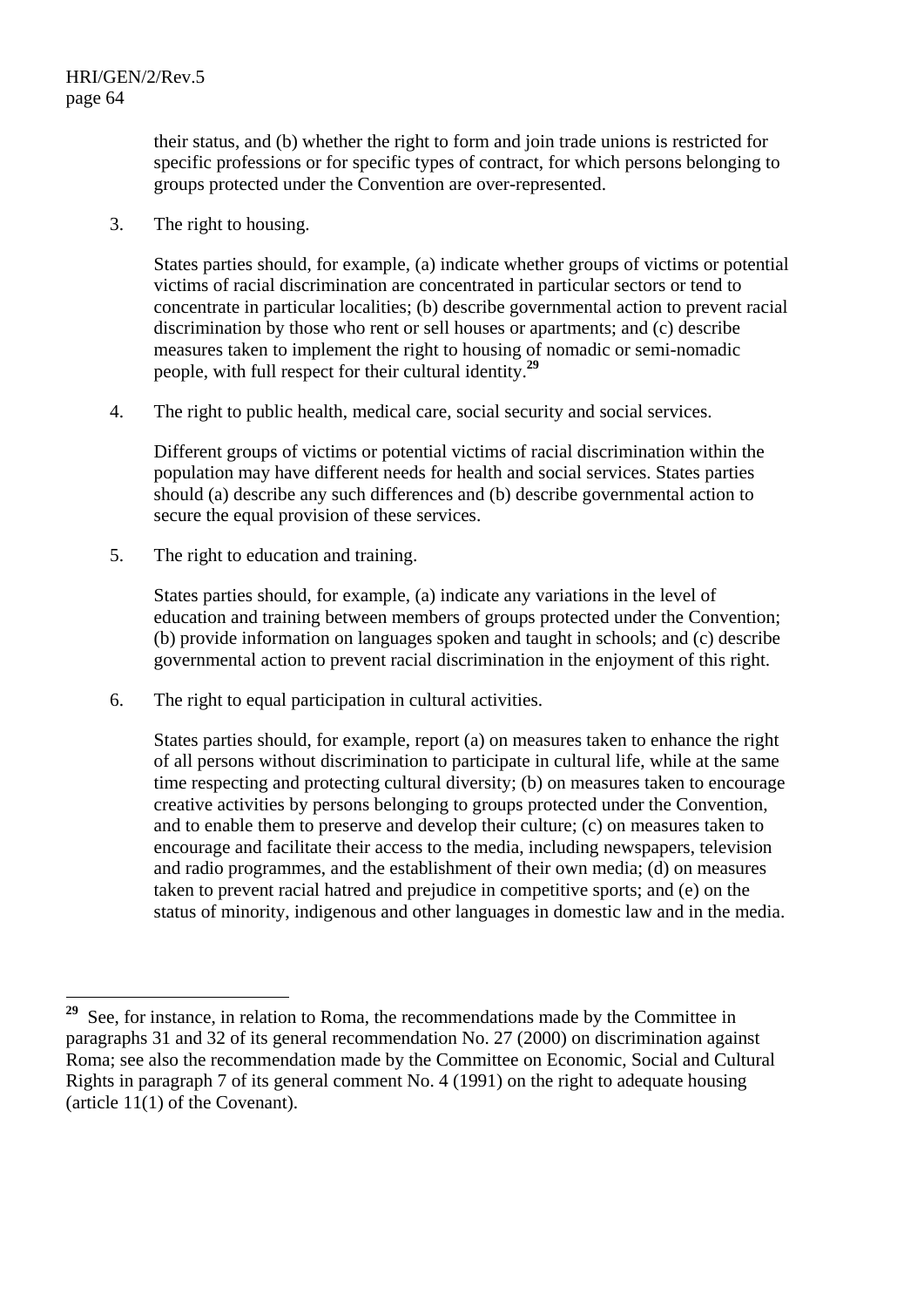7. The right of access to places of service.

States parties should report on action taken to prevent racial discrimination in access to any place or service intended for use by the general public, such as transport, hotels, restaurants, cafés, discos, cinemas, theatres and parks.

## **II. INFORMATION BY RELEVANT GROUPS OF VICTIMS OR POTENTIAL VICTIMS OF RACIAL DISCRIMINATION**

A. The Committee wishes to ascertain to what extent all persons within the State's jurisdiction, and particularly members of groups protected by the Convention, in practice enjoy, free from racial discrimination, all the rights and freedoms referred to in article 5 of the Convention. Information provided on indicators in the common core document, in accordance with appendix 3 of the harmonized guidelines, should be supplemented with (a) a qualitative assessment of these indicators and (b) information on progress achieved over the reporting period. Specific information should be provided, and in particular:

- 1. On refugees and displaced persons, bearing in mind general recommendation No. 22 (1996) on article 5 of the Convention on refugees and displaced persons;
- 2. On non-citizens, including immigrants, refugees, asylum-seekers and stateless persons, bearing in mind general recommendation No. 30 (2004) on discrimination against non-citizens;
- 3. On indigenous peoples, bearing in mind general recommendation No. 23 (1997) on the rights of indigenous peoples;
- 4. On minorities, including the Roma, bearing in mind general recommendation No. 27 (2000) on discrimination against Roma;
- 5. On descent-based communities, bearing in mind general recommendation No. 29 (2002) on article 1, paragraph 1 of the Convention (Descent);
- 6. On women, bearing in mind general recommendation No. 25 (2000) on gender-related dimensions of racial discrimination. States parties are requested to describe, as far as possible in quantitative and qualitative terms, factors affecting and difficulties experienced in ensuring the equal enjoyment by women, free from racial discrimination, of rights under the Convention. They should provide data by race, colour, descent and national or ethnic origin, which are then disaggregated by gender within those groups.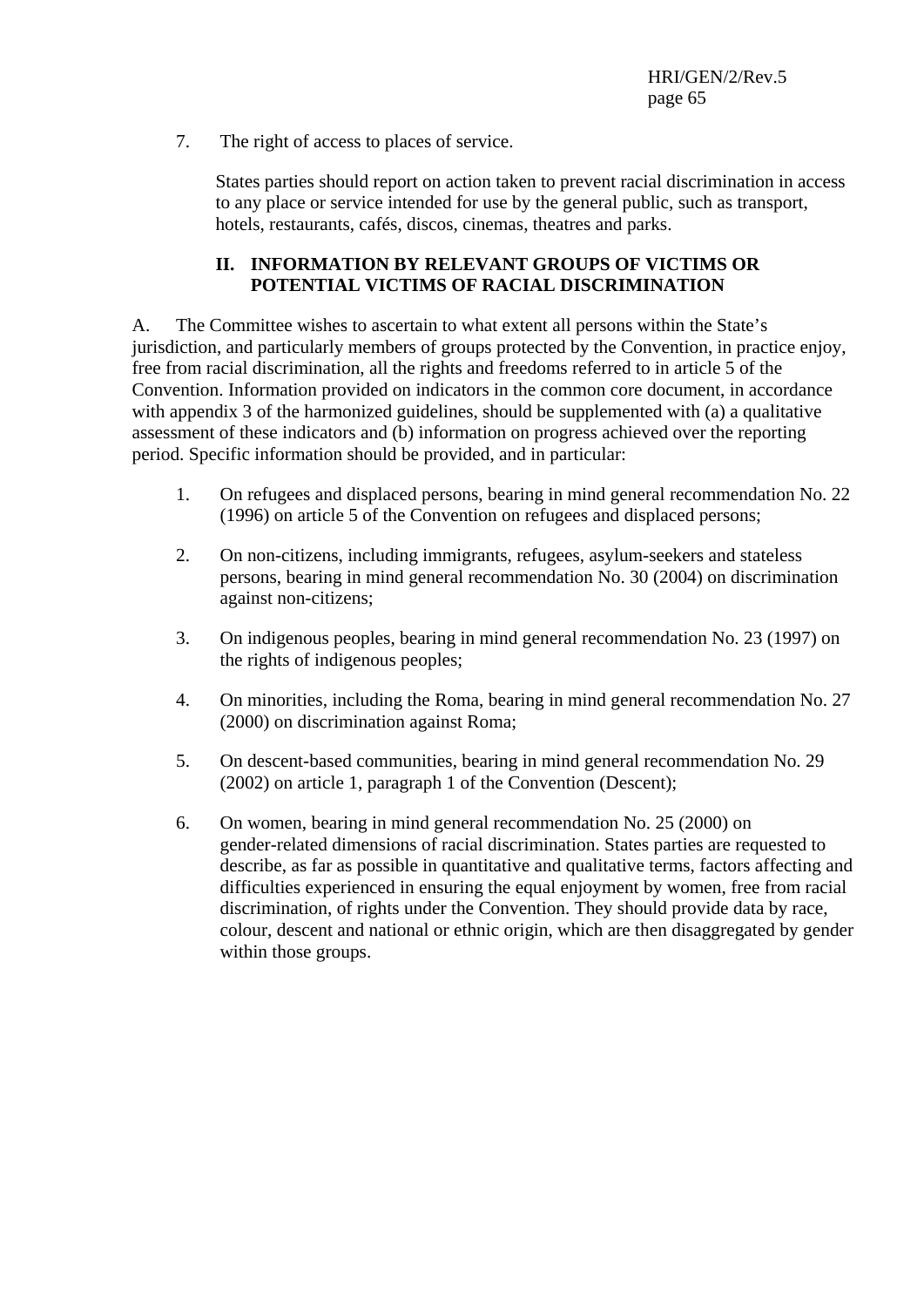B. Particular attention should be brought to complex forms of disadvantage in which racial discrimination is mixed with other causes of discrimination (such as those based on age, sex and gender, religion, disability and low socio-economic status). States parties are asked to bear in mind the circumstances of the persons concerned, and to refer to any available social indicators of forms of disadvantage that may be linked with racial discrimination.**<sup>30</sup>**

C. Where no quantitative data relevant to the enjoyment of these rights is available, States parties should provide relevant information derived from social surveys, and report the opinions of representatives of disadvantaged groups.

#### **Article 6**

A. Information on the legislative, judicial, administrative or other measures which give effect to the provisions of article 6 of the Convention, bearing in mind information already provided in accordance with paragraph 59 of the harmonized guidelines. In particular, information should be provided on:

- 1. The practice and decisions of courts and other judicial and administrative organs relating to cases of racial discrimination, as defined under article 1 of the Convention;
- 2. Measures taken to ensure (a) that victims have adequate information concerning their rights; (b) that they do not fear social censure or reprisals; (c) that victims with limited resources do not fear the cost and complexity of the judicial process; (d) that there is no lack of trust in the police and judicial authorities; and (e) that the authorities are sufficiently alert to, or aware of, offences with racial motives;
- 3. Whether national human rights institutions and ombudspersons and other similar institutions are authorized to hear and consider individual complaints of racial discrimination;
- 4. Types of reparation and satisfaction, with examples, which are considered adequate in domestic law in case of racial discrimination;**<sup>31</sup>**
- 5. The burden of proof in civil proceedings for cases involving racial discrimination.**<sup>32</sup>**

 $\overline{a}$ **30** See general recommendation No. 25 (2000) on gender-related dimensions of racial discrimination.

**<sup>31</sup>** See general recommendation No. 26 (2000)on article 6 of the Convention See also in this regard general recommendation No. 31 (2005) on the prevention of racial discrimination in the administration and functioning of the criminal justice system and No. 23(1997) on the rights of indigenous peoples, para. 5.

**<sup>32</sup>** See General recommendation No. 30 (2004) on discrimination against non-citizens, para. 24.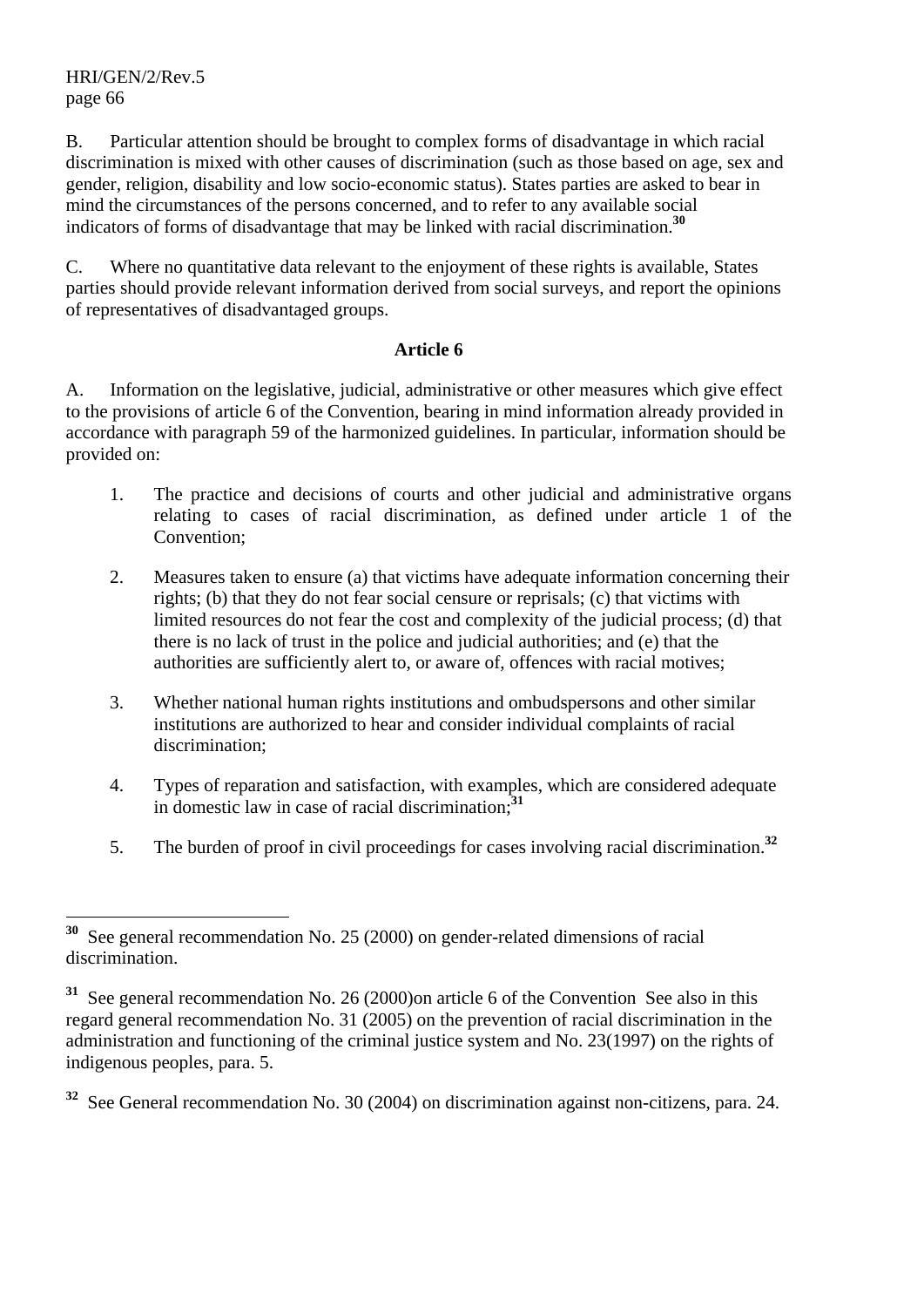B. If relevant, States parties should indicate whether they intend to make the optional declaration provided in article 14. Information on obstacles to that effect may be provided. For those States that have made the declaration under article 14 of the Convention, information should be provided on whether, in accordance with paragraph 2 of article 14, they have established or identified a body within their national legal order which shall be competent to receive and consider petitions from individuals and groups of individuals within their jurisdiction who claim to be victims of a violation of any of the rights set forth in the Convention and who have exhausted other available local remedies.

### Article 7

 Information should supplement that already provided in the common core document in accordance with paragraph 56 of the harmonized guidelines. Reports should provide information on each of the main subjects mentioned in article 7 under the following separate headings: (a) education and teaching; (b) culture; and (c) information. Within these broad parameters, the information provided should reflect the measures taken by States parties (i) to combat prejudices which lead to racial discrimination; and (ii) to promote understanding, tolerance and friendship among nations and all groups.

- A. Education and teaching. In particular, information should be provided on:
	- 1. Legislative and administrative measures taken in the field of education and teaching to combat prejudices which lead to racial discrimination, including general information on the educational system;
	- 2. Steps taken to include, in school curricula and in the training curricula of teachers and other professionals, programmes and subjects to help promote human rights issues which would lead to better understanding, tolerance and friendship among all groups. Information should also be provided on whether the purposes and principles of the Charter of the United Nations, the Universal Declaration of Human Rights and the Convention are included in education and teaching;
	- 3. Steps taken to review all language in textbooks which conveys stereotyped or demeaning images, references, names or opinions concerning groups protected under the Convention, and replace it by images, references, names and opinions which convey the message of the inherent dignity of all human beings and their equality in the enjoyment of human rights;**<sup>33</sup>**
	- 4. Steps taken to include in textbooks, at all appropriate levels, chapters about the history and culture of groups protected under the Convention and living on the State's territory, and to encourage and support the publication and distribution of

1

**<sup>33</sup>** See for example general recommendation No. 29 (2002) on article 1, paragraph 1, (Descent), para. 48.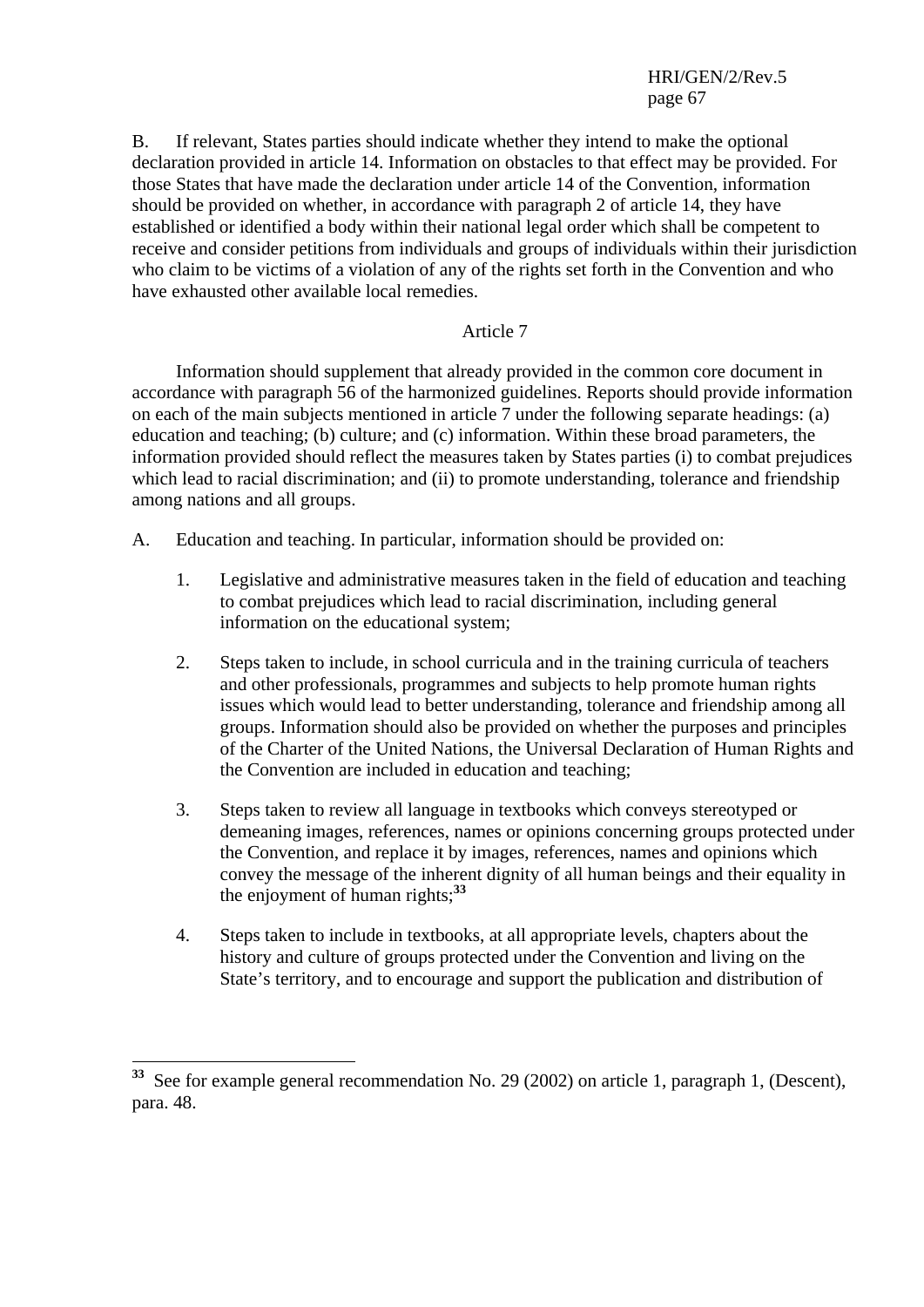books and other print materials as well as the broadcasting of television and radio programmes, as appropriate, about their history and culture, including in languages spoken by them: $34$ 

- 5. Measures taken for intensive training of law enforcement officials to ensure that in the performance of their duties they respect as well as protect human dignity and maintain and uphold the human rights of all persons without distinction as to race, colour or national or ethnic origin.**<sup>35</sup>**
- B. Culture. In particular, information should be provided on:
	- 1. The role of institutions or associations working to develop national culture and traditions, to combat racial prejudices and to promote intra-national and intra-cultural understanding, tolerance and friendship among all groups;
	- 2. Support provided by the States parties to such institutions and associations, and more generally, action taken to ensure the respect and promotion of cultural diversity, for example in the area of artistic creation (cinema, literature, painting, etc.);
	- 3. The linguistic policies adopted and implemented by the State party.
- C. Information. In particular, information should be provided on:
	- 1. The role of State media in the dissemination of information to combat prejudices which lead to racial discrimination, and in fostering better understanding of the purposes and principles of the Convention;
	- 2. The role of mass information media, i.e. the press, radio and television and Internet in publicizing human rights and disseminating information on the purposes and principles of human rights instruments;
	- 3. Action taken to encourage awareness among professionals of all media of their particular responsibility not to encourage prejudice and to avoid reporting incidents involving individual members of groups protected under the Convention in a way which blames such groups as a whole:<sup>36</sup>

<sup>34</sup> **<sup>34</sup>** See general recommendation No. 27 (2000) on discrimination against Roma, para. 26.

**<sup>35</sup>** See general recommendation No. 13 (1993) on the training of law enforcement officials in the protection of human rights.

**<sup>36</sup>** See for example general recommendation No. 27 (2000) on discrimination against Roma, para. 37.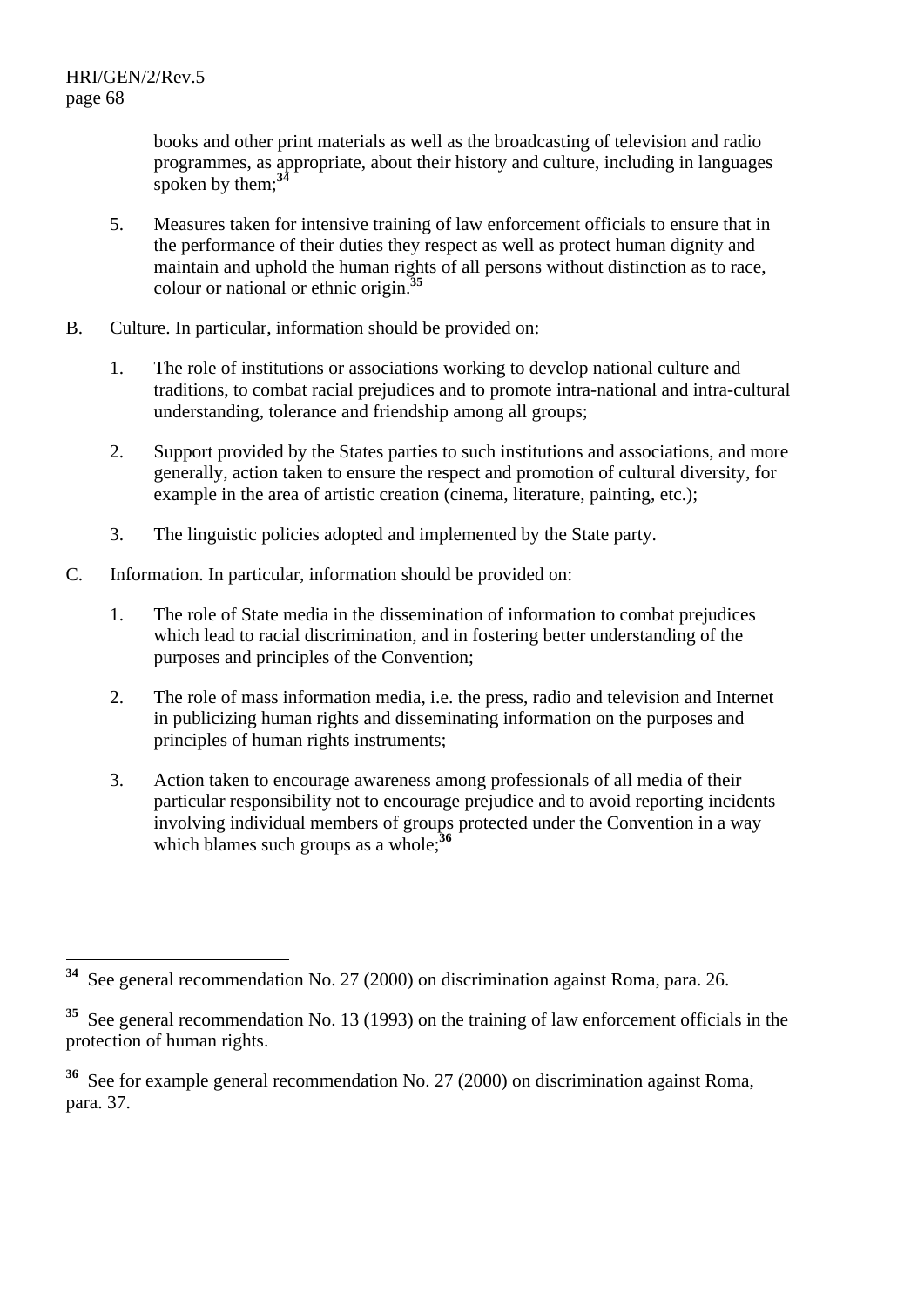- 4. Action taken to encourage methods of self-monitoring by the media, through a code of conduct for media organizations, in order to avoid racial, discriminatory or biased language;**<sup>37</sup>**
- 5. Action to develop educational and media campaigns to educate the public about the life, society and culture of groups protected under the Convention and the importance of building an inclusive society while respecting the human rights and cultural identity of all groups.**<sup>38</sup>**

1

**<sup>37</sup>** Ibid., para. 40.

**<sup>38</sup>** Ibid., para. 38.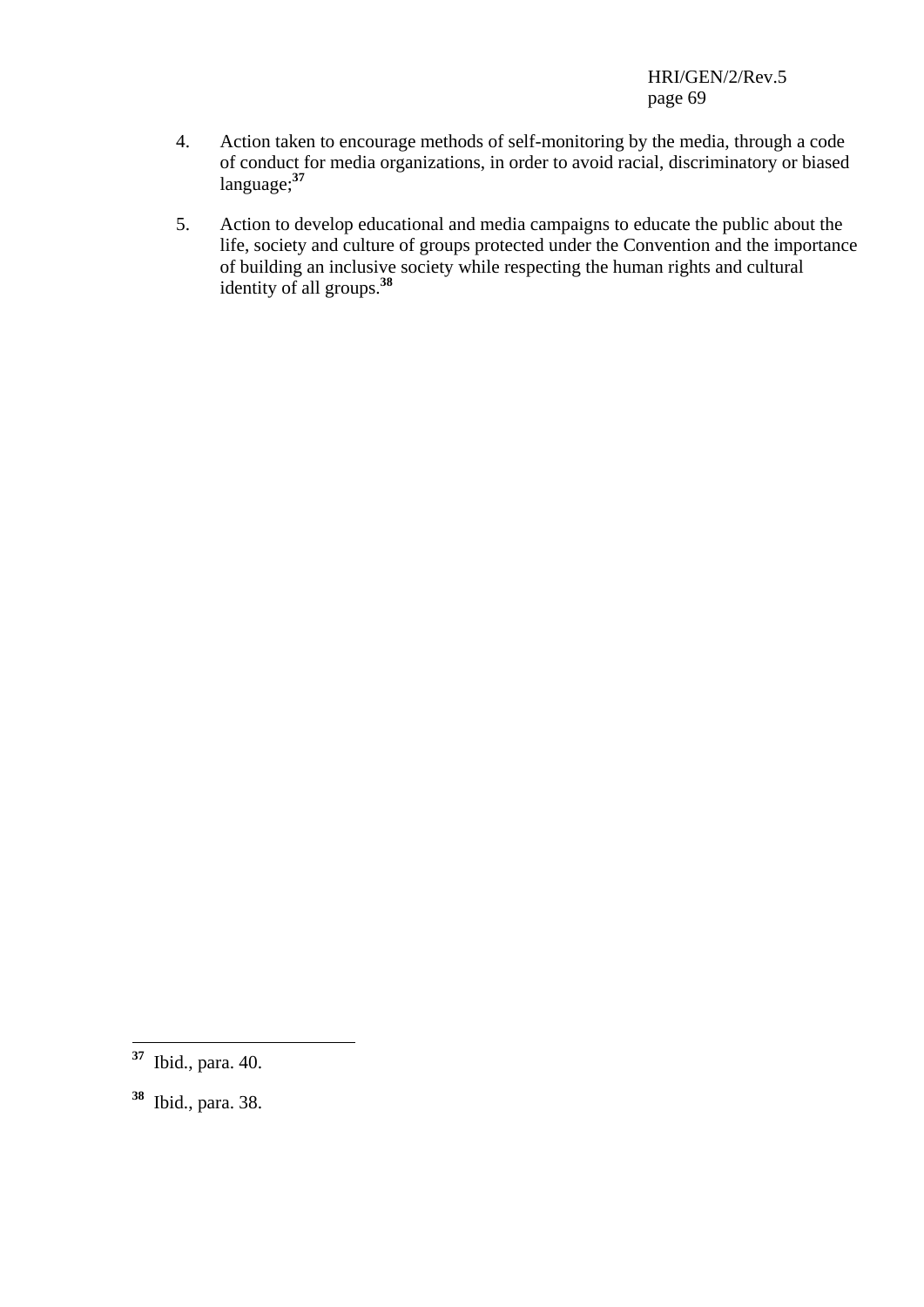### **Chapter V**

## **COMMITTEE ON THE ELIMINATION OF DISCRIMINATION AGAINST WOMEN1**

#### **A. Introduction**

A.1. The present treaty-specific reporting guidelines must be applied in conjunction with the harmonized reporting guidelines on a common core document.<sup>2</sup> Together they constitute the harmonized guidelines on reporting under the Convention on the Elimination of All Forms of Discrimination against Women. They replace all earlier reporting guidelines issued by the Committee on the Elimination of Discrimination against Women.**<sup>3</sup>**

A.2. States parties' reports on the implementation of the Convention thus constitute two parts: a common core document and a document that specifically relates to the implementation of the Convention.

A.3. Common core document

A.3.1. The common core document constitutes the first part of any report prepared for the Committee in accordance with the harmonized reporting guidelines.**<sup>4</sup>** The common core document contains information of a general and factual nature.

A.3.2. In general, information that is contained in the common core document need not be repeated in the Convention-specific document submitted to the Committee. The Committee underlines that, should a State party not have submitted a common core document, or if the information in the common core document has not been updated, all relevant information must be included in the Convention-specific document. In addition, the Committee encourages States to review information given by them in the common core document as to its sex and gender dimensions. If that is found to be insufficient, States are encouraged to include relevant information in the Convention-specific document and in the next update of the common core document.

**3** HRI/GEN/2/Rev.4, chap. V.

 **1** Technical assistance may be sought from the Office of the United Nations High Commissioner for Human Rights or other United Nations entities for reporting and for the creation of mechanisms to collect data.

<sup>&</sup>lt;sup>2</sup> The harmonized guidelines on reporting under the international human rights treaties, including guidelines on a common core document and treaty-specific documents (HRI/GEN/2/Rev.4, chap. I).

<sup>&</sup>lt;sup>4</sup> See, in particular, sect. III, and the general and first parts of reports.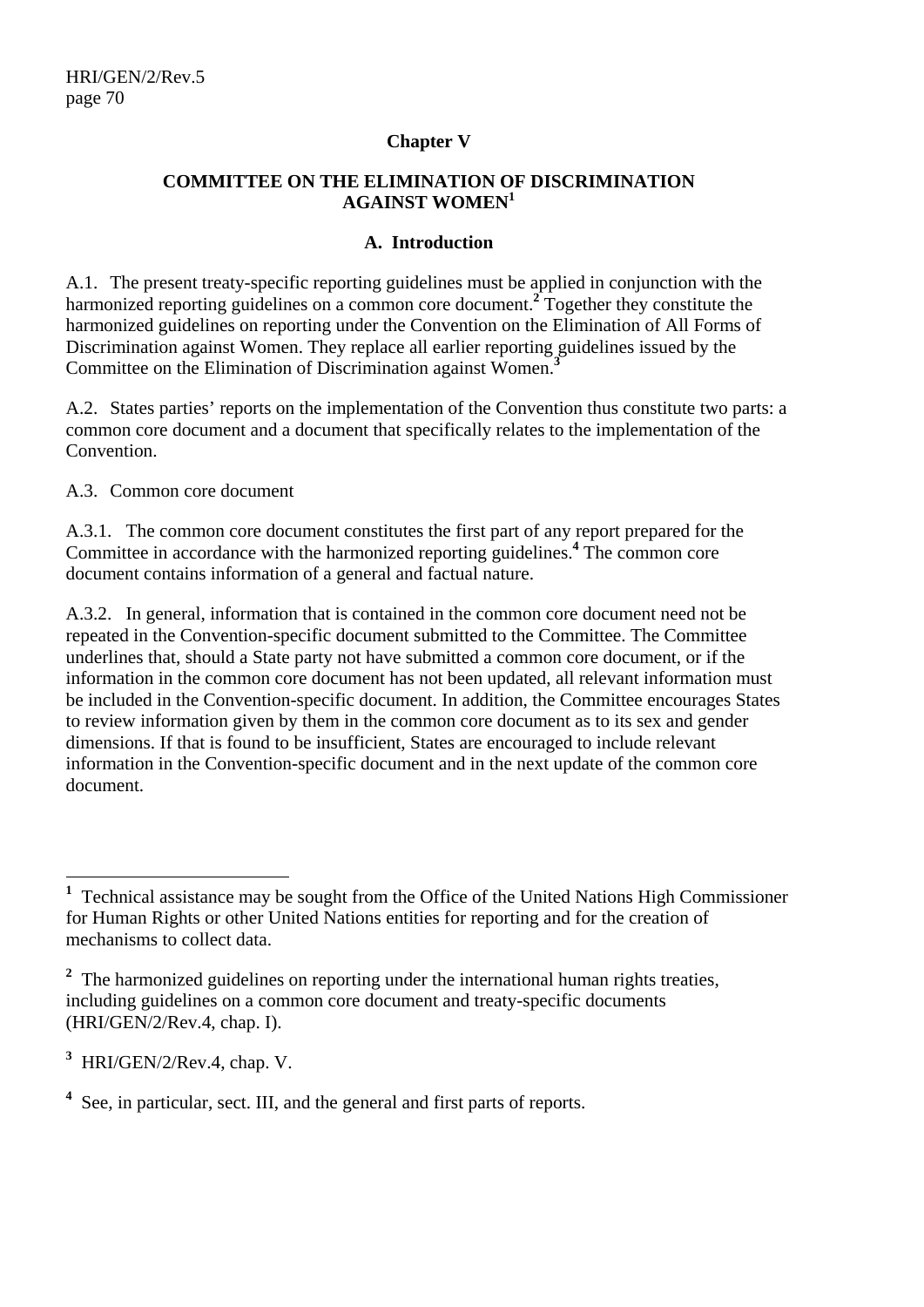### A.4. Convention-specific document

A.4.1. The present guidelines pertain to the preparation of the second part of reports and apply to the initial as well as all subsequent periodic reports to the Committee. The Convention-specific document should contain all information relating to the implementation of the Convention.

A.4.2. While general factual information on the general framework for the protection and promotion of human rights disaggregated according to sex, where applicable, and on non-discrimination and equality and effective remedies should be included in the common core document,<sup>5</sup> additional information specific to the implementation of the Convention and the relevant general recommendations of the Committee, as well as information of a more analytical nature on the impact of laws, the interaction of plural legal systems, policies, programmes on women, should be provided in the Convention-specific document. Analytical information should also be provided on the progress made in ensuring enjoyment of the provisions of the Convention by all groups of women throughout their lifecycle within the territory or jurisdiction of the State party.

### **B. Reporting obligation**

B.1. Every State party, upon ratifying or acceding to the Convention, undertakes, under article 18, to submit, within one year of the Convention's entry into force for that State, an initial report on the legislative, judicial, administrative or other measures it has adopted to give effect to the provisions of the Convention and progress made in this respect; and thereafter periodic reports at least every four years and further whenever the Committee so requests.

## **C. General guidance for the contents of the reports**

#### C.1. General

1

C.1. The report should follow paragraphs 24 to 26 and 29 of the harmonized reporting guidelines.**<sup>6</sup>**

**6** HRI/GEN/2/Rev.4, chap. I.

<sup>&</sup>lt;sup>5</sup> See paras. 40-59 of the harmonized reporting guidelines (HRI/GEN/2/Rev.4, chap. I). This includes general information on customary or religious law affecting women's equality in and before the law; inclusion of the prohibition of sex discrimination in the constitution; the existence of specific anti-discrimination legislation, equal opportunities legislation, legislation prohibiting violence against women; whether the legal system allows for or mandates special measures; the number of court cases on allegations of sex discrimination; the institution(s) serving as the national machinery for women; the gender dimension of national human rights institutions; the existence of gender budgeting and its results; specifically women-targeted human rights education.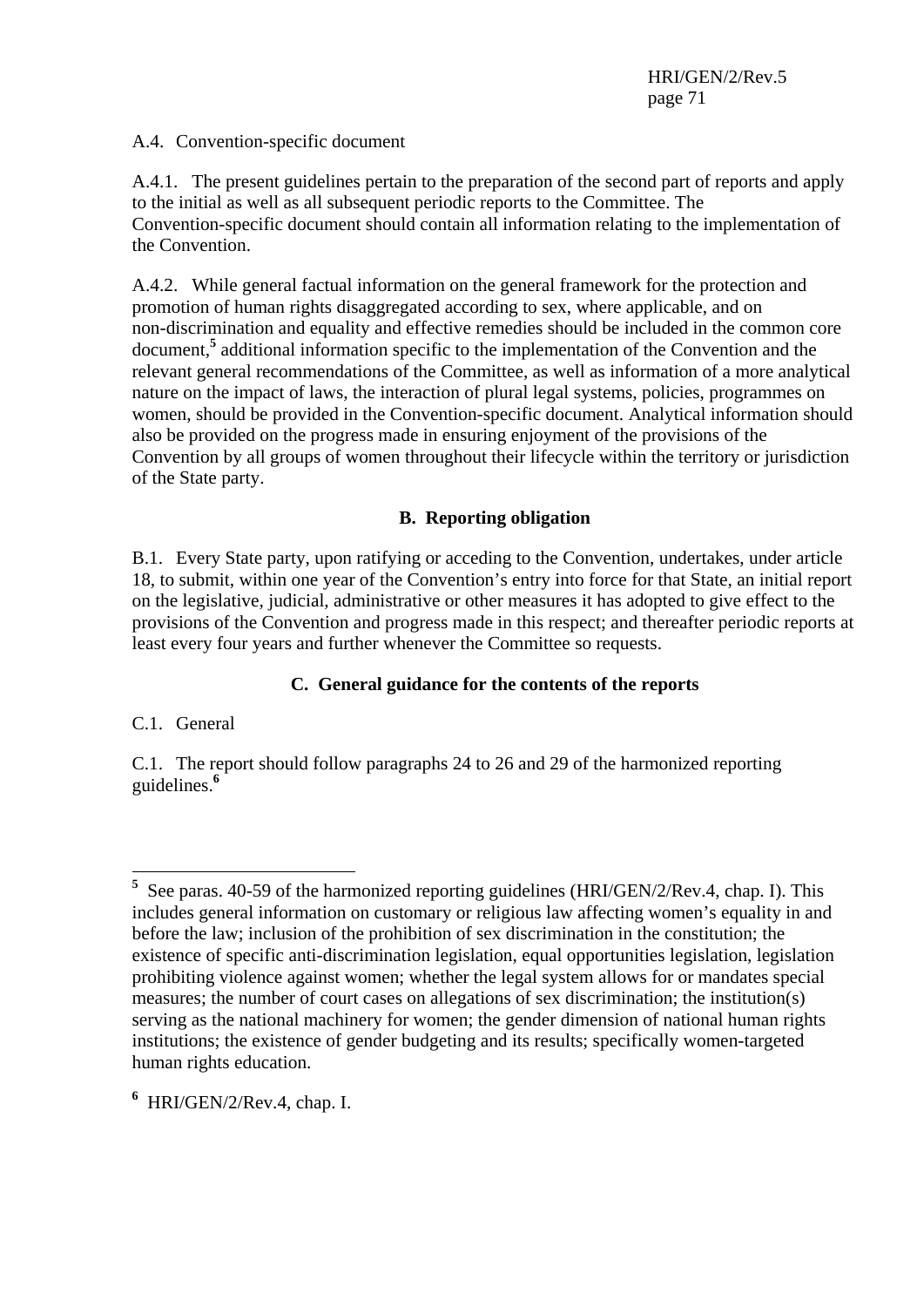## C.2. The Committee's general recommendations

C.2. General recommendations, adopted by the Committee, should be taken into account in preparing the Convention-specific document.

## C.3. Reservations and declarations

C.3. General information on reservations and declarations should be included in the common core document in accordance with paragraph 40 (b) of the harmonized reporting guidelines. In addition, specific information in respect of reservations and declarations to the Convention should be included in the Convention-specific document submitted to the Committee in accordance with the present guidelines, the Committee's statements on reservations<sup>7</sup> and, where applicable, the Committee's concluding observations. Any reservation to or declaration relating to any article of the Convention by the State party should be explained and its continued maintenance clarified. States parties that have entered general reservations which do not refer to a specific article, or which are directed at articles 2 and/or 7, 9 and 16 should report on the interpretation and the effect of those reservations. States parties should provide information on any reservations or declarations they may have lodged with regard to similar obligations in other human rights treaties.

# C.4. Factors and difficulties

C.4. Information on factors and difficulties of particular relevance to the implementation of the provisions of the Convention and not covered in the common core document, in accordance with paragraph 44 of the harmonized reporting guidelines, should be provided in the Convention-specific document, including details of the steps being taken to overcome them.

# C.5. Data and statistics

 $\overline{a}$ 

C.5. While general factual and statistical information should be included in the common core document,<sup>8</sup> the Convention-specific document should include specific data and statistics disaggregated by sex**<sup>9</sup>** which are relevant to the implementation of each article of the Convention and the general recommendations of the Committee in order to enable the Committee to assess progress in the implementation of the Convention.

**<sup>7</sup>** *Official Records of the General Assembly, Fifty-third Session, Supplement No. 38*  (A/53/38/Rev.1), part two, chap. I, sect. A.

**<sup>8</sup>** See para. 32 of the harmonized reporting guidelines (HRI/GEN/2/Rev.4, chap. I).

<sup>&</sup>lt;sup>9</sup> Using appropriate indicators as stated in appendix 3 of the harmonized reporting guidelines (HRI/GEN/2/Rev.4, chap. I).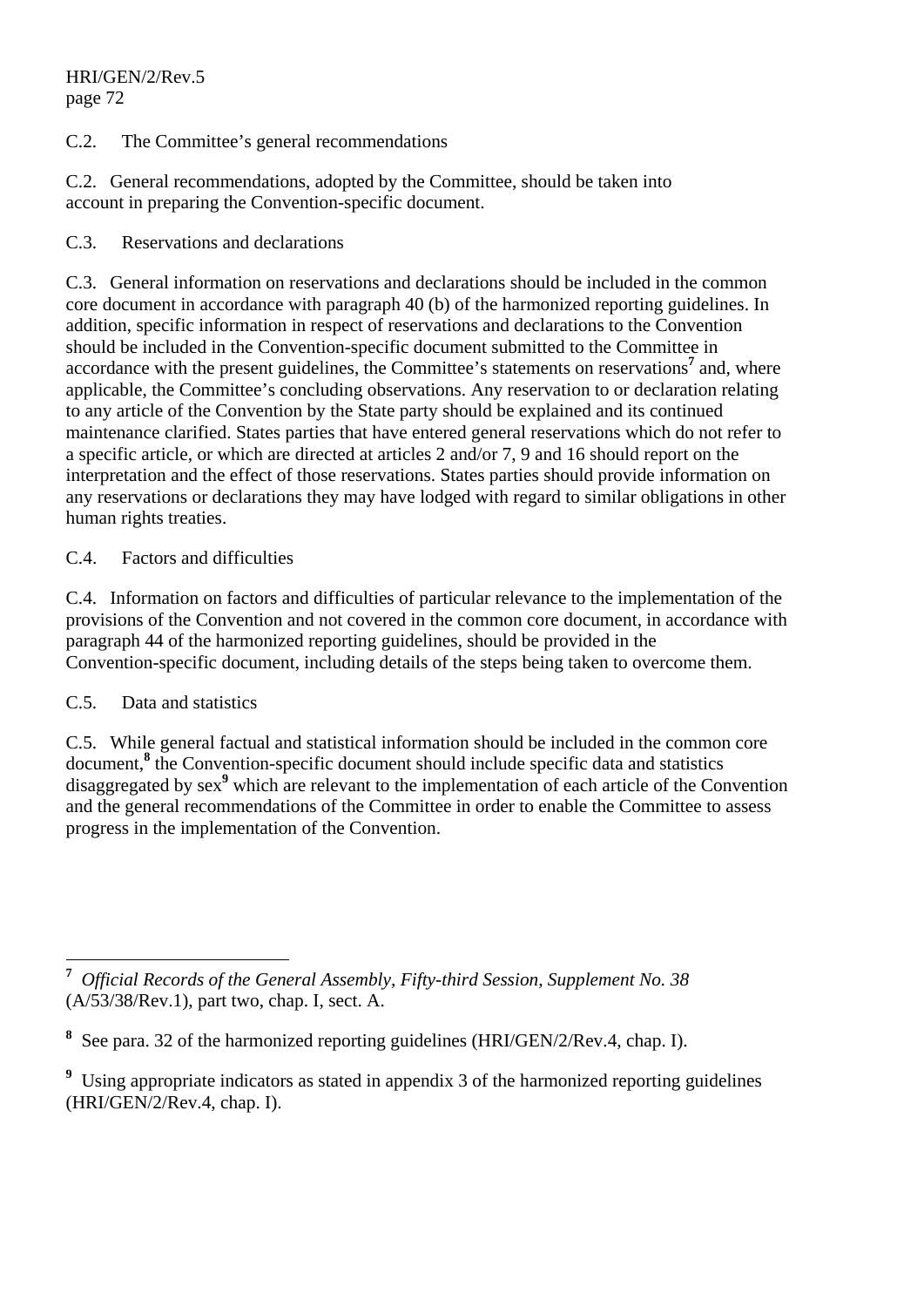## **D. The initial report**

D.1. The initial Convention-specific document, together with the common core document, constitutes the State party's initial report and is the State party's first opportunity to present to the Committee the extent to which its laws and practices comply with the Convention.

D.2. A State party should deal specifically with every article in parts I to IV of the Convention; in addition to information contained in the common core document, a detailed analysis of the impact of legal norms on women's factual situation and the practical availability, implementation and effect of remedies for violations of provisions of the Convention should be provided and explained in the Convention-specific document.

D.3. The initial Convention-specific document should, to the extent that such information is not already contained in the common core document, outline any distinctions, exclusions or restrictions made on the basis of sex and gender, even of a temporary nature, imposed by law, practice or tradition, or in any other manner on women's enjoyment of each provision of the Convention.

D.4. The initial Convention-specific document should contain sufficient quotations from or summaries of the relevant principal constitutional, legislative, judicial and other texts which guarantee and provide remedies in relation to the rights and provisions of the Convention, in particular when those are not attached to the report or are not available in one of the working languages of the United Nations.

## **E. Periodic reports**

E.1. The subsequent Convention-specific document, which, together with the common core document, forms a subsequent periodic report, should focus on the period between the consideration of the State party's previous report and the presentation of the current report.

E.2. Periodic Convention-specific documents should be structured so as to follow the main clusters (parts I-IV) of the Convention. If there is nothing new to report under any article, it should be so stated.

E.3. There should be at least three starting points for such subsequent Convention-specific documents:

 (a) Information on the implementation of concluding observations (particularly "Concerns" and "Recommendations") to the previous report and explanations for the non-implementation or difficulties encountered;**<sup>10</sup>**

<u>.</u>

**<sup>10</sup>** States parties may decide to present such information at the beginning of the report or to integrate it, with specific reference to the particular concluding observation, under the relevant parts of the report.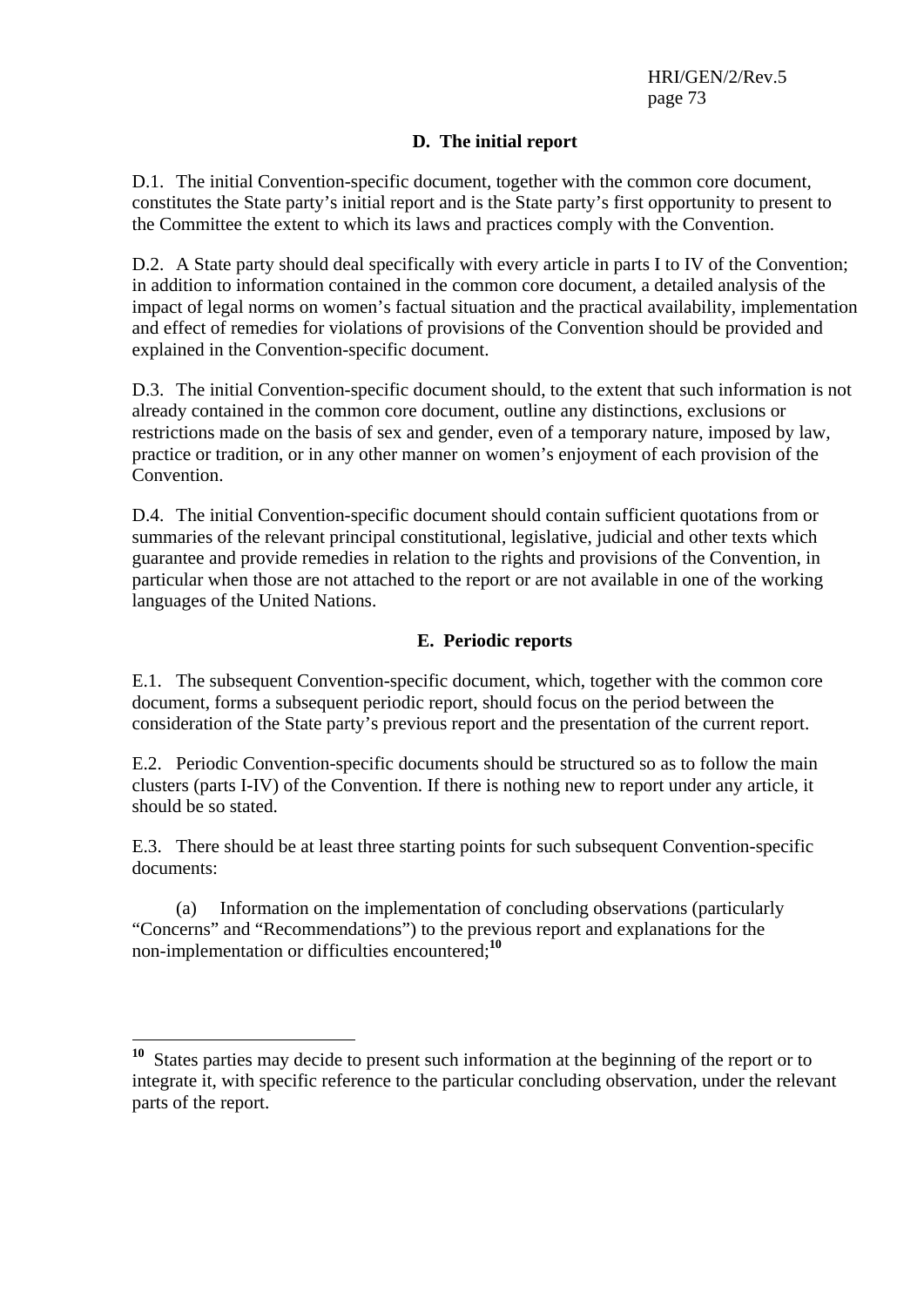(b) An analytical and result-oriented examination by the State party of additional legal and other appropriate steps and measures undertaken towards the implementation of the Convention:

 (c) Information on any remaining or emerging obstacles to the exercise and enjoyment by women of their human rights and fundamental freedoms in the civil, political, economic, social, cultural or any other field on the basis of equality with men, as well as information on measures envisaged to overcome these obstacles.

E.4. Periodic Convention-specific documents should in particular address the impact of measures taken, and should analyse trends over time in eliminating discrimination against women and ensuring women's full enjoyment of their human rights.

E.5. Periodic Convention-specific documents should also address the implementation of the Convention with respect to different groups of women, in particular those subject to multiple forms of discrimination.

E.6. Where a fundamental change has occurred in the State party's political and legal approach affecting the implementation of the Convention or new legal or administrative measures have been introduced by the State party which require the annexure of texts, and judicial or other decisions, such information should be provided in the Convention-specific document.

# **F. Exceptional reports**

F.1. The present guidelines do not affect the Committee's procedure in relation to any exceptional reports that may be requested and are governed by rule 48.5 of the Committee's rules of procedure and its decisions 21/I and 31/III (h) on exceptional reports.

## **G. Annexes to reports**

G.1. If needed, the report should be accompanied by a sufficient number of copies, in one of the working languages of the United Nations, of the principal legislative, judicial, administrative and other supplementary documentation that the reporting States may wish to have distributed to all members of the Committee to facilitate the consideration of their report. These texts may be submitted in accordance with paragraph 20 of the harmonized guidelines on reporting.

# **H. Optional Protocol**

H.1. If the State party has ratified or acceded to the Optional Protocol and the Committee has issued views entailing provision of a remedy or expressing any other concern, relating to a communication received under that Protocol, the Convention-specific document should include further information about the remedial steps taken as well as other steps taken to ensure that any circumstance giving rise to the communication does not recur.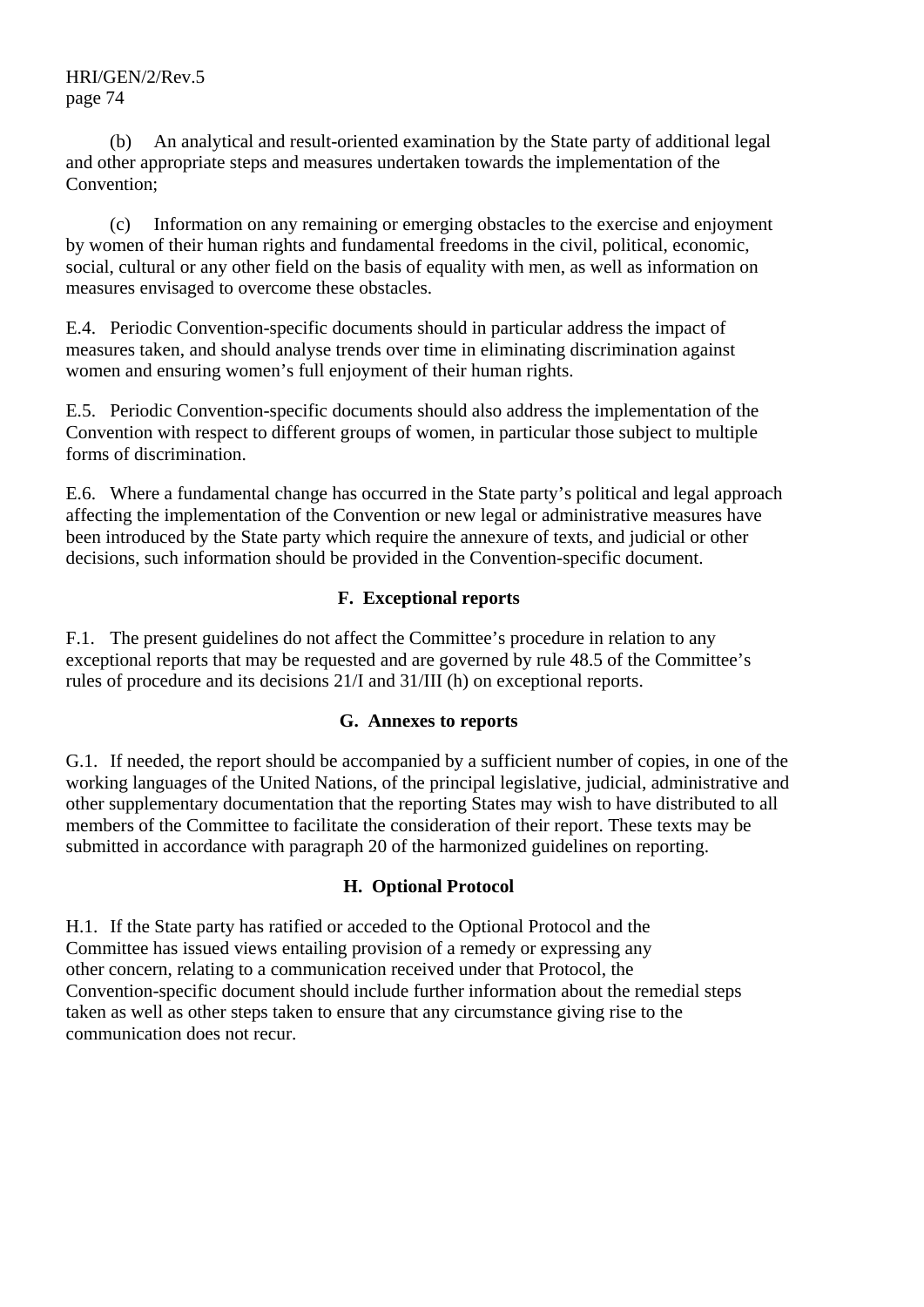H.2. If the State party has ratified or acceded to the Optional Protocol and the Committee has conducted an inquiry under article 8 of the Optional Protocol, the Convention-specific document should include details of any further measures taken in response to an inquiry, and to ensure that the violations giving rise to the inquiry do not recur.

## **I. Measures to implement outcomes of United Nations conferences, summits and reviews**

I.1. There is a significant synergy between the substantive content of the Convention and the Beijing Platform for Action and they are therefore mutually reinforcing. The Convention comprises legally binding obligations and sets out women's right to equality in civil, political, economic, social, cultural or any other field. The Platform, through its 12 critical areas of concern, provides a policy and programmatic agenda that can be used for the implementation of the Convention. The Convention-specific document should also contain information on how the implementation of the 12 critical areas of the Platform, as they relate to specific articles of the Convention, is integrated into the State party's implementation of the Convention's substantive equality framework.

I.2. The Convention-specific document should also include information on the implementation of the gender elements of the Millennium Development Goals and on the outcomes of other relevant United Nations conferences, summits and reviews.

I.3. Where applicable, the Convention-specific document should include information on the implementation of Security Council resolution 1325 (2000) and its outcomes.

# **J. Format of the Convention-specific document**

J.1. The format of the Convention-specific document should be in accordance with paragraphs 19 to 23 of the harmonized reporting guidelines. The initial report should not exceed 60 pages, and subsequent Convention-specific documents should be limited to 40 pages. Paragraphs should be numbered sequentially.

# **K. The Committee's consideration of reports**

K.1. General

K.1. The Committee intends its consideration of a report to the Committee to take the form of a constructive dialogue with the delegation, the aim of which is to improve the implementation of the Convention by the State party.

K.2. List of issues and questions with respect to initial and periodic reports

K.2. On the basis of all information at its disposal, the Committee will supply in advance a list of issues and questions intended to clarify and complete information provided in the common core document and the Convention-specific document. Written answers to the list will be required from the State party at least three months in advance of the session at which the report will be considered. The delegation should come prepared to respond to additional questions by Committee experts.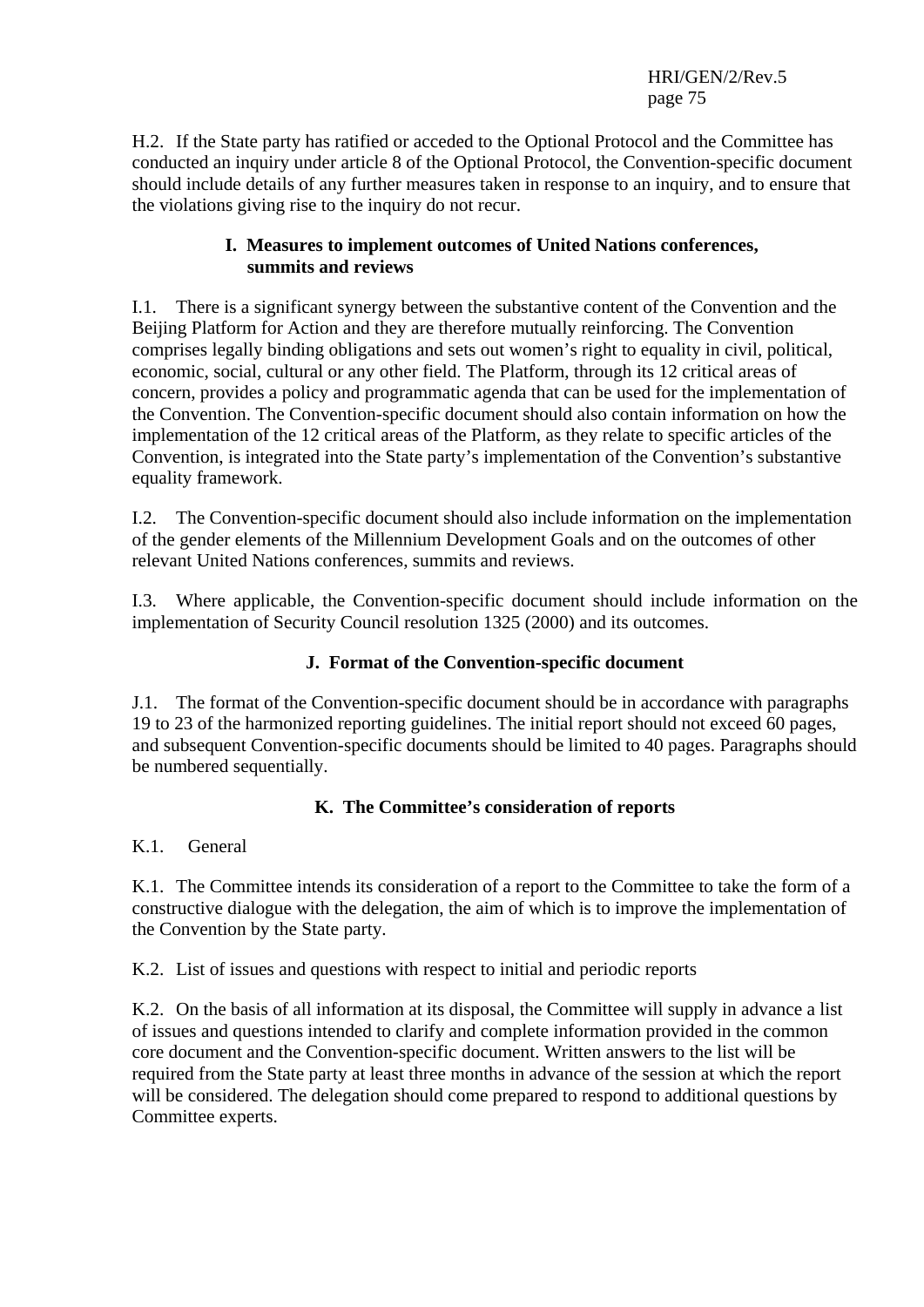### K.3. The State party's delegation

K.3. The State party's delegation should include persons who, through their knowledge and competence and their position of authority or accountability, are able to explain all aspects of women's human rights in the reporting State and are able to respond to the Committee's questions and comments concerning the implementation of the Convention.

K.4. Concluding observations

K.4. After its consideration of the report, the Committee will adopt and publish its concluding observations on the report and the constructive dialogue with the delegation. The concluding observations will be included in the annual report of the Committee to the General Assembly. The Committee expects the State party to disseminate the concluding observations widely, in all appropriate languages, with a view to public information and discussion for implementation.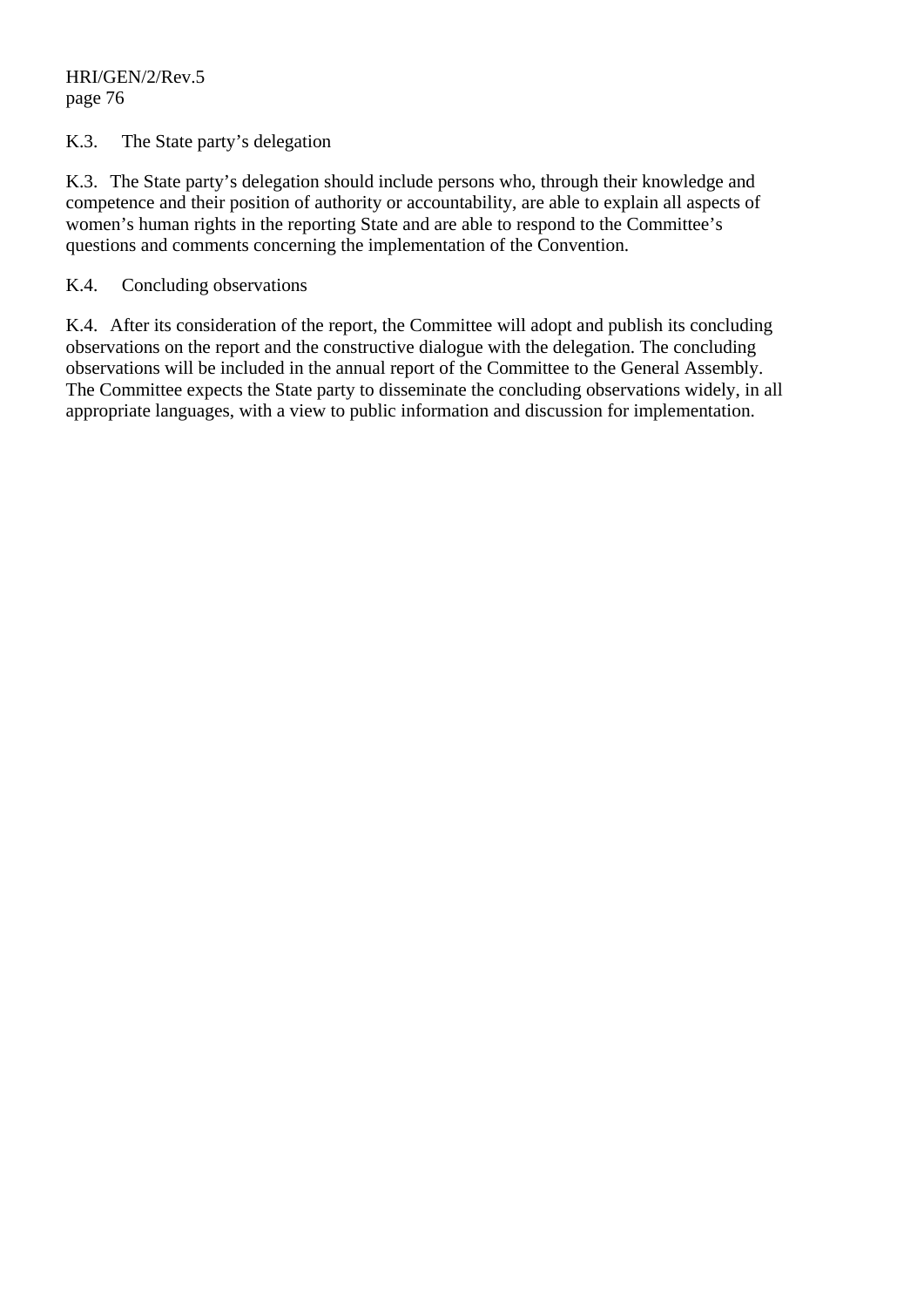## **Chapter VI**

### **COMMITTEE AGAINST TORTURE**

#### **A. Initial reports**\*

1. Under article 19 of the Convention against Torture and Other Cruel, Inhuman or Degrading Treatment or Punishment each State party undertakes to submit a report on the measures taken to give effect to its undertakings under the Convention. The initial report is due within one year after the entry into force of the Convention for that State party and thereafter every four years unless the Committee requests other reports.

2. In order to assist States parties in fulfilling their obligations under article 19, the Committee has adopted the following general guidelines as to the form and content of initial reports. The present Guidelines replace the earlier version adopted by the Committee at its 82nd meeting (sixth session) in April 1991.

## **PART I. GENERAL INFORMATION**

#### **A. Introduction**

3. In the introductory part of the report, cross-references to the expanded core document should be made regarding information of a general nature, such as the general political structure, general legal framework within which human rights are protected, etc. It is not necessary to repeat that information in the initial report.

4. Information on the process of preparing the report should be included in this section. The Committee considers that drafting of reports would benefit from broad-based consultations. It therefore welcomes information on any such consultations within Government, with national institutions for the promotion and protection of human rights, non-governmental organizations and other organizations that might have taken place.

## **B. General Legal Framework under which torture and other cruel, inhuman or degrading treatment or punishment is prohibited**

5. In this section the Committee envisages receiving specific information related to the implementation of the Convention to the extent that it is not covered by the core document, in particular the following:

• A brief reference to constitutional, criminal and administrative provisions regarding the prohibition of torture and other cruel, inhuman or degrading treatment or punishment.

<u>.</u>

<sup>\*</sup> Contained in CAT/C/4/Rev.3 entitled *Guidelines on the form and content of initial reports under article 19 to be submitted by States parties*. The guidelines were adopted by the Committee at its thirty-forth session on 2-21 May 2005.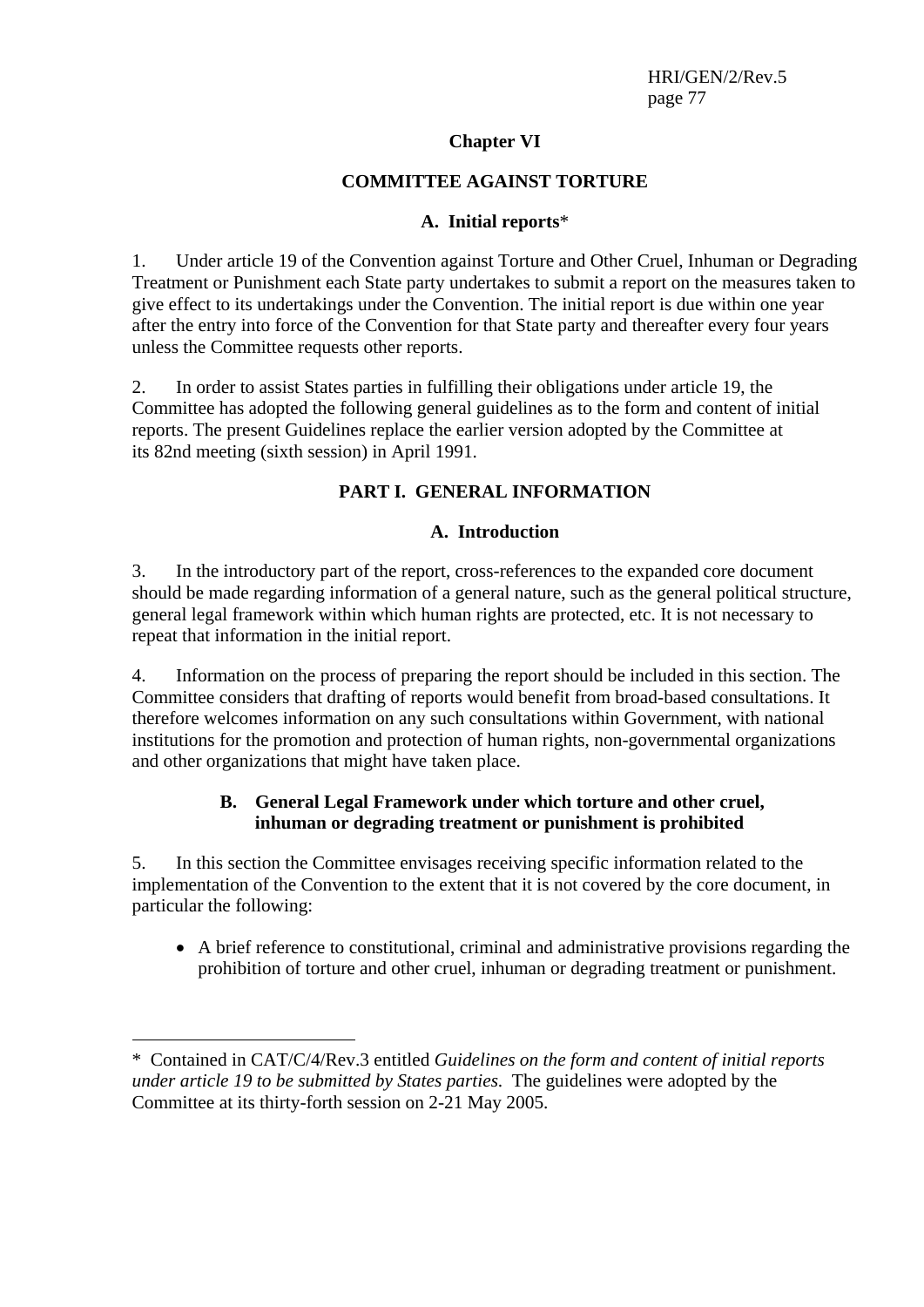- International treaties dealing with torture and other cruel, inhuman or degrading treatment or punishment to which the reporting State is a party.
- The status of the Convention in the domestic legal order, i.e. with respect to the Constitution and the ordinary legislation.
- How domestic laws ensure the non-derogability of the prohibition of any cruel, inhuman or degrading treatment or punishment.
- Whether the provisions of the Convention can be invoked before and are directly enforced by the courts or administrative authorities or whether they have to be transformed into internal laws or administrative regulations to be enforced by the authorities concerned. Should the latter be a requirement, the report should provide information on the legislative act incorporating the Convention into the domestic legal order.
- Judicial, administrative or other competent authorities with jurisdiction/a mandate covering matters dealt with in the Convention, such as the Constitutional Court, the Supreme Court, the ordinary and military courts, the public prosecutors, disciplinary bodies, administrative authorities in charge of police and prison administration, national institutions for the promotion and protection of human rights, etc. Provide an overview of the practical implementation of the Convention at the federal, central, regional and local levels of the State, and indicate any factors and difficulties that may affect the fulfilment of the obligations of the reporting State under the Convention. The report should include specific information related to the implementation of the Convention in such circumstances. Relevant documentation collected by the authorities or other private or public institutions is welcome.

## **II. INFORMATION IN RELATION TO EACH SUBSTANTIVE ARTICLE OF THE CONVENTION**

6. As a general rule the report should include, in connection with each article, the following information:

- The legislative, judicial, administrative or other measures giving effect to the provisions
- Concrete cases and situations where measures giving effect to the provisions have been enforced, including any relevant statistical data
- Cases or situations of violation of the Convention, the reasons for such violations and the measures taken to remedy the situation. It is important for the Committee to obtain a clear picture not only of the legal situation, but also of the de facto situation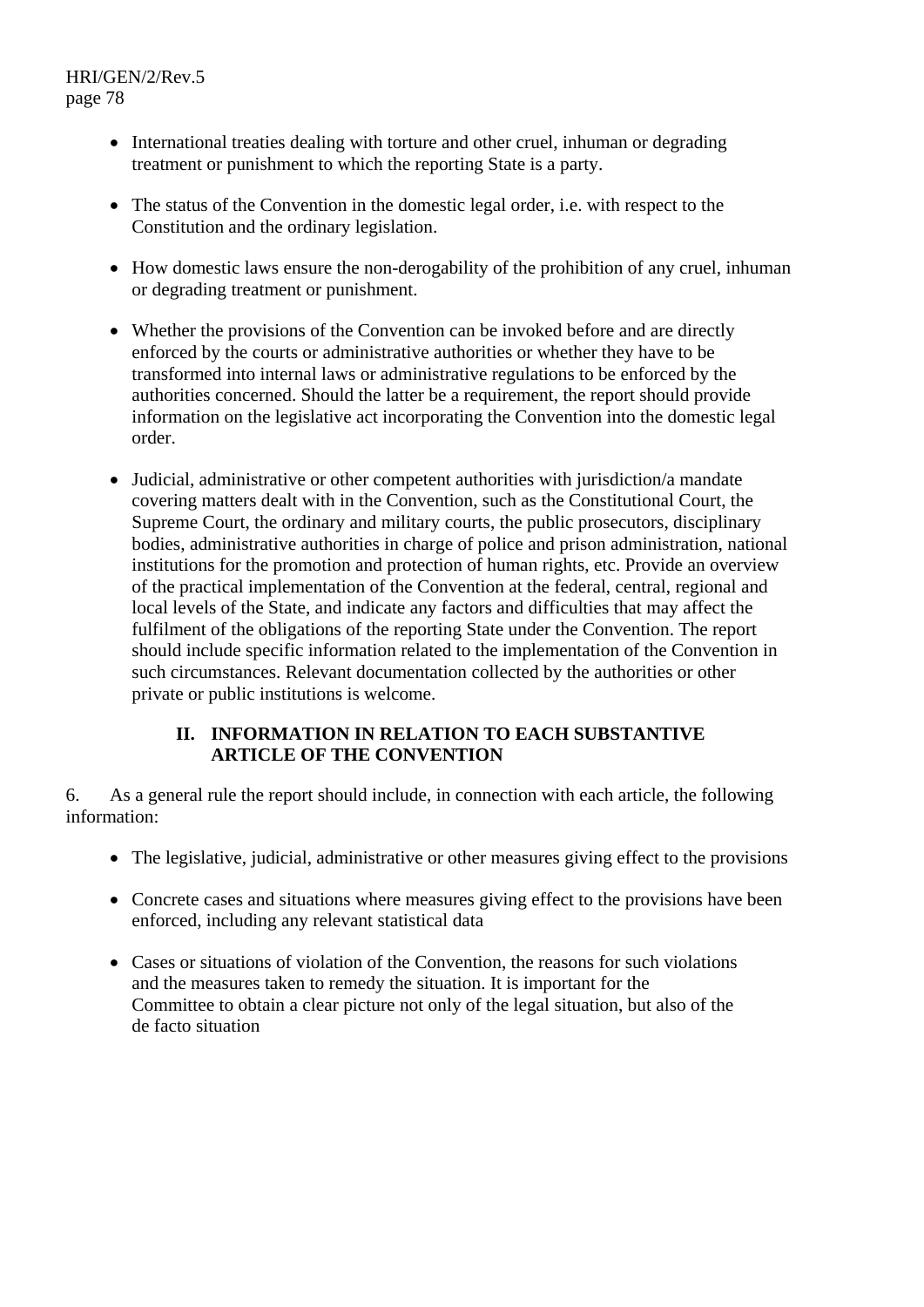7. This article contains the definition of torture for the purposes of the Convention. Under this provision the report should include:

- Information on the definition of torture in domestic law, including indications as to whether such a definition is in full conformity with the definition of the Convention
- In the absence of a definition of torture in domestic law in conformity with the Convention, information on criminal or legislative provisions that cover all cases of torture
- Information on any international instruments or national legislation that contains or may contain provisions of wider application

# **Article 2, paragraph 1**

8. This provision introduces the obligation of the States parties to take effective measures to prevent acts of torture. The report should contain information on:

• Pertinent information on effective measures taken to prevent all acts of torture, inter alia with respect to: duration of police custody; incommunicado detention; rules governing the rights of arrested persons to a lawyer, a medical examination, contact with their family, etc.; emergency or anti-terrorist legislation that could restrict the guarantees of the detained person.

9. The Committee would welcome an assessment by the reporting State of the effectiveness of the measures taken to prevent torture, including measures to ensure that those responsible are brought to justice.

# **Article 2, paragraph 2**

10. The report should contain information on effective measures to ensure that no exceptional circumstances are invoked, in particular:

• Whether legal and administrative measures exist to guarantee that the right not to be tortured is not subject to derogation during a state of war, a threat of war, internal political instability or any other public emergency.

## **Article 2, paragraph 3**

- 11. The report should indicate:
	- Whether legislation and jurisprudence exist with regard to the prohibition on invoking superior orders, including orders from military authorities, as a justification of torture; if these exist, information should be provided on their practical implementation.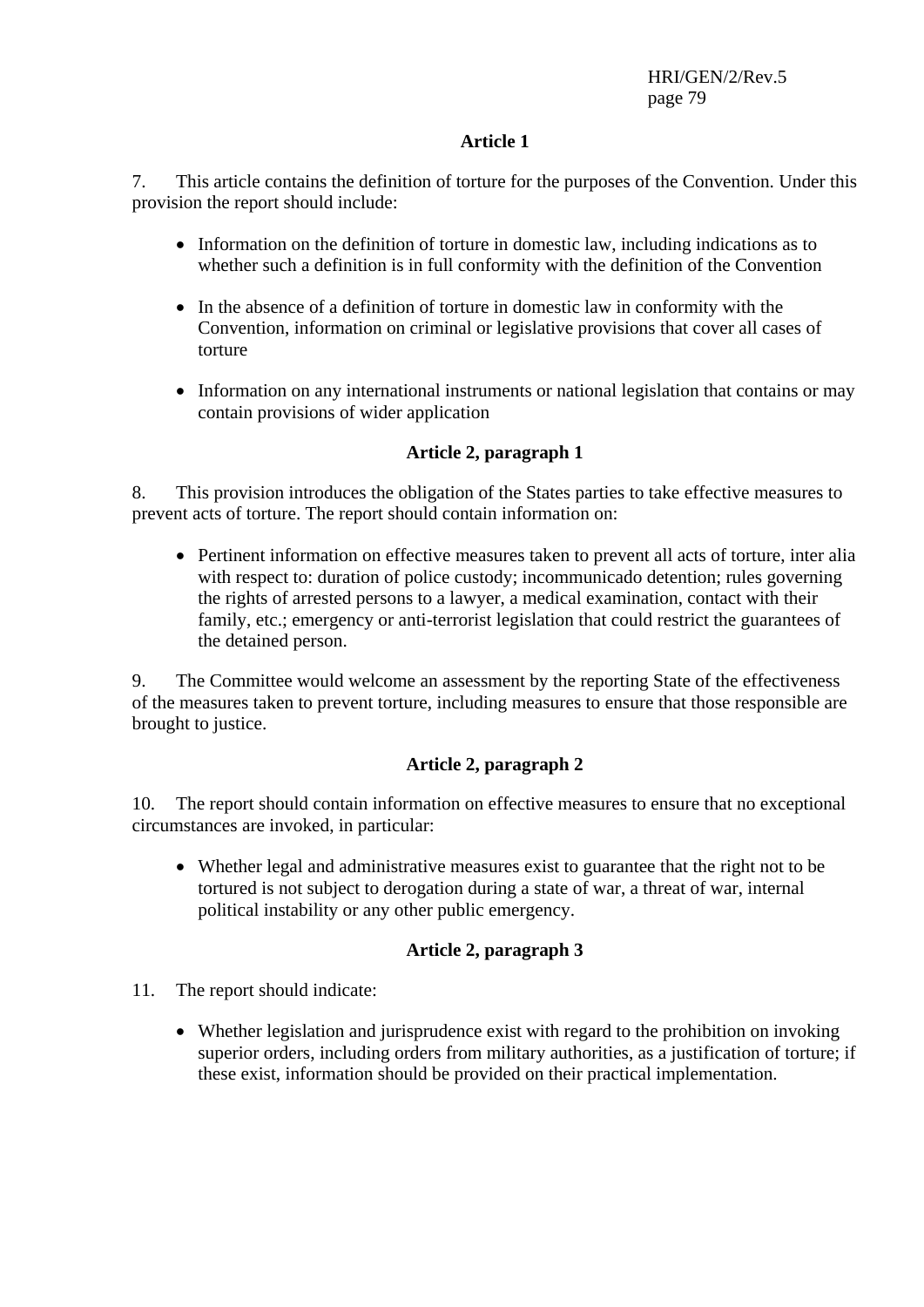- Whether there are any circumstances in which a subordinate is permitted lawfully to oppose an order to commit acts of torture, the recourse procedures available to him/her and information on any such cases that may have occurred.
- Whether the position of public authorities with respect to the concept of "due" obedience" as a criminal law defence has any impact on the effective implementation of this prohibition.

12. This article prohibits the expulsion, return or extradition of a person to a State where he/she might be tortured. The report should contain information on:

- Domestic legislation with regard to such prohibition.
- Whether legislation and practices concerning terrorism, emergency situations, national security or other grounds that the State may have adopted have had any impact on the effective implementation of this prohibition.
- Which authority determines the extradition, expulsion, removal or refoulement of a person and on the basis of what criteria.
- Whether a decision on the subject can be reviewed and, if so, before which authority, what are the applicable procedures and whether such procedures have suspensive effects.
- Decisions taken on cases relevant to article 3 and the criteria used in those decisions, the information on which the decisions are based and the source of this information.
- The kind of training provided to officials dealing with the expulsion, return or extradition of foreigners.

#### **Article 4**

13. It is implicit in the reporting obligations imposed by this article that each State shall enact legislation criminalizing torture in terms that are consistent with the definition in article 1. The Committee has consistently expressed the view that the crime of torture is qualitatively distinguishable from the various forms of homicide and assault that exist and therefore should be separately defined as a crime. The report should contain information on:

- Civil and military criminal provisions regarding these offences and the penalties related to them.
- Whether statutes of limitations apply to such offences.
- The number and the nature of the cases in which those legal provisions were applied and the outcome of such cases, in particular, the penalties imposed upon conviction and the reasons for acquittal.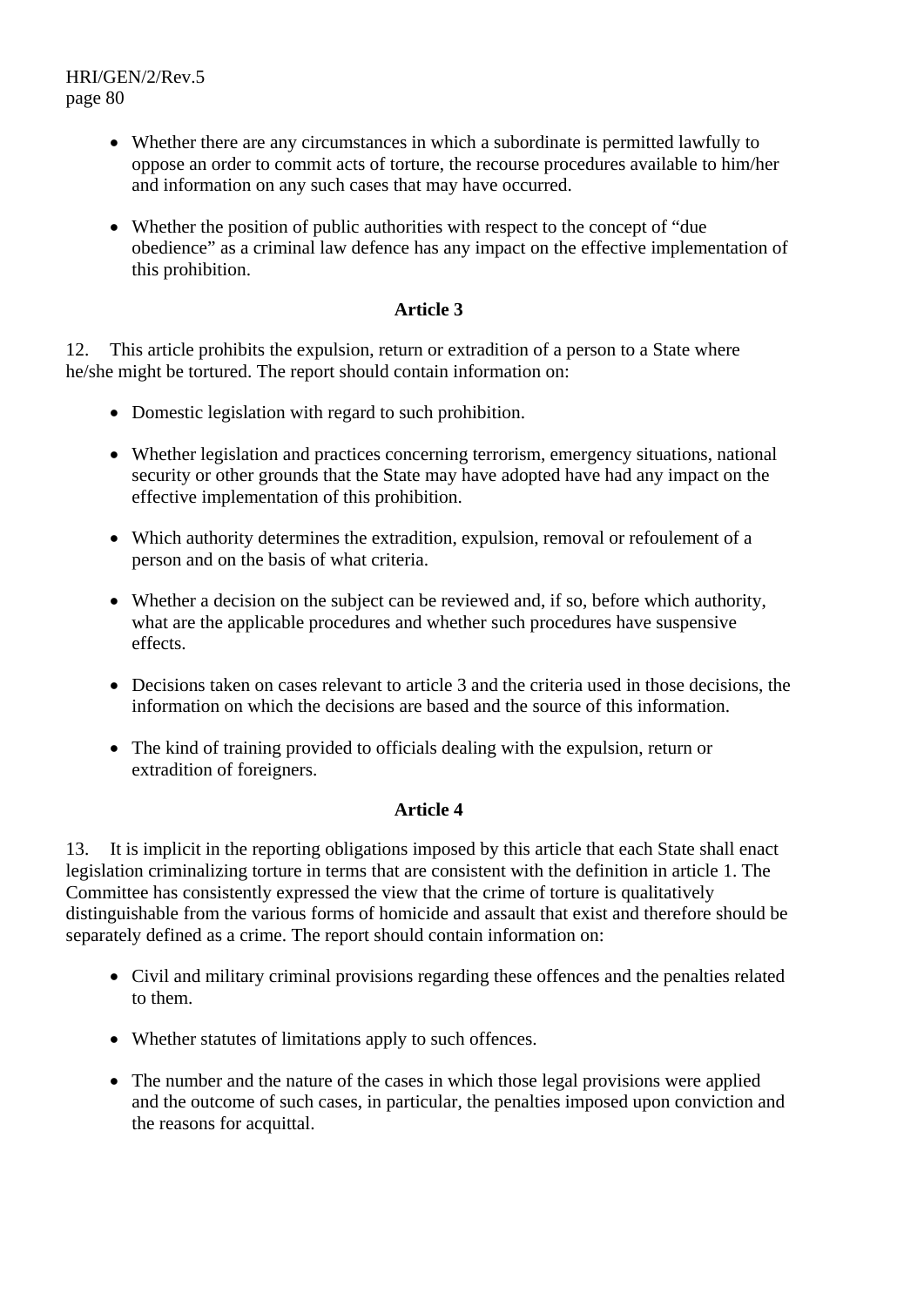- Examples of judgements relevant to the implementation of article 4.
- Existing legislation on disciplinary measures during the investigation of an alleged case of torture to be taken against law enforcement personnel responsible for acts of torture (e.g. suspension).
- Information on how established penalties take into account the grave nature of torture.

14. Article 5 deals with the States parties' legal duty to establish jurisdiction over the crimes mentioned in article 4. The report should include information on:

- Measures taken to establish jurisdiction in the cases covered under (a), (b) and (c) of paragraph 1. Examples of cases where (b) and (c) were applied should also be included.
- Measures taken to establish jurisdiction in cases where the alleged offender is present in the territory of the reporting State and the latter does not extradite him/her to a State with jurisdiction over the offence in question. Examples of cases where (a) extradition was granted and (b) extradition was denied should be provided.

### **Article 6**

15. Article 6 deals with the exercise of jurisdiction by the State party, particularly the issues concerning the investigation of a person who is in the territory and is alleged to have committed any offence referred to in article 4. The report should provide information on:

- The domestic legal provisions concerning, in particular, the custody of that person or other measures to ensure his/her presence; his/her right to consular assistance; the obligation of the reporting State to notify other States that might also have jurisdiction that such a person is in custody; the circumstances of the detention and whether the State party intends to exercise jurisdiction.
- The authorities in charge of the implementation of the various aspects of article 6.
- Any cases in which the above domestic provisions were applied.

## **Article 7**

16. This article contains the obligation of the State to initiate prosecutions relating to acts of torture whenever it has jurisdiction, unless it extradites the alleged offender. The report should provide information on:

• Measures to ensure the fair treatment of the alleged offender at all stages of the proceedings, including the right to legal counsel, the right to be presumed innocent until proved guilty, the right to equality before courts, etc.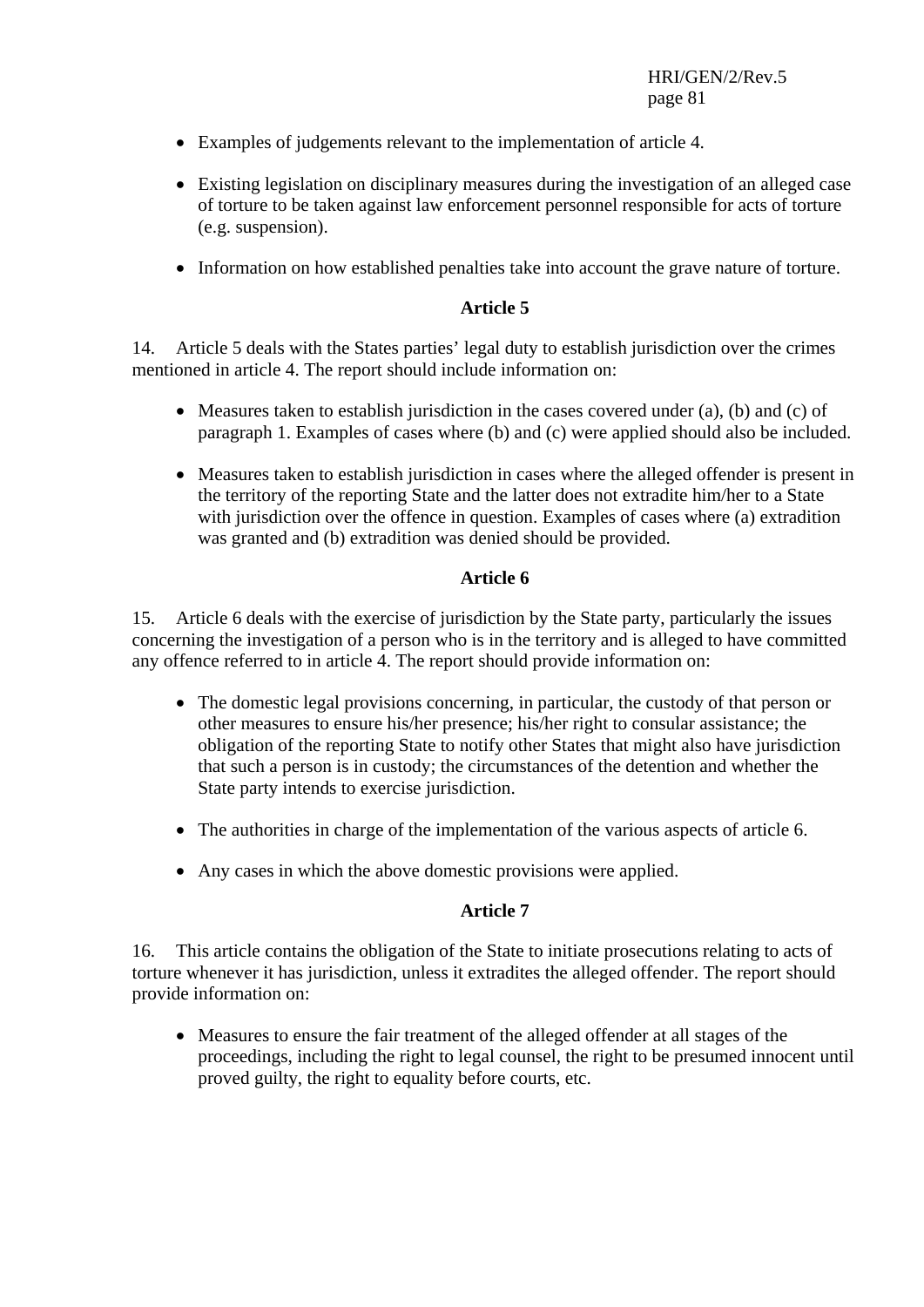- Measures to ensure that the standards of evidence required for prosecution and conviction apply equally in cases where the alleged offender is a foreigner who committed acts of torture abroad.
- Examples of practical implementation of the measures referred to above.

### **Article 8**

17. By virtue of article 8 of the Convention, the States parties undertake to recognize torture as an extraditable offence for purposes of facilitating the extradition of persons suspected of having committed acts of torture and/or the related crimes of attempting to commit and complicity and participation in torture. The report should include information on:

- Whether torture and related crimes are considered by the reporting State as extraditable offences
- Whether the reporting State makes extradition conditional on the existence of a treaty
- Whether the reporting State considers the Convention as the legal basis for extradition in respect of the offences referred to above
- Extradition treaties between the reporting State and other States parties to the Convention that include torture as an extraditable offence
- Cases where the reporting State granted the extradition of persons alleged to have committed any of the offences referred to above

#### **Article 9**

18. By virtue of this article the States parties undertake to provide mutual judicial assistance in all matters of criminal procedure regarding the offence of torture and related crimes of attempting to commit, complicity and participation in torture. Reports shall include information on:

- Legal provisions, including any treaties, concerning mutual judicial assistance that apply in the case of the above-mentioned offences
- Cases involving the offence of torture in which mutual assistance was requested by or from the reporting State, including the result of the request

#### **Article 10**

19. By virtue of this article and related article 16, States are obliged to train, inter alia, medical and law enforcement personnel, judicial officials and other persons involved with custody,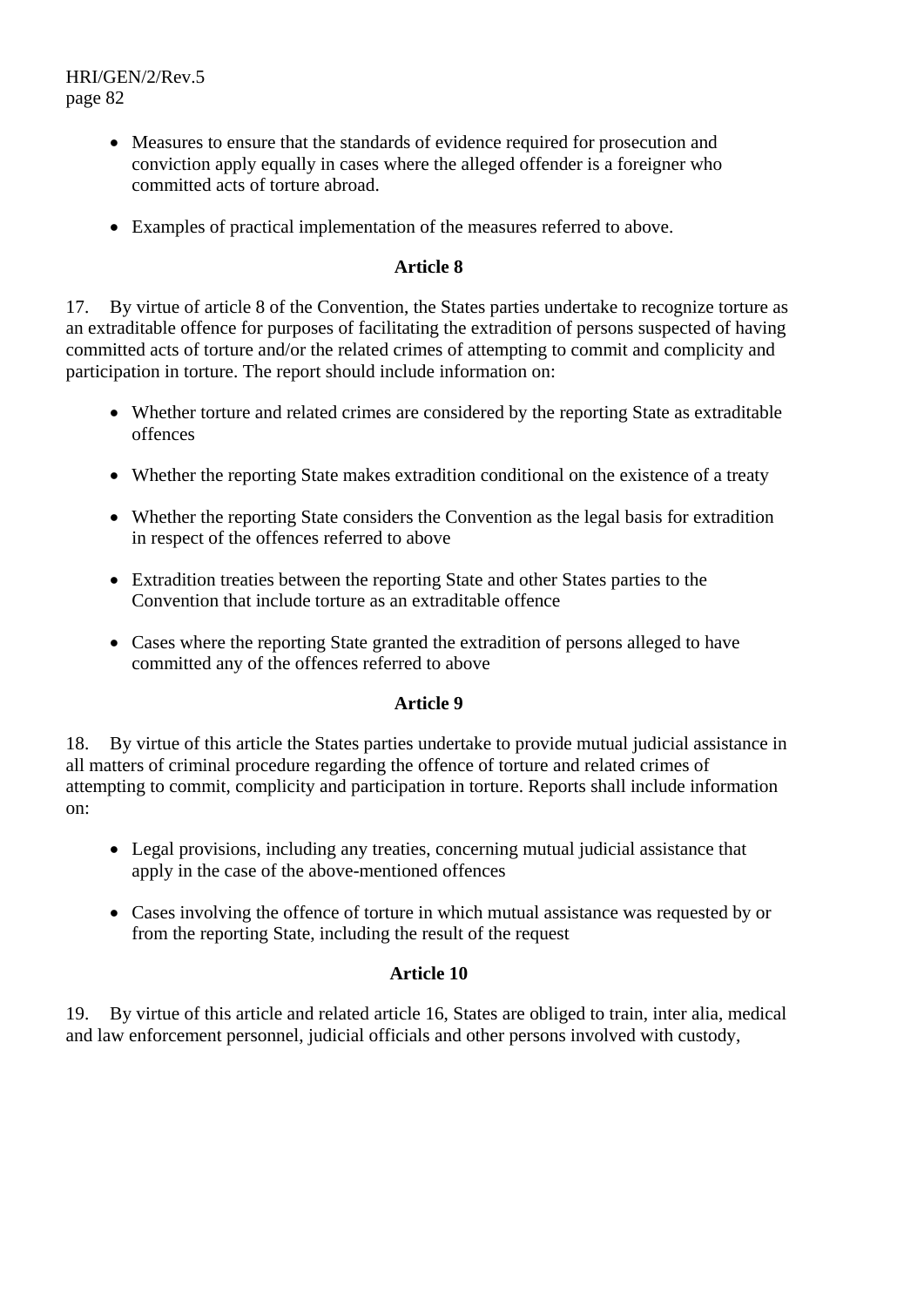interrogation or treatment of persons under State or official control on matters related to the prohibition of torture and cruel, inhuman or degrading treatment or punishment. The report should include information on:

- Training programmes on the above-mentioned subject for persons charged with the various functions enumerated in article 10 of the Convention
- Information on the training of medical personnel dealing with detainees or asylum-seekers to detect physical and psychological marks of torture and training of judicial and other officers
- The nature and frequency of the instruction and training
- Information on any training that ensures appropriate and respectful treatment of women, juveniles, and ethnic, religious or other divers groups, particularly regarding forms of torture that disproportionately affect these groups
- The effectiveness of the various programmes

### **Article 11**

20. By virtue of this article and related article 16, States are obliged to keep under review interrogation rules, instructions, methods and practices as well as arrangements for the custody and treatment of persons subjected to any form of arrest, detention or imprisonment with a view to preventing torture and other cruel, inhuman or degrading treatment or punishment. The report should include information on:

- Laws, regulations and instructions concerning the treatment of persons deprived of their liberty.
- Information on measures requiring prompt notification of and access to lawyers, doctors, family members and, in the case of foreign nationals, consular notification.
- The degree to which the following rules and principles are reflected in the domestic law and practice of the State: the Standard Minimum Rules for the Treatment of Prisoners; the Basic Principles for the Treatment of Prisoners; the Body of Principles for the Protection of All Persons under Any Form of Detention or Imprisonment; Principles of Medical Ethics relevant to the Role of Health Personnel, particularly Physicians, in the Protection of Prisoners and Detainees against Torture and Other Cruel, Inhuman or Degrading Treatment or Punishment; and the Code of Conduct for Law Enforcement Officials.
- Any independent bodies or mechanisms established to inspect prisons and other places of detention and to monitor all forms of violence against men and women, including all forms of sexual violence against both men and women and all forms of inter-prisoner violence, including authorization for international monitoring or NGO inspections.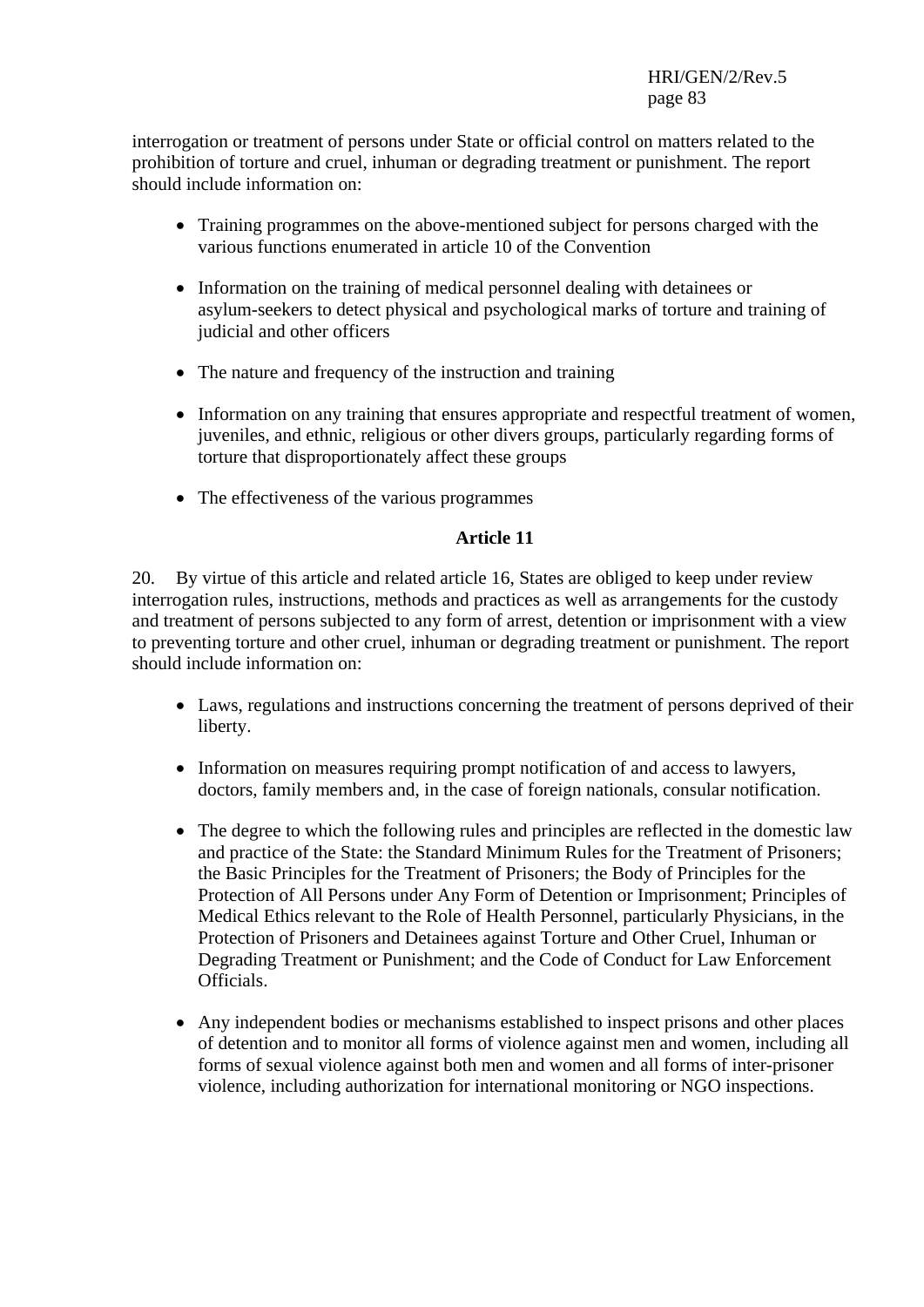- Information on measures to ensure that all such places are officially recognized and that no incommunicado detention is permitted.
- Mechanisms of review of the conduct of law enforcement personnel in charge of the interrogation and custody of persons held in detention and imprisonment and results of such reviews, along with any qualification or re-qualification procedures.
- Information on any safeguards for the protection of individuals especially at risk.

21. On the basis of this article and related article 16, the State must ensure that its competent authorities proceed to a prompt and impartial investigation when there is reason to believe that under its jurisdiction an act of torture or cruel, inhuman or degrading treatment or punishment has been committed. The report should identify:

- The authorities competent to initiate and carry out the investigation, both at the criminal and disciplinary levels
- Applicable procedures, including whether there is access to immediate medical examinations and forensic expertise
- Whether the alleged perpetrator is suspended from his/her functions while the investigation is being conducted and/or prohibited from further contact with the alleged victim
- Information on the results of cases of prosecution and punishment

## **Article 13**

22. By virtue of this article and related article 16, States parties must guarantee the right of any individual who alleges that he/she has been subjected to torture or cruel, inhuman or degrading treatment or punishment to complain and to have his/her case promptly and impartially investigated, as well as the protection of the complainant and witnesses against ill-treatment or intimidation. The report should include information on:

- Remedies available to individuals who claim to have been victims of acts of torture or other cruel, inhuman or degrading treatment or punishment.
- Remedies available to the complainant in case the competent authorities refuse to investigate his/her case.
- Mechanisms for the protection of the complainants and the witnesses against any kind of intimidation or ill-treatment.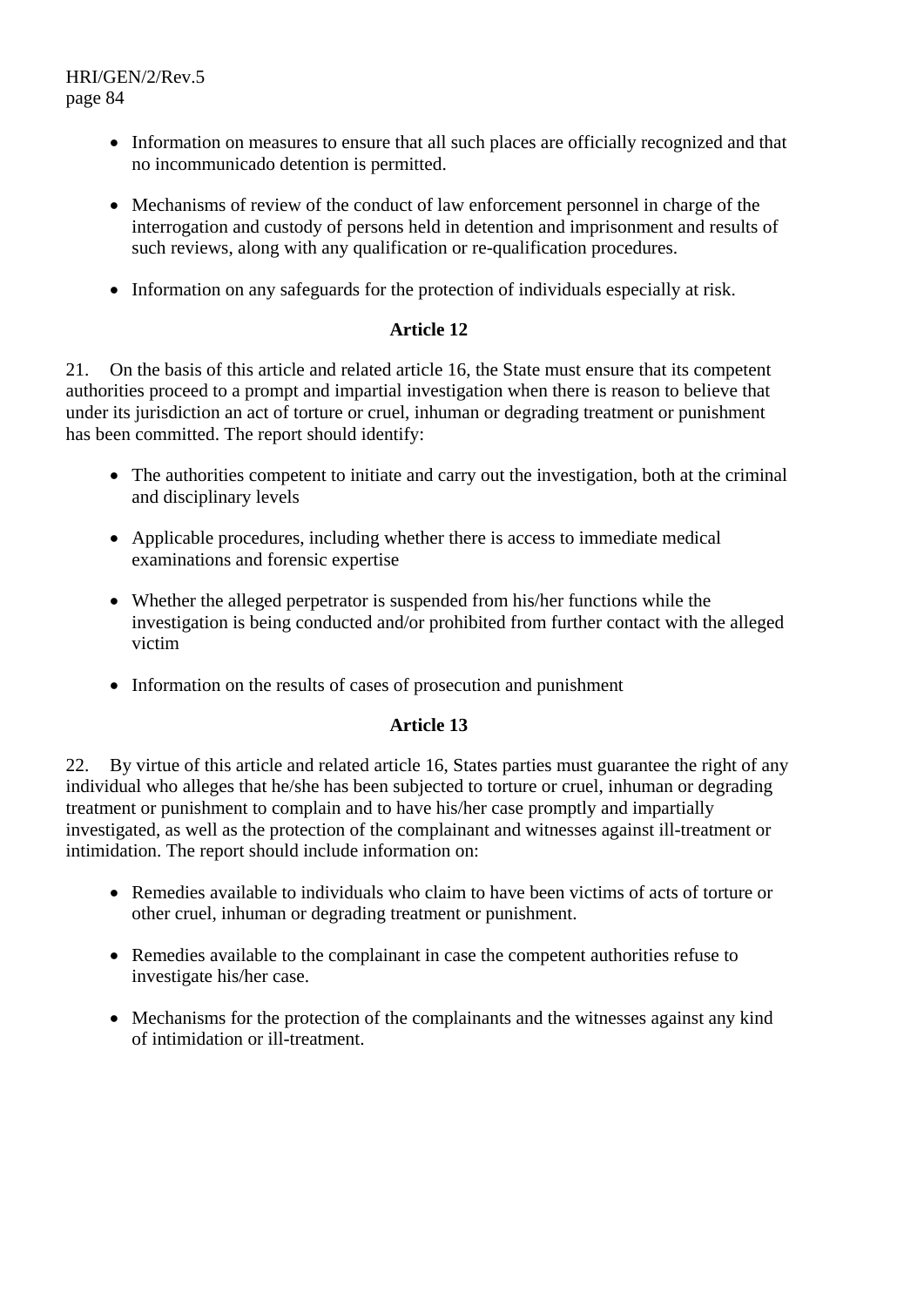- Statistical data disaggregated, inter alia, by sex, age, crime and geographical location on the number of complaints of torture and cruel, inhuman or degrading treatment or punishment submitted to the domestic authorities and the results of the investigations. An indication should also be provided of the services to which the persons accused of having committed torture and/or other forms of ill-treatment belong.
- Information on the access of any complainant to independent and impartial judicial remedy, including information on any discriminatory barriers to the equal status of all persons before the law, and any rules or practices preventing harassment or retraumatization of victims.
- Information on any officers within police forces and prosecutorial or other relevant offices specifically trained to handle cases of alleged torture or cruel, inhuman and degrading treatment or violence against women and ethnic, religious or other minorities.
- Information on the effectiveness of any such measures.

## **Article 14**

23. This article deals with the right of victims of torture to redress, fair and adequate compensation and rehabilitation. The report should contain information on:

- The procedures in place for obtaining compensation for victims of torture and their families and whether these procedures are codified or in any way formalized.
- Whether the State is legally responsible for the offender's conduct and, therefore, obliged to compensate the victim.
- Statistical data or, at least, examples of decisions by the competent authorities ordering compensation and indications as to whether such decisions were implemented, including any information about the nature of the torture, the status and identification of the victim and the amount of compensation or other redress provided.
- The rehabilitation programmes that exist in the country for victims of torture.
- Information on any measures other than compensation to restore respect for the dignity of the victim, his/her right to security and the protection of his/her health, to prevent repetitions and to assist in the victim's rehabilitation and reintegration into the community.

## **Article 15**

24. Under this provision the State must ensure that statements made as a result of torture will not be used as evidence in any proceedings, except against a person accused of torture as evidence that the statement was made. The report should contain information on:

• Legal provisions concerning the prohibition of using a statement obtained under torture as an element of proof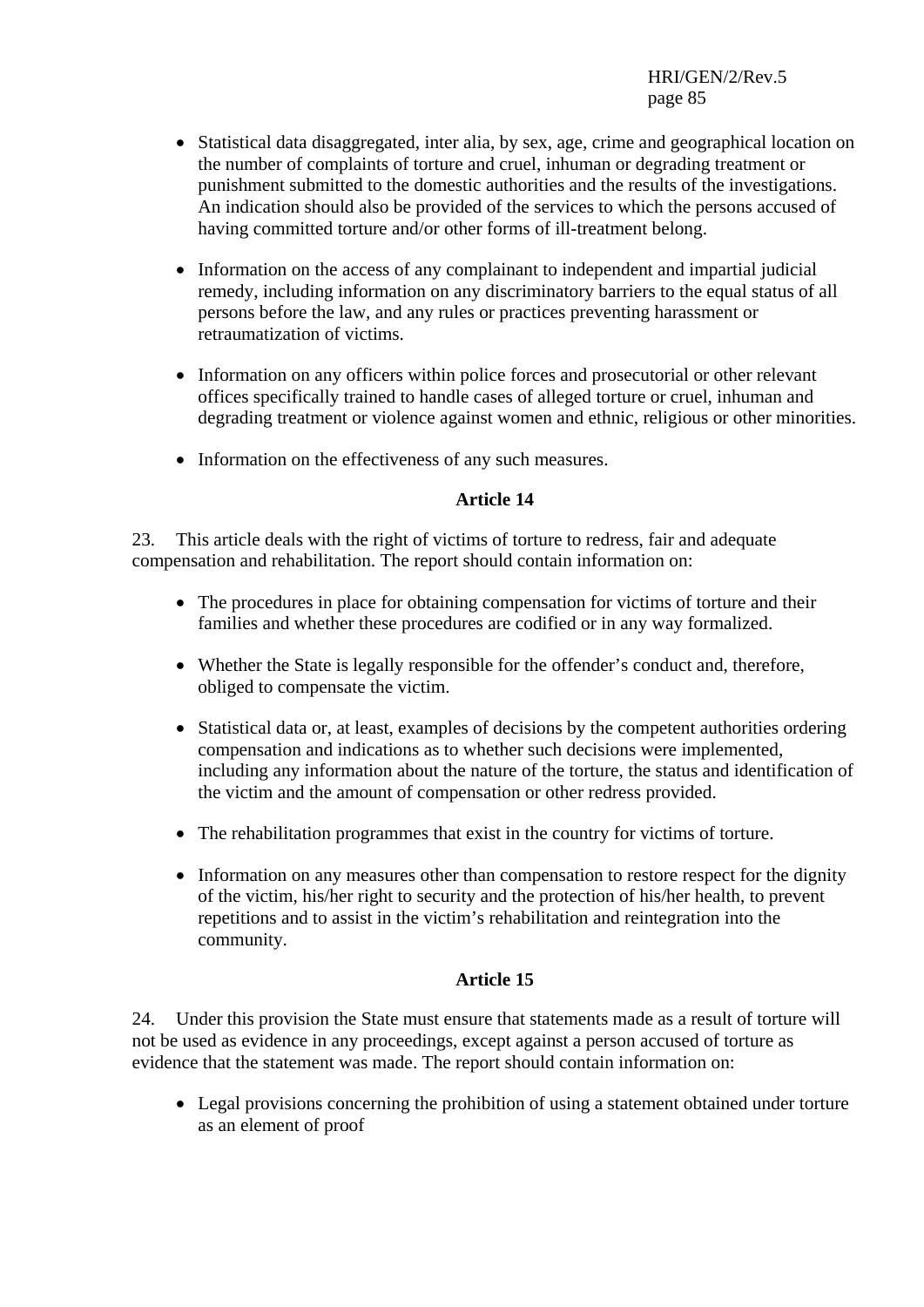- Examples of cases in which such provisions were applied
- Information on whether derivative evidence is admissible, if applicable in the State party's legal system

### **Article 16**

25. This article imposes upon States the obligation to prohibit acts of cruel, inhuman or degrading treatment or punishment. The report should contain information on:

- The extent to which acts of cruel, inhuman or degrading treatment or punishment have been outlawed by the State party; information on whether these acts are defined or otherwise dealt with in domestic law.
- Measures which may have been taken by the State party to prevent such acts.
- Living conditions in police detention centres and prisons, including those for women and minors, including whether they are kept separate from the rest of the male/adult population. Issues related to overcrowding, inter-prisoner violence, disciplinary measures against inmates, medical and sanitary conditions, most common illnesses and their treatment in prison, access to food and conditions of detention of minors should, in particular, be addressed.

### **B. Periodic reports**\*

Periodic reports by States parties should be presented in three parts, as follows:

### **PART II. INFORMATION ON NEW MEASURES AND NEW DEVELOPMENTS RELATING TO THE IMPLEMENTATION OF THE CONVENTION FOLLOWING THE ORDER OF ARTICLES 1 TO 16, AS APPROPRIATE**

(a) This part should describe in detail:

 $\overline{a}$ 

(i) Any new measures taken by the State party to implement the Convention during the period extending from the date of submission of its previous report to the date of submission of the periodic report to be considered by the Committee;

<sup>\*</sup> Contained in CAT/C/14/Rev.1 entitled *General guidelines regarding the form and content of periodic reports to be submitted by States parties under article 19, paragraph 1, of the Convention*, which were adopted by the Committee against Torture at its 85th meeting (sixth session) on 30 April 1991 and revised at its 318th meeting (twentieth session) on 18 May 1998.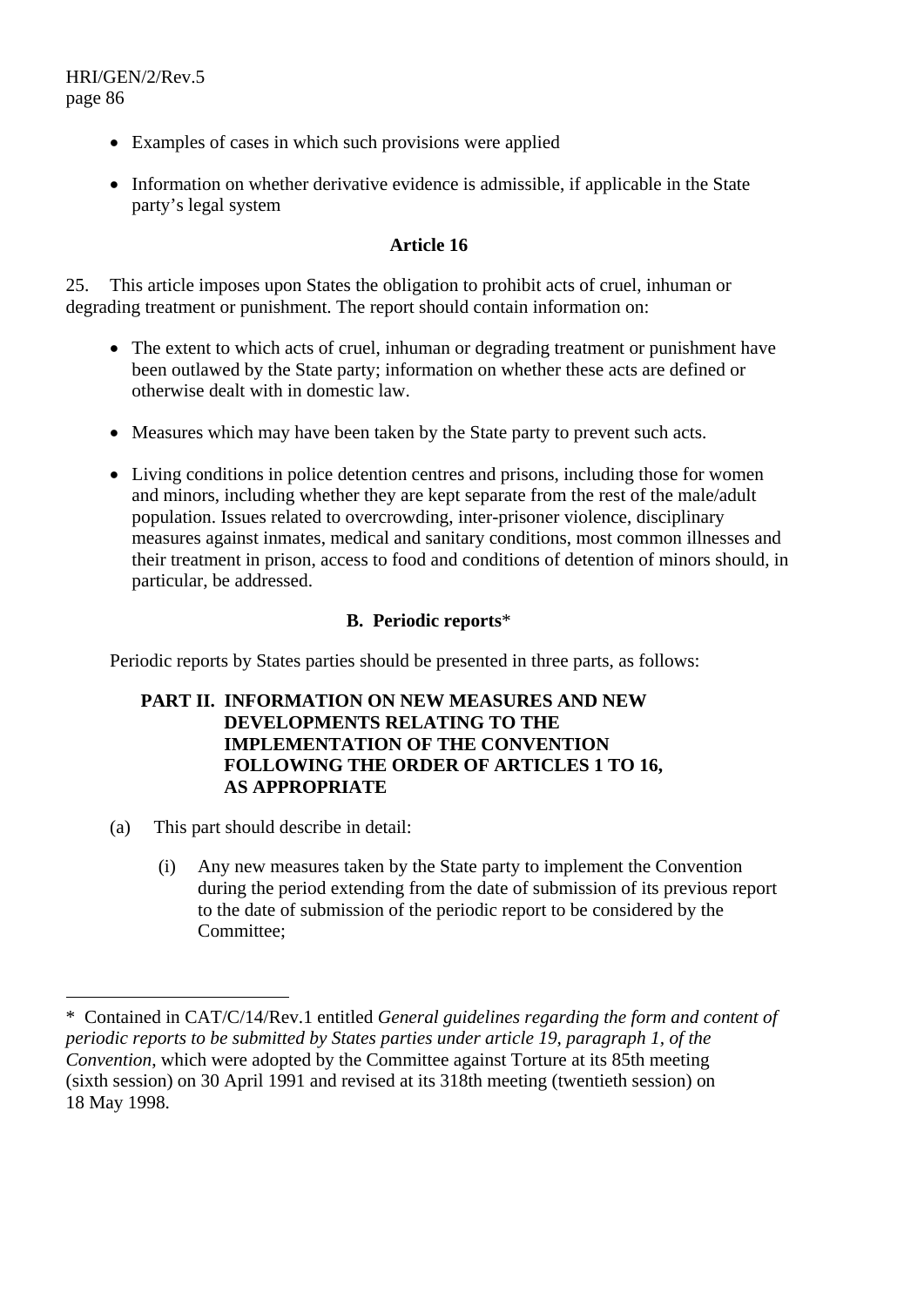- (ii) Any new developments which have occurred during the same period and are relevant to implementation of the Convention;
- (b) The State party should provide, in particular, information concerning:
	- (i) Any change in the legislation and in institutions that affect the implementation of the Convention on any territory under its jurisdiction in particular on places of detention and on training given to law enforcement and medical personnel;
	- (ii) Any new case law of relevance for the implementation of the Convention;
	- (iii) Complaints, inquiries, indictments, proceedings, sentences, reparation and compensation for acts of torture and other cruel, inhuman or degrading treatment or punishment;
	- (iv) Any difficulty which would prevent the State party from fully discharging the obligations it has assumed under the Convention.

#### **PART III. ADDITIONAL INFORMATION REQUESTED BY THE COMMITTEE**

 This part should contain any information requested by the Committee and not provided by the State party, during the Committee's consideration of the State party's preceding report. If the information has been provided by the State party, either in a subsequent communication or in an additional report submitted in accordance with rule 67, paragraph 2, of the Committee's rules of procedure, the State party does not need to repeat it.

### **PART IV. COMPLIANCE WITH THE COMMITTEE'S CONCLUSIONS AND RECOMMENDATIONS**

 This part should provide information on measures taken by the State party to comply with the conclusions and recommendations addressed to it by the Committee at the end of its consideration of the State party's initial and periodic reports.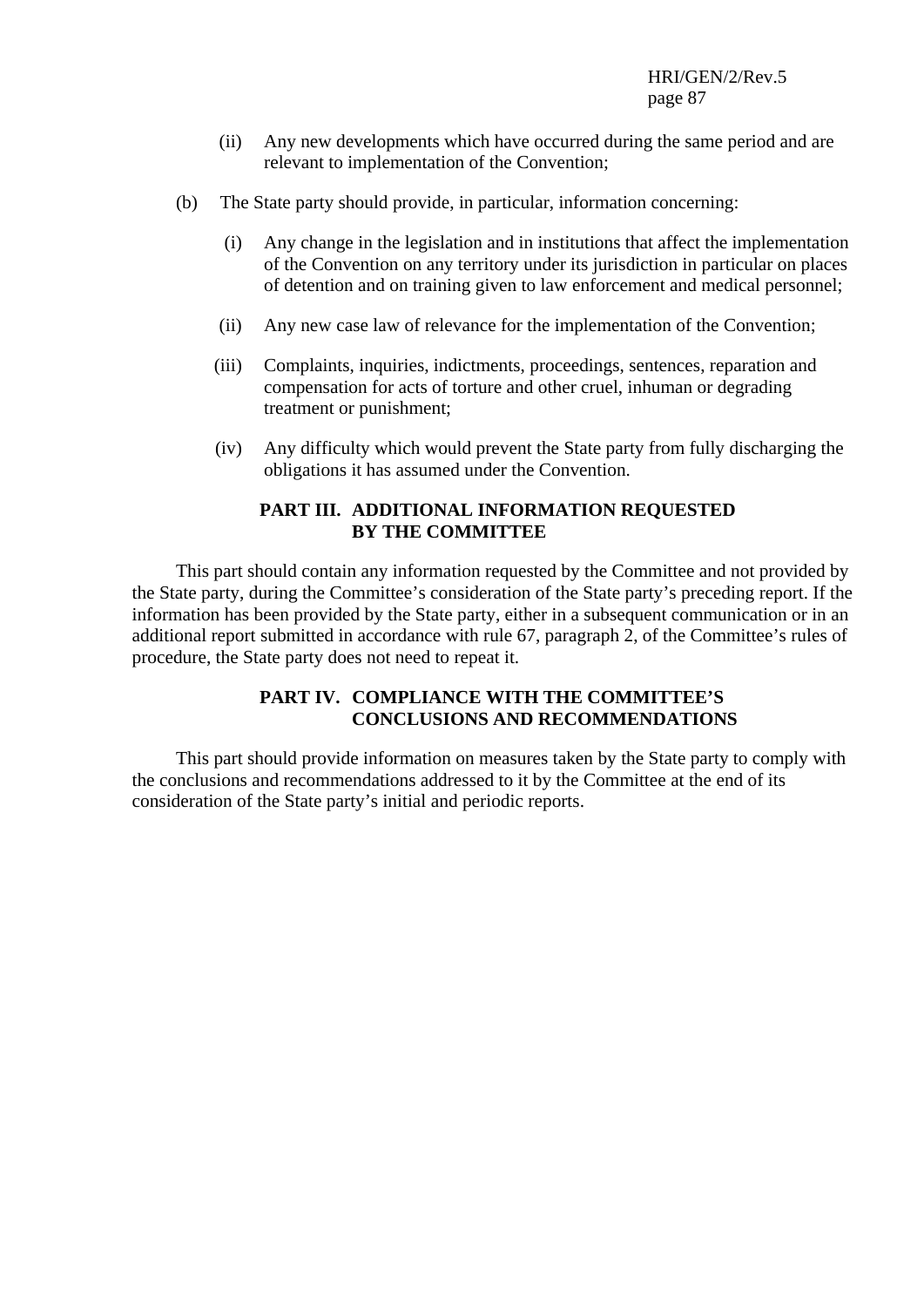## **Chapter VII**

## **COMMITTEE ON THE RIGHTS OF THE CHILD**

### **A. Initial reports**\*

#### **Introduction**

 $\overline{a}$ 

1. Article 44, paragraph 1, of the Convention on the Rights of the Child provides that "States parties undertake to submit to the Committee, through the Secretary-General of the United Nations, reports on the measures they have adopted which give effect to the rights recognized therein and on the progress made in the enjoyment of those rights:

 (a) Within two years of the entry into force of the Convention for the State party concerned,

(b) Thereafter every five years."

2. Article 44 of the Convention further provides, in paragraph 2, that reports submitted to the Committee on the Rights of the Child shall indicate factors and difficulties, if any, affecting the fulfilment of the obligations under the Convention and shall also contain sufficient information to provide the Committee with a comprehensive understanding of the implementation of the Convention in the country concerned.

3. The Committee believes that the process of preparing a report for submission to the Committee offers an important occasion for conducting a comprehensive review of the various measures undertaken to harmonize national law and policy with the Convention and to monitor progress made in the enjoyment of the rights set forth in the Convention. Additionally, the process should be one that encourages and facilitates popular participation and public scrutiny of government policies.

4. The Committee considers that the reporting process entails an ongoing reaffirmation by States parties of their commitment to respect and ensure observance of the rights set forth in the Convention and serves as the essential vehicle for the establishment of a meaningful dialogue between the States parties and the Committee.

5. The general part of States parties' reports, relating to matters that are of interest to monitoring bodies under various international human rights instruments, should be prepared in accordance with the "Consolidated guidelines for the initial part of the reports of States parties". The present guidelines should be followed in the preparation of the initial reports of States parties relating to the implementation of the Convention on the Rights of the Child.

<sup>\*</sup> Contained in CRC/C/5 entitled *General guidelines regarding the form and content of initial reports to be submitted by States parties under article 44, paragraph 1 (a), of the Convention*, which were adopted by the Committee on the Rights of the Child at its 22nd meeting (first session) on 15 October 1991.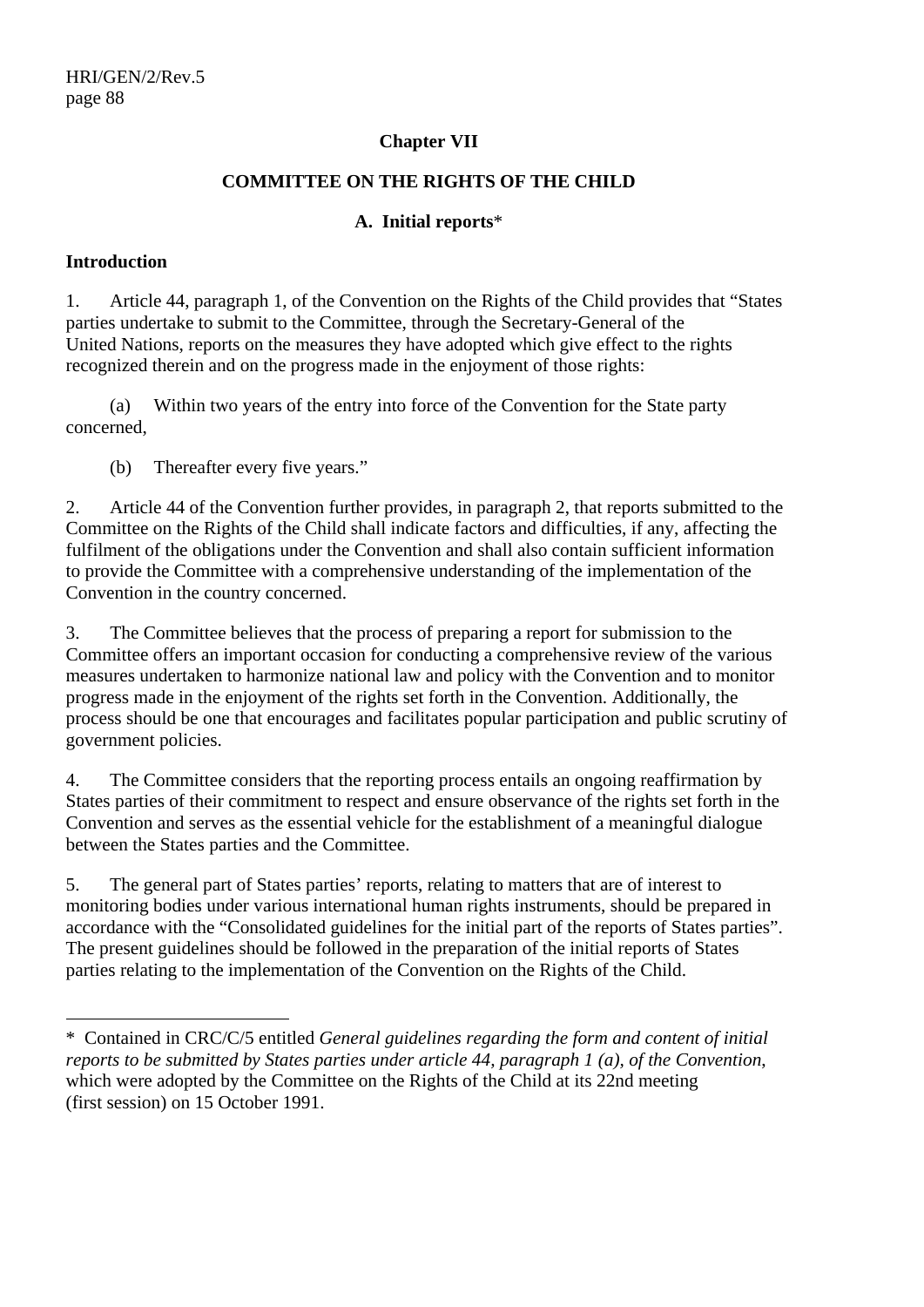6. The Committee intends to formulate guidelines for the preparation of periodic reports that are to be submitted pursuant to article 44, paragraph 1 (b), of the Convention in due course.

7. Reports should be accompanied by copies of the principal legislative and other texts as well as detailed statistical information and indicators referred to therein, which will be made available to members of the Committee. It should be noted, however, that for reasons of economy they will not be translated or reproduced for general distribution. It is desirable, therefore, that when a text is not actually quoted in or annexed to the report itself, the report should contain sufficient information to be understood without reference to those texts.

8. The provisions of the Convention have been grouped under different sections, equal importance being attached to all the rights recognized by the Convention.

## **General measures of implementation**

9. Under this section, States parties are requested to provide relevant information pursuant to article 4 of the Convention, including information on:

 (a) The measures taken to harmonize national law and policy with the provisions of the Convention; and

 (b) Existing or planned mechanisms at national or local level for coordinating policies relating to children and for monitoring the implementation of the Convention.

10. In addition, States parties are requested to describe the measures that have been taken or are foreseen, pursuant to article 42 of the Convention, to make the principles and provisions of the Convention widely known, by appropriate and active means, to adults and children alike.

11. States parties are also requested to describe those measures undertaken or foreseen, pursuant to article 44, paragraph 6, of the Convention, to make their reports widely available to the public at large in their own countries.

#### **Definition of the child**

12. Under this section, States parties are requested to provide relevant information, pursuant to article 1 of the Convention, concerning the definition of a child under their laws and regulations. In particular, States parties are requested to provide information on the age of attainment of majority and on the legal minimum ages established for various purposes, including, inter alia, legal or medical counselling without parental consent, end of compulsory education, part-time employment, full-time employment, hazardous employment, sexual consent, marriage, voluntary enlistment into the armed forces, conscription into the armed forces, voluntarily giving testimony in court, criminal liability, deprivation of liberty, imprisonment and consumption of alcohol or other controlled substances.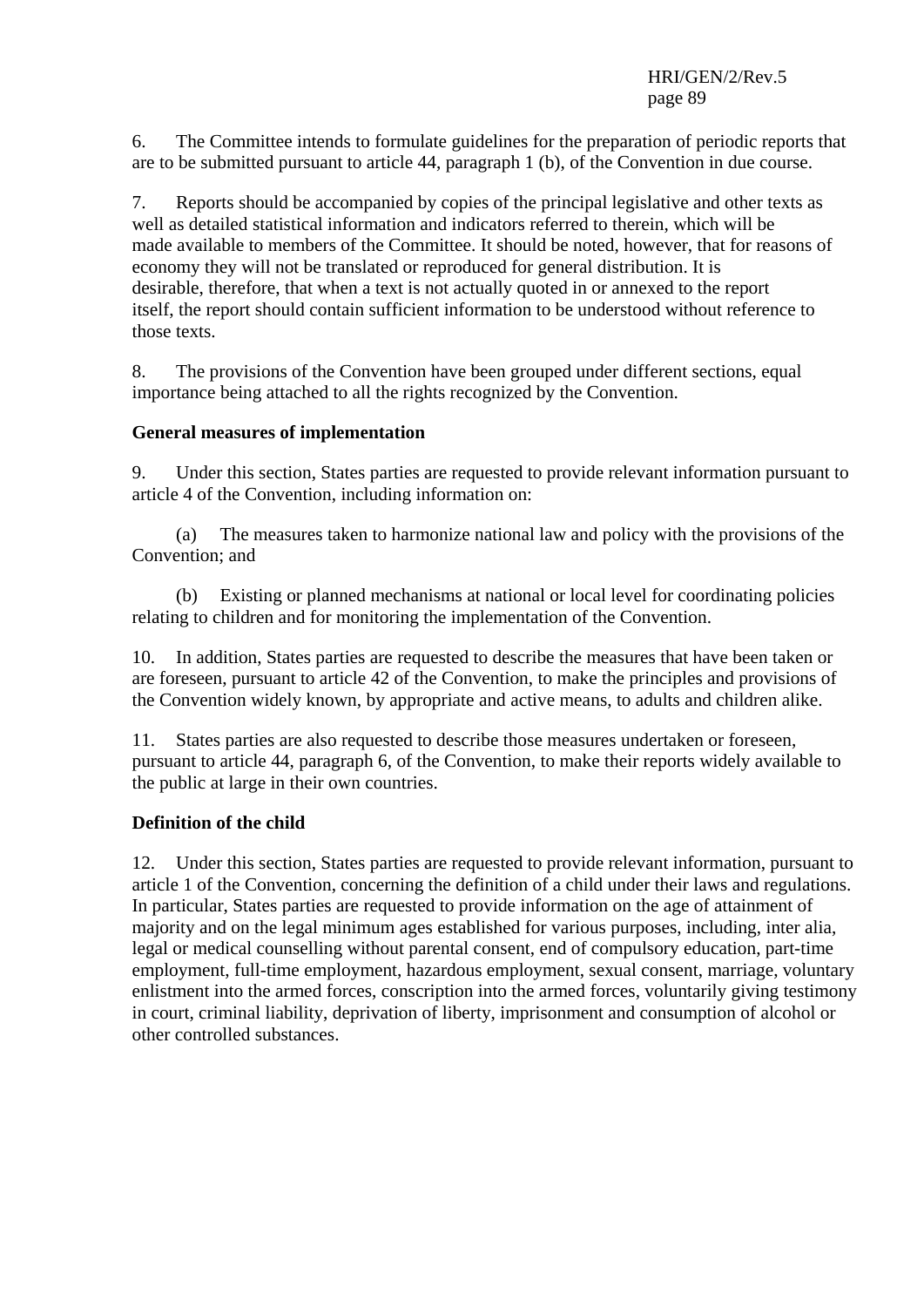## **General principles**

13. Relevant information, including the principal legislative, judicial, administrative or other measures in force or foreseen, factors and difficulties encountered and progress achieved in implementing the provisions of the Convention, and implementation priorities and specific goals for the future should be provided in respect of:

- (a) Non-discrimination (art. 2);
- (b) Best interests of the child (art. 3);
- (c) The right to life, survival and development (art. 6);
- (d) Respect for the views of the child (art. 12).

14. In addition, States parties are encouraged to provide relevant information on the application of these principles in the implementation of articles listed elsewhere in these guidelines.

#### **Civil rights and freedoms**

15. Under this section States parties are requested to provide relevant information, including the principal legislative, judicial, administrative or other measures in force; factors and difficulties encountered and progress achieved in implementing the relevant provisions of the Convention; and implementation priorities and specific goals for the future in respect of:

- (a) Name and nationality (art. 7);
- (b) Preservation of identity (art. 8);
- (c) Freedom of expression (art. 13);
- (d) Access to appropriate information (art. 17);
- (e) Freedom of thought, conscience and religion (art. 14);
- (f) Freedom of association and of peaceful assembly (art. 15);
- (g) Protection of privacy (art. 16);

 (h) The right not to be subjected to torture or other cruel, inhuman or degrading treatment or punishment (art. 37 (a)).

#### **Family environment and alternative care**

16. Under this section, States parties are requested to provide relevant information, including the principal legislative, judicial, administrative or other measures in force, particularly how the principles of the "best interests of the child" and "respect for the views of the child" are reflected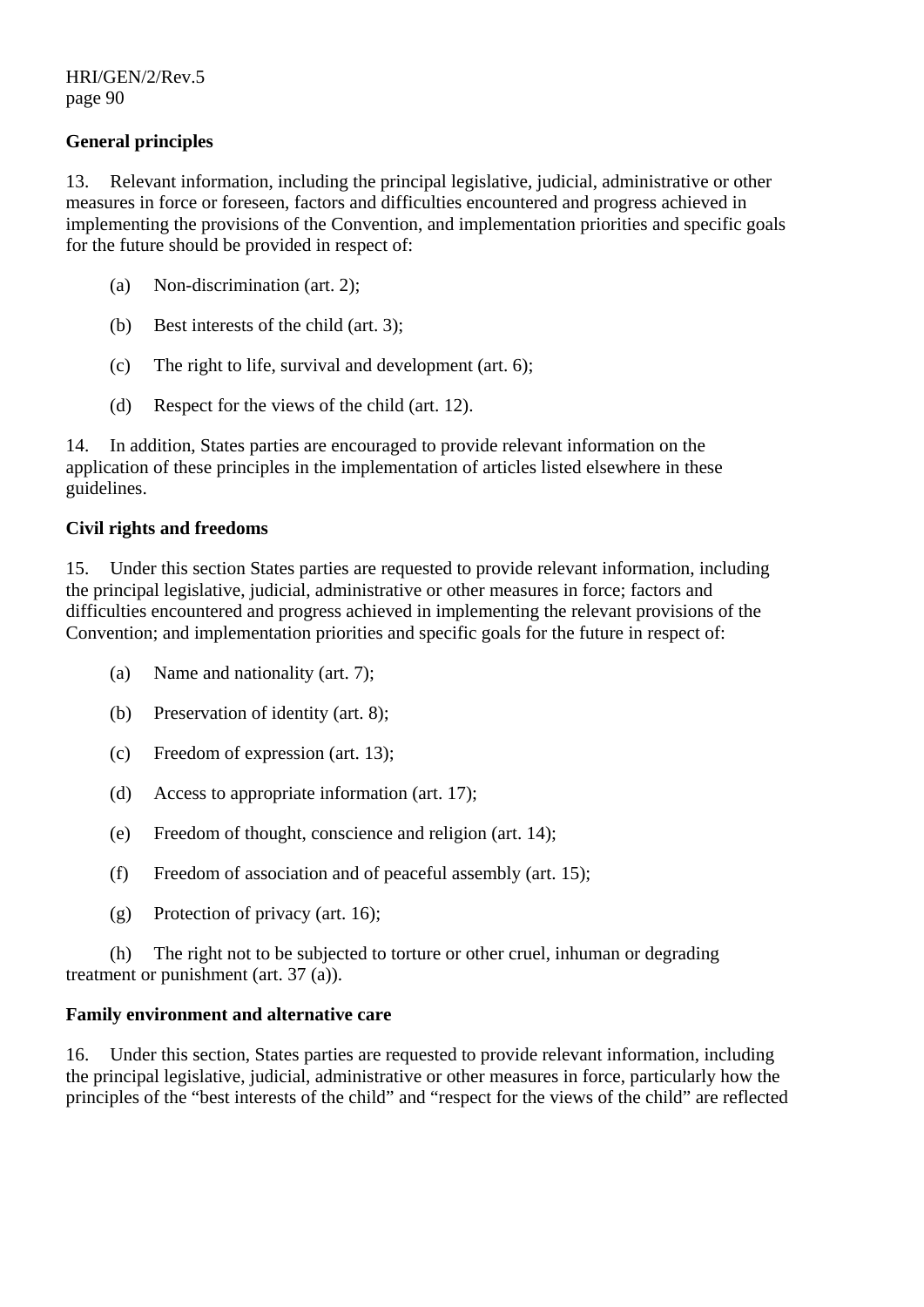therein; factors and difficulties encountered and progress achieved in implementing the relevant provisions of the Convention; and implementation of priorities and specific goals for the future in respect of:

- (a) Parental guidance (art. 5);
- (b) Parental responsibilities (art. 18, paras. 1-2);
- (c) Separation from parents (art. 9);
- (d) Family reunification (art. 10);
- (e) Recovery of maintenance for the child (art. 27, para. 4);
- (f) Children deprived of a family environment (art. 20);
- $(g)$  Adoption (art. 21);
- (h) Illicit transfer and non-return (art. 11);

 (i) Abuse and neglect (art. 19), including physical and psychological recovery and social reintegration (art. 39);

(j) Periodic review of placement (art. 25).

17. In addition, States parties are requested to provide information on the numbers of children per year within the reporting period in each of the following groups, disaggregated by age group, sex, ethnic or national background and rural or urban environment: homeless children, abused or neglected children taken into protective custody, children placed in foster care, children place in institutional care, children placed through domestic adoption, children entering the country through intercountry adoption procedures and children leaving the country through intercountry adoption procedures.

18. States parties are encouraged to provide additional relevant statistical information and indicators relating to children covered in this section.

#### **Basic health and welfare**

19. Under this section States parties are requested to provide relevant information, including the principal legislative, judicial, administrative or other measures in force; the institutional infrastructure for implementing policy in this area, particularly monitoring strategies and mechanisms; and factors and difficulties encountered and progress achieved in implementing the relevant provisions of the Convention, in respect of:

- (a) Survival and development (art. 6, para. 2);
- (b) Disabled children (art. 23);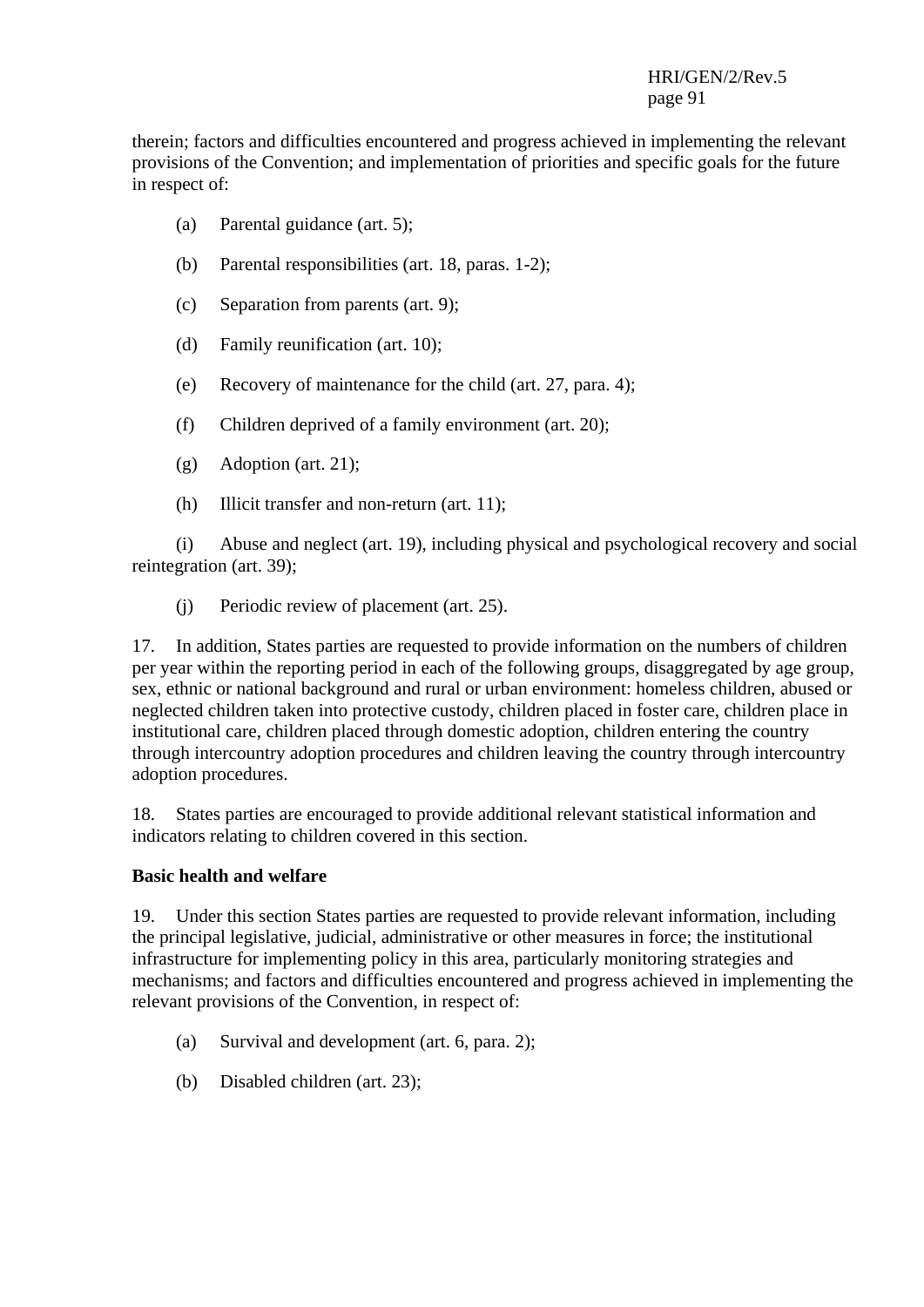- (c) Health and health services (art. 24);
- (d) Social security and child care services and facilities (arts. 26 and 18, para. 3);
- (e) Standard of living (art. 27, paras. 1-3).

20. In addition to information provided under paragraph 9 (b) of these guidelines, States parties are requested to specify the nature and extent of cooperation with local and national organizations of a governmental or non-governmental nature, such as institutions of social workers, concerning the implementation of this area of the Convention. States parties are encouraged to provide additional relevant statistical information and indicators relating to children covered in this section.

### **Education, leisure and cultural activities**

21. Under this section States parties are requested to provide relevant information, including the principal legislative, judicial, administrative or other measures in force; the institutional infrastructure for implementing policy in this area, particularly monitoring strategies and mechanisms; and factors and difficulties encountered and progress achieved in implementing the relevant provisions of the Convention, in respect of:

- (a) Education, including vocational training and guidance (art. 28);
- (b) Aims of education (art. 29);
- (c) Leisure, recreation and cultural activities (art. 31).

22. In addition to information provided under paragraph 9 (b) of these guidelines, States parties are requested to specify the nature and extent of cooperation with local and national organizations of a governmental or non-governmental nature, such as institutions of social workers, concerning the implementation of this area of the Convention. States parties are encouraged to provide additional relevant statistical information and indicators relating to children covered in this section.

#### **Special protection measures**

23. Under this section States parties are requested to provide relevant information, including the principal legislative, judicial, administrative or other measures in force; factors and difficulties encountered and progress achieved in implementing the relevant provisions of the Convention; and implementation priorities and specific goals for the future in respect of:

- (a) Children in situations of emergency:
	- (i) Refugee children (art. 22);
	- (ii) Children in armed conflicts (art. 38), including physical and psychological recovery and social reintegration (art. 39);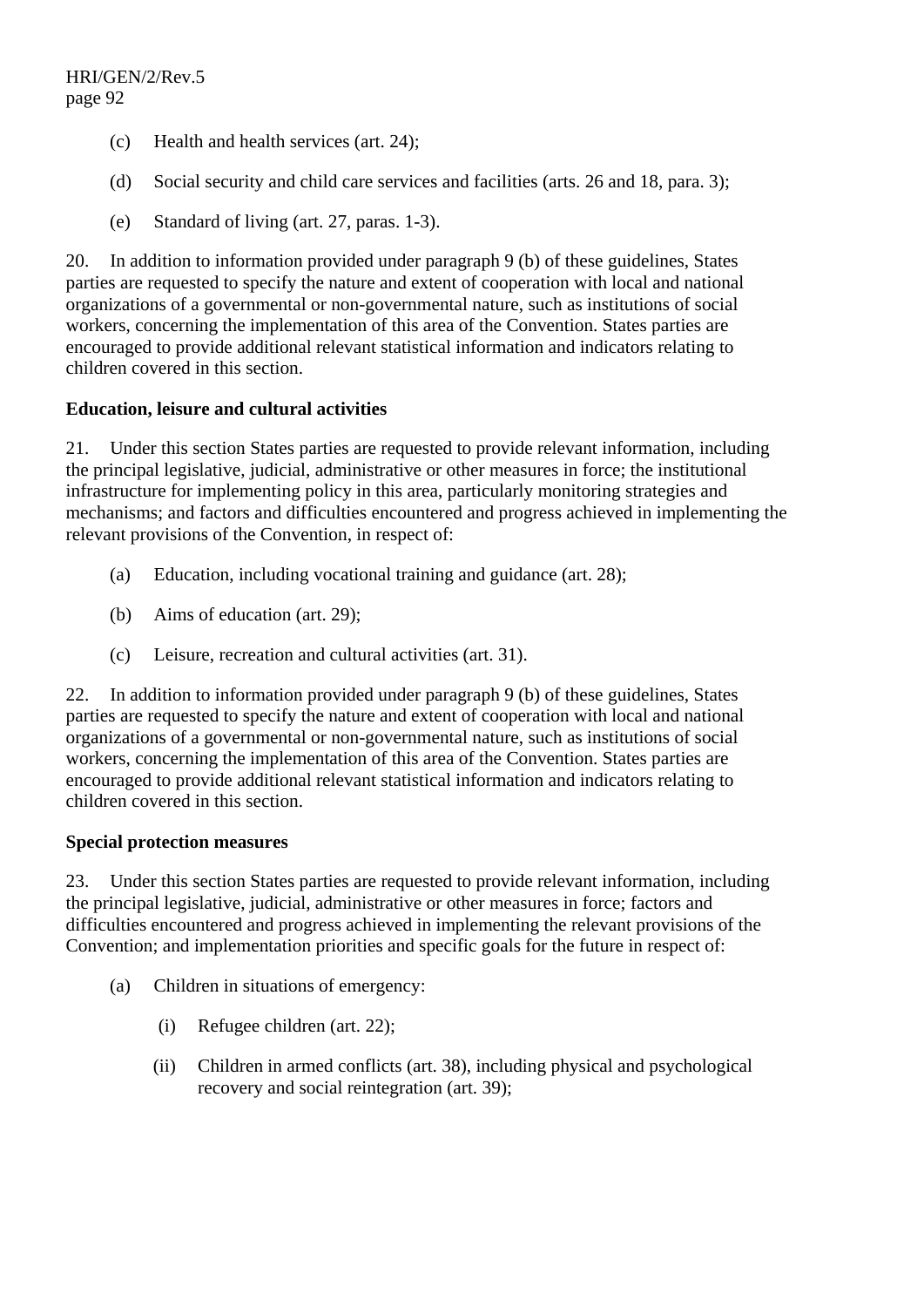- (b) Children in conflict with the law:
	- (i) The administration of juvenile justice (art. 40);
	- (ii) Children deprived of their liberty, including any form of detention, imprisonment or placement in custodial settings (art. 37 (b), (c) and (d));
	- (iii) The sentencing of juveniles, in particular the prohibition of capital punishment and life imprisonment (art. 37 (a));
	- (iv) Physical and psychological recovery and social reintegration (art. 39);

 (c) Children in situations of exploitation, including physical and psychological recovery and social reintegration (art. 39):

- (i) Economic exploitation, including child labour (art. 32);
- (ii) Drug abuse (art. 33);
- (iii) Sexual exploitation and sexual abuse (art. 34);
- (iv) Other forms of exploitation (art. 36);
- (v) Sale, trafficking and abduction (art. 35);
- (d) Children belonging to a minority or an indigenous group (art. 30).

24. Additionally, States parties are encouraged to provide specific statistical information and indicators relevant to the children covered by paragraph 23.

## **B. Periodic reports\***

## **Introduction and purpose of reporting**

<u>.</u>

1. These guidelines for periodic reports replace those adopted by the Committee at its thirteenth session on 11 October 1996 (CRC/C/58). The present guidelines do not affect any request the Committee may make under article 44, paragraph 4, of the Convention on the Rights of the Child for States parties to provide further information relevant to the implementation of the Convention.

2. These guidelines will cover all periodic reports submitted after 31 December 2005. The present guidelines include an overview of the purpose and organization of the report and the

<sup>\*</sup> Contained in CRC/C/58/Rev.1 entitled *General guidelines regarding the form and content of periodic reports to be submitted by States parties under article 44, paragraph 1 (b), of the Convention*, which were adopted by the Committee at its thirty-ninth session on 3 June 2005.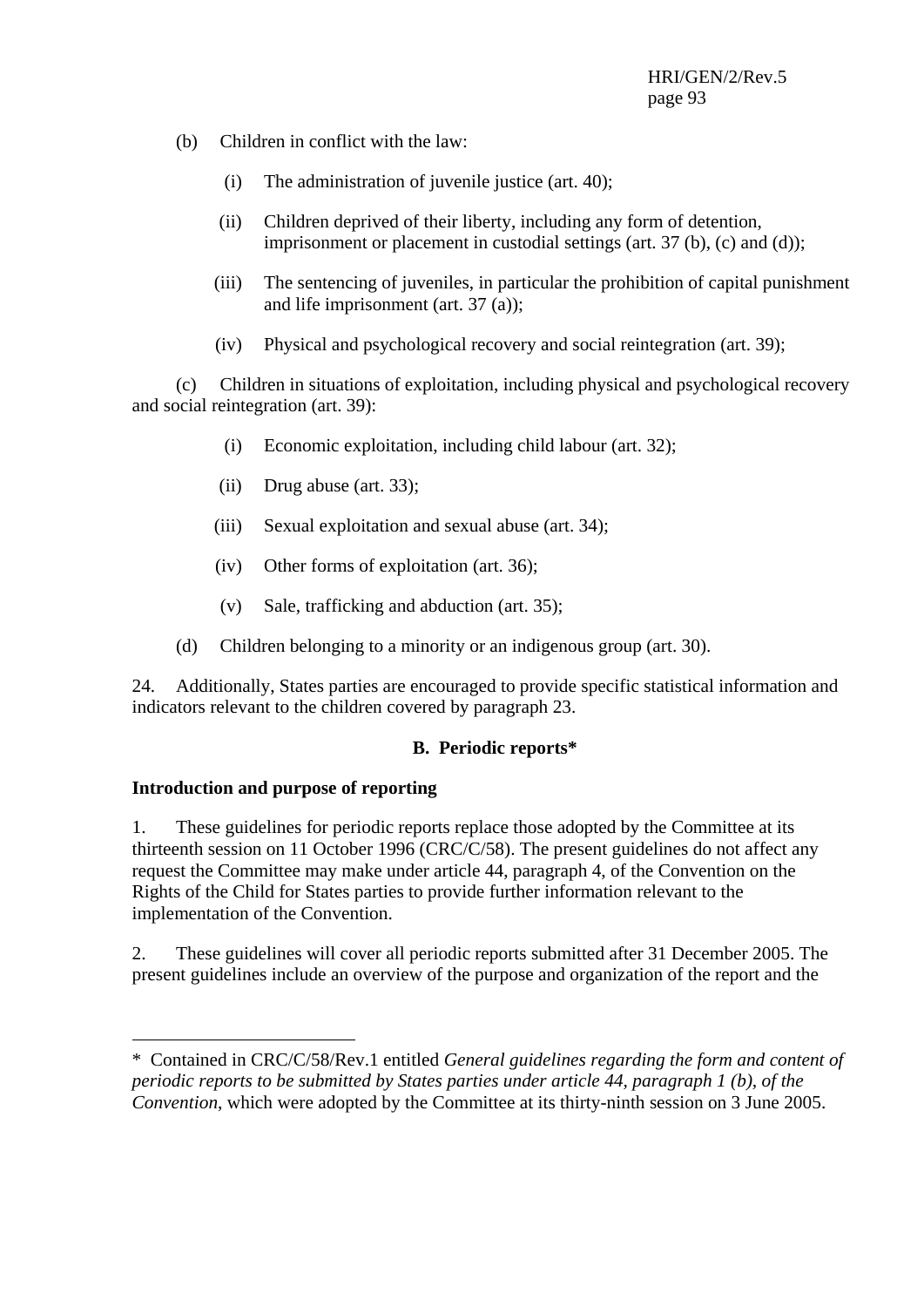substantive information required under the Convention. Finally the annex provides more detail on the type of statistical data required by the Committee in accordance with the substantive provisions of the Convention.

3. The present guidelines group the articles of the Convention in clusters with a view to assisting States parties in the preparation of their reports. This approach reflects the holistic perspective on children's rights taken by the Convention: i.e. that they are indivisible and interrelated, and that equal importance should be attached to each and every right recognized therein.

4. The periodic report should provide the Committee with a basis for constructive dialogue with the State party about the implementation of the Convention and the enjoyment of human rights by children in the State party. Consequently, reports must strike a balance in describing the formal legal situation and the situation in practice. Therefore the Committee requests that for each cluster the State party provide information with regard to: follow-up, monitoring, resource allocation, statistical data and challenges to implementation, as stated in paragraph 5, below.

## **Section I: Organization of the report**

5. According to article 44, paragraph 3, of the Convention, when a State party has submitted a comprehensive initial report to the Committee or has previously provided detailed information to the Committee, it need not repeat such information in its subsequent reports. It should, however, clearly make reference to the information previously transmitted and indicate any changes that have occurred during the reporting period.

6. Information provided in States parties' reports on each cluster identified by the Committee should follow the present guidelines and in particular the annex, with regard to form and content. In this regard States parties should provide information for each cluster, or where appropriate for individual articles where relevant, on:

 (a) *Follow-up*: The first paragraph on each cluster should systematically include information on concrete measures taken with regard to the concluding observations adopted by the Committee in relation to the previous report;

 (b) *Comprehensive national programmes - monitoring*: The subsequent paragraphs should contain sufficient information to provide the Committee with a comprehensive understanding of the implementation of the Convention in the country concerned as well as the mechanisms established within the Government to monitor progress. States parties shall provide relevant information, including on the principal legislative, judicial, administrative or other measures in force or foreseen. This section should not be confined to merely listing measures adopted in the country in recent years, but should provide clear information on the goals and timetables of those measures and how they have had an impact on the actual economic, political and social realities and general conditions existing in the country;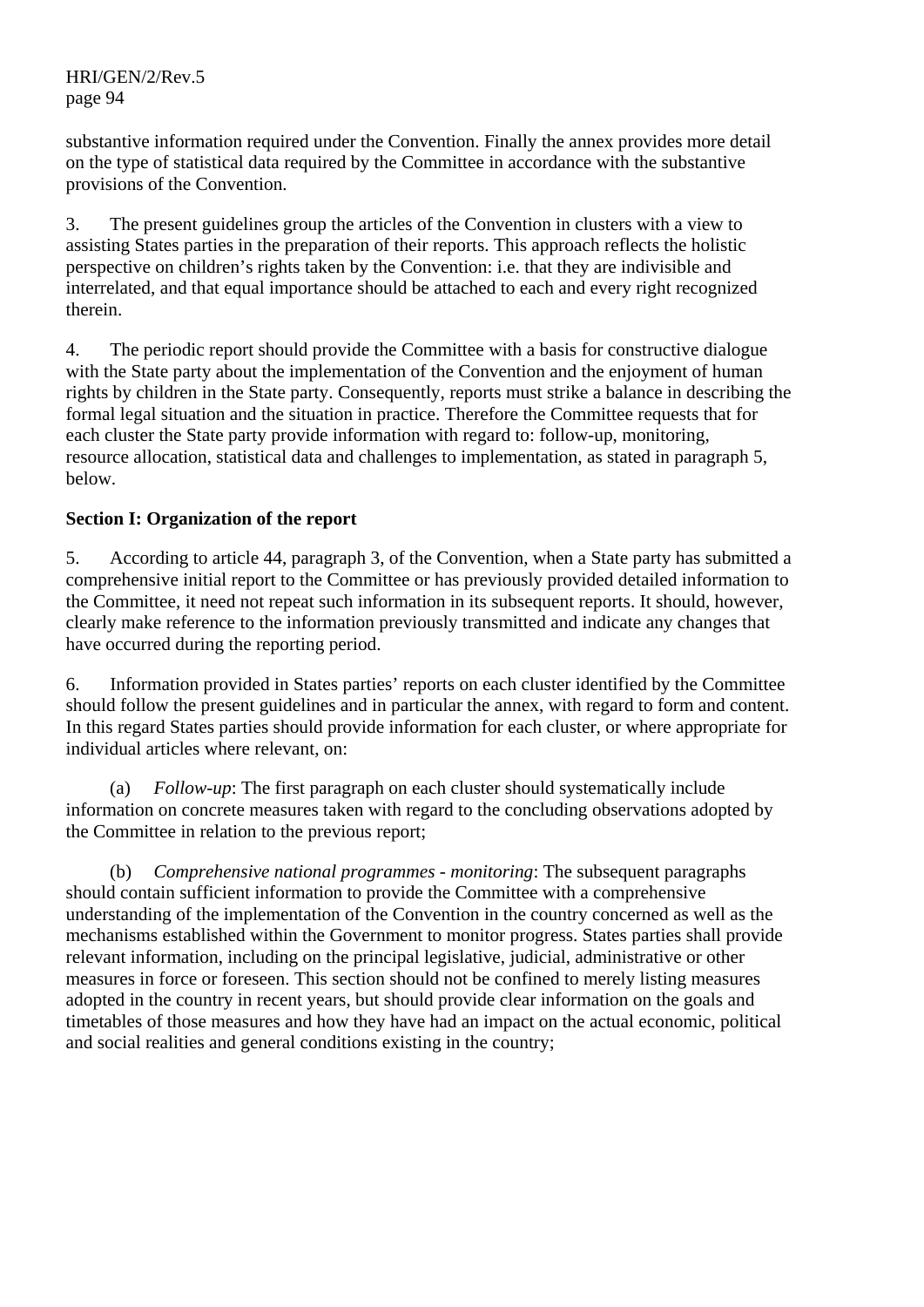(c) *Allocation of budgetary and other resources*: States parties shall provide information on the amount and percentage of the national budget (at central and local levels) devoted annually to children, including, where appropriate, the percentage of external financing (through donors, international financial institutions and private banking) of the national budget, with respect to relevant programmes under each cluster. In this regard, where appropriate, States parties should provide information on poverty reduction strategies and programmes and other factors which impact or may impact on the implementation of the Convention;

 (d) *Statistical data*: States parties should provide, where appropriate, annual statistical data disaggregated by age/age group, gender, urban/rural area, membership of a minority and/or indigenous group, ethnicity, disability, religion, or other category as appropriate;

 (e) *Factors and difficulties*: The last paragraph should describe any factors and difficulties, if any, affecting the fulfilment of the obligations of States parties' obligations for the cluster concerned, as well as information on the targets set for the future.

7. Reports should be accompanied by copies of the principal legislative texts and judicial decisions, as well as detailed disaggregated data, statistical information, indicators referred to therein and relevant research. The data should be disaggregated as described above and changes that have occurred since the previous report should be indicated. This material will be made available to the members of the Committee. It should be noted, however, that for reasons of economy, these documents will not be translated or reproduced for general distribution. It is therefore desirable that when a text is not actually quoted in or annexed to the report itself, the report should contain sufficient information to be clearly understood without reference to those texts.

8. The Committee requests that the report include a table of contents and numbered sequentially through to the end and that it be printed on A4-sized paper, in order to facilitate distribution of the report and thus its availability for consideration by the Committee.

## **Section II: Substantive information to be contained in the report**

### **I. GENERAL MEASURES OF IMPLEMENTATION (arts. 4, 42 and 44, para. 6, of the Convention)**

9. Under this cluster, States parties are requested to follow the provisions in paragraphs 5 and 6 above, general comment No. 2 (2002) on the role of independent national human rights institutions and general comment No. 5 (2003) on general measures of implementation of the Convention on the Rights of the Child.

10. States parties that have entered reservations to the Convention should indicate whether they consider it necessary to maintain them. They should also indicate whether they have plans to limit the effects of reservations and ultimately to withdraw them, and, whenever possible, specify the timetable for doing so.

11. States parties are requested to provide relevant information pursuant to article 4 of the Convention, including information on the measures adopted to bring domestic legislation and practice into full conformity with the principles and provisions of the Convention.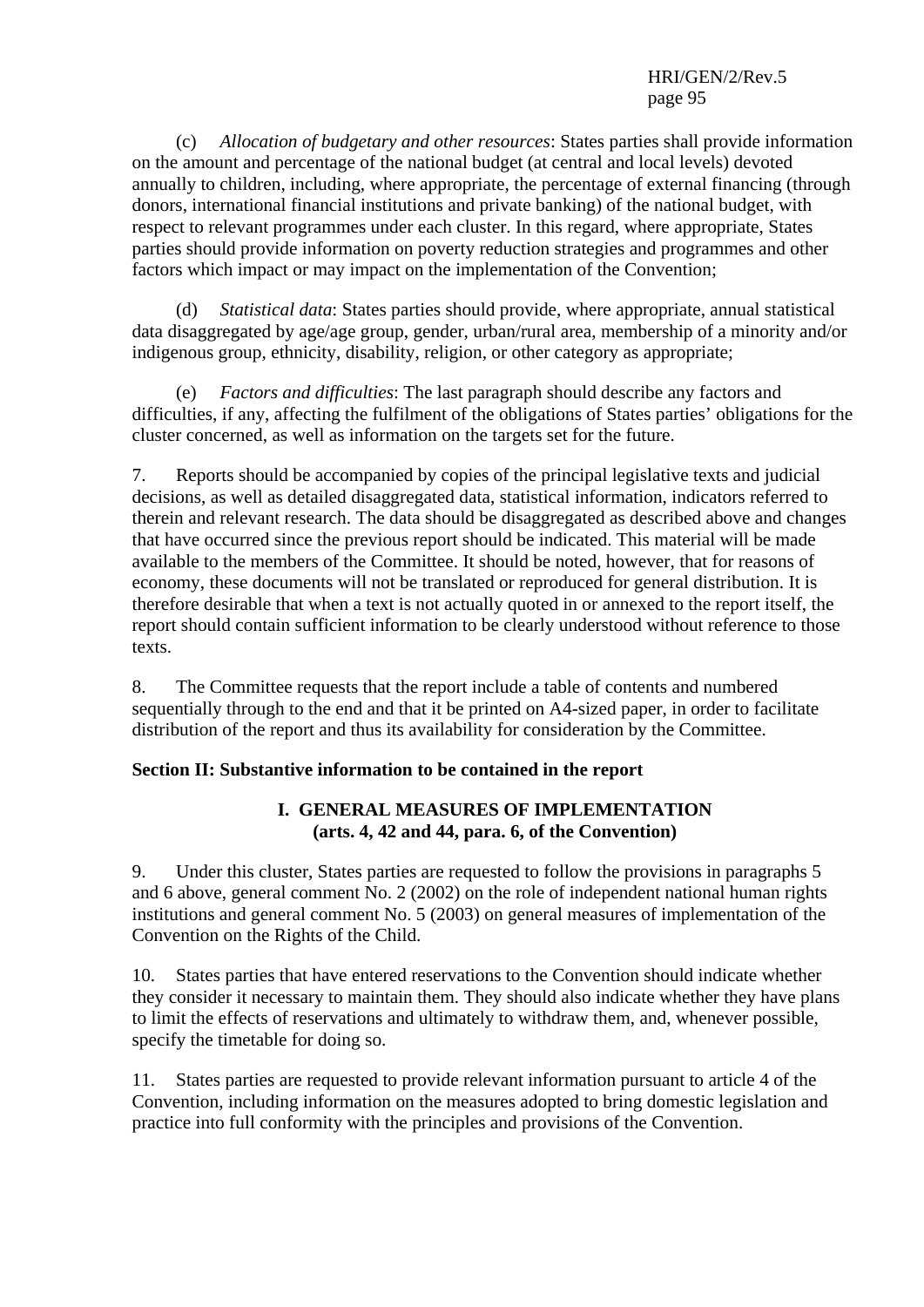12. (a) States parties that provide international assistance or development aid should provide information on human and financial resources allocated to programmes for children, in particular within bilateral assistance programmes;

 (b) States parties receiving international assistance or development aid should provide information on the total resources received and the percentage allocated to programmes for children.

13. Recognizing that the Convention represents a minimum standard for children's rights, and in the light of article 41, States parties should describe any provisions of the domestic legislation that are more conducive to the realization of the rights of the child as enshrined in the **Convention** 

14. States parties should provide information on remedies available and their accessibility to children, in cases of violation of the rights recognized by the Convention, as well as information on existing mechanisms at national or local level for coordinating policies relating to children and for monitoring the implementation of the Convention.

15. States parties should indicate whether there is an independent national human rights institution and describe the process of appointing its members and explain its mandate and role with regard to the promotion and protection of children's rights as outlined in the Committee's general comment No. 2 (2002). Also indicate how this national human rights institution is financed.

16. States parties should describe the measures that have been taken or are foreseen, pursuant to article 42 of the Convention, to make the principles and provisions of the Convention widely known to adults and children alike.

17. States parties should also describe the measures undertaken or foreseen, pursuant to article 44, paragraph 6, to make their reports widely available to the public at large in their own countries. These measures should also include, when appropriate, the translation of the concluding observations of the Committee adopted after the consideration of the previous report into official and minority languages and their wide dissemination, including through the print and electronic media.

18. States parties should provide information on cooperation with civil society organizations, including non-governmental organizations and children's and youth groups, with regard to implementation of all aspects of the Convention. In addition, please describe the manner in which the present report was prepared and the extent to which non-governmental organizations (NGOs), youth groups and others were consulted.

## **II. DEFINITION OF THE CHILD (art. 1)**

19. States parties are also requested to provide updated information with respect to article 1 of the Convention, concerning the definition of a child under their domestic laws and regulations, specifying any differences between girls and boys.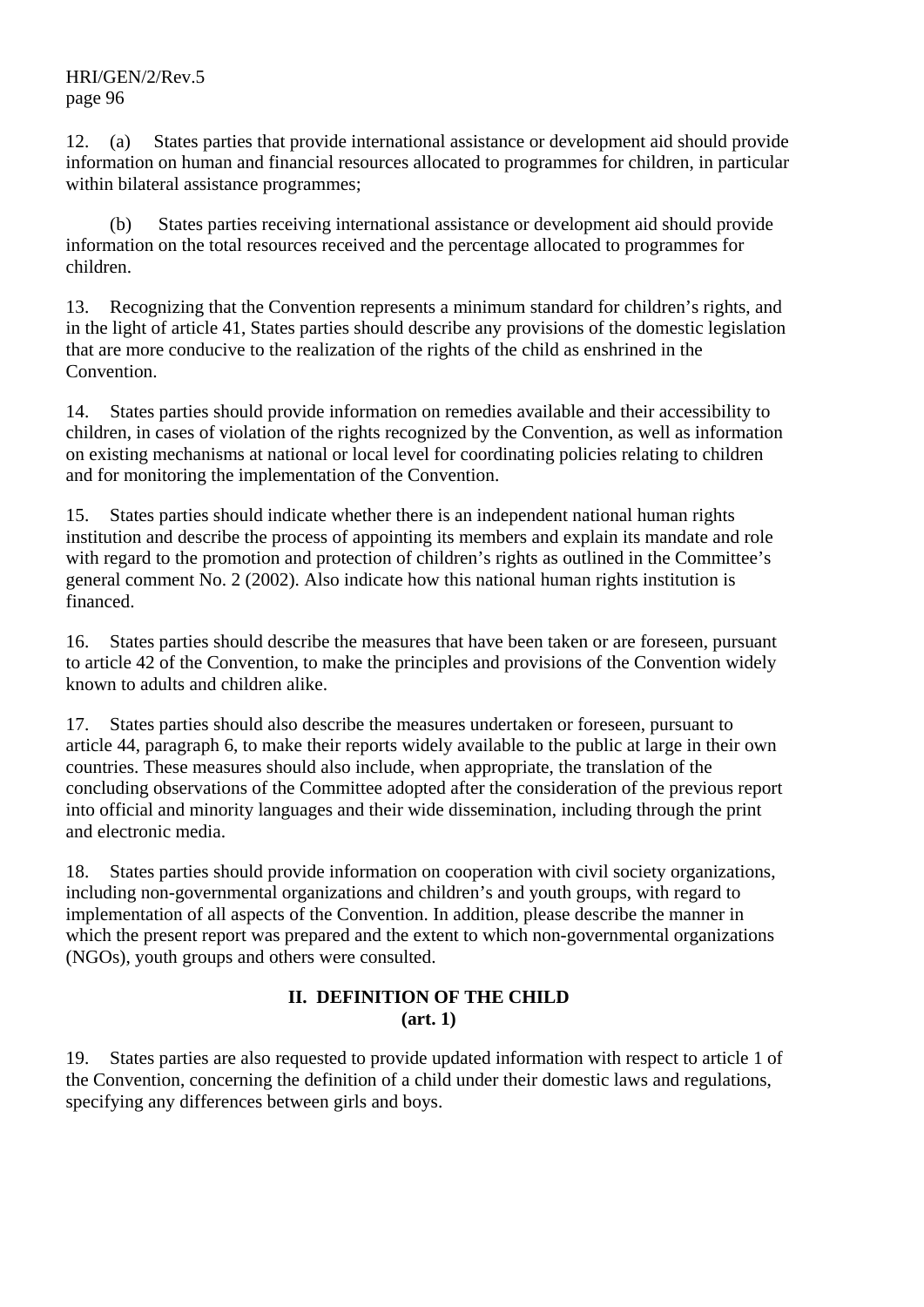### **III. GENERAL PRINCIPLES (arts. 2, 3, 6 and 12)**

20. Under this cluster, States parties are requested to follow the provisions in paragraphs 5 and 6, above.

21. States parties should provide relevant information in respect of:

- (a) Non-discrimination (art. 2);
- (b) Best interests of the child (art. 3);
- (c) The right to life, survival and development (art. 6);
- (d) Respect for the views of the child (art. 12).

22. Reference should also be made to the implementation of these rights in relation to children belonging to the most disadvantaged groups.

23. With regard to article 2, information should also be provided on the measures taken to protect children from xenophobia and other related forms of intolerance. With regard to article 6, information should also be provided on the measures taken to ensure that persons under 18 are not subject to the death penalty; that the deaths of children are registered, and, where appropriate, investigated and reported, as well as on the measures adopted to prevent suicide among children and to monitor its incidence; and to ensure the survival of children at all ages, in particular adolescents, and that maximum efforts are made to ensure the minimization of risks to which that group may be exposed particularly (for example, sexually transmitted diseases or street violence).

### **IV. CIVIL RIGHTS AND FREEDOMS (arts. 7, 8, 13-17 and 37 (a))**

24. Under this cluster, States parties are requested to follow the provisions in paragraphs 5 and 6, above.

25. States parties should provide relevant information in respect of:

- (a) Name and nationality (art. 7);
- (b) Preservation of identity (art. 8);
- (c) Freedom of expression (art. 13);
- (d) Freedom of thought, conscience and religion (art. 14);
- (e) Freedom of association and of peaceful assembly (art. 15);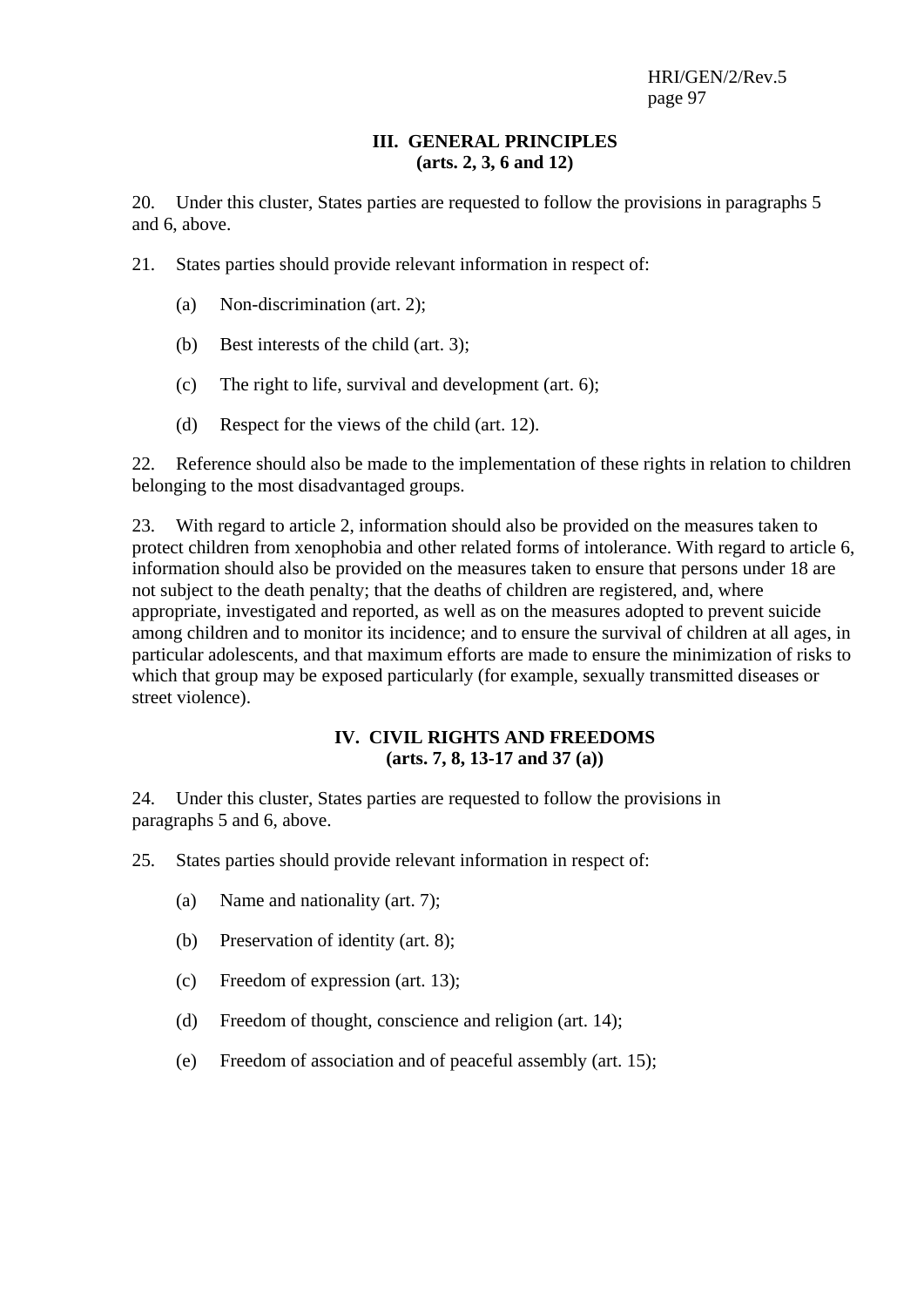- (f) Protection of privacy (art. 16);
- (g) Access to appropriate information (art. 17);

 (h) The right not to be subjected to torture or other cruel, inhuman or degrading treatment or punishment, including corporal punishment (art. 37 (a)).

26. States parties should refer, inter alia, to children with disabilities, children living in poverty, children born out of wedlock, asylum-seeking and refugee children and children belonging to indigenous and/or minority groups.

### **V. FAMILY ENVIRONMENT AND ALTERNATIVE CARE (arts. 5, 9-11, 18, paras. 1 and 2; 19-21, 25, 27, para. 4 and 39)**

27. Under this cluster, States parties are requested to follow the provisions in paragraphs 5 and 6, above.

28. States parties should provide relevant information, including the principal legislative, judicial, administrative or other measures in force, particularly on how the principles of the "best interests of the child" (art. 3) and "respect for the views of the child" (art. 12) are reflected in addressing the questions of:

- (a) Parental guidance (art. 5);
- (b) Parental responsibilities (art. 18, paras. 1 and 2);
- (c) Separation from parents (art. 9);
- (d) Family reunification (art. 10);
- (e) Recovery of maintenance for the child (art. 27, para. 4);
- (f) Children deprived of a family environment (art. 20);
- (g) Adoption (art. 21);
- (h) Illicit transfer and non-return (art. 11);

 (i) Abuse and neglect (art. 19), including physical and psychological recovery and social reintegration (art. 39);

(j) Periodic review of placement (art. 25).

29. The report should also provide information on any relevant bilateral or multilateral agreements, treaties or conventions concluded by the State party or to which it may have acceded, particularly with regard to articles 11, 18 or 21, and their impact.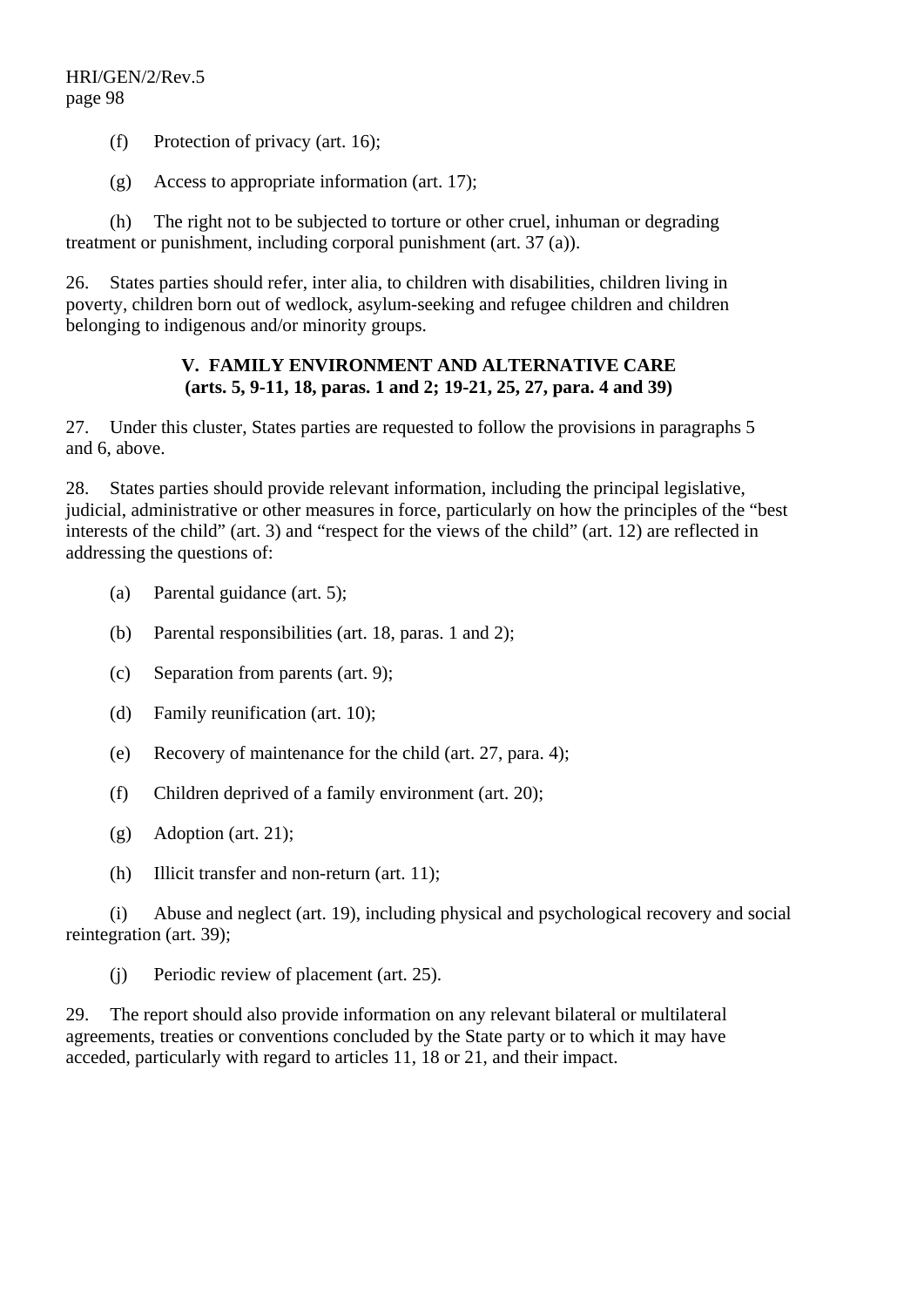## **VI. BASIC HEALTH AND WELFARE (arts. 6, 18, para. 3, 23, 24, 26, and 27, paras. 1-3)**

30. Under this cluster, States parties are requested to follow the provisions in paragraphs 5 and 6 above, and general comment No. 3 (2003) on HIV/AIDS and the rights of the child and general comment No. 4 (2003) on adolescent health and development in the context of the Convention on the Rights of the Child.

- 31. States parties should provide relevant information in respect of:
	- (a) Survival and development (art. 6, para. 2);
	- (b) Children with disabilities (art. 23);
	- (c) Health and health services (art. 24);
	- (d) Social security and childcare services and facilities (arts. 26 and 18, para. 3);
	- (e) Standard of living (art. 27, paras. 1-3).

32. With regard to article 24, the report should contain information on measures and policies for the implementation of the right to health, including efforts to combat diseases such as HIV/AIDS (see general comment No. 3 (2003)), malaria and tuberculosis particularly among special groups of children at high risk. In the light of general comment No. 4 (2003), information on the measures undertaken to promote and protect the rights of young people in the context of adolescent health should also be included. Further, the report should also indicate the legal measures promulgated to prohibit all forms of harmful traditional practices, including female genital mutilation, and to promote awareness-raising activities to sensitize all concerned parties, including community and religious leaders, on the harmful aspects of these practices.

## **VII. EDUCATION, LEISURE AND CULTURAL ACTIVITIES (arts. 28, 29 and 31)**

33. Under this cluster, States parties are requested to follow the provisions in paragraphs 5 and 6 above, and general comment No. 1 (2001) on the aims of education.

34. States parties should provide relevant information in respect of:

- (a) Education, including vocational training and guidance (art. 28);
- (b) Aims of education (art. 29) with reference also to quality of education;
- (c) Rest, leisure, recreation and cultural and artistic activities (art. 31).

35. With regard to article 28, reports should also provide information on any category or group of children who do not enjoy the right to education (either due to lack of access or because they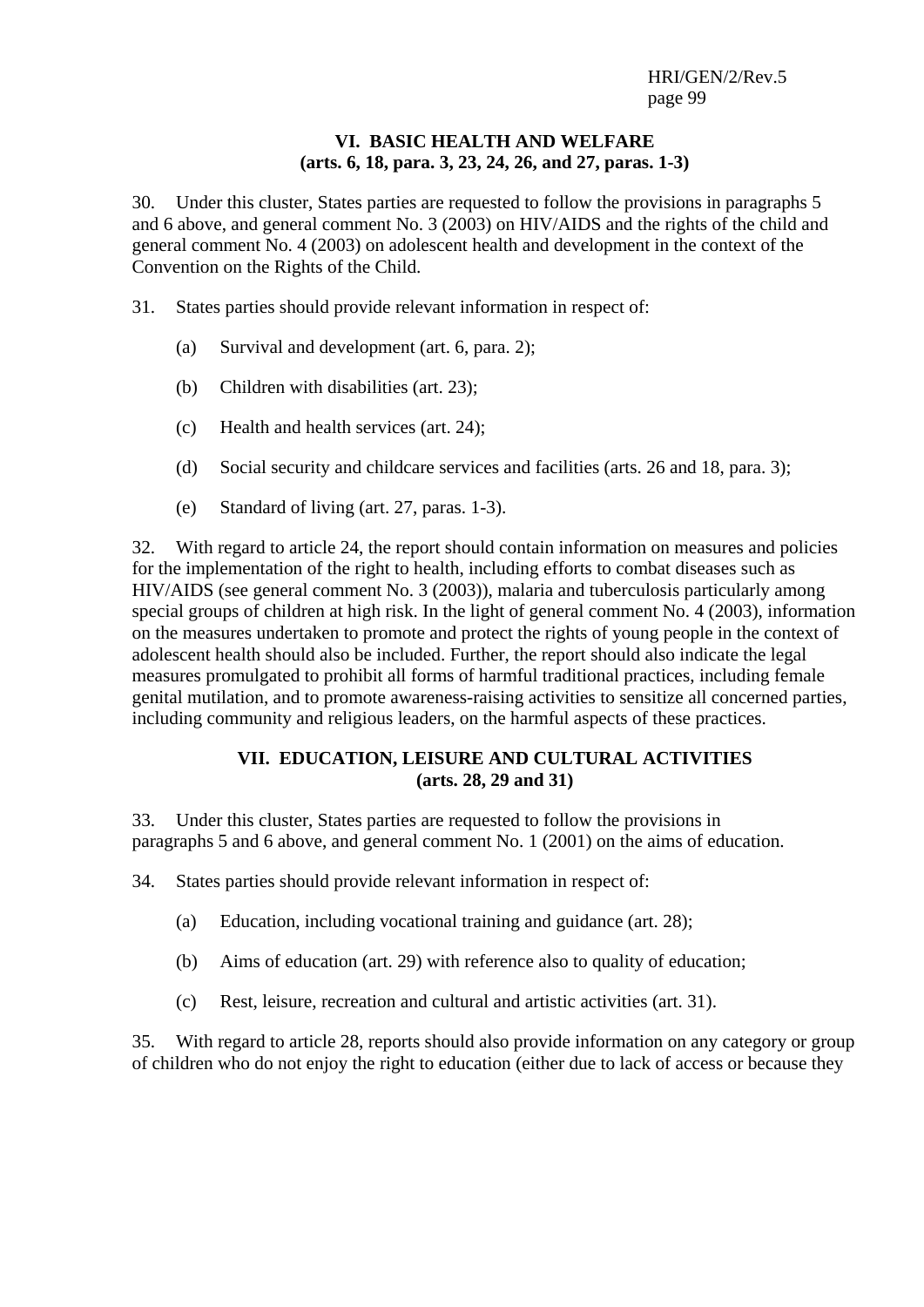have left or been excluded from school) and the circumstances in which children may be excluded from school temporarily or permanently (for example, disability, deprivation of liberty, pregnancy, or HIV/AIDS infection), including any arrangements made to address such situations and to provide alternative education.

36. States parties should specify the nature and extent of cooperation with local and national organizations of a governmental or non-governmental nature, such as teachers' associations, concerning the implementation of this part of the Convention.

### **VIII. SPECIAL PROTECTION MEASURES (arts. 22, 30, 32-36, 37 (b)-(d), 38, 39 and 40)**

37. Under this cluster, States parties are requested to follow the provisions in paragraphs 5 and 6 above, and general comment No. 6 (2005) on the treatment of unaccompanied and separated children outside their country of origin.

38. States parties are requested to provide relevant information on measures taken to protect:

- (a) Children in situations of emergency:
	- (i) Refugee children (art. 22);
	- (ii) Children in armed conflicts (art. 38), including physical and psychological recovery and social reintegration (art. 39);
- (b) Children in conflict with the law:
	- (i) The administration of juvenile justice (art. 40);
	- (ii) Children deprived of their liberty, including any form of detention, imprisonment or placement in custodial settings (art. 37 (b), (c) and (d));
	- (iii) The sentencing of juveniles, in particular the prohibition of capital punishment and life imprisonment (art. 37 (a));
	- (iv) Physical and psychological recovery and social reintegration (art. 39);

 (c) Children in situations of exploitation, including physical and psychological recovery and social reintegration (art. 39):

- (i) Economic exploitation, including child labour (art. 32);
- (ii) Drug abuse (art. 33);
- (iii) Sexual exploitation and sexual abuse (art. 34);
- (iv) Other forms of exploitation (art. 36);
- (v) Sale, trafficking and abduction (art. 35);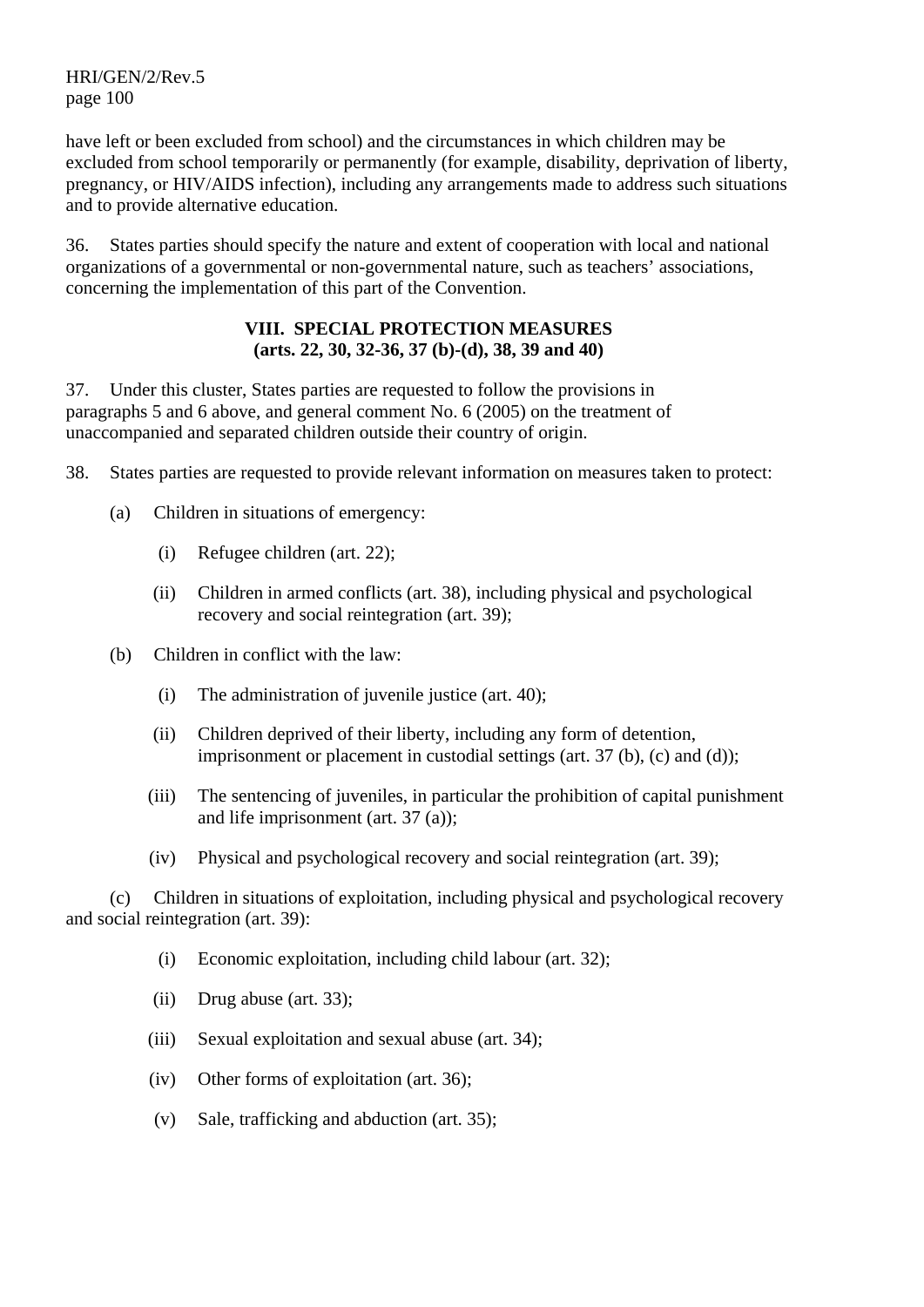- (d) Children belonging to a minority or an indigenous group (art. 30);
- (e) Children living or working on the street.

39. In relation to article 22, reports should also provide information on the international conventions and other relevant instruments to which the State is party, including those relating to international refugee law, as well as relevant indicators identified and used; relevant programmes of technical cooperation and international assistance, as well as information on infringements that have been observed by inspectors and sanctions applied.

40. Reports should further describe the training activities developed for all professionals involved with the system of juvenile justice, including judges and magistrates, prosecutors, lawyers, law enforcement officials, immigration officers and social workers, on the provisions of the Convention and other relevant international instruments in the field of juvenile justice, including the United Nations Standard Minimum Rules for the Administration of Juvenile Justice (The Beijing Rules) (General Assembly resolution 40/33), the United Nations Guidelines for the Prevention of Juvenile Delinquency (The Riyadh Guidelines) (General Assembly resolution 45/112) and the United Nations Rules for the Protection of Juveniles Deprived of their Liberty (General Assembly resolution 45/113).

41. With regard to article 32, reports should also provide information on the international conventions and other relevant instruments to which the State is party, including in the framework of the International Labour Organization, as well as relevant indicators identified and used; relevant programmes of technical cooperation and international assistance developed, as well as information on infringements that have been observed by inspectors and sanctions applied.

## **IX. OPTIONAL PROTOCOLS TO THE CONVENTION ON THE RIGHTS OF THE CHILD**

42. States parties that have ratified one or both Optional Protocols to the Convention on the Rights of the Child - Optional Protocol to the Convention on the Rights of the Child on the involvement of children in armed conflict, Optional Protocol to the Convention on the Rights of the Child on the sale of children, child prostitution and child pornography - should, after they have submitted their initial report for each of the two Optional Protocols (see respective guidelines, CRC/OP/AC/1 and CRC/OP/SA/1), provide detailed information about measures taken with regard to the recommendations made by the Committee in its concluding observations on the last report submitted to the Committee.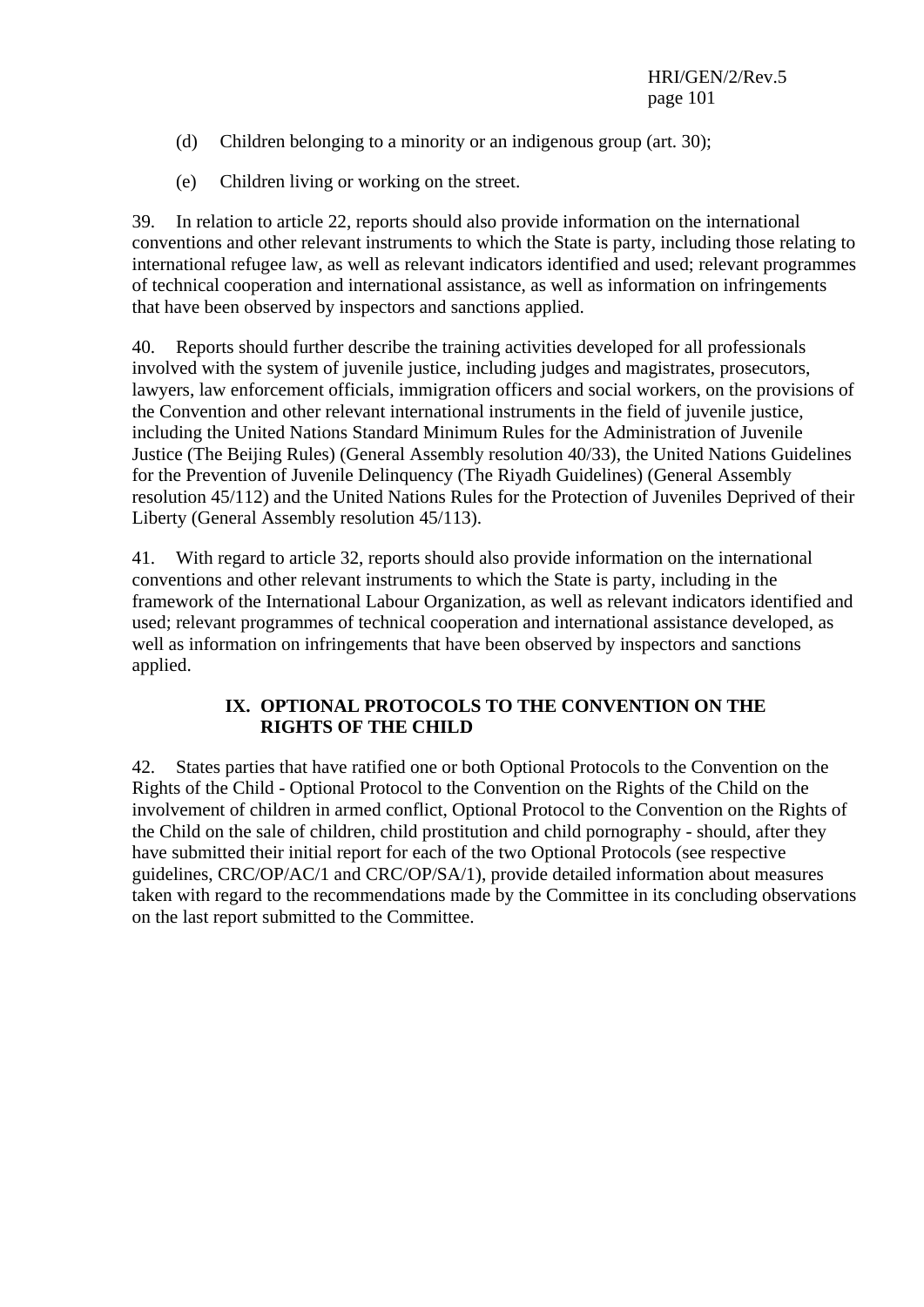#### **Annex**

### **ANNEX TO THE GENERAL GUIDELINES REGARDING THE FORM AND CONTENTS OF PERIODIC REPORTS TO BE SUBMITTED BY STATES PARTIES UNDER ARTICLE 44, PARAGRAPH 1 (b), OF THE CONVENTION**

#### **Introduction**

1. In preparing their periodic reports States parties should follow the General Guidelines regarding the form and content and include, as requested by the present annex, where appropriate, information and disaggregated statistical data and other indicators. In the present annex, references to disaggregated data include indicators such as age and/or age group, gender, location in rural/urban area, membership of minority and/or indigenous group, ethnicity, religion, disability or any other category considered appropriate.

2. Information and disaggregated data provided by States parties should cover the reporting period since the consideration of their last report. They should also explain or comment on significant changes that have taken place over the reporting period.

### **I. GENERAL MEASURES OF IMPLEMENTATION (arts. 4, 42 and 44, para. 6)**

3. States parties should provide statistical data on training provided on the Convention for professionals working with and for children, including, but not limited to:

- (a) Judicial personnel, including judges and magistrates;
- (b) Law enforcement personnel;
- (c) Teachers;
- (d) Health-care personnel;
- (e) Social workers.

## **II. DEFINITION OF THE CHILD (art. 1)**

4. States parties should provide disaggregated data as described in paragraph 1 above, on the number and proportion of children under 18 living in the State party.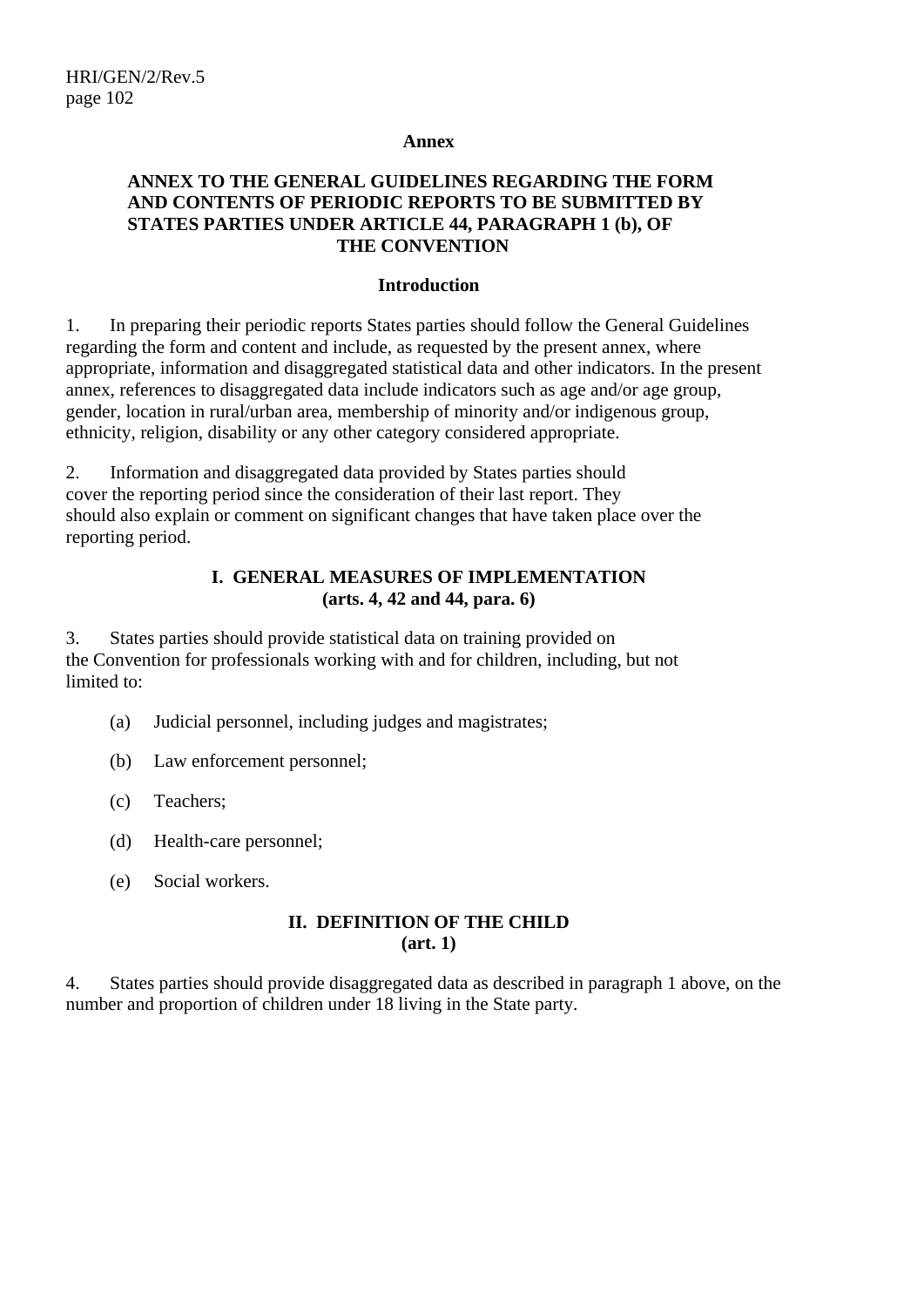### **III. GENERAL PRINCIPLES (arts. 2, 3, 6 and 12)**

#### **Right to life, survival and development (art. 6)**

5. It is recommended that States parties provide data disaggregated as described in paragraph 1 above, on the death of those under 18:

- (a) As a result of extrajudicial, summary or arbitrary executions;
- (b) As a result of capital punishment;

 (c) Due to illnesses, including HIV/AIDS, malaria, tuberculosis, polio, hepatitis and acute respiratory infections;

- (d) As a result of traffic or other accidents;
- (e) As the result of crime and other forms of violence;
- (f) Due to suicide.

### **Respect for the views of the child (art. 12)**

6. States parties should provide data on the number of child and youth organizations or associations and the number of members that they represent.

7. States parties should provide data on the number of schools with independent student councils.

#### **IV. CIVIL RIGHTS AND FREEDOMS (arts. 7, 8, 13-17 and 37 (a))**

#### **Birth registration (art. 7)**

8. Information should be provided on the number and percentage of children who are registered after birth, and when such registration takes place.

#### **Access to appropriate information (art. 17)**

9. The report should contain statistics on the number of libraries accessible to children, including mobile libraries.

### **The right not to be subjected to torture or other cruel inhuman or degrading treatment or punishment (art. 37 (a))**

10. States parties should provide data disaggregated as described in paragraph 1 above, and type of violation, on the:

(a) Number of children reported as victims of torture;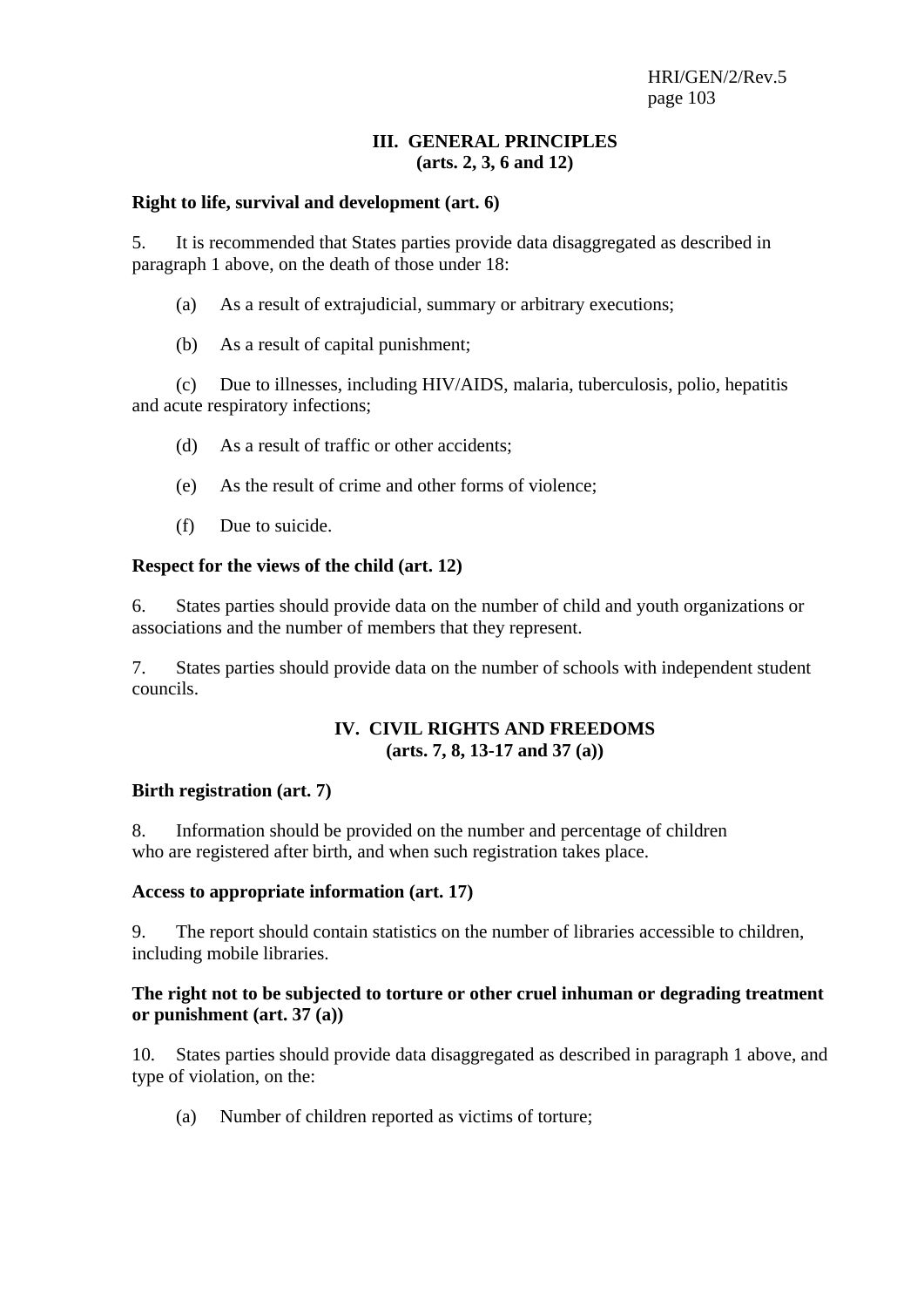(b) Number of children reported as victims of other cruel, inhuman or degrading treatment or other forms of punishment, including forced marriage and female genital mutilation;

 (c) Number and percentage of reported violations under both (a) and (b) which have resulted in either a court decision or other types of follow-up;

 (d) Number and percentage of children who received special care in terms of recovery and social reintegration;

 (e) Number of programmes implemented for the prevention of institutional violence and amount of training provided to staff of institutions on this issue.

## **V. FAMILY ENVIRONMENT AND ALTERNATIVE CARE**

## **Family support (arts. 5 and 18, paras. 1 and 2)**

11. States parties should provide data disaggregated as described in paragraph 1, above, on the:

 (a) Number of services and programmes aimed at rendering appropriate assistance to parents and legal guardians in the performance of their child-rearing responsibilities and the number and percentage of children and families that benefit from these services and programmes;

 (b) Number of available childcare services and facilities and the percentage of children and families that have access to these services.

## **Children without parental care (arts. 9, paras. 1-4, 21 and 25)**

12. With reference to children separated from parents, States parties should provide data disaggregated as described in paragraph 1, above, on the:

Number of children without parental care disaggregated by causes (i.e. due to armed conflict, poverty, abandonment as a result of discrimination, etc.);

 (b) Number of children separated from their parents as a result of court decisions (inter alia, in relation to situations of detention, imprisonment, exile or deportation);

 (c) Number of institutions for these children disaggregated by region, number of places available in these institutions, ratio of caregivers to children and number of foster homes;

 (d) Number and percentage of children separated from their parents who are living in institutions or with foster families as well as the duration of placement and frequency of its review;

(e) Number and percentage of children reunited with their parents after a placement;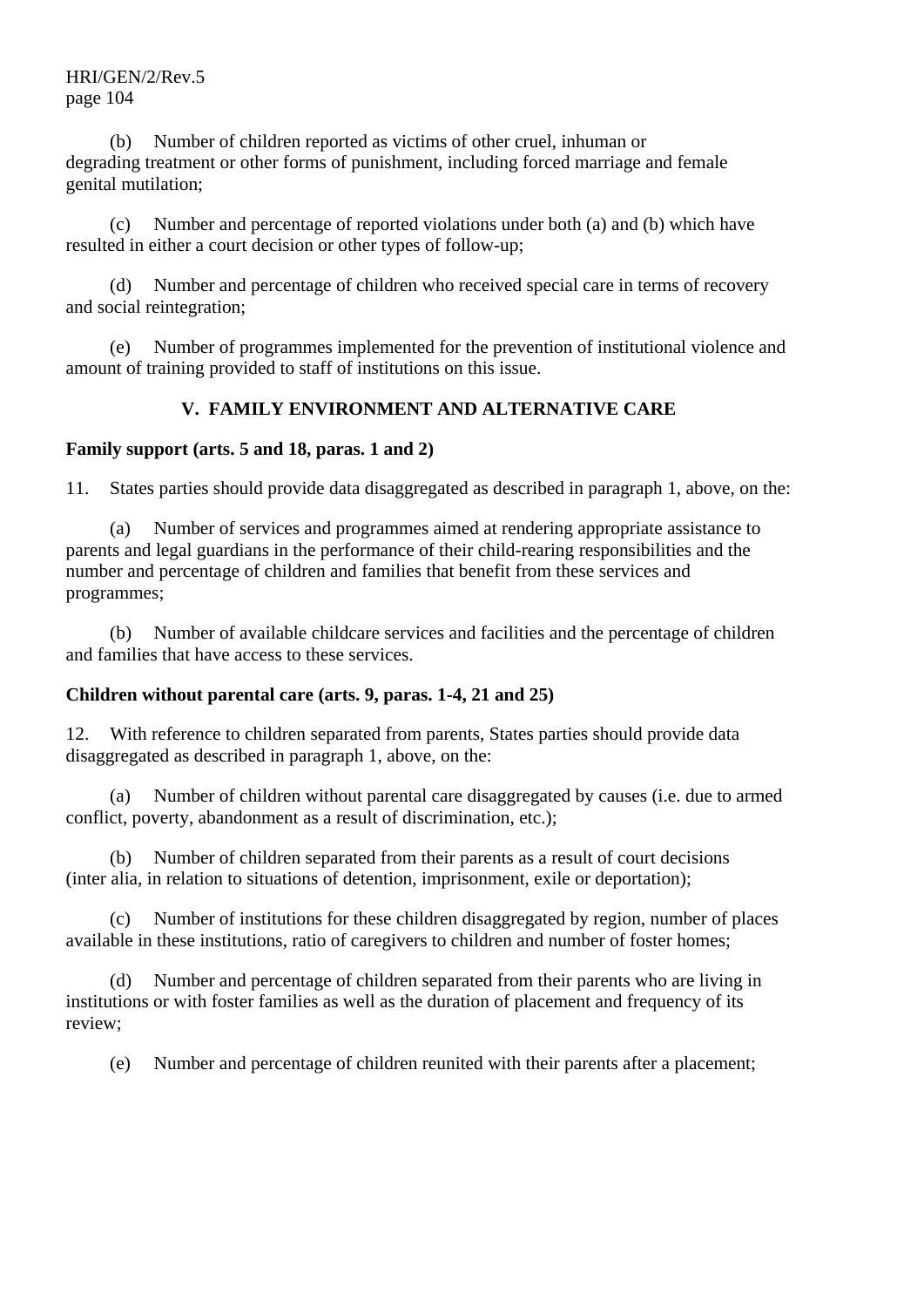(f) Number of children in domestic (formal and informal) and intercountry adoption programmes disaggregated by age and with information on the country of origin and of adoption for the children concerned.

#### **Family reunification (art. 10)**

13. States parties should provide data disaggregated by gender, age, national and ethnic origin on the number of children who entered or left the country for the purpose of family reunification, including the number of unaccompanied refugee and asylum-seeking children.

### **Illicit transfer and non-return (art. 11)**

14. States parties should provide data disaggregated as described in paragraph 1, above, as well as by national origin, place of residence, family status on the:

(a) Number of children abducted from and to the State party;

 (b) Number of perpetrators arrested and percentage of those that were sanctioned in (criminal) courts.

Information on the relationship between the child and the perpetrator of the illicit transfer should also be included.

### **Abuse and neglect (art. 19), including physical and psychological recovery and social reintegration (art. 39)**

15. States parties should provide data disaggregated as described in paragraph 1, above, on the:

 (a) Number and percentage of children reported as victims of abuse and/or neglect by parents or other relatives/caregivers;

 (b) Number and percentage of those cases reported that resulted in sanctions or other forms of follow-up for perpetrators;

 (c) Number and percentage of children who received special care in terms of recovery and social reintegration.

## **VI. BASIC HEALTH AND WELFARE**

#### **Children with disabilities (art. 23)**

16. States parties should specify the number and percentage of children with disabilities disaggregated as described in paragraph 1, above, as well as by nature of disability:

(a) Whose parents receive special material or other assistance;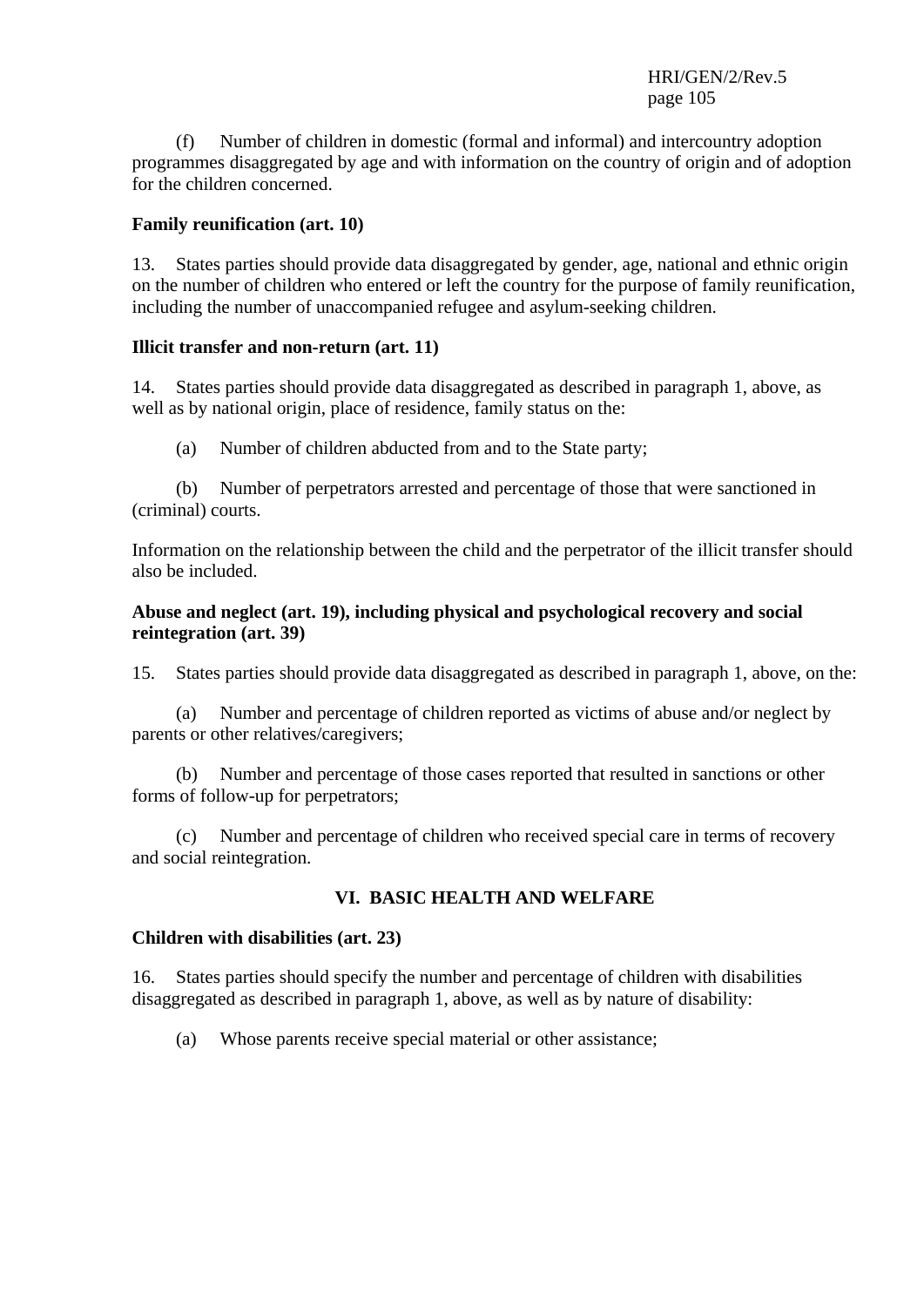(b) Who are living in institutions, including institutions for mental illnesses, or outside their families, such as in foster care;

(c) Who are attending regular schools;

(d) Who are attending special schools.

### **Health and health services (art. 24)**

17. States parties should provide data disaggregated as described in paragraph 1, above, on the:

(a) Rates of infant and under-five child mortality;

(b) Proportion of children with low birth weight;

(c) Proportion of children with moderate and severe underweight, wasting and stunting;

 (d) Percentage of households without access to hygienic sanitation facilities and access to safe drinking water;

 (e) Percentage of one-year-olds fully immunized for tuberculosis, diphtheria, pertussis, tetanus, polio and measles;

(f) Rates of maternal mortality, including its main causes;

 (g) Proportion of pregnant women who have access to, and benefit from, prenatal and post-natal health care;

(h) Proportion of children born in hospitals;

(i) Proportion of personnel trained in hospital care and delivery;

(j) Proportion of mothers who practice exclusive breastfeeding and for how long.

18. States parties should provide data disaggregated as described in paragraph 1, above, on the:

(a) Number/percentage of children infected by HIV/AIDS;

 (b) Number/percentage of children who receive assistance including medical treatment, counselling, care and support;

 (c) Number/percentage of these children living with relatives, in foster care, in institutions, or on the streets;

(d) Number of child-headed households as a result of HIV/AIDS.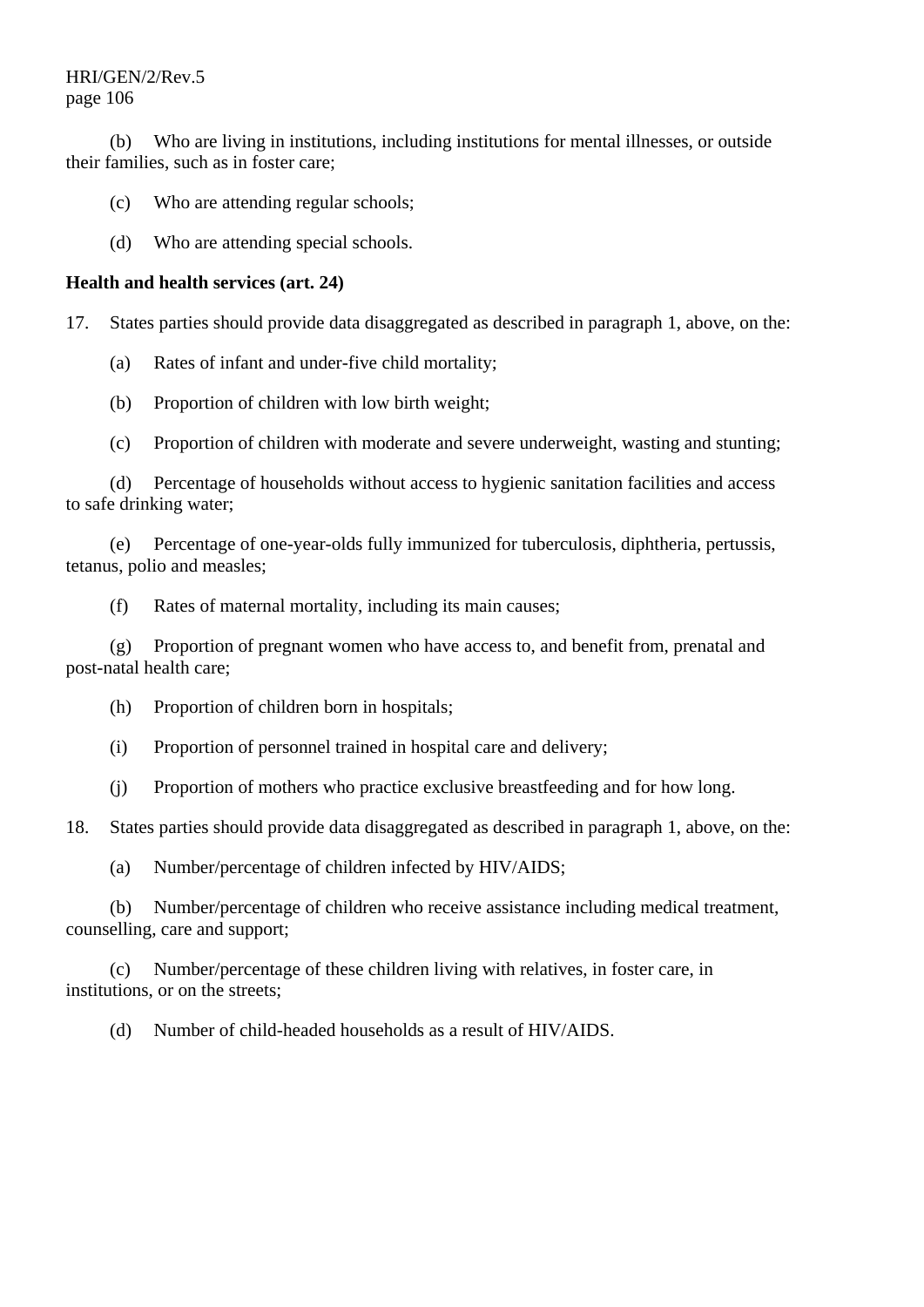19. Data should be provided with regard to adolescent health on:

 (a) The number of adolescents affected by early pregnancy, sexually transmitted infections, mental health problems, drug and alcohol abuse, disaggregated as described in paragraph 1, above;

 (b) Number of programmes and services aimed at the prevention and treatment of adolescent health concerns.

## **VII. EDUCATION, LEISURE AND CULTURAL ACTIVITIES**

#### **Education, including vocational training (art. 28)**

20. Data disaggregated as described in paragraph 1, above, should be provided in respect of:

(a) Literacy rates of children and adults;

 (b) Enrolment and attendance rates for primary and secondary schools and vocational training centres;

 (c) Retention rates and percentage of dropout for primary and secondary schools and vocational training centres;

 (d) Average teacher:pupil ratio, with an indication of any significant regional or rural/urban disparities;

- (e) Percentage of children in the non-formal education system;
- (f) Percentage of children who attend preschool education.

## **VIII. SPECIAL PROTECTION MEASURES**

#### **Refugee children (art. 22)**

21. States parties should provide data disaggregated as described in paragraph 1, above, as well as country of origin, nationality and accompanied or unaccompanied status on the:

 (a) Number of internally displaced, asylum-seeking, unaccompanied and refugee children;

 (b) Number and percentage of such children attending school and covered by health services.

### **Children in armed conflicts (art. 38), including physical and psychological recovery and social reintegration (art. 39)**

22. States parties should provide data disaggregated as described in paragraph 1, above, on the:

 (a) Number and percentage of persons under 18 who are recruited or enlist voluntarily in the armed forces and proportion of those who participate in hostilities;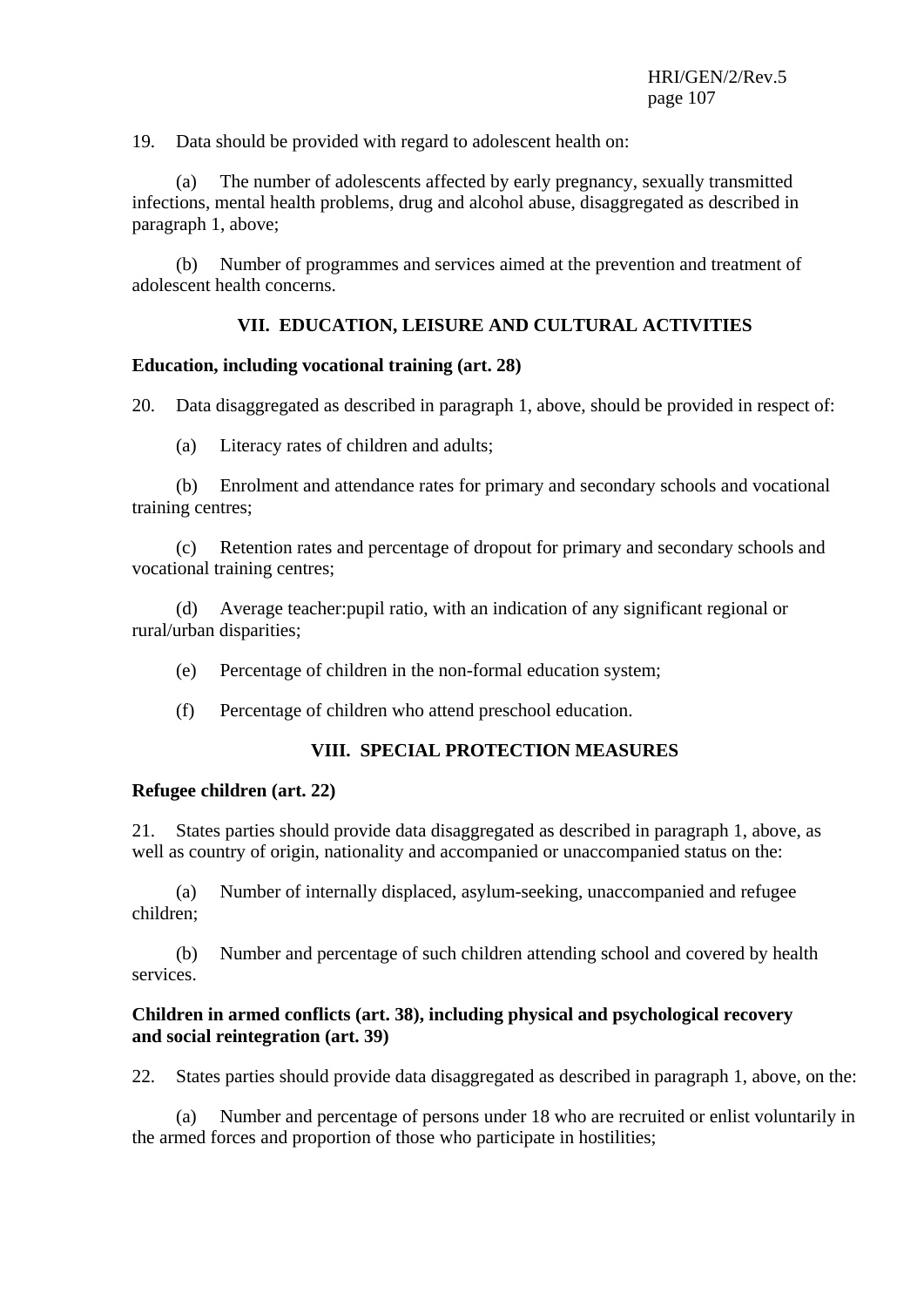(b) Number and percentage of children who have been demobilized and reintegrated into their communities; with the proportion of those who have returned to school and been reunified with their families:

(c) Number and percentage of child casualties due to armed conflict;

(d) Number of children who receive humanitarian assistance;

 (e) Number of children who receive medical and/or psychological treatment as a consequence of armed conflict.

## **The administration of juvenile justice (art. 40)**

23. States parties should provide appropriate disaggregated data (as described in paragraph 1, above, including by type of crime) on the:

 (a) Number of persons under 18 who have been arrested by the police due to an alleged conflict with the law;

(b) Percentage of cases where legal or other assistance has been provided;

 (c) Number and percentage of persons under 18 who have been found guilty of an offence by a court and have received suspended sentences or have received punishment other than deprivation of liberty;

 (d) Number of persons under 18 participating in probation programmes of special rehabilitation;

(e) Percentage of recidivism cases.

### **Children deprived of their liberty, including any form of detention, imprisonment or placement in custodial settings (art. 37 (b)-(d))**

24. States parties should provide appropriate disaggregated data (as described in paragraph 1, above, including by social status, origin and type of crime) on children in conflict with the law in respect of the:

 (a) Number of persons under 18 held in police stations or pretrial detention after having been accused of committing a crime reported to the police, and the average length of their detention;

 (b) Number of institutions specifically for persons under 18 alleged as, accused of, or recognized as having infringed the penal law;

(c) Number of persons under 18 in these institutions and average length of stay;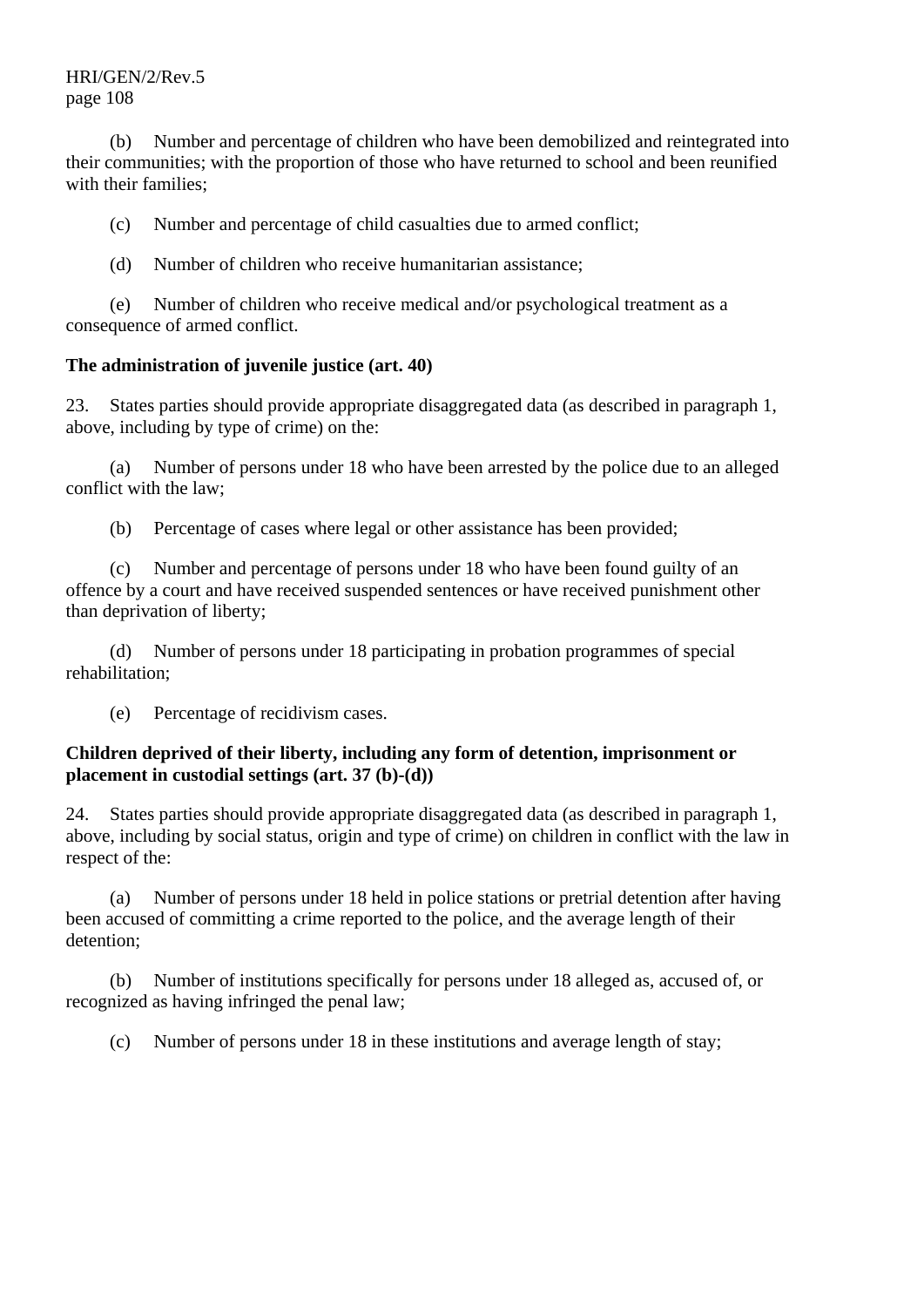(d) Number of persons under 18 detained in institutions that are not specifically for children;

 (e) Number and percentage of persons under 18 who have been found guilty of an offence by a court and have been sentenced to detention and the average length of their detention;

 (f) Number of reported cases of abuse and maltreatment of persons under 18 occurring during their arrest and detention/imprisonment.

# **Economic exploitation of children, including child labour (art. 32)**

25. With reference to special protection measures, States parties should provide statistical disaggregated data as described in paragraph 1, above, on the:

 (a) Number and percentage of children below the minimum age of employment who are involved in child labour as defined by the Minimum Age Convention, 1973 (No. 138) and the Worst Forms of Child Labour Convention, 1999 (No. 182) of the International Labour Organization disaggregated by type of employment;

Number and percentage of those children with access to recovery and reintegration assistance, including free basic education and/or vocational training.

# **Drug and substance abuse (art. 33)**

26. Information is to be provided on:

- (a) The number of child victims of substance abuse;
- (b) The number that are receiving treatment, assistance and recovery services.

# **Sexual exploitation, abuse and trafficking (art. 34)**

27. States parties should provide data disaggregated as described in paragraph 1, above, as well as by types of violation reported on the:

 (a) Number of children involved in sexual exploitation, including prostitution, pornography and trafficking;

 (b) Number of children involved in sexual exploitation, including prostitution, pornography and trafficking, who were provided access to rehabilitation programmes;

 (c) Number of cases of commercial sexual exploitation, sexual abuse, sale of children, abduction of children and violence against children reported during the reporting period;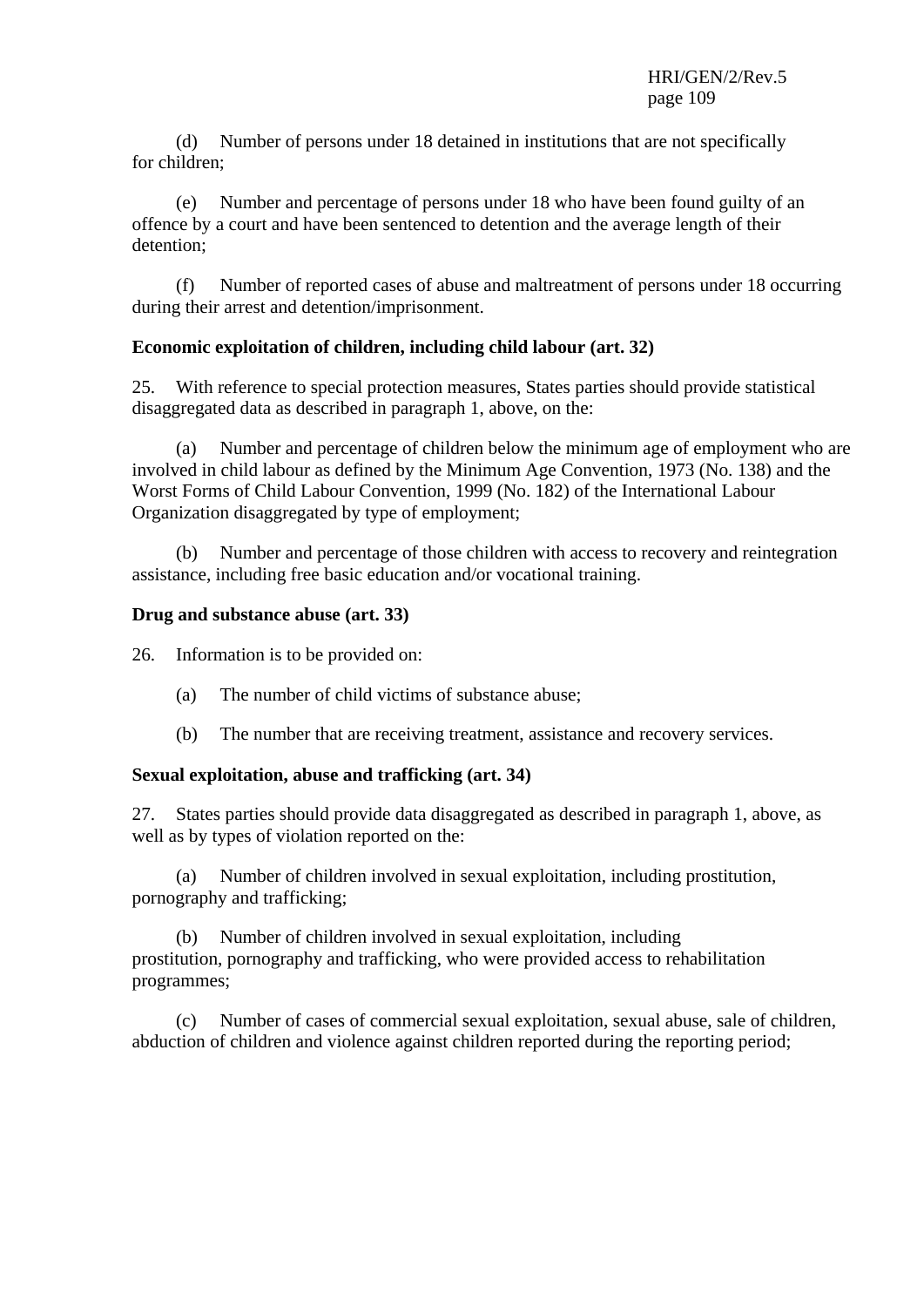(d) Number and percentage of those that have resulted in sanctions, with information on the country of origin of the perpetrator and the nature of the penalties imposed;

(e) Number of children trafficked for other purposes, including labour;

 (f) Number of border and law enforcement officials who have received training, with a view to preventing trafficking of children and to respect their dignity.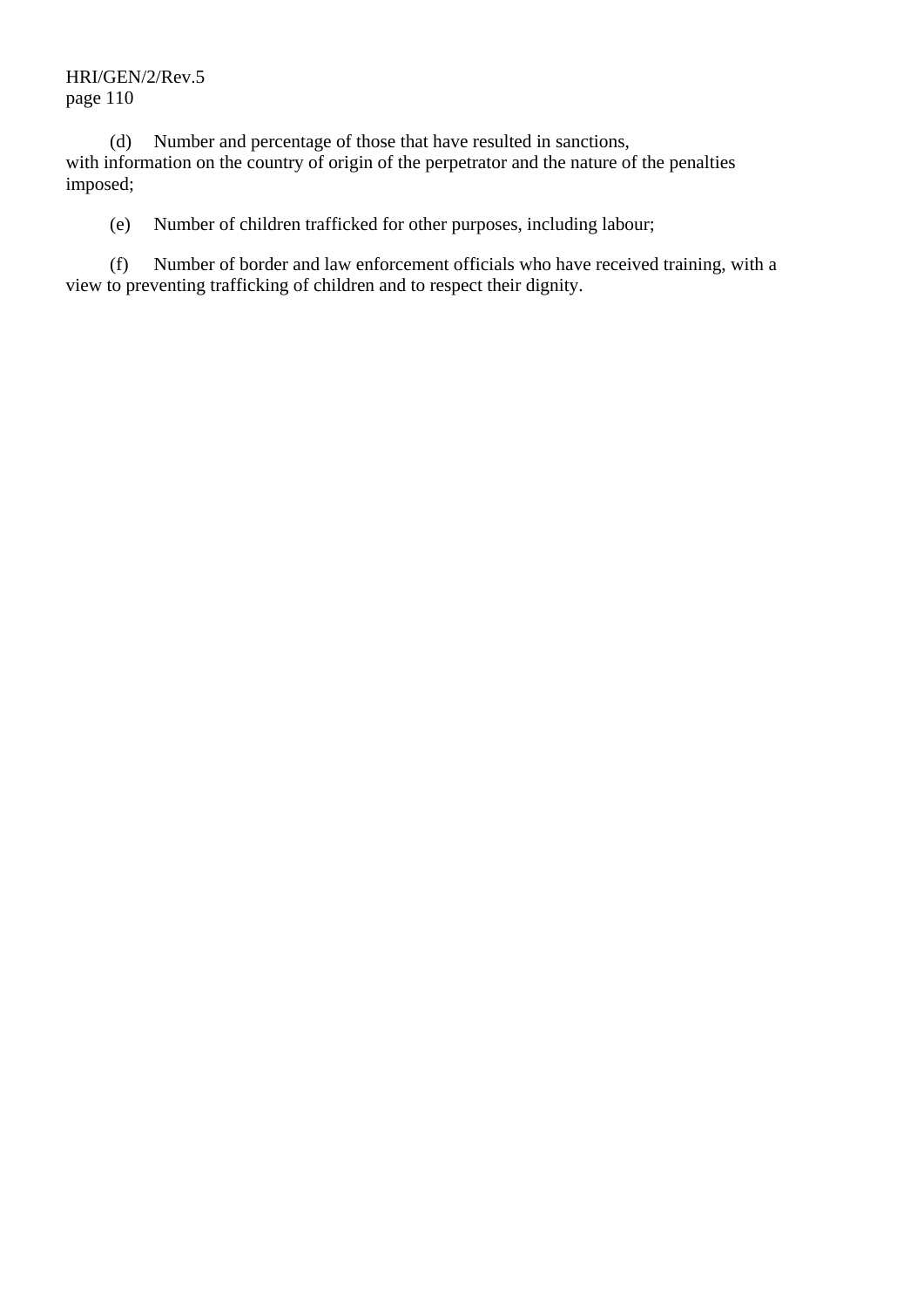# **Chapter VIII**

# **OPTIONAL PROTOCOL TO THE CONVENTION ON THE RIGHTS OF THE CHILD ON THE INVOLVEMENT OF CHILDREN IN ARMED CONFLICT**\*

#### **Introduction**

1. Pursuant to article 8, paragraph 1, of the Optional Protocol, States parties shall, within two years following the entry into force of the Protocol for the State party concerned, submit a report to the Committee on the Rights of the Child providing comprehensive information on the measures it has taken to implement the provisions of the Optional Protocol. Thereafter, pursuant to article 8, paragraph 2, of the Optional Protocol, States parties shall include in the reports they submit to the Committee on the Rights of the Child in accordance with article 44, paragraph 1 (b), of the Convention any further information with respect to the implementation of the Optional Protocol. States parties to the Optional Protocol who are not parties to the Convention shall submit a report every five years after the submission of the comprehensive report.

2. The Committee may, in the light of article 8, paragraph 3, of the Optional Protocol, request from States parties further information relevant to the implementation of the Optional Protocol.

3. Reports should provide information on the measures adopted by the State party to give effect to the rights set forth in the Optional Protocol and on the progress made in the enjoyment of those rights and should indicate the factors and difficulties, if any, affecting the degree of fulfilment of the obligations under the Optional Protocol.

4. Copies of the principal legislative texts and judicial decisions, administrative and other relevant instructions to the armed forces, both of a civil and a military character, as well as detailed statistical information, indicators referred to therein and relevant research should accompany reports. In reporting to the Committee, States parties should indicate how the implementation of the Optional Protocol is in line with the general principles of the Convention on the Rights of the Child, namely non-discrimination, best interests of the child, right to life, survival and development, and respect for the views of the child. Moreover, the process of preparation of the report should be described to the Committee, including the involvement of governmental and non-governmental organizations/bodies in its drafting and dissemination. Finally, reports should indicate the date of reference used when determining whether or not a person is within an age limit (for instance, the date of birth of the person concerned or the first day of the year during which the person concerned reaches that age).

1

<sup>\*</sup> Adopted by the Committee at its 736th meeting (twenty-eighth session) on 3 October 2001.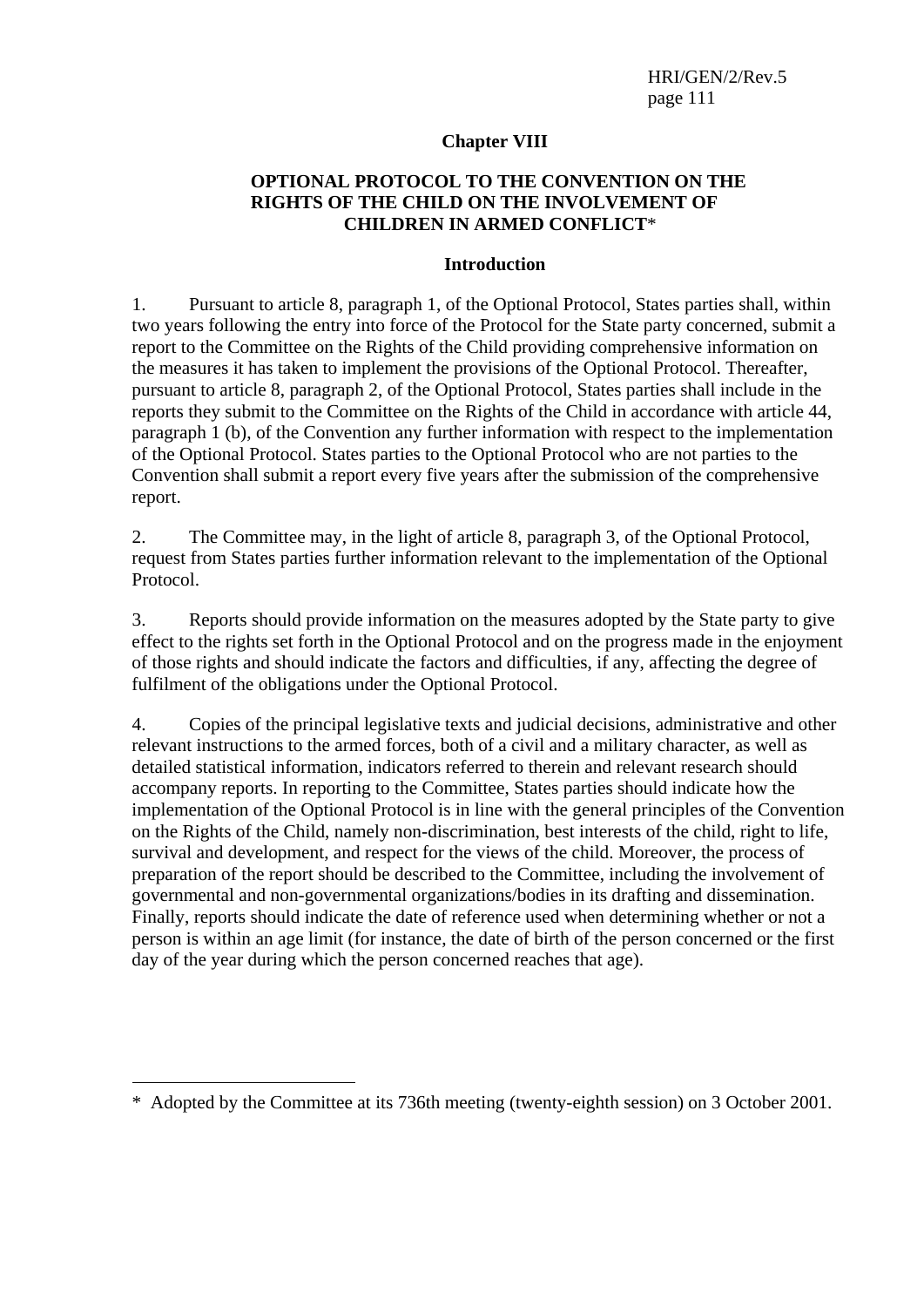### **Article 1**

5. Please provide information on all measures taken, including of a legislative, administrative or other nature, to ensure that members of the armed forces who have not attained the age of 18 years do not take a direct part in hostilities. In this respect, please provide information notably on:

 (a) The meaning of "direct participation" in the legislation and practice of the State concerned;

 (b) The measures taken to avoid a member of the armed forces who has not attained the age of 18 years being deployed or maintained in an area where hostilities are taking place and the obstacles encountered in applying these measures;

 (c) When relevant, disaggregated data on members of the armed forces below the age of 18 years who were taken prisoner, despite not having participated directly in hostilities.

### **Article 2**

6. Please indicate all the measures taken, including of a legislative, administrative or other nature, to ensure that persons who have not attained the age 18 years are not compulsorily recruited into the armed forces. In this regard, reports should provide, information on, inter alia:

 (a) The process of compulsory recruitment (i.e. from registration up to the physical integration into the armed forces), indicating the minimum age linked to each step and at what point in that process recruits become members of the armed forces;

The documents considered reliable which are required to verify age prior to acceptance into compulsory military service (birth certificate, affidavit, etc.);

 (c) Any legal provision enabling the age of conscription to be lowered in exceptional circumstances (e.g. state of emergency). In this respect, please provide information on the age it can be lowered to and the process for and conditions of that change;

 (d) For States parties where compulsory military service has been suspended but not abolished, the minimum age of recruitment set for compulsory military service and how, and under what conditions, compulsory service can be reactivated.

#### **Article 3**

# **Paragraph 1**

7. Reports should contain the following:

 (a) The minimum age set for voluntary recruitment into the armed forces, in accordance with the declaration submitted upon ratification or accession or any change thereafter;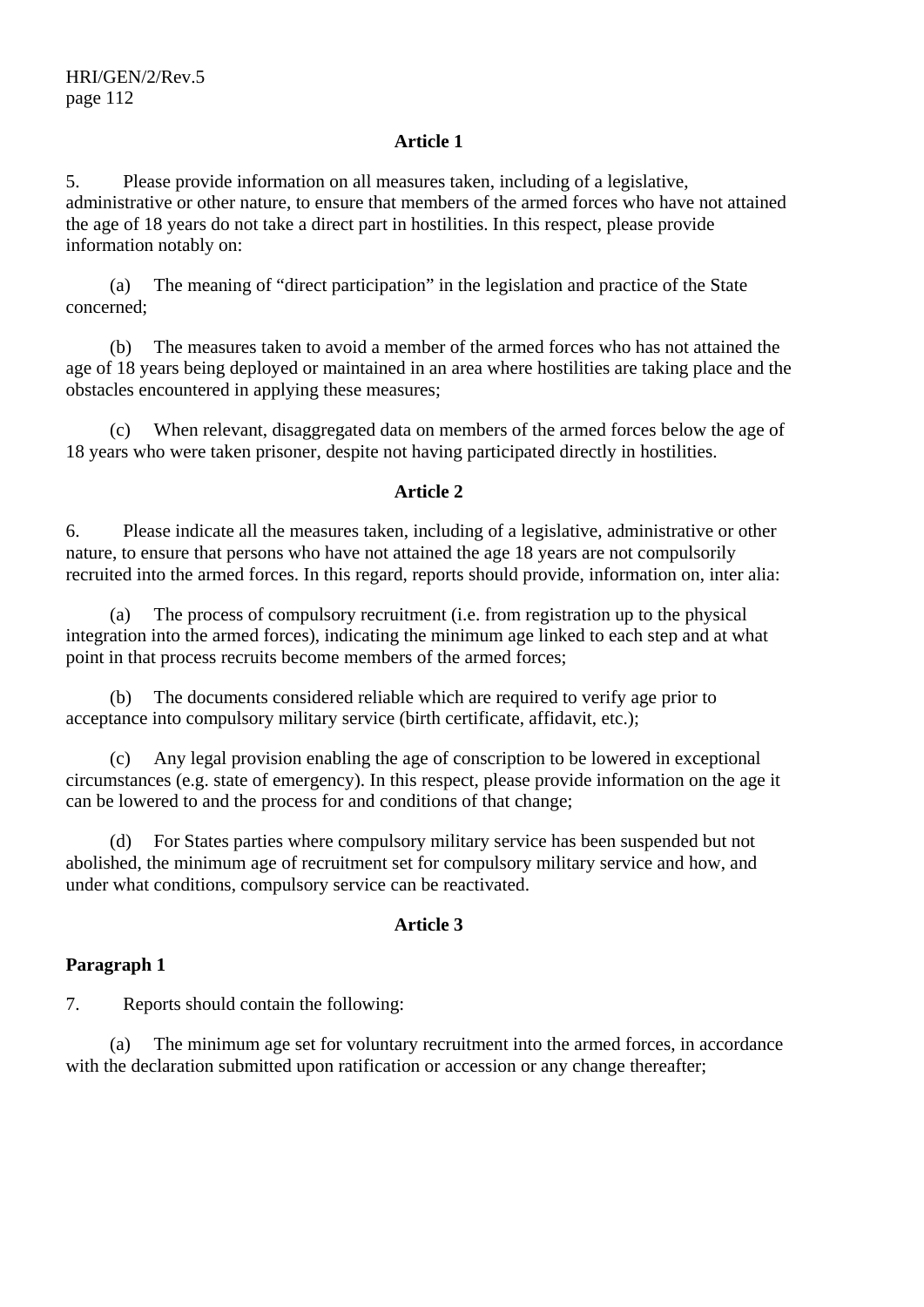(b) When relevant, disaggregated data (for example, by gender, age, region, rural/urban areas and social and ethnic origin, and military ranks) on children below the age of 18 years voluntarily recruited into the national armed forces;

 (c) When relevant, the measures taken pursuant to article 38, paragraph 3, of the Convention on the Rights of the Child to ensure that in recruiting those persons who have attained the minimum age set for voluntary recruitment but who have not attained the age of 18 years, priority is given to those who are oldest. In this respect, provide information on the measures of special protection adopted for the recruits under 18 years old.

#### **Paragraphs 2 and 4**

8. Reports should provide information on:

 (a) The debate which has taken place in the State party prior to the adoption of the binding declaration and the people involved in that debate;

 (b) When relevant, the national (or regional, local, etc.) debates, initiatives, or any campaign aimed at strengthening the declaration if it set a minimum age lower than 18 years.

## **Paragraph 3**

9. With regard to the minimum safeguards that States parties shall maintain concerning voluntary recruitment, reports should provide information on the implementation of these safeguards and indicate, among other things:

 (a) A detailed description of the procedure used for such recruitment, from the expression of intention to volunteer through to the physical integration into the armed forces;

(b) Medical examinations foreseen before volunteers can be recruited;

 (c) The documentation required to verify the age of the volunteers (birth certificate, affidavit, etc.);

 (d) Information that is made available to the volunteers, and to their parents or legal guardians, allowing them to formulate their own opinion and to make them aware of the duties involved in the military service. A copy of any materials used for this purpose should be annexed to the report;

 (e) The effective minimum service time and the conditions for early discharge; the application of military justice or discipline to recruits under 18 and disaggregated data on the number of such recruits being tried or in detention; the minimum and maximum sanctions foreseen in case of desertion;

 (f) The incentives used by the national armed forces for encouraging volunteers (scholarships, advertising, meetings at schools, games, etc.).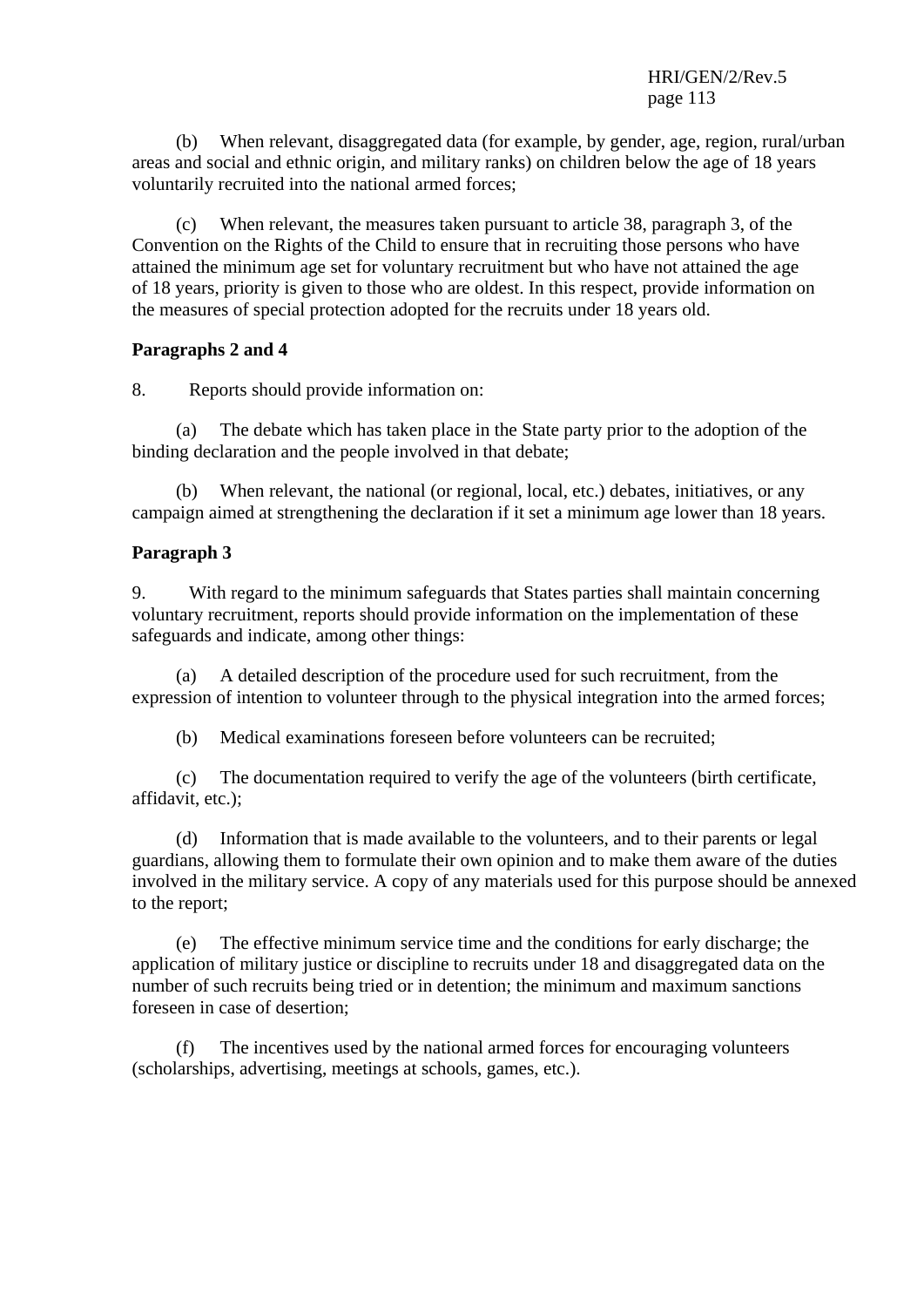## **Paragraph 5**

10. Reports should provide information on:

 (a) The minimum age of entry into schools operated by or under the control of the armed forces;

 (b) Disaggregated data on schools operated by or under the control of the armed forces, including their number, the type of education provided and the proportions of academic education and military training in the curricula; length of the education; academic/military personnel involved, educational facilities, etc.;

 (c) The inclusion in the school curricula of human rights and humanitarian principles, including in areas relevant to the realization of the rights of the child;

 (d) Disaggregated data (for example, by gender, age, region, rural/urban areas and social and ethnic origin) on the students attending these schools; their status (members or not of the armed forces); their military status in the case of a mobilization or of an armed conflict, a genuine military need or any other emergency situation; their right to leave such schools at any time and not to pursue a military career;

 (e) The measures taken to ensure that school discipline is administered in a manner consistent with the child's human dignity, and any complaint mechanisms available in this regard.

#### **Article 4**

11. Please provide information on, inter alia:

 (a) The armed groups operating on/from the territory of the State party or with sanctuary on its territory;

(b) The status of any negotiations between the State party and armed groups;

 (c) Disaggregated data (for example, by gender, age, region, rural/urban areas and social and ethnic origin, time spent in the armed groups, and time spent participating in hostilities) on children who have been recruited and used in hostilities by armed groups and on those who have been arrested by the State party;

 (d) Any written or oral commitment made by armed groups not to recruit and use children below the age of 18 in hostilities;

 (e) Measures adopted by the State party aimed at raising awareness amongst armed groups and within communities of the need to prevent the recruitment of children below the age of 18 and of their legal obligations with regard to the minimum age set in the Optional Protocol for recruitment and participation in hostilities;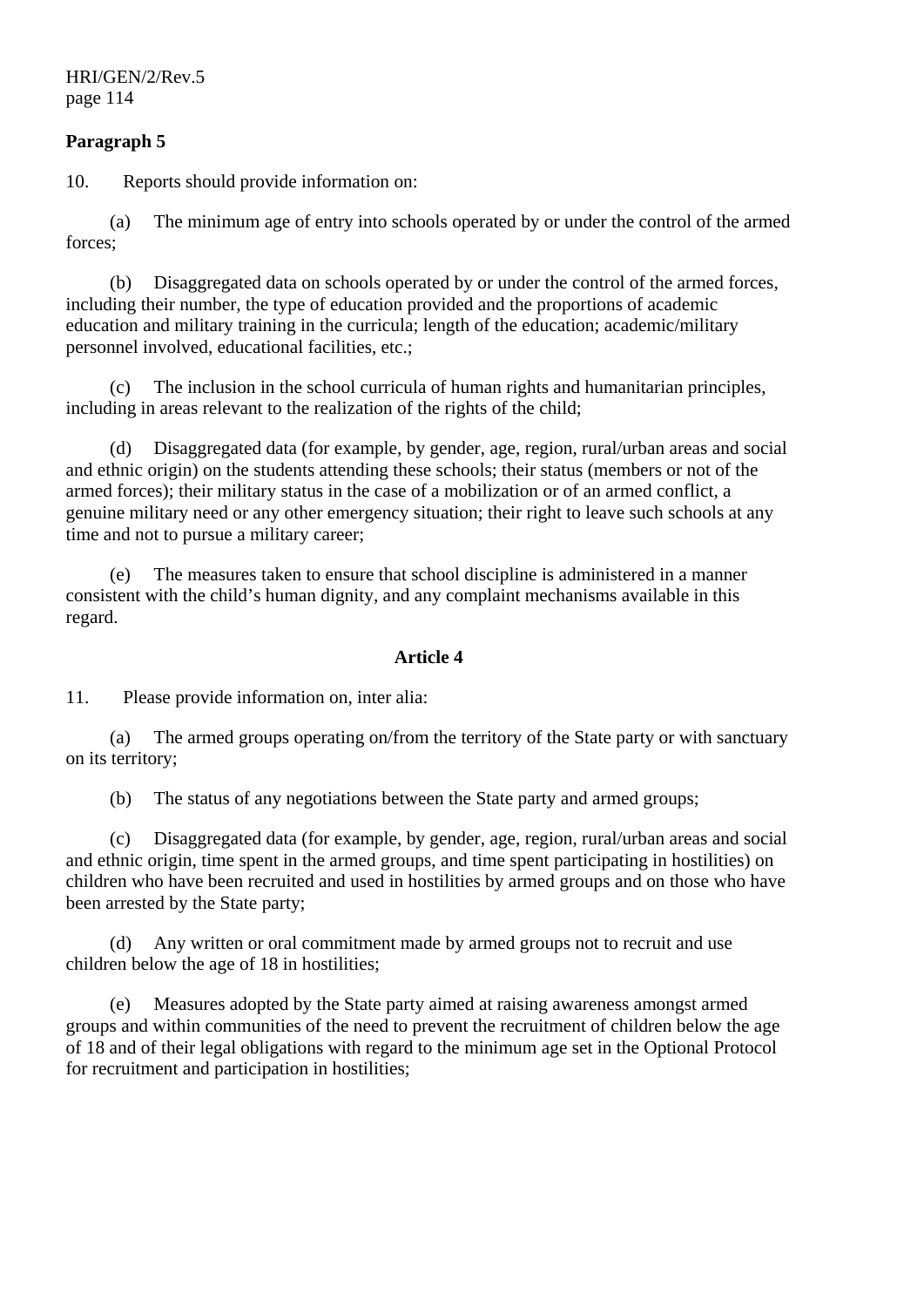(f) The adoption of legal measures which aim at prohibiting and criminalizing the recruitment and use in hostilities of children under the age of 18 by armed groups and relevant judicial decisions:

 (g) The programmes (e.g. birth registration campaigns) to prevent children who are at highest risk of recruitment or use by armed groups, such as refugee and internally displaced children, street children, orphans, from being so recruited or used.

#### **Article 5**

12. Please indicate those provisions of the national legislation or of international instruments and international humanitarian law applicable in the State party, which are more conducive to the realization of the rights of the child. Reports should also provide information on the status of ratification by the State party of the main international instruments concerning children in armed conflict and on other commitments undertaken by the State party concerning this issue.

#### **Article 6**

#### **Paragraphs 1 and 2**

13. Indicate the measures adopted to ensure the effective implementation and enforcement of the provisions of the Optional Protocol within the jurisdiction of the State party, including information on:

(a) Any review of domestic legislation and amendments introduced;

 (b) The legal status of the Optional Protocol in national law and its applicability before domestic jurisdictions, as well as, when relevant, the intention of the State party to withdraw existing reservations made to the Optional Protocol;

 (c) The governmental departments or bodies responsible for the implementation of the Optional Protocol and their coordination with regional and local authorities, as well as with civil society;

 (d) The mechanisms and means used for monitoring and periodically evaluating the implementation of the Optional Protocol;

 (e) Measures adopted to ensure the training of peacekeeping personnel on the rights of the child, including the provisions of the Optional Protocol;

 (f) The dissemination in all relevant languages of the Optional Protocol to all children and adults, notably those responsible for military recruitment, and the training offered to all professional groups working with and for children.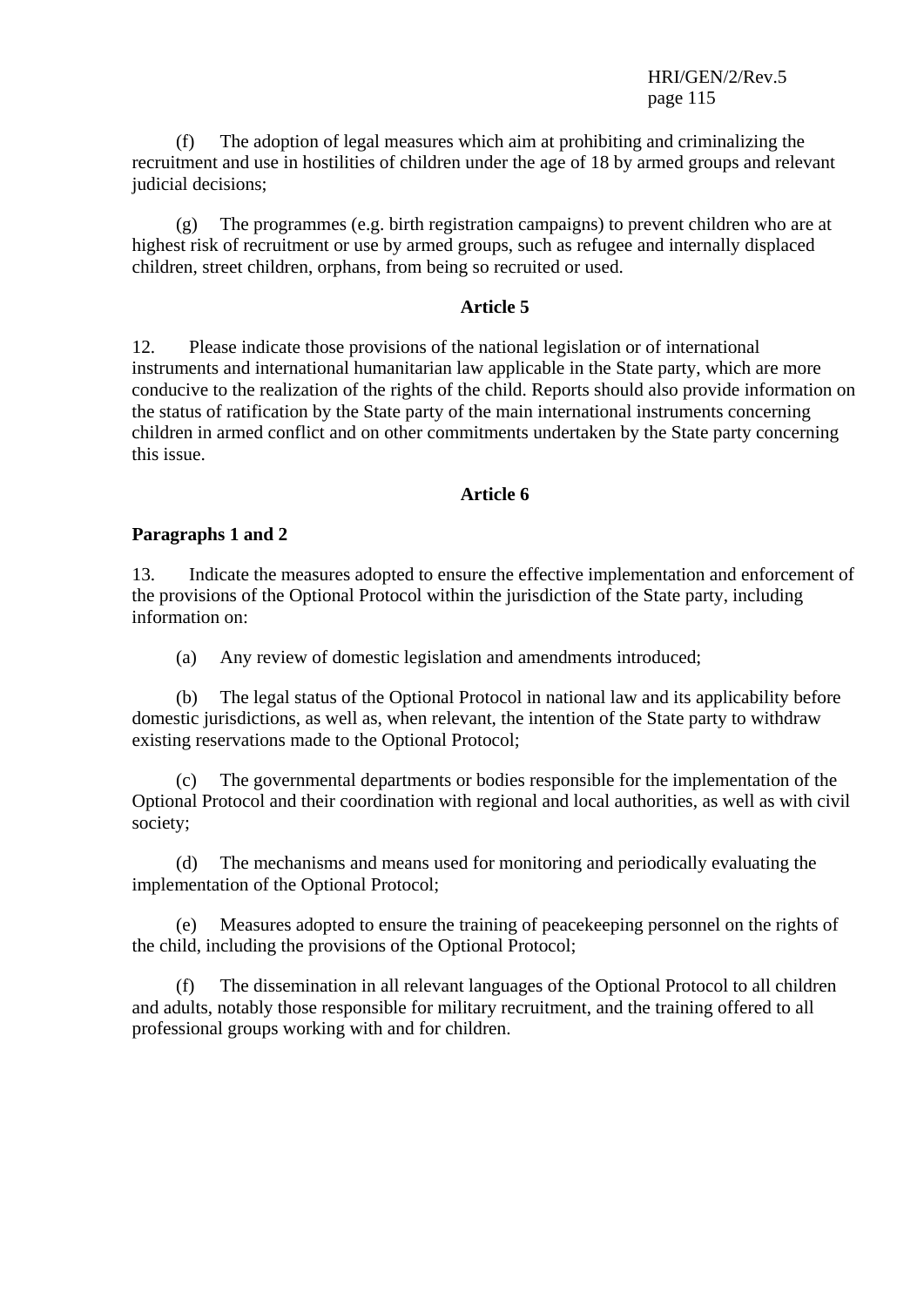# **Paragraph 3**

14. When relevant, please describe all measures adopted with regard to disarmament, demobilization (or release from service), and the provision of appropriate assistance for the physical and psychological recovery and social reintegration of children, taking due account of the specific situation of girls, including information on:

 (a) The children involved in that procedure, on their participation in such programmes, and on their status with regard to the armed forces and armed groups (e.g. when do they stop being members of the armed forces or groups?); the data should be disaggregated by, e.g. age and sex;

 (b) The budget allocated to these programmes, the personnel involved and their training, the organizations concerned, cooperation among them, and participation of civil society, local communities, families, etc.;

 (c) The various measures adopted to ensure the social reintegration of children, e.g. interim care, access to education and vocational training, reintegration in the family and community and relevant judicial measures, taking into account the specific needs of the children concerned, depending notably on their age and sex;

 (d) The measures adopted to ensure confidentiality and protection of children involved in such programmes from media exposure and exploitation;

 (e) The legal provisions adopted to criminalize the recruitment of children and whether that crime comes within the competence of any specific justice-seeking mechanisms established in the context of conflict (e.g. war crimes tribunal, truth and reconciliation bodies); the safeguards adopted to ensure that the rights of the child as a victim and as a witness are respected in these mechanisms in light of the Convention on the Rights of the Child;

 (f) The criminal liability of children for crimes they may have committed during their stay with armed forces or groups and the judicial procedure applicable, as well as safeguards to ensure that the rights of the child are respected;

 (g) When relevant, the provisions of peace agreements dealing with the disarmament, demobilization, and/or physical and psychological recovery and social reintegration of child combatants.

### **Article 7**

15. Reports should provide information on cooperation in the implementation of the Optional Protocol, including through technical cooperation and financial assistance. In this regard, reports should provide information, inter alia, on the extent of the technical cooperation or financial assistance which the State party has requested or offered. Please indicate if the State party is in a position to provide financial assistance and describe the multilateral, bilateral or other programmes that have been undertaken with that assistance.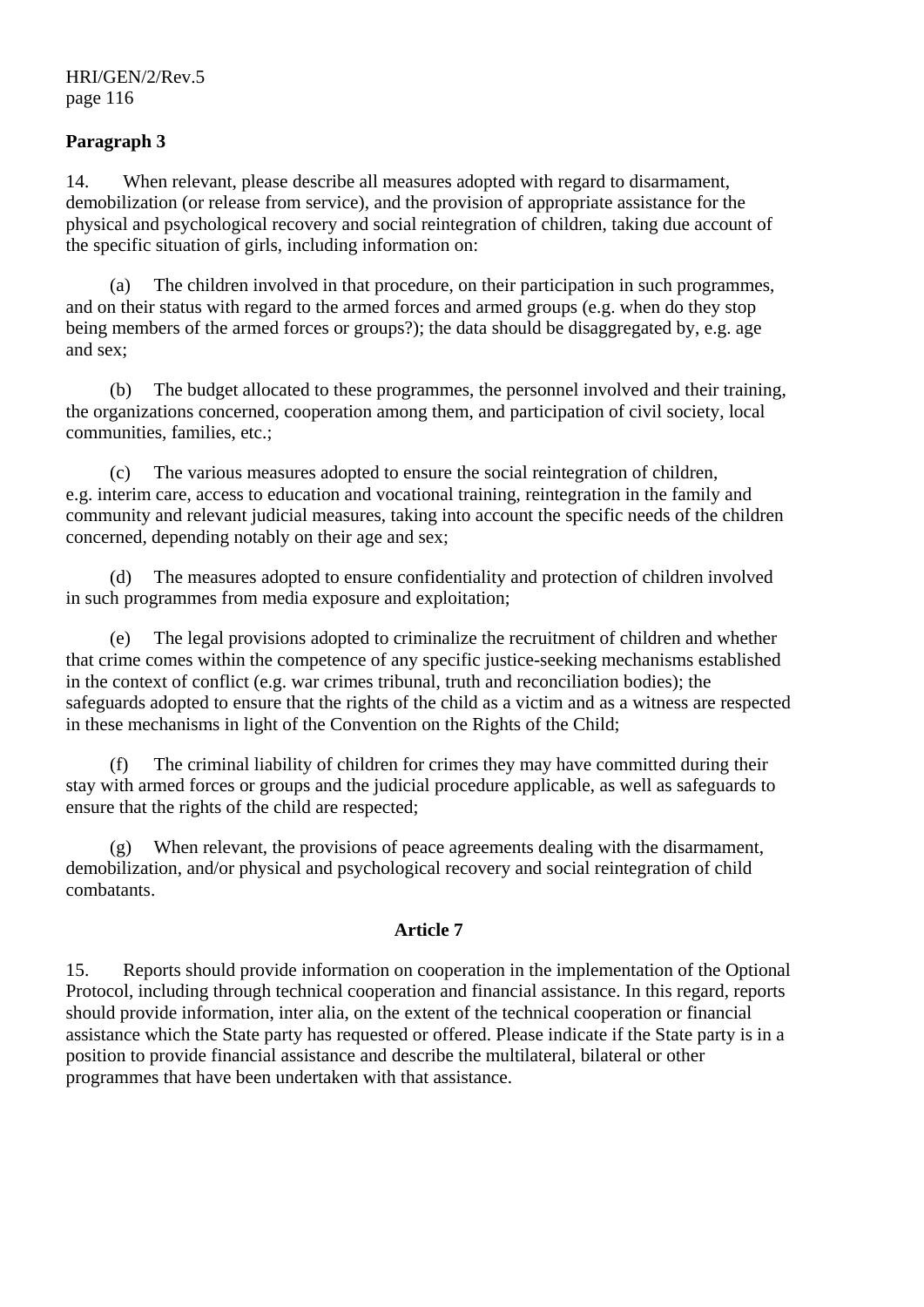#### **Chapter IX**

# **OPTIONAL PROTOCOL TO THE CONVENTION ON THE RIGHTS OF THE CHILD ON THE SALE OF CHILDREN, CHILD PROSTITUTION AND CHILD PORNOGRAPHY**\*

#### **Introduction**

 Pursuant to article 12, paragraph 1, of the Optional Protocol, each State party shall, within two years following the entry into force of the Protocol for that State party, submit a report to the Committee on the Rights of the Child ("the Committee") containing comprehensive information on the measures it has taken to implement the provisions of the Protocol. Thereafter, pursuant to article 12, paragraph 2, of the Protocol, States parties having submitted their initial report under this Protocol shall include in the reports they submit to the Committee in accordance with article 44, paragraph 1 (b), of the Convention any further information with respect to the implementation of the Optional Protocol. States parties to the Optional Protocol that are not parties to the Convention shall submit a report within two years following the entry into force of the Protocol and then every five years.

 Guidelines regarding initial reports to be submitted by States parties under article 12, paragraph 1, of the Optional Protocol were adopted by the Committee at its 777th meeting, on 1 February 2002. The process of reviewing the reports received has led the Committee to adopt revised guidelines, in order to assist the States parties that have not yet reported to better understand the kind of information and data it considers necessary to understand and evaluate the progress made by States parties in implementing their obligations and to enable it to provide them with appropriate observations and recommendations.

 The revised guidelines are divided into eight sections. Section I contains general guidelines about the reporting process, section II concerns data and section III concerns general measures of implementation relevant to this Protocol. Sections IV to VIII concern the substantive obligations recognized by the Protocol: section IV concerns the prevention of the sale of children, child prostitution and child pornography; section V concerns the criminalization of these practices and related matters; section VI concerns protection of the rights of child victims; section VII concerns international assistance and cooperation; and section VIII concerns other relevant provisions of national or international law.

 The Committee particularly wants to draw attention of the States parties to the annex to these guidelines, which provides additional guidance on some issues and further indications as to the information needed for a comprehensive report of the States parties on the implementation of this Protocol.

<u>.</u>

<sup>\*</sup> Contained in CRC/C/OPSC/2 entitled *Guidelines regarding initial reports to be submitted by States parties under article 12 (1) of the Optional Protocol to the Convention on the Rights of the Child on the Sale of Children, Child Prostitution and Child Pornography*, which were adopted by the Committee on the Rights of the Child at its forty-third session, on 29 September 2006.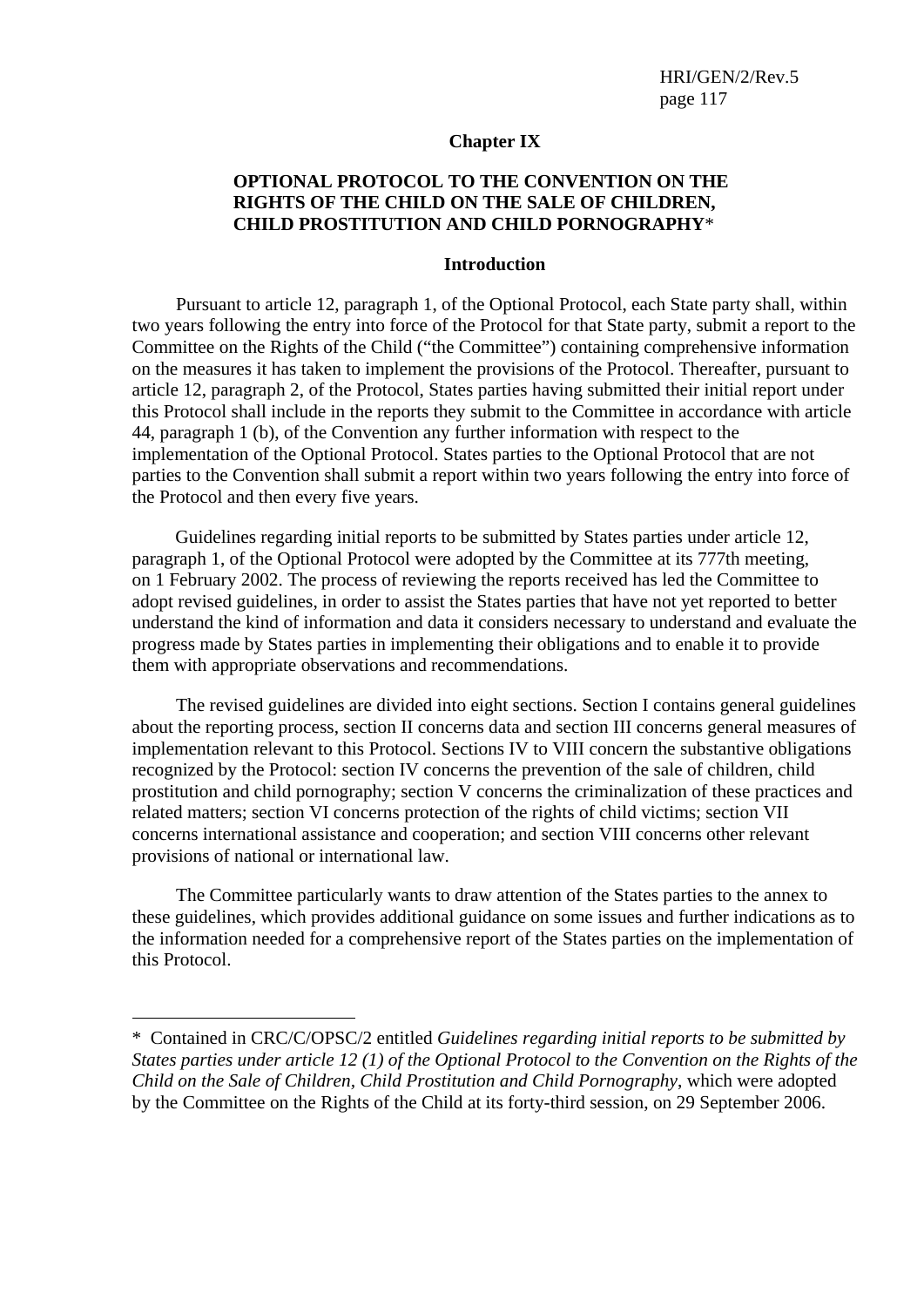# **I. GENERAL GUIDELINES**

1. Reports submitted pursuant to article 12, paragraph 1, of the Protocol should contain a description of the process of preparation of the report, including the contributions made by governmental and non-governmental organizations/bodies in its drafting and dissemination. Reports of federal States and States having dependent territories or autonomous regional governments, should contain summarized and analytical information on how they contributed to the report.

2. Reports should indicate how the general principles of the Convention, namely non-discrimination, the primacy of best interests of the child, the rights to life, survival and development, and respect for the views of the child, have been taken into account in the design and implementation of the measures adopted by the State party under the Protocol (see annex).

3. Since the Protocol is intended to further implementation of the Convention on the Rights of the Child, in particular articles 1, 11, 21, 32, 34, 35 and 36, reports submitted pursuant to article 12 of the Protocol should indicate how and to what extent the measures taken in order to implement the Protocol have contributed to the implementation of the Convention, in particular the articles listed above.

4. Reports should contain information on the legal status of the Protocol in the internal law of the State party, and its applicability in all relevant domestic jurisdictions.

5. States parties also are invited to include in the reports, when relevant, information about the intention of the State party to withdraw any reservation(s) it has made to the Protocol.

6. Reports should include, in addition to information on the measures taken to implement the Protocol:

 (a) Information, including relevant quantifiable data where available, on the progress made in eliminating the sale of children, child prostitution and child pornography and in ensuring the protection and enjoyment of the rights set forth in the Protocol;

 (b) An analysis of the factors and difficulties, if any, affecting the degree of fulfilment of the obligations under the Protocol; and

 (c) Information from all autonomous regions or territories in the State party in a summarized version (full texts of the information concerning such entities may be annexed to the report).

7. Reports should accurately describe the implementation of the Protocol with regard to all territories and persons over which the State party exercises jurisdiction, including all parts of federal States, dependent or autonomous territories, all military forces of the State party and all locations where such forces exercise de facto effective control.

8. States parties are invited to submit, together with their reports under article 12, copies of the principal legislative, administrative and other relevant texts, judicial decisions and relevant studies or reports.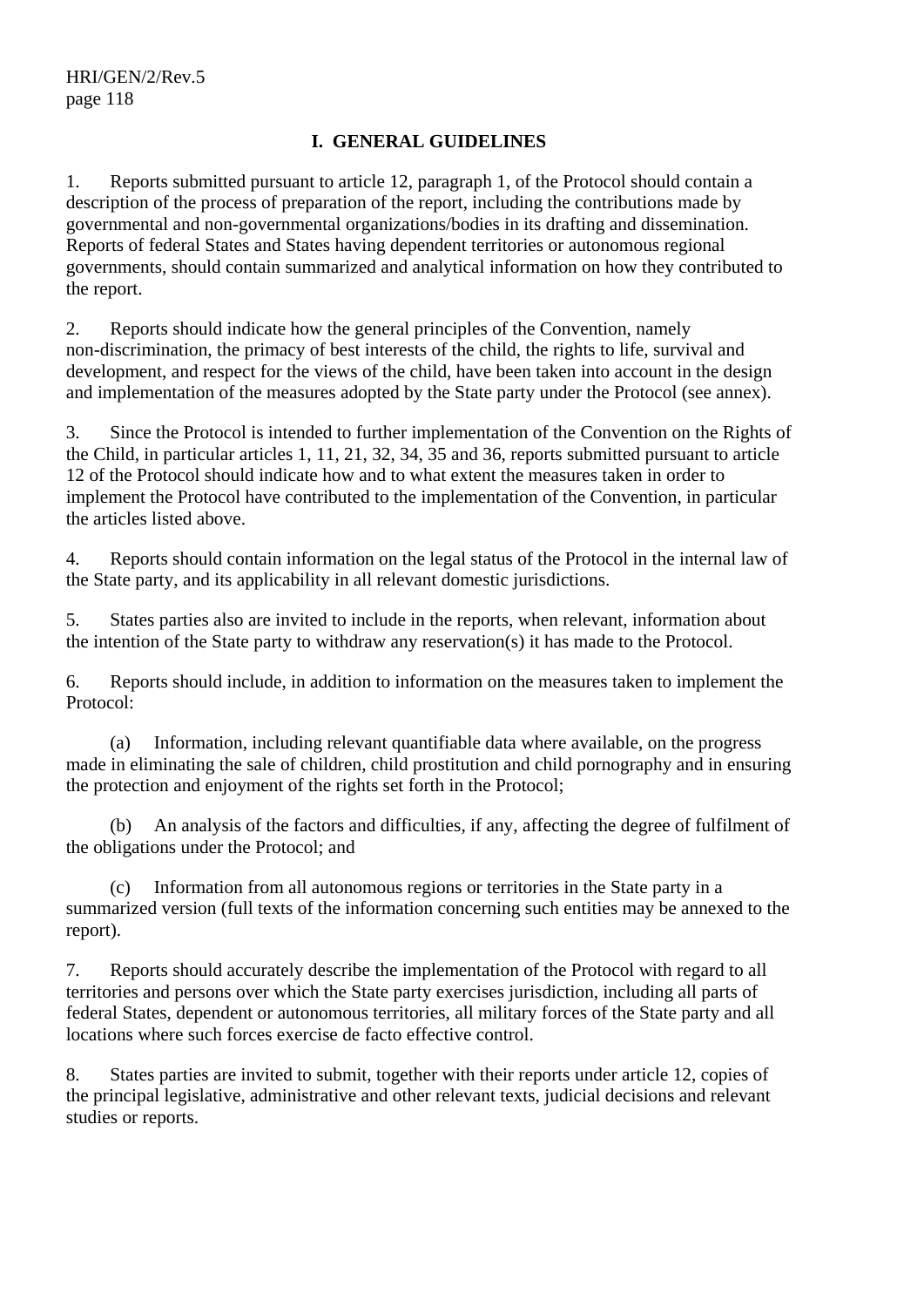### **II. DATA**

9. Data included in the reports submitted pursuant to article 12 of the Protocol should be disaggregated, to the extent possible, by sex, region, age and by nationality and ethnicity, if relevant, and any other criteria that the State party considers relevant and that would help the Committee come to a more accurate understanding of the progress made in implementing the Protocol and any remaining gaps or challenges. The report should also contain information on the mechanisms and procedures used to collect these data.

10. Reports should summarize available data on the incidence of sale of children in the State party, including:

(a) The sale or transfer of children for purposes of sexual exploitation;

(b) The transfer of the organs of children for profit;

(c) The engagement of children in forced labour (see annex);

 (d) The number of children adopted through the efforts of intermediaries using methods incompatible with article 21 of the Convention or other applicable international standards;

 (e) Any other form of sale of children that occurs within the State party, including any traditional practices that involve the transfer of a child by any person or group of persons to another for any form of consideration, and any available indicators of the number of children affected by such practices;

 (f) The number of child victims of trafficking - whether within the territory of the State party, from the territory of the State party to other States or from other States to the territory of the State party - including information as to the type of exploitation for which such children are trafficked (see annex); and

 (g) The data provided should also show increase or decrease in these practices over time, when possible.

11. Reports should summarize available data concerning child prostitution, including:

(a) The number of persons under the age of 18 engaged in prostitution in the State party;

 (b) The increase or decrease of child prostitution or any specific forms of child prostitution over time (see annex); and

 (c) The extent to which child prostitution is linked to sex tourism within the territory of the State party, or the State party has detected within its territory efforts to promote sex tourism involving child prostitution in other countries.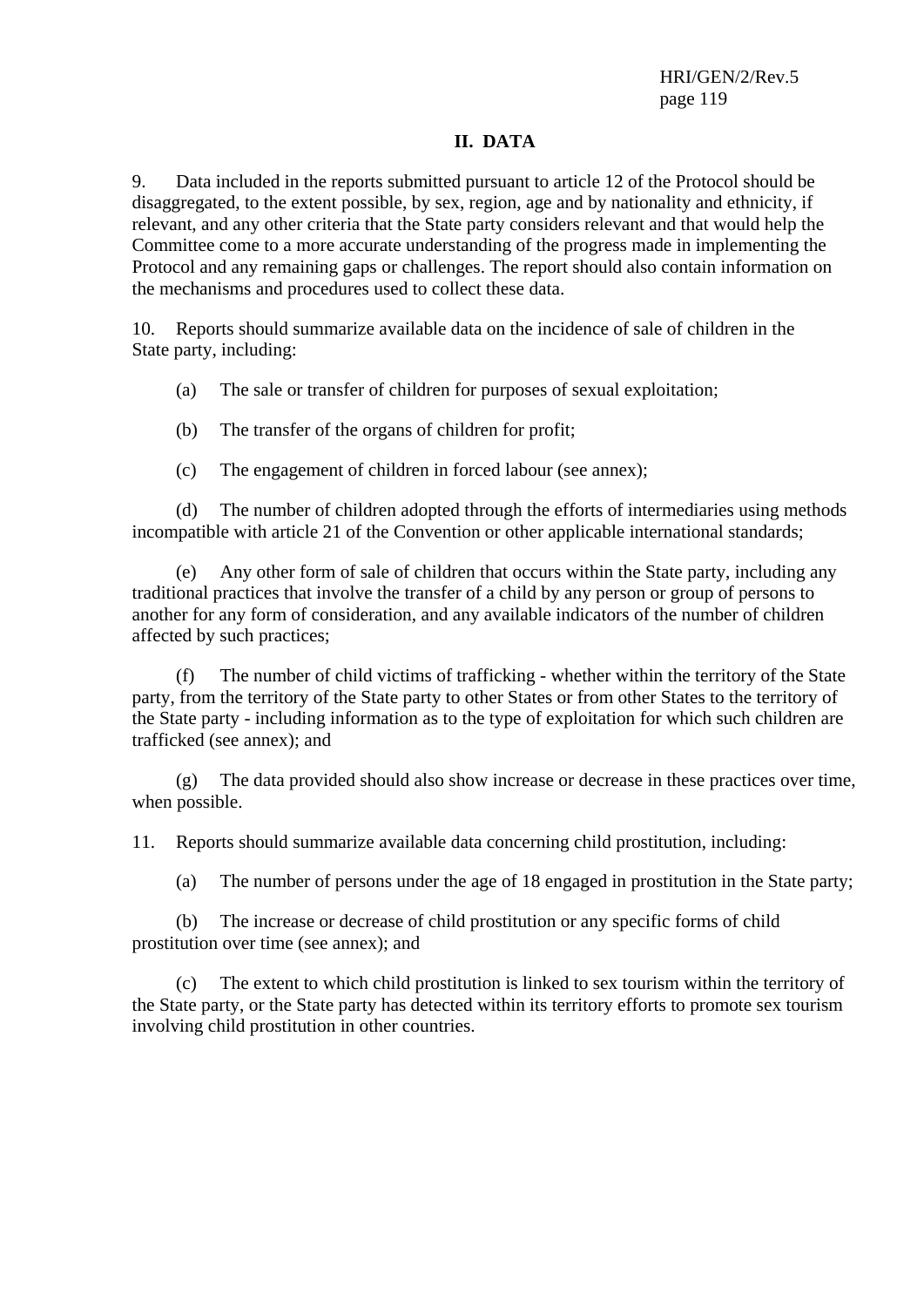12. Reports should summarize available information concerning the extent to which pornography featuring persons actually or apparently under the age of 18, is produced, imported, distributed or consumed within the territory of the State party and any increases or decreases in the production, importation, distribution or consumption of child pornography that have been measured or detected, including:

(a) Photographs and other printed materials;

(b) Videos, motion pictures and electronically recorded materials;

 (c) Internet sites containing photographs, videos, motion pictures or animated productions (e.g. cartoons) depicting, offering or advertising child pornography; and

(d) Live performances.

The report should contain any available data concerning the number of prosecutions and convictions for such offences, disaggregated by nature of offence (sale of children, child prostitution or child pornography).

# **III. GENERAL MEASURES OF IMPLEMENTATION**

13. Reports submitted should contain information on:

 (a) All laws, decrees and regulations adopted by the national, State or regional legislatures or other competent bodies of the State party in order to give effect to the Protocol (see annex);

 (b) Any significant jurisprudence adopted by the courts of the State party with regard to the sale of children, child prostitution and child pornography, in particular jurisprudence that applies the Convention, the Protocol or related international instruments referred to by these guidelines;

 (c) The governmental departments or bodies having primary responsibility for the implementation of this Protocol and the mechanism(s) that have been established or are used to ensure coordination between them and the relevant regional and local authorities, as well as with civil society, including the business sector, the media and academia;

 (d) The dissemination of the Protocol and the appropriate training offered to all relevant professional and para-professional groups, including immigration and law enforcement officers, judges, social workers, teachers and legislators;

 (e) The mechanisms and procedures used to collect and evaluate data and other information concerning implementation of this Protocol on a periodic or continuing basis;

 (f) The budget allocated to the various activities of the State party related to implementation of the present Protocol;

 (g) The overall strategy of the State party for the elimination of the sale of children, child prostitution and child pornography and the protection of victims, and any national or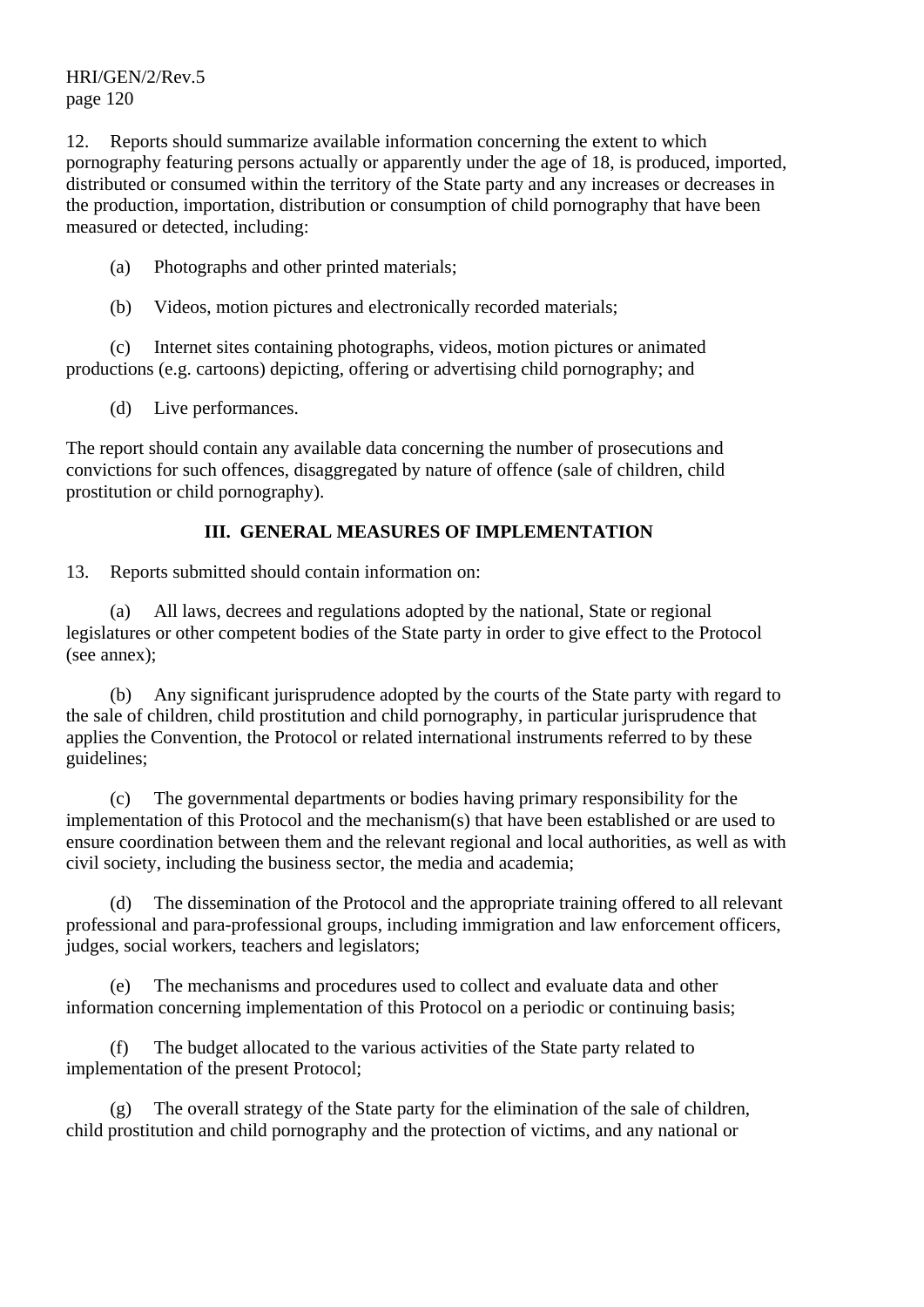regional plans, or particularly significant local ones, that have been adopted in order to strengthen efforts to implement this Protocol, or any components of plans for advancing the rights of the child, the rights of women or human rights that contain components aimed at the elimination of these practices or protection of victims;

 (h) The contributions made by civil society to efforts to eliminate the sale of children, child prostitution and child pornography; and

 (i) The role played by statutory ombudspersons for children or similar autonomous public institutions for the rights of children, if any, in implementing this Protocol or in monitoring its implementation (see annex).

## **IV. PREVENTION (art. 9, paras. 1 and 2)**

14. Bearing in mind that article 9, paragraph 1, of the Protocol requires States parties to pay "particular attention" to the protection of children who are "especially vulnerable" to the sale of children, child prostitution or pornography, reports should describe the methods used to identify children who are especially vulnerable to such practices, such as street children, girls, children living in remote areas and those living in poverty. In addition, they should describe the social programmes and policies that have been adopted or strengthened to protect children, in particular especially vulnerable children, from such practices (e.g. in the areas of health and education), as well as any administrative or legal measures (other than those described in response to the guidelines contained in section V) that have been taken to protect children from these practices, including civil registry practices aimed at preventing abuse. Reports also should summarize any available data as to the impact of such social and other measures.

15. Reports should describe any campaigns or other measures that have been taken to promote public awareness of the harmful consequences of the sale of children and child prostitution and pornography, as required by article 9, paragraph 2, of the Protocol, including:

 (a) Measures specifically aimed at making children aware of the harmful consequences of such practices, and of resources and sources of assistance intended to prevent children from falling victim to them;

 (b) Programmes targeting any specific groups other than children and the general public (e.g. tourists, transportation and hotel workers, adult sex workers, members of the armed forces, correctional personnel);

 (c) The role played by NGOs, the media, the private sector and the community, in particular children, in the design and implementation of the awareness measures described above; and

 (d) Any steps taken to measure and evaluate the effectiveness of the measures described above, and the results obtained.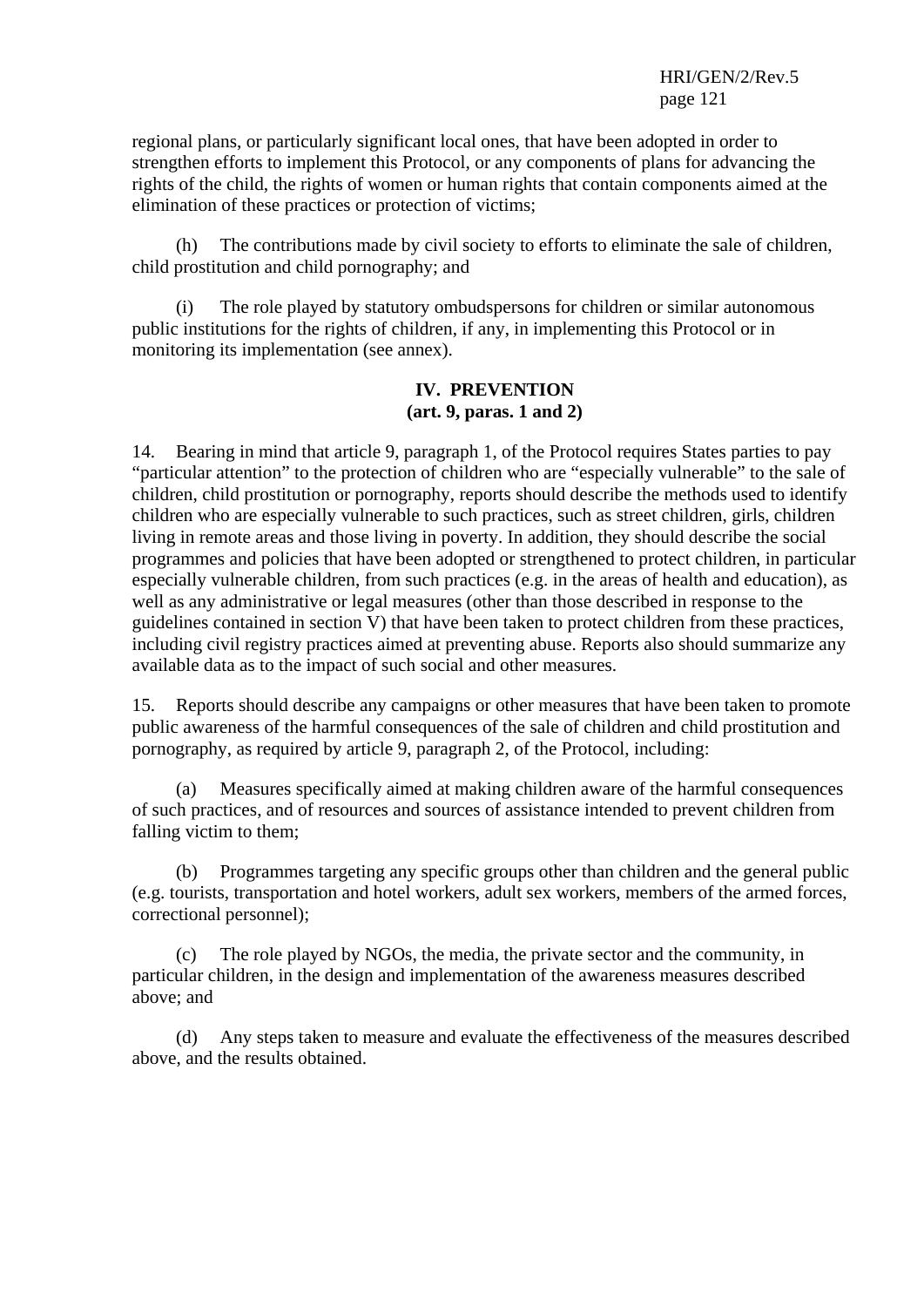## **V. PROHIBITION AND RELATED MATTERS (arts. 3; 4, paras. 2 and 3; 5; 6 and 7)**

16. Reports should provide information on all criminal or penal laws in force covering and defining the acts and activities enumerated in article 3, paragraph 1, of the Protocol, including:

 (a) The material elements of all such offences, including any reference to the age of the victim and the sex of the victim or perpetrator;

 (b) The maximum and minimum penalties that can be imposed for each of these offences (see annex);

 (c) Any defences and aggravating or attenuating circumstances applicable specifically to these offences;

(d) The statute of limitations for each of these offences;

 (e) Any other offences recognized by the laws of the State party that it considers relevant to implementation of the present Protocol (see annex); and

 (f) The sentences applicable under the law(s) of the State party for attempts to commit and complicity or participation in the offences described in response to this guideline.

17. Reports also should indicate any provisions of the law in force that the State party considers an obstacle to implementation of the present Protocol, and any plans it has to review them.

18. Reports should describe any law concerning the criminal liability of legal persons for the acts and activities enumerated in article 3, paragraph 1, of the Protocol, and comment on the effectiveness of such laws as a deterrent to the sale of children, child prostitution and child pornography; if the law of the State party does not recognize the criminal liability of legal persons for such offences, the report should explain why this is so and the position of the State party on the feasibility and desirability of modifying it (see annex).

19. Reports of States parties whose law permits adoption should indicate the bilateral and multilateral agreements, if any, that are applicable and the measures it has taken to ensure that all persons involved in the adoption of children act in conformity with such agreements and with the Declaration on Social and Legal Principles relating to the Protection and Welfare of Children (General Assembly resolution 41/85 of 3 December 1986), including:

 (a) The legal and other measures taken to prevent illegal adoptions, e.g. those that have not been authorized by the authorities competent for dealing with domestic and intercountry adoptions;

 (b) The legal and other measures taken to prevent intermediaries from attempting to persuade mothers or pregnant women to give their children for adoption, and to prevent unauthorized persons or agencies from advertising services concerning adoption;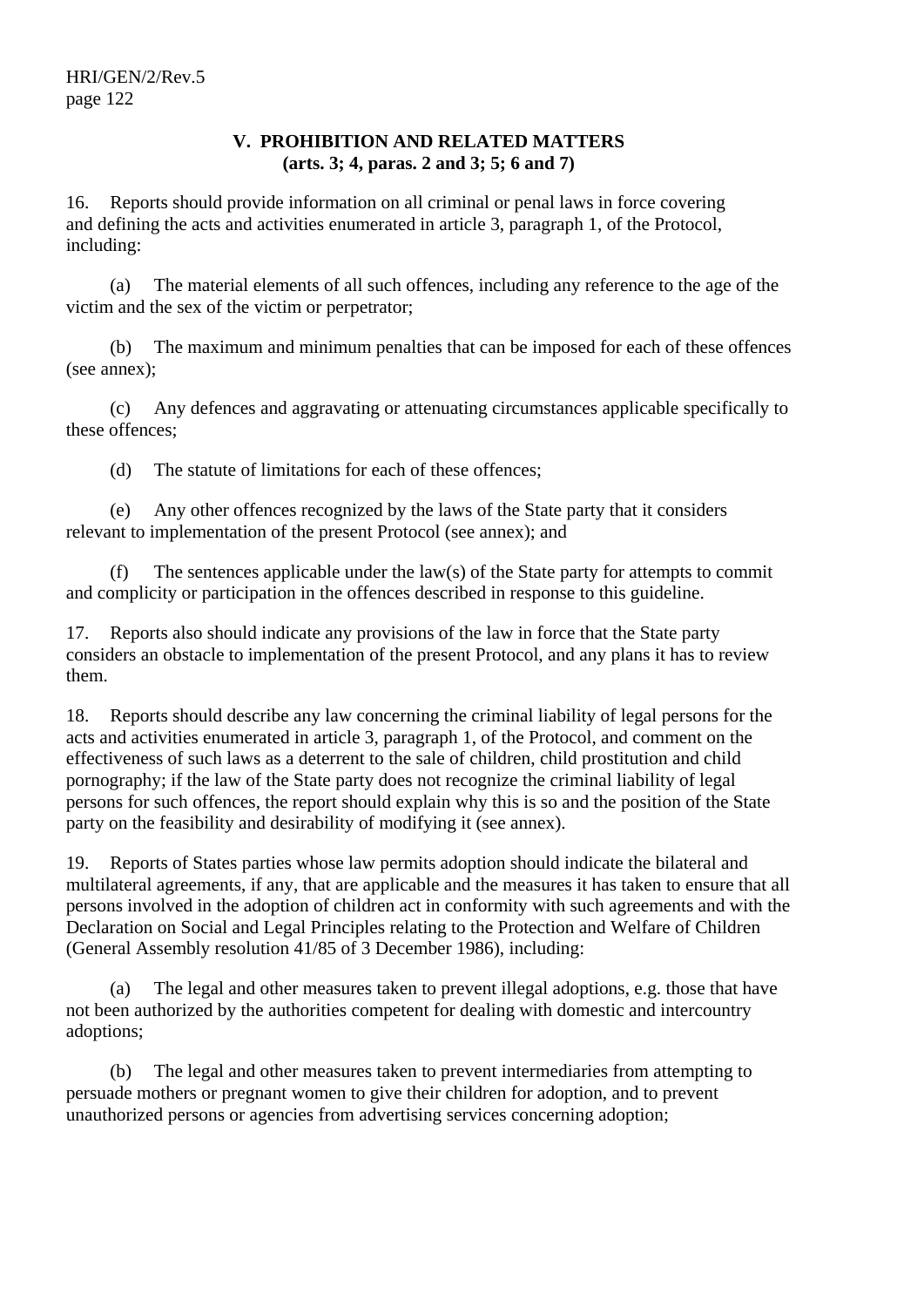(c) The regulations and licensing of agencies and individuals acting as intermediaries in adoptions, as well as legal practices identified so far;

 (d) The legal and administrative measures taken to prevent the theft of young children and to prevent fraudulent birth registration, including applicable criminal sanctions;

 (e) The circumstances in which the consent of a parent for adoption can be waived and any safeguards in place that are designed to ensure that consent is informed and freely given; and

 (f) Measures to regulate and limit the fees charged by agencies, services or individuals in connection with adoption and the sanctions applicable for non-compliance with them.

20. States parties to this Protocol that recognize adoption and that are not parties to the 1993 Hague Convention on Protection of Children and Cooperation in Respect of Intercountry Adoption are invited to indicate whether they have considered becoming parties to it and the reasons they have not yet done so.

21. Reports should indicate:

 (a) The laws in force prohibiting the production and dissemination of material advertising any of the offences described in the Protocol;

(b) The applicable sanctions;

 (c) Any available data or information concerning the number of prosecutions and convictions for such offences, disaggregated by nature of the offence (sale of children, child prostitution or child pornography); and

 (d) Whether such laws are effective in preventing advertising for the sale of children, child prostitution and child pornography and, if not, the reasons why and any plans the State has for strengthening such laws and/or their enforcement.

22. Reports should indicate the legal provisions that establish jurisdiction over the offences referred to in article 3 of the Protocol, including information about the grounds for this jurisdiction (see article 4, paragraphs 1 and 3).

23. Reports also should indicate the legal provisions that establish extraterritorial jurisdiction over such offences on the grounds mentioned in article 4, paragraph 2, and/or on any other grounds of jurisdiction recognized by the law of the State party.

24. Reports should describe the law, policy and practice of the State party concerning the extradition of persons accused of having committed one or more of the offences referred to by article 3 of the Protocol, including:

 (a) Whether extradition requires the existence of an extradition treaty with the requesting State and, if not, any conditions applied in considering requests for extradition (e.g. reciprocity);

 (b) If extradition is conditional on the existence of an extradition treaty in force for the State party and a requesting State, whether the competent authorities of the State party recognize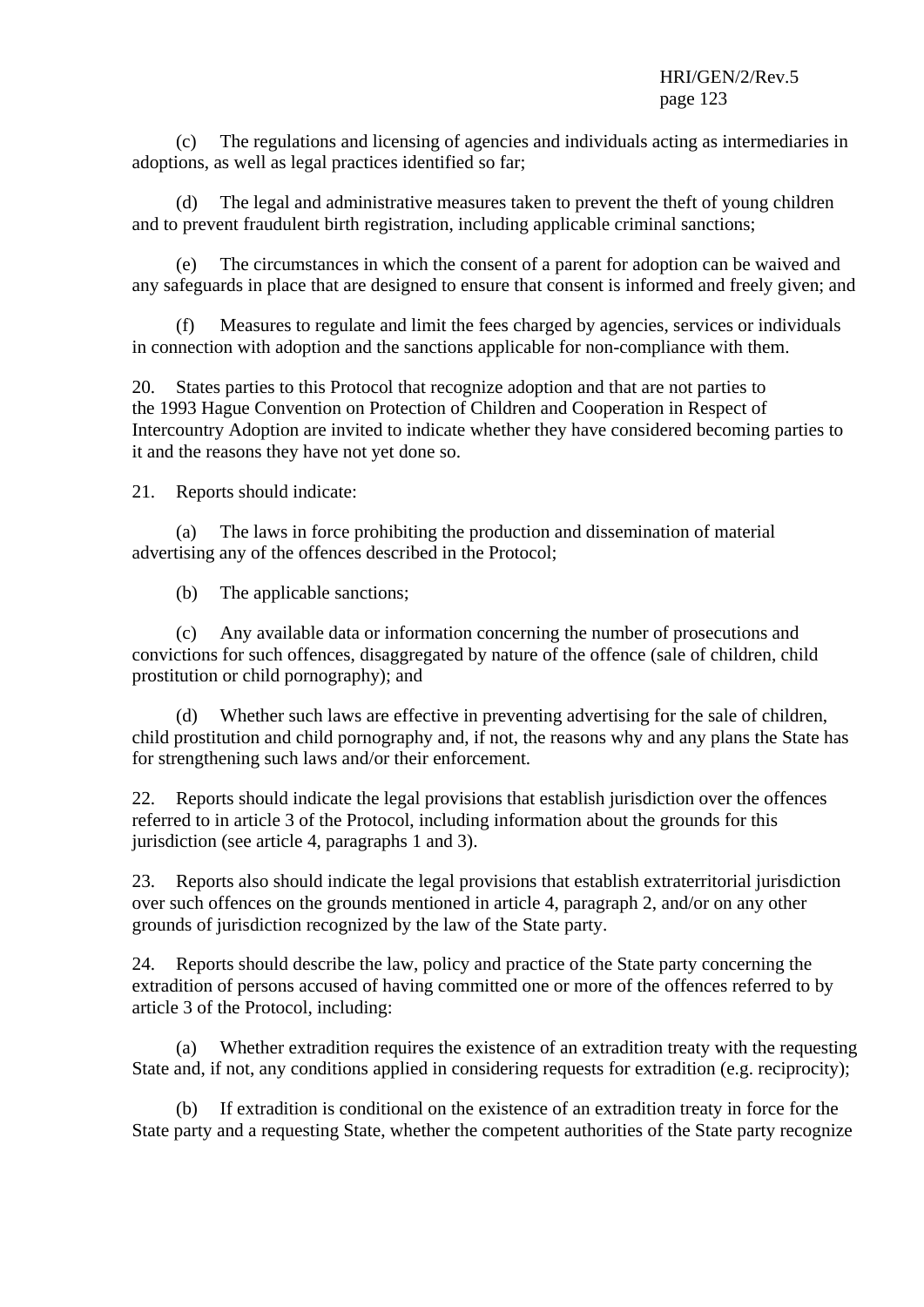article 5, paragraph 2, as sufficient basis for granting an extradition request made by another party to this Protocol, including in cases in which the extradition request concerns a national of the State receiving the request;

 (c) Whether the State party has entered into any extradition treaties since becoming a party to this Protocol or is negotiating any extradition treaties and, if so, whether such treaties recognize the offences corresponding to those referred to in the Protocol as extraditable offences;

 (d) Whether the State party, since the entry into force of the Protocol, has refused any request(s) for the extradition of a person subject to its jurisdiction who was accused by another State of any of the offences referred to in the present Protocol and, if so, the reason for the refusal(s) to extradite, and whether the person(s) concerned was referred to the competent authorities of the State party for prosecution;

 (e) The number of requests for extradition for any of the offences referred to the Protocol that have been granted by the State party since the entry into force of the Protocol or since its most recent report on implementation of the Protocol, disaggregated by the nature of the offences;

 (f) Whether the State party has, since the entry into force of the Protocol, requested the extradition of any person accused of any of the offences referred to in this Protocol and, if so, whether such request(s) have been honoured by the requested State(s); and

 (g) Whether any new legislation, regulations or judicial rules concerning extradition have been proposed, drafted or adopted and, if so, their consequences, if any, for the extradition of persons accused of offences corresponding to the conduct described in article 3 of this Protocol.

25. Reports should describe the legal basis, including international agreements, for cooperation with other States parties with regard to investigations and criminal and extradition proceedings brought with regard to the offences referred to by the Protocol, and the policy and practice of the State party with regard to such cooperation, including examples of cases in which it has cooperated with other States parties and any significant difficulties it has experienced in obtaining the cooperation of other States parties.

26. Reports should describe the law, policy and practice of the State party with regard to:

 (a) The seizure and confiscation of materials, assets and or other goods used to commit or facilitate any of the offences set forth in the Protocol;

 (b) The seizure and confiscation of proceeds derived from the commission of such offences; and

 (c) The closure of premises used to commit such offences, including the execution of requests made by other States parties for the seizure and confiscation of any materials, assets, instrumentalities or proceeds described in article 7 (a) of the Protocol; the State party's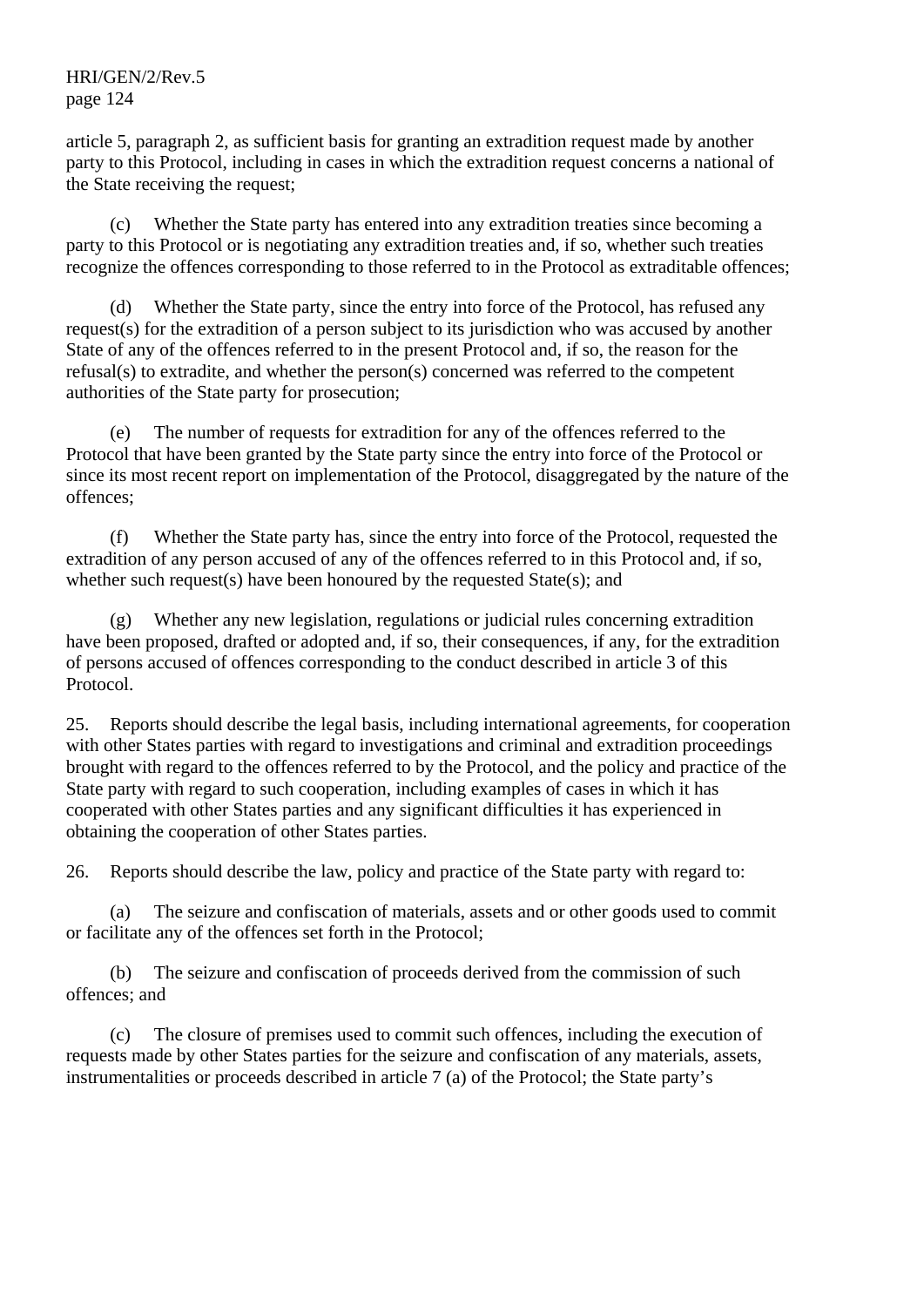experience concerning the response of other parties to its requests for the seizure and confiscation of goods and proceeds; any legislation concerning these matters that has been proposed, drafted or enacted since the entry into force of the Protocol, and any judicial decisions concerning these matters of particular significance.

# **VI. PROTECTION OF THE RIGHTS OF VICTIMS (arts. 8 and 9, paras. 3 and 4)**

27. Reports should contain information on the measures adopted by the State party to implement article 8 of the Protocol with a view to ensure that the rights and best interests of children who have been the victims of the practices prohibited under the present Protocol are fully recognized, respected and protected at all stages of criminal investigations and proceedings which concern them. States also may wish to describe any efforts made to implement the Guidelines on Justice in Matters involving Child Victims and Witnesses of Crime adopted by the Economic and Social Council in 2005 (see annex).

28. Reports should describe the law, policy and practice throughout the territory of the State party regarding the investigation of the offences referred to by the Protocol, in cases in which the victim appears to be below the age of 18 but his or her actual age is unknown (see annex).

29. Reports should describe any rules, regulations, guidelines or instructions that have been adopted by relevant authorities in order to ensure that the best interests of the child are a primary consideration in the treatment afforded by the criminal justice system to children who are victims of any of the offences described in the present Protocol (see annex).

30. Reports also should indicate which provisions of the existing laws, procedures and policies are meant to ensure that the best interests of child victims of such offences are adequately identified and taken into account in criminal investigations and proceedings and, if not, what steps it considers necessary or plans to take to improve compliance with article 8, paragraph 3, of the Protocol (see annex).

31. Reports should indicate what measures are taken to ensure legal, psychological or other training for those who work with victims of the offences prohibited in this Protocol (see annex).

32. Reports should indicate the measures in place that provide the agencies, organizations, networks and individuals with the conditions necessary to carry out their work without fear of interference or reprisals and, if not, what measures are planned or considered necessary to ensure compliance with article 8, paragraph 5, of the Protocol (see annex).

33. Reports should describe any special safeguards or compensatory measures that have been introduced or strengthened in order to ensure that measures designed to protect the rights of child victims of the offences referred to by this Protocol do not have any undue impact on the rights of accused persons to a fair and impartial trial (see annex).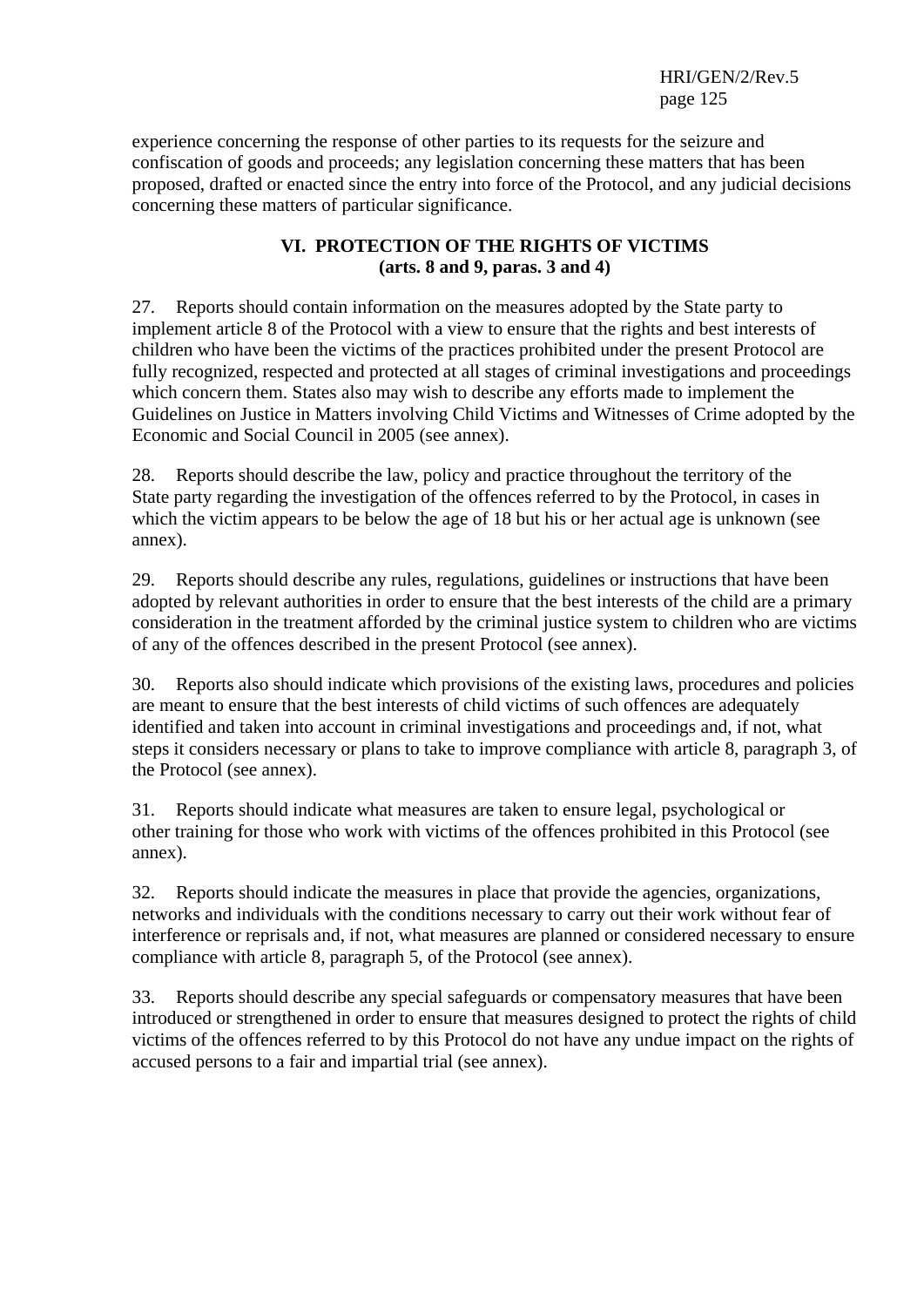34. Reports should describe existing public and private programmes that provide child victims of sale, prostitution and pornography with assistance in social reintegration, paying special attention to family reunification, and physical and psychological recovery (see annex).

35. Reports should also describe the measures taken by the State party to help the child recover his or her identity, when the exploitation to which the child has been exposed has adversely affected any elements of his or her identity, such as name, nationality and family ties (see annex).

36. Information contained in reports concerning assistance in social reintegration, physical and psychological recovery and the recovery of identity should indicate any differences between the assistance provided to children who are nationals or presumed to be nationals of the State party and those who are not nationals, or whose nationality is unknown (see annex).

37. Reports should contain information on existing remedies and procedures that may be used by child victims of sale, prostitution or pornography to seek compensation for damages from those legally responsible (see annex).

# **VII. INTERNATIONAL ASSISTANCE AND COOPERATION (art. 10)**

38. Reports should describe:

 (a) Any multilateral, regional and bilateral arrangements for the prevention, detection, investigation, prosecution and punishment of those responsible for any of the offences referred to by this Protocol that the State party has helped draft, or has negotiated, signed or become a party to;

 (b) The steps that have been taken to put in place procedures and mechanisms to coordinate the implementation of such arrangements; and

 (c) The results obtained through such arrangements, any significant difficulties encountered in implementing them and any efforts made or considered necessary to improve the implementation of such arrangements.

39. Reports also should describe any other steps taken by the State party to promote international cooperation and coordination concerning the prevention, detection, investigation, prosecution and punishment of the offences referred to by the Protocol between their authorities and relevant regional or international organizations, as well as between the authorities and national and international non-governmental organizations.

40. Reports should describe any steps taken by the State party to support international cooperation to assist the physical and psychological recovery, social reintegration and repatriation of the victims of the offences referred to by this Protocol, including bilateral aid and technical assistance, and support for the activities of international agencies or organizations, international conferences and international research or training programmes, including support for the relevant activities and programmes of national or international non-governmental organizations.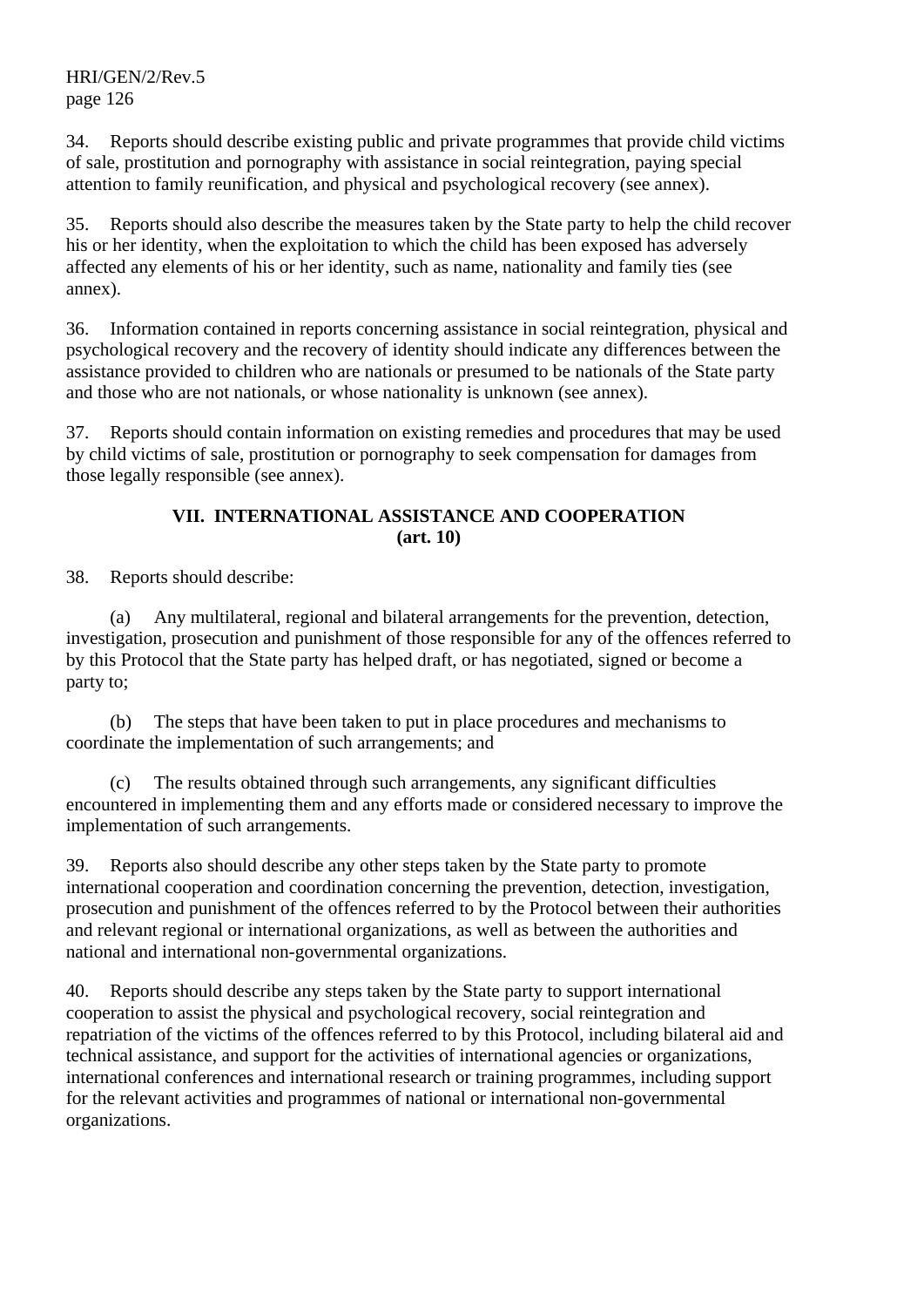41. Reports should describe the contributions of the State party to international cooperation designed to address root causes that contribute to children's vulnerability to sale, prostitution, pornography and sex tourism, in particular poverty and underdevelopment.

## **VIII. OTHER LEGAL PROVISIONS (art. 11)**

42. Reports should describe:

 (a) Any provisions of domestic legislation in force in the State party that it considers more conducive to the realization of the rights of the child than the provisions of this Protocol;

 (b) Any provisions of international law binding on the State party that it considers more conducive to the realization of the rights of the child than the provisions of this Protocol, or that it takes into account in applying the present Protocol; and

 (c) The status of ratification by the State party of the main international instruments concerning sale of children, child prostitution, child pornography, trafficking of children and sex tourism, as well as any other international or regional commitments undertaken by that State concerning these issues, and any influence their implementation has had on implementation of the Protocol.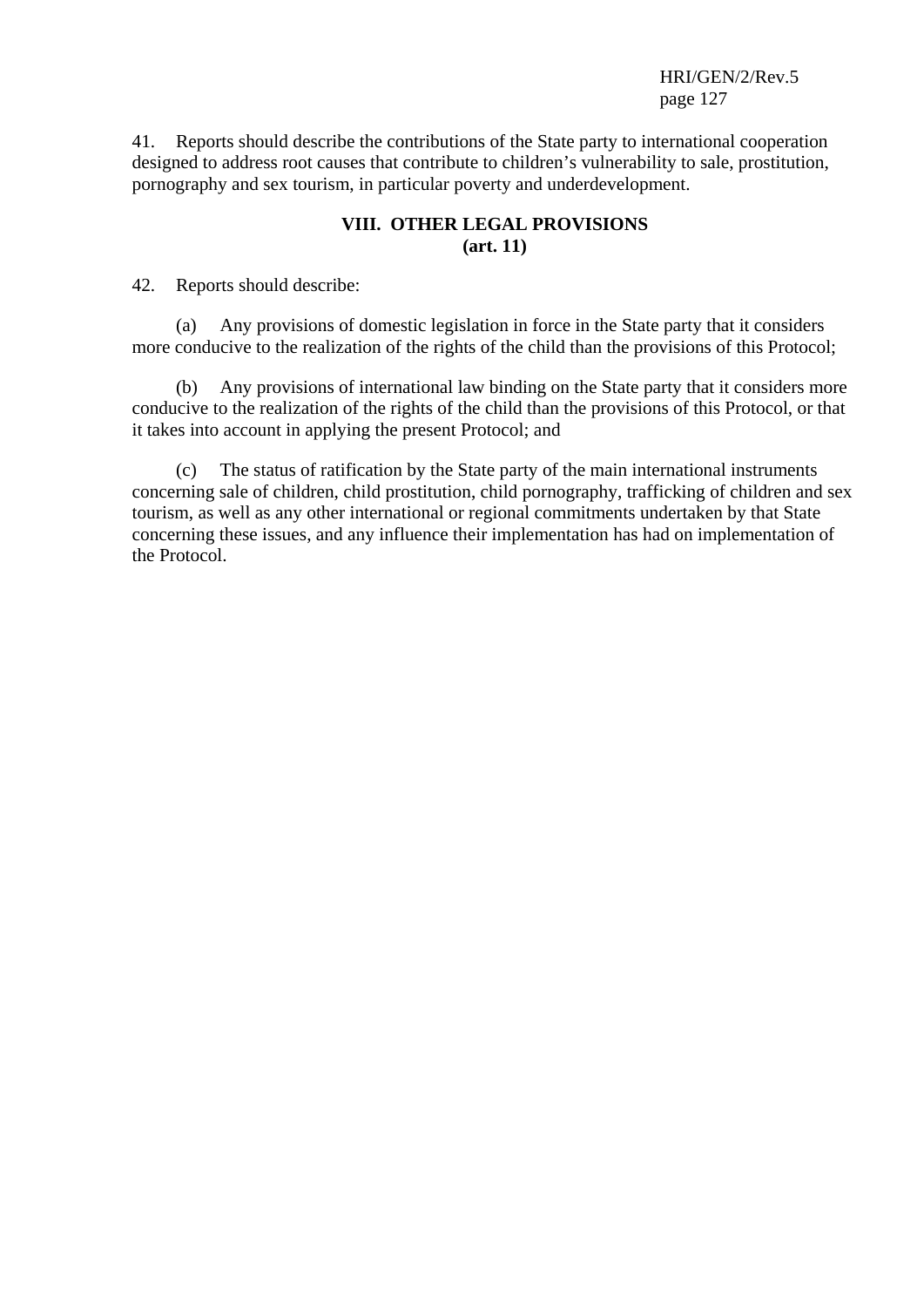$\overline{a}$ 

#### **Annex**

 The link between the Optional Protocol and the implementation of the Convention referred to in **Guideline 2**\* is recognized by the first paragraph of the preamble to the Protocol.

 The term forced labour, referred to in **Guideline 10 (c)**, includes any substantial work or services that a person is obliged to perform, by a public official, authority or institution under threat of penalty; work or services performed for private parties under coercion (e.g. the deprivation of liberty, withholding of wages, confiscation of identity documents or threat of punishment) and slavery-like practices such as debt bondage and the marriage or betrothal of a child in exchange for consideration (see International Labour Organization Convention No. 29 (1930) on Forced Labour (arts. 2 and 11), and the Supplementary Convention on the Abolition of Slavery, the Slave Trade, and Institutions and Practices Similar to Slavery (art. 1)).

 Trafficking of children, as referred to in **Guideline 10 (f)**, means the recruitment, transportation, transfer, harbouring or receipt of persons under the age of 18 for the purpose of any form of exploitation, including sexual exploitation, the exploitation of child labour or adoption in violation of the relevant international standards, regardless of whether the children or their parents or guardian have expressed consent thereto (see the Protocol to Prevent, Suppress and Punish Trafficking in Persons, Especially Women and Children, supplementing the United Nations Convention against Transnational Organized Crime (art. 3 (a), (b) and (c))).

 Forms of prostitution that, according to **Guideline 11 (b)**, should be distinguished, if possible, include heterosexual and homosexual prostitution, and commercial or other forms of prostitution, such as the delivery of children to temples or religious leaders for the purpose of providing sexual services, sexual slavery, the solicitation by teachers of sexual favours from students and sexual exploitation of child domestic workers.

 States may wish to present the information referred to in **Guideline 13 (a)** in the form of a table of relevant laws and their most relevant provisions.

 The important role of children's ombudsmen and similar institutions, mentioned in **Guideline 13 (i)**, is described by the Committee in general comment No. 2 on "The role of independent national human rights institutions in the promotion and protection of the rights of the child", adopted at its thirty-first session in 2002.

 Information provided in response to the guidelines contained in section IV above, in particular in reports made by federal States, States having dependent territories and/or autonomous regions, and States whose legal order recognizes religious, tribal or indigenous law, should include information about the relevant law of all jurisdictions having competence over these matters, including the law applicable to the armed forces.

<sup>\*</sup> See paragraph 2 above; guidelines correspond to paragraph numbers.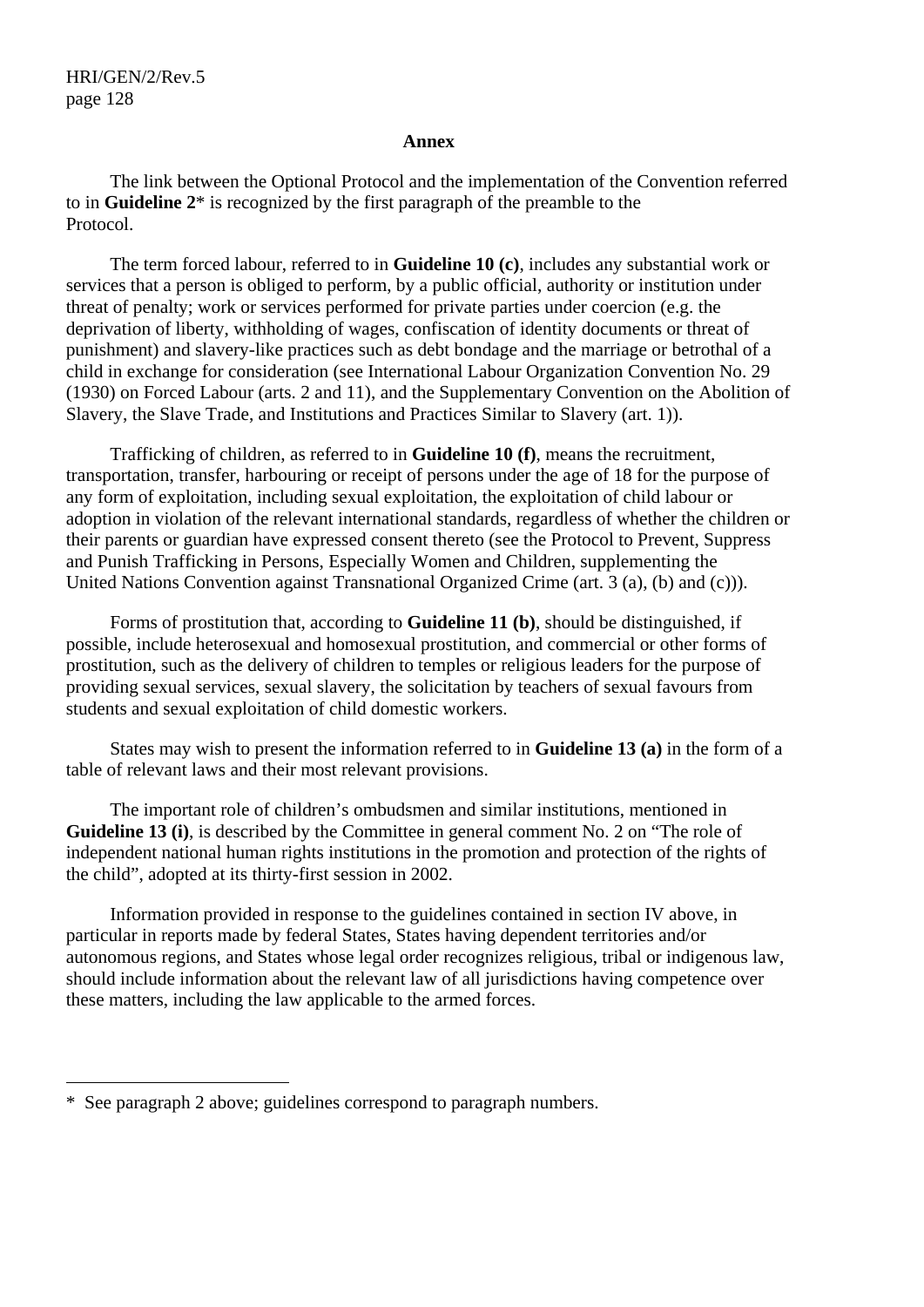The reply to **Guideline 16**, especially its subparagraph (b), should distinguish between the penalties applicable to adults convicted of such offences and juveniles who have committed them. Article 3, paragraph 1, of the Protocol provides that States parties shall "as a minimum" ensure that the acts listed are covered by its criminal or penal law; the broader, generic obligation set forth in article 1 is to "prohibit the sale of children, child prostitution and child pornography". Hence **Guideline 16 (e)** indicates that reports should indicate any other forms of sale, or any other acts or omissions concerning child prostitution or child pornography, that are covered by its criminal or penal law. In addition, in some countries certain crimes may be used to prosecute the sale of children, child prostitution or child pornography even though they do not expressly prohibit those offences as such. Reports also should describe such offences and explain their application to the sale of children, child prostitution and/or child pornography.

 Legal persons, referred to in **Guideline 18**, are entities other than physical persons that have legal personality, such as corporations and other businesses, local or regional governments and legally recognized foundations, organizations and associations.

 The applicable international legal instruments in **Guideline 19** include articles 20 and 21 of the Convention, read together with the general principles recognized by articles 2, 3, 6 and 12 of the Convention; the 1993 Hague Convention on Protection of Children and Cooperation in respect of Intercountry Adoption, which the Committee considers an appropriate instrument for meeting the obligation contained in article 21 (e), of the Convention; the 1967 European Convention on the Adoption of Children (CETS No. 58); the 1990 African Charter on the Rights and Welfare of the Child; the Declaration on Social and Legal Principles Relating to the Protection and Welfare of Children, with Special Reference to Foster Placement and Adoption Nationally and Internationally, adopted by the General Assembly in 1986; and bilateral treaties on adoption. The Declaration on Social and Legal Principles, which is mentioned in the Preamble to the Convention on the Rights of the Child, is applicable to all States, including those that are not party to any of the treaties mentioned above.

The information referred to in **Guideline 27** should include, in particular:

 (a) Any laws and other legal standards providing that the best interests of the child victim or child witness shall be a primary consideration in criminal justice matters concerning the sale of children, child prostitution and child pornography;

 (b) Any laws or other legal standards, procedures and practices concerning the placement of children considered to be victims of sale, child prostitution or child pornography in protective custody in police or correctional facilities, or public child welfare facilities, during the duration of investigations or legal proceedings against the perpetrators of such acts, and information on the number of children placed in such custody for the duration of such investigations or proceedings, disaggregated if possible according to the age, sex and place of origin of the child, the nature of the facility and the average duration of placement;

 (c) The principle that children shall not be deprived of liberty except as a last resort (see article 37 (b) of the Convention) means that child victims or witnesses should not be kept in police or correctional facilities nor, except in extreme circumstances, closed child welfare facilities, in order to ensure their protection and availability in criminal proceedings;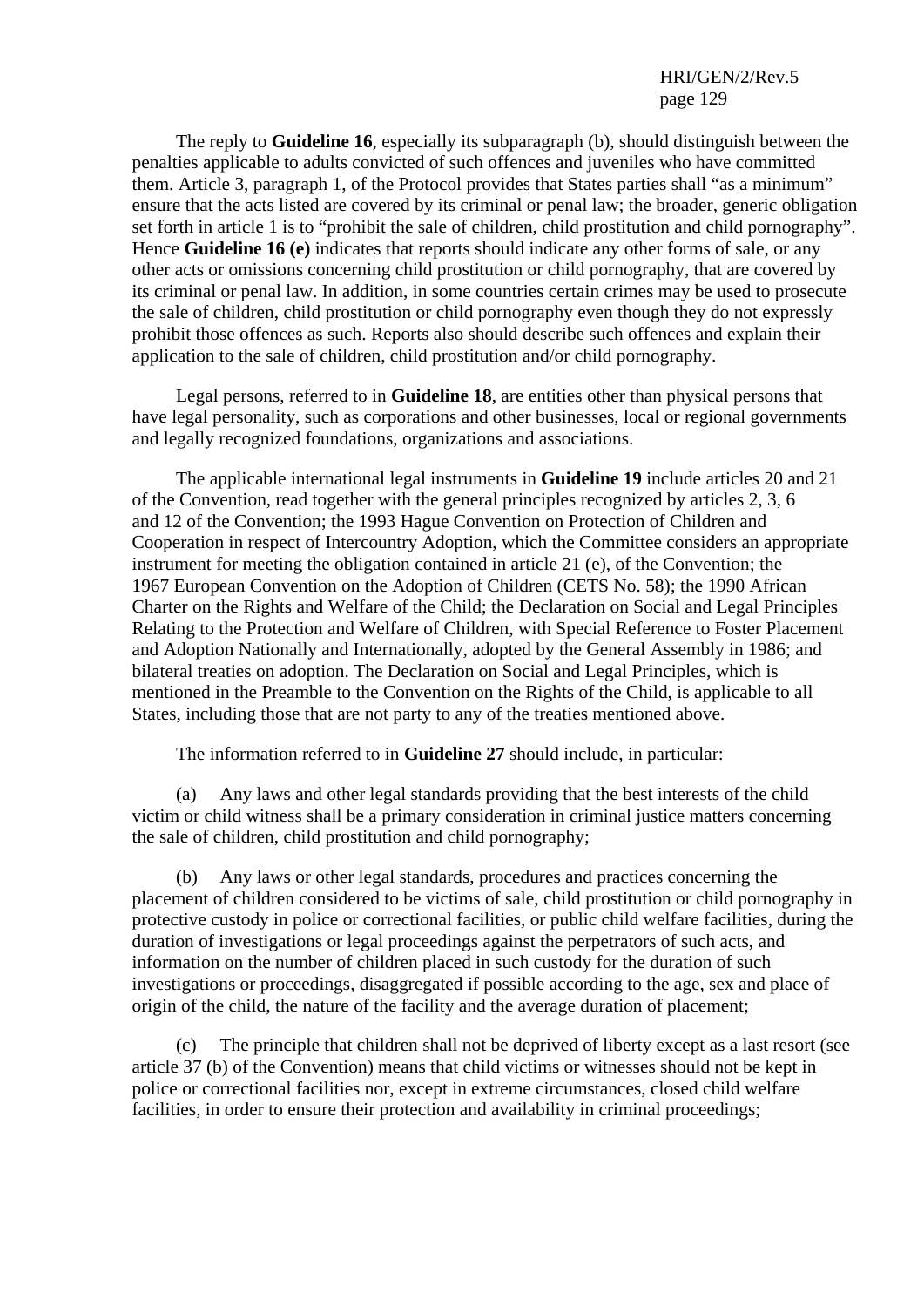(d) Any laws, procedures and practices allowing the placement of children considered to be victims of sale, child prostitution or child pornography in the temporary care of relatives, foster parents, temporary guardians or community-based organizations during the investigations or legal proceedings against the perpetrators of such acts, and information on the number of children so placed, disaggregated if possible according to the age, sex and place of origin of the child, the type of care provider and the average duration of placement;

 (e) Any legal standards that have been adopted recognizing the right of child victims of sale, child prostitution or child pornography to be informed about their legal rights and their potential role in criminal proceedings concerning such exploitation and the scope, timing and progress and outcome of such proceedings, and the practices and procedures that have been established in order to provide children with such information;

 (f) Any legal standards that have been adopted that recognize the right of child victims of sale, child prostitution or child pornography to express or convey their views, needs and concerns about criminal proceedings concerning their exploitation and the duty of investigators, prosecutors and other relevant authorities to take their views and concerns into account; the methods and procedures used to ascertain the views, needs and concerns of child victims of different ages and backgrounds and to communicate them to the relevant authorities; and information regarding the progress made and difficulties encountered, if any, in implementation of such standards and procedures;

 (g) Any programmes and services that provide support to child victims during criminal proceedings against those responsible for their exploitation, the geographical location and nature of the agencies or organizations responsible (public, subsidized or non-governmental), the nature of the support services provided and the coverage; any available data concerning the age, sex, place of origin and other relevant characteristics of the beneficiaries; the results of any evaluations of the support provided; and the views of the State party as to the adequacy of the coverage, scope and quality of the services available and any plans to expand them;

 (h) Any laws or regulations designed to protect the right to privacy and prevent the disclosure of the identity of victims of any of the offences referred to in the Protocol, and any other measures taken by the State party to protect their privacy and prevent the disclosure of their identity, as well as the views of the State party on whether such laws, regulations and other measures are effective and, if not, the reasons why they are not and any plans it has to enhance the protection of their right to privacy and prevent the disclosure of their identity;

 (i) The policies, procedures, programmes, protocols or other measures that have been put in place in order to ensure the safety of child victims of sale, prostitution or pornography who may be at risk of retaliation or intimidation and to ensure the safety of their families and of witnesses vulnerable to such risks, as well as the views of the State party on whether such measures have been effective and, if not, the reasons why they have not been and any plans it has to reinforce them, modify them or to adopt new safeguards; and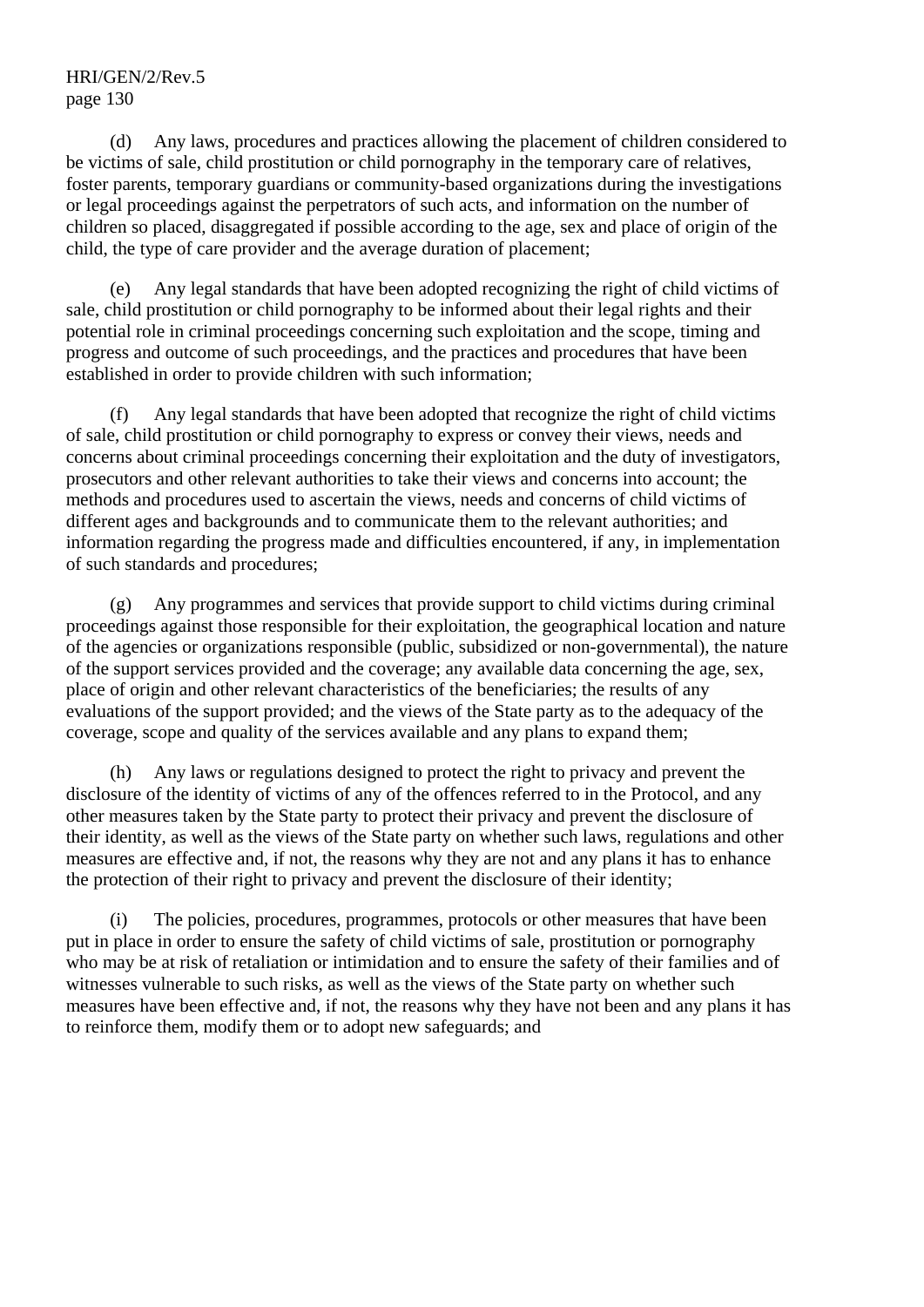(j) Any laws, rules, regulations, guidelines or policies that have been adopted by the competent legislative, administrative or judicial authorities in order to avoid unnecessary delay in the disposition of cases involving the offences referred to by this Protocol and in the execution of orders or decrees granting compensation to child victims, as well as any jurisprudence that may have been adopted by the courts of the State party concerning the timely resolution of such matters.

The information referred to in **Guideline 28** should include, in particular:

 (a) The measures used to estimate the age of the victim when documentary proof is not available;

 (b) The standard of proof for the age of the victim and the legal presumptions, if any, that apply; and

 (c) The agency or bodies that are responsible for carrying out investigations with a view to determining the age of the child and the methods used to this end.

 The information provided in response to Guideline 28 also should indicate whether difficulties in determining the age of presumed victims of the offences referred to by the Protocol to be a substantial obstacle to law enforcement and effective protection of children against such practices and, if so, why it does, and what plans, if any, the State party has to overcome them or what action it considers necessary to address such difficulties. Information provided also should differentiate, when relevant, between offences that have been committed within the territory of a State party against a child who is a national, and offences in which the victim may not be a national of the State party or the act may have taken place in the territory of another State.

The information provided in response to **Guidelines 29 and 30** should:

 (a) Indicate whether the legislation of all relevant jurisdictions of the State party recognizes the requirement that the best interests of the child shall be a primary consideration in the treatment afforded by the criminal justice system to children who are victims of any of the offences described in the Protocol and, if not, what steps, if any, the State party has taken or plans to take to incorporate this principle into the relevant legislation;

 (b) Describe any rules, guidelines, policies or jurisprudence concerning how the best interests of children are defined in this context and the methods that are used to determine the best interests of individual child victims;

 (c) Describe, in particular, any rules, regulations, guidelines, policies or jurisprudence concerning the methods used to determine the child's views and the weight given to such views in establishing what the best interests of the child are in this context;

 (d) Describe, in addition, what steps have been taken and what mechanisms and procedures have been established to provide child victims with objective information, in language adapted to their age and background, about criminal investigations and proceedings regarding offences affecting them, their rights with regard to such investigations and proceedings, and any options or alternative courses of action they may have;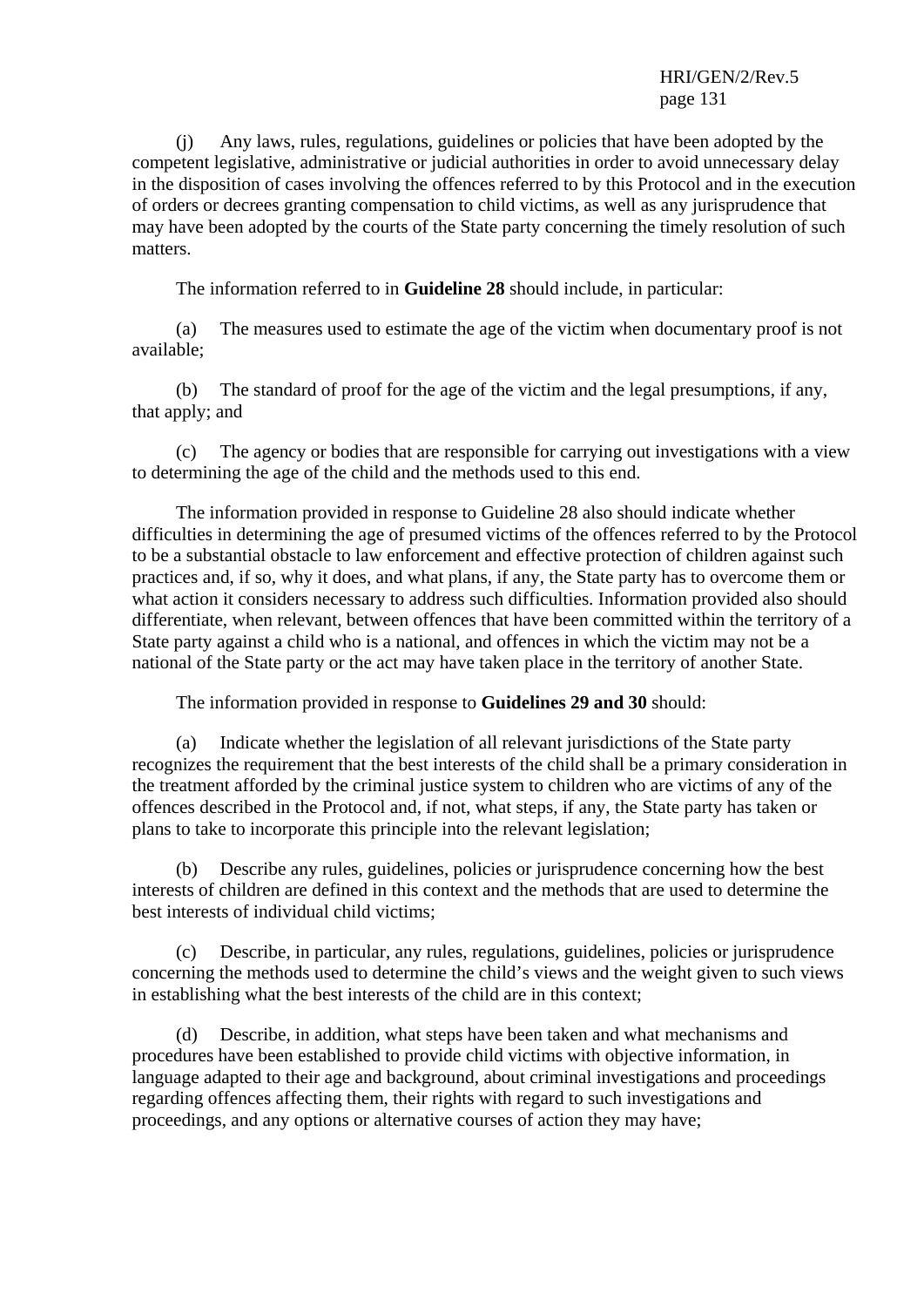(e) Describe any legislation, regulations, procedures, policies and jurisprudence regarding the legal standing of children with regard to decisions that must be made regarding criminal proceedings concerning offences against them, including any age limit concerning the child's decision whether to testify or otherwise participate in proceedings; the authority of parents or guardians to take such decisions for the child, and the appointment of temporary guardians to ensure that the best interests of the child are identified and respected in the absence of any parent or guardian or in the event of a possible conflict of interest between the child victim and her or his parent(s) or legal guardian; and

 (f) Describe the role, if any, of child protection agencies or child rights bodies in criminal proceedings concerning the offences referred to by the Protocol, in particular any role they may play in defending the best interests of the child victim or child witness in such proceedings.

 Information requested under **Guideline 31** should provide details as to the agency or agencies that are competent to investigate and/or prosecute the offences referred to by the Protocol and the courts competent over these offences throughout the territory or territories of the State party, and whether contact with child victims and witnesses by the staff of such agencies is limited to officials assigned especially to cases concerning children; any specific requirements regarding education on the rights of children and child psychology or development applicable to the recruitment or appointment of staff having contact with children; any entry-level or in-service training programmes that provide staff having contact with children and their supervisors with legal, psychological and other relevant training designed to ensure that child victims receive treatment that is sensitive to their age, sex, background and experiences and respectful of their rights, and a brief description of the content and methodology of such training programmes; and the agencies or organizations, public or private, that provide care, shelter and psychosocial services to the victims of the offences referred to by this Protocol, and any applicable regulations concerning the qualifications and training of private service providers.

 The information provided in response to **Guideline 32** should indicate the public or private agencies, organizations and networks most involved in efforts to prevent the sale of children, child prostitution and pornography and related practices, as well as those most involved in providing protection, rehabilitation and similar services to the victims of such practices; and describe any significant attacks or threats to the safety, security and integrity of the above-mentioned bodies and their members or staff, as well as the types of measures the State party has adopted to protect the persons or bodies that have been the target of attacks and threats of the kind mentioned above, and the measures or policies that have been adopted as a precaution against such threats or attacks.

 For purposes of **Guideline 33**, the rights of accused persons to a fair and impartial trial should be considered to be the rights set forth in articles 14 and 15 of the International Covenant on Civil and Political Rights, in particular the right to be presumed innocent until proved guilty according to law, to have adequate facilities for the preparation of a defence and to examine, or have examined, the witnesses against him.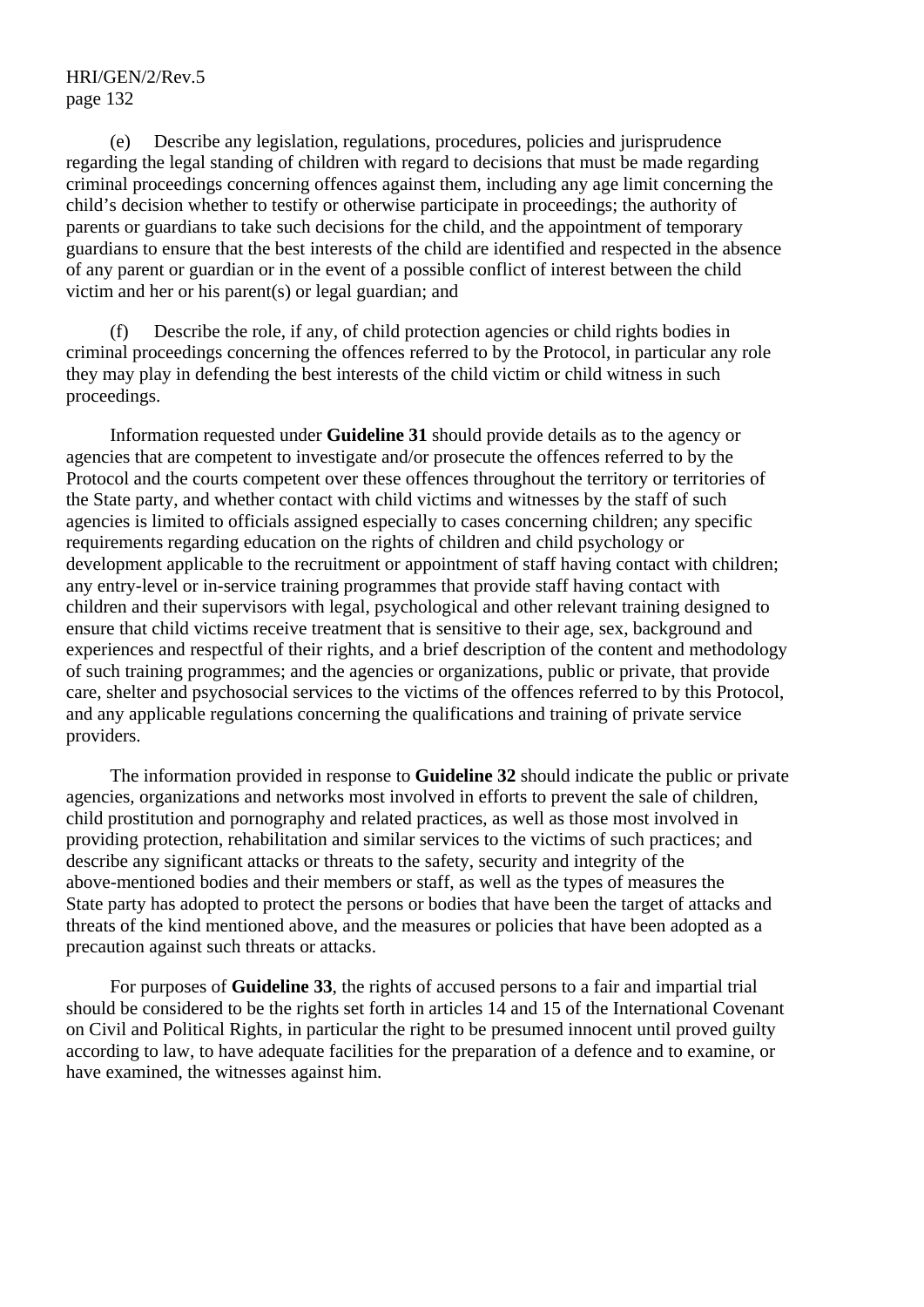Information provided in response to **Guideline 34** should include: identification of programmes or services and the agencies or organizations that operate them, their geographical location and a description of the type of services provided; data on the number of children who receive such assistance, disaggregated according to the age and sex of the beneficiaries, the type of abuse suffered and whether the assistance is provided in a residential or non-residential setting; the results of any evaluation(s) that have been made of the assistance provided by existing programmes and information regarding the unmet demand for such services, if any; and any plans the State party has for increasing the capacity of existing programmes or expanding the type of services provided, as well as any other information that it considers relevant.

 The right to assistance in social reintegration and psychological recovery referred to by **Guideline 35** and article 9, paragraph 3, of the Protocol includes the right of children deprived of any element of their identity to assistance in speedily re-establishing their identify, a right also recognized by article 8, paragraph 2, of the Convention on the Rights of the Child.

Information provided in response to **Guideline 36** should include:

 (a) The number of children who are not nationals or whose nationality is unknown who are identified annually as victims of sale, child prostitution and child pornography, disaggregated to the extent possible by age, sex, type of exploitation and country of origin;

 (b) The policy of the State party regarding the repatriation of child victims and reintegration with their families and community, including the way such policies address issues such as the best interests of the child, the right of the child to have his or her views taken into account, the child's participation in criminal proceedings against those responsible for his or her exploitation and the right of the child to protection against the risk of reprisals and to assistance in physical and psychological rehabilitation;

Any existing legal or administrative agreements with other countries concerning the repatriation of children who have been victims of these forms of exploitation, mutual assistance in re-establishing their identity or relocating their families and for evaluating the appropriateness of return of the child to his or her family or community, as opposed to other forms of social reintegration; and

 (d) Information on the progress made and difficulties encountered in safeguarding the right to social reintegration, identity and physical and psychological recovery of children who have been victims of these forms of exploitation and who are not nationals, or whose nationality is unknown, as well as any plans it may have for overcoming the difficulties encountered, if any.

The information provided in response to **Guideline 37** should include:

 (a) Whether the child's right to compensation is subordinated to or conditioned by a prior finding of criminal responsibility on the part of those responsible for his or her exploitation;

 (b) Procedures and standards regarding the appointment of a guardian or representative for the child for purposes of legal procedures of this kind, when there is an actual, possible or potential conflict between the interests of the child and those of his or her parents;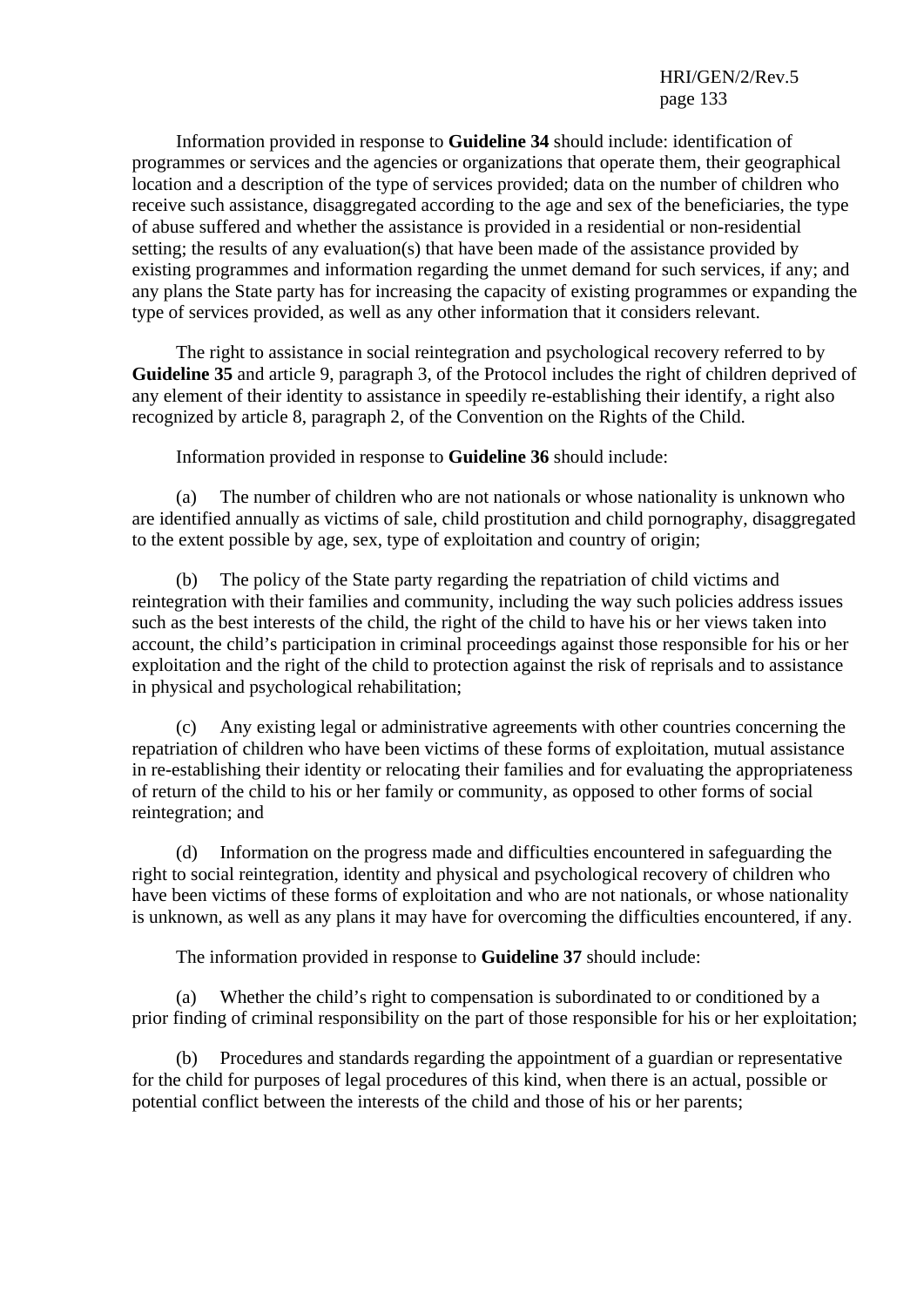(c) Standards and procedures concerning the voluntary settlement of cases or complaints involving the sale of children, child prostitution or pornography;

 (d) Whether there are any differences between the procedures applicable to cases involving children and those involving adults, insofar as the admissibility of evidence or the way evidence concerning the child victim is presented;

 (e) Whether rules and guidelines concerning the management of cases recognize the importance of the need to avoid undue delay in the resolution of cases involving children, in accordance with article 8, paragraph 1 (g), of the Protocol;

 (f) Whether there is any difference in the statute of limitations applicable to claims of compensation for these forms of exploitation, when the victim is a child;

 (g) Any special features of the law that concern the use, disposition and safeguarding of damages awarded to children until such time as they reach the age of majority;

 (h) Any other special features of existing procedures that may be used by children to seek compensation in the type of cases referred to above that are designed to make them more sensitive to the special needs, rights and vulnerabilities of children;

 (i) Whether the information given in reply to the preceding paragraphs of this guideline is applicable to victims who may not be nationals of the State party, and any special measure that may exist to ensure that victims who are not or may not be nationals have equal access to remedies designed to obtain compensation for damages due to the forms of exploitation referred to above;

 (j) Any information concerning the number and amount of awards made to children for abuses of this kind, as a result of legal or administrative proceedings or settlements supervised by official bodies, that would help the Committee understand how existing remedies and procedures work in practice;

 (k) Whether the State party considers that existing remedies and procedures provide adequate protection to the right of children who have been victims of the above forms of exploitation to obtain adequate compensation for damages and, if not, what improvements or changes it considers would enhance effective protection of this right.

 Damages include physical or mental injury, emotional suffering, prejudice to moral interests (e.g. honour, reputation, family ties, moral integrity), denial of one's rights, loss of property, income or other economic loss and expenses incurred in treating any injury and making whole any damage to the victim's rights (see principles 19 and 20 of the Basic Principles and Guidelines on the Right to a Remedy and Reparation for Victims of Gross Violations of International Human Rights Law and Serious Violations of International Humanitarian Law).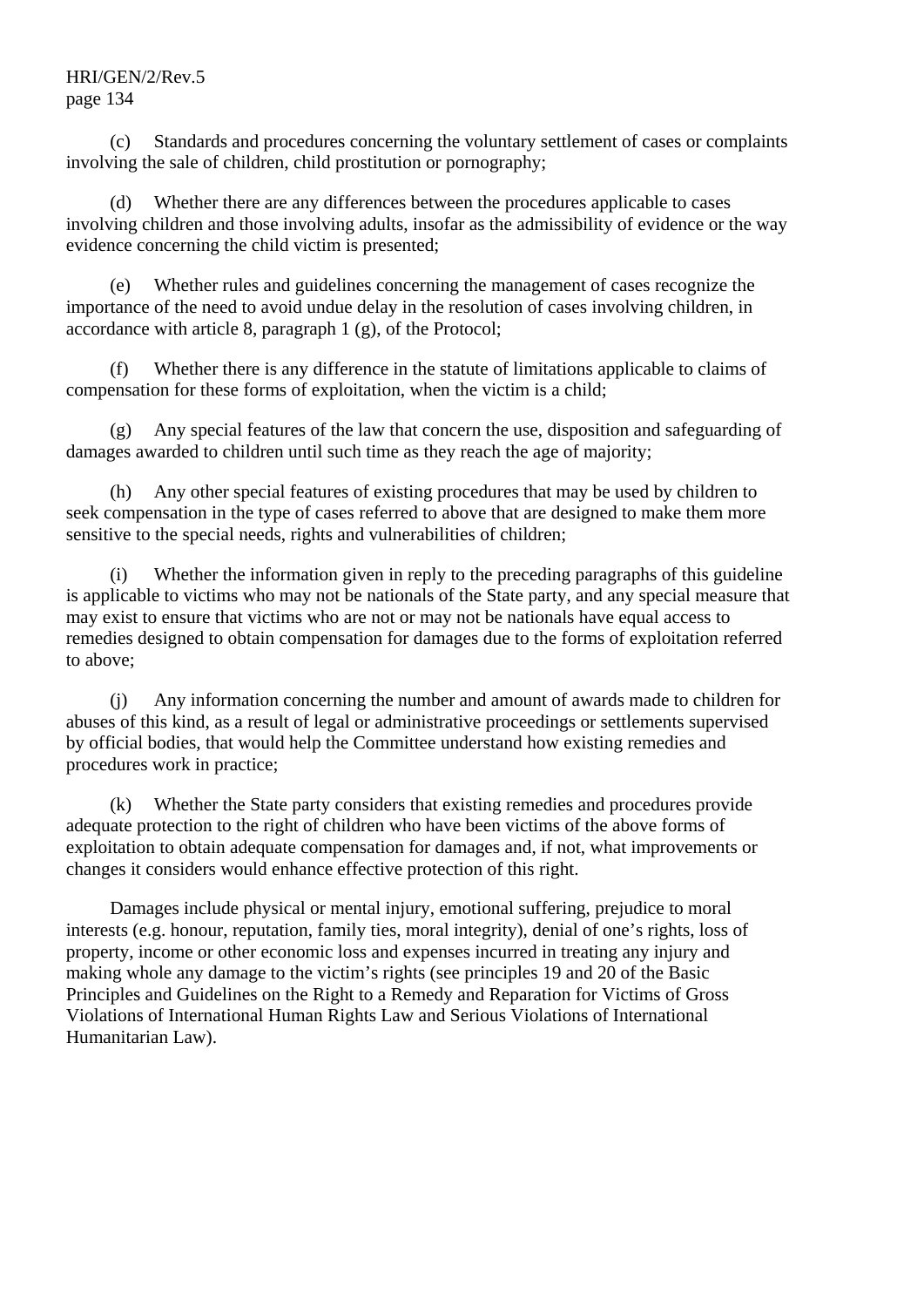#### **Chapter X**

#### **COMMITTEE ON MIGRANT WORKERS**

## **GUIDELINES FOR INITIAL REPORTS TO BE SUBMITTED BY STATES PARTIES UNDER ARTICLE 73 OF THE CONVENTION**

#### **Introduction**

1. Article 73 of the International Convention on the Protection of the Rights of All Migrant Workers and Members of Their Families provides that States parties undertake to submit to the Secretary-General of the United Nations for consideration by the Committee a report on the measures they have taken to give effect to the provisions of the Convention. The Committee has agreed to the following guidelines in order to give indications to States parties on the form and contents of their initial reports.

2. Those States parties whose initial reports are already in preparation at the time of transmittal of these guidelines can complete and submit their report to the Committee even if the report has not been prepared in conformity with the present guidelines.

#### **A. Part I. Information of a general nature**

3. This part should:

 (a) Describe the constitutional, legislative, judicial and administrative framework governing the implementation of the Convention, and any bilateral, regional or multilateral agreements in the field of migration entered into by the reporting State party.

 (b) Provide quantitative and qualitative information, as disaggregated as possible, on the characteristics and nature of the migration flows (immigration, transit and emigration) in which the State party concerned is involved.

 (c) Describe the actual situation as regards the practical implementation of the Convention in the reporting State and indicate the circumstances affecting the fulfilment of the obligations of the reporting State under the Convention.

 (d) Include information on the measures taken by the State party for the dissemination and promotion of the Convention and on the cooperation with civil society in order to promote and respect the rights contained in the Convention.

#### **B. Part II. Information in relation to each of the articles of the Convention**

4. This part should provide specific information relating to the implementation by the reporting State of the Convention, in accordance with the sequences of the articles and their respective provisions. In order to facilitate the reporting procedure for the States parties, the information may be provided per clusters of articles as follows: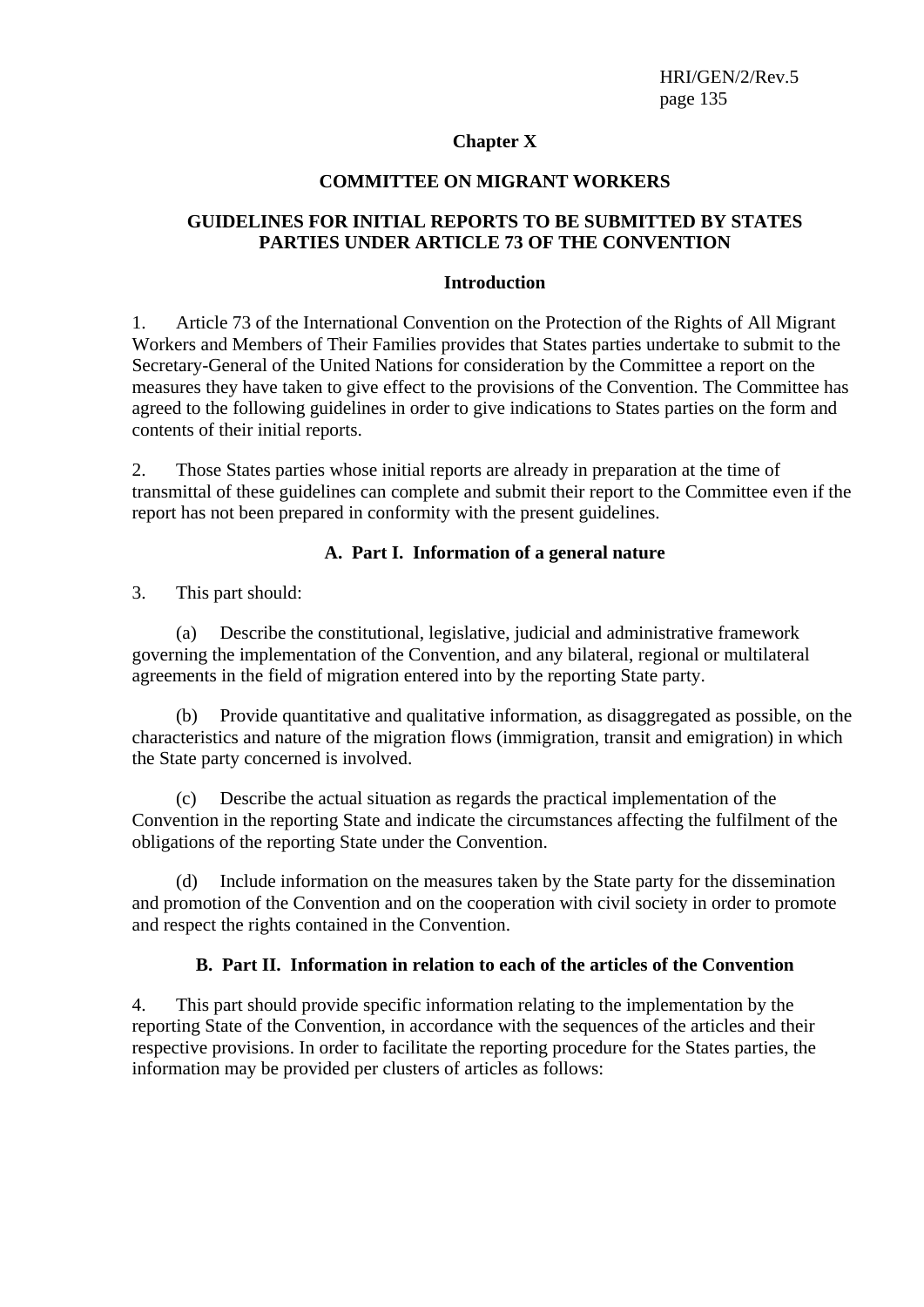## **(a) General principles:**

- Articles 1 (1), 7: Non-discrimination
- Article 83: Right to an effective remedy
- Article 84: Duty to implement the Convention
- **(b) Part III of the Convention**: Human rights of all migrant workers and members of their families:
	- Article 8: Right to leave any country including own and to return
	- Articles 9, 10: Right to life; prohibition of torture; prohibition of inhuman or degrading treatment
	- Article 11: Prohibition of slavery and forced labour
	- Articles 12, 13 and 26: Freedom of opinion and expression; freedom of thought conscience and religion; right to join a trade union
	- Articles 14, 15: Prohibition of arbitrary or unlawful interference with privacy, home, correspondence and other communications; prohibition of arbitrary deprivation of property
	- Article 16 (§ 1-4), 17 and 24: Right to liberty and security of persons; safeguards against arbitrary arrest and detention; recognition as a person before the law
	- Articles 16 (§ 5-9), 18, 19: Right to procedural guarantees
	- Article 20: Prohibition of imprisonment, deprivation of authorization of residence and/or work permit and expulsion merely on the ground of failure to fulfil a contractual obligation
	- Articles 21, 22, 23: Protection from confiscation and/or destruction of ID and other documents; protection against collective expulsion; right to recourse to consular or diplomatic protection
	- Articles 25, 27, 28:

Principle of equality of treatment in respect of: remuneration and other conditions of work and terms of employment; social security; and right to receive urgent medical care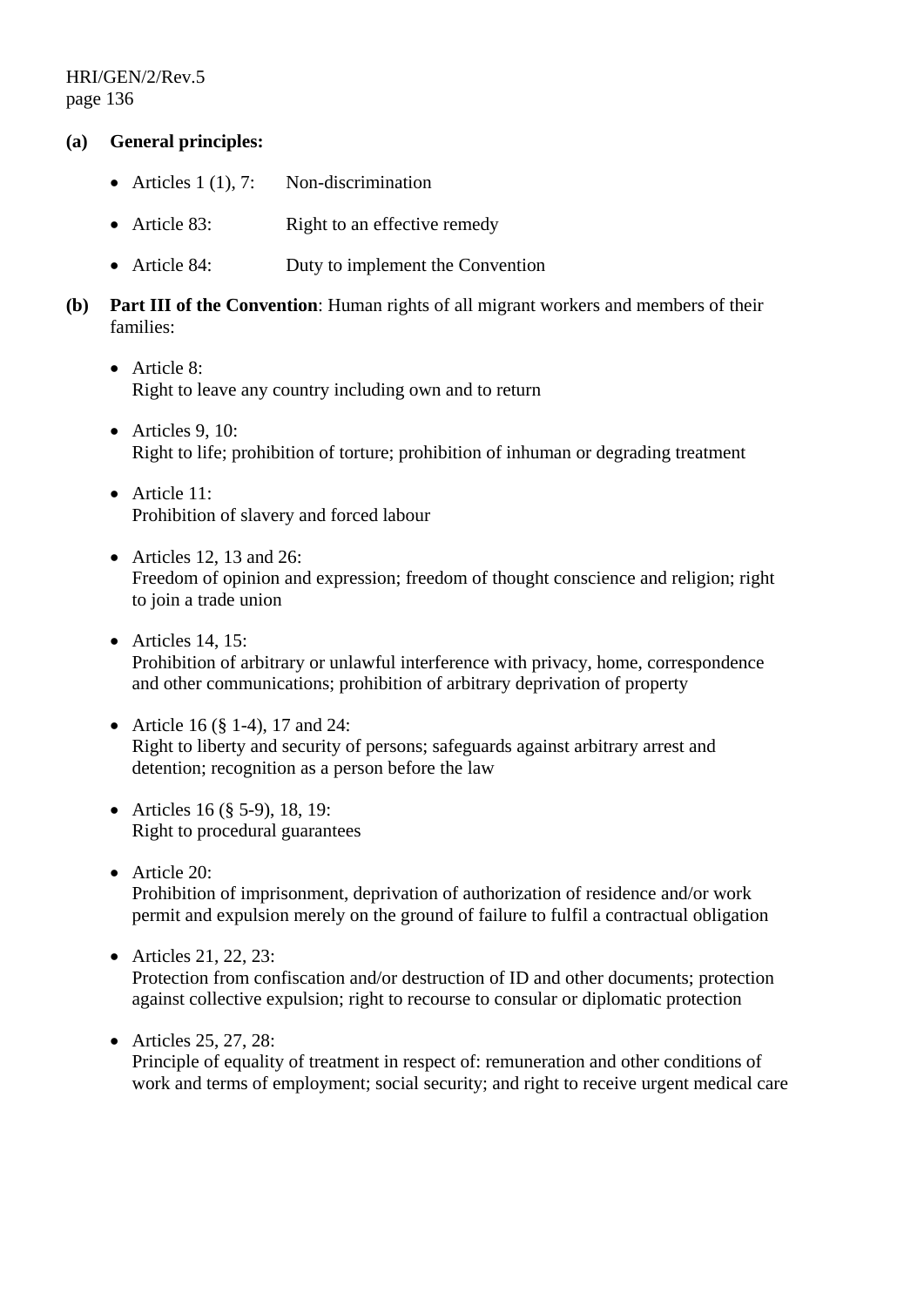• Articles 29, 30, 31:

Right of a child of a migrant worker to a name, registration of birth and nationality; access to education on the basis of equality of treatment; respect for the cultural identity of migrant workers and members of their families

• Articles 32, 33:

Right to transfer in the State of origin their earnings, savings and personal belongings; right to be informed on the rights arising from the Convention and dissemination of information

- **(c) Part IV of the Convention**: Other rights of migrant workers and their families who are documented or in a regular situation:
	- Article 37:

Right to be informed before departure of the conditions of admission to the State of employment and of their remunerated activity

• Articles 38, 39:

Right to be temporarily absent without effect upon authorization to stay or work; right to liberty of movement and to choose the residence in the territory of the State of employment

• Articles 40, 41, 42:

Right to form associations and trade unions; right to participate in public affairs of their State of origin and to vote and be elected at election of that State; procedure and institutions taking care of the needs of migrant workers and possible enjoyment of political rights in the State of employment

• Articles 43, 54, 55:

Principle of equality of treatment with nationals of the State of employment in relation to the issues indicated; equality of treatment as to protection against dismissal, unemployment benefits and access to public work schemes and alternative employment; equality of treatment in the exercise of a remunerated activity

• Articles 44 and 50:

Protection of the unity of the families of migrant workers and reunification of migrant workers; consequences of death or dissolution of marriage

• Articles 45 and 53:

Enjoyment of equality of treatment for members of the families of migrant workers in the indicated aspects and measures taken to guarantee integration of children of migrant workers in the local school system; right to freely choose a remunerated activity for members of a migrant worker's family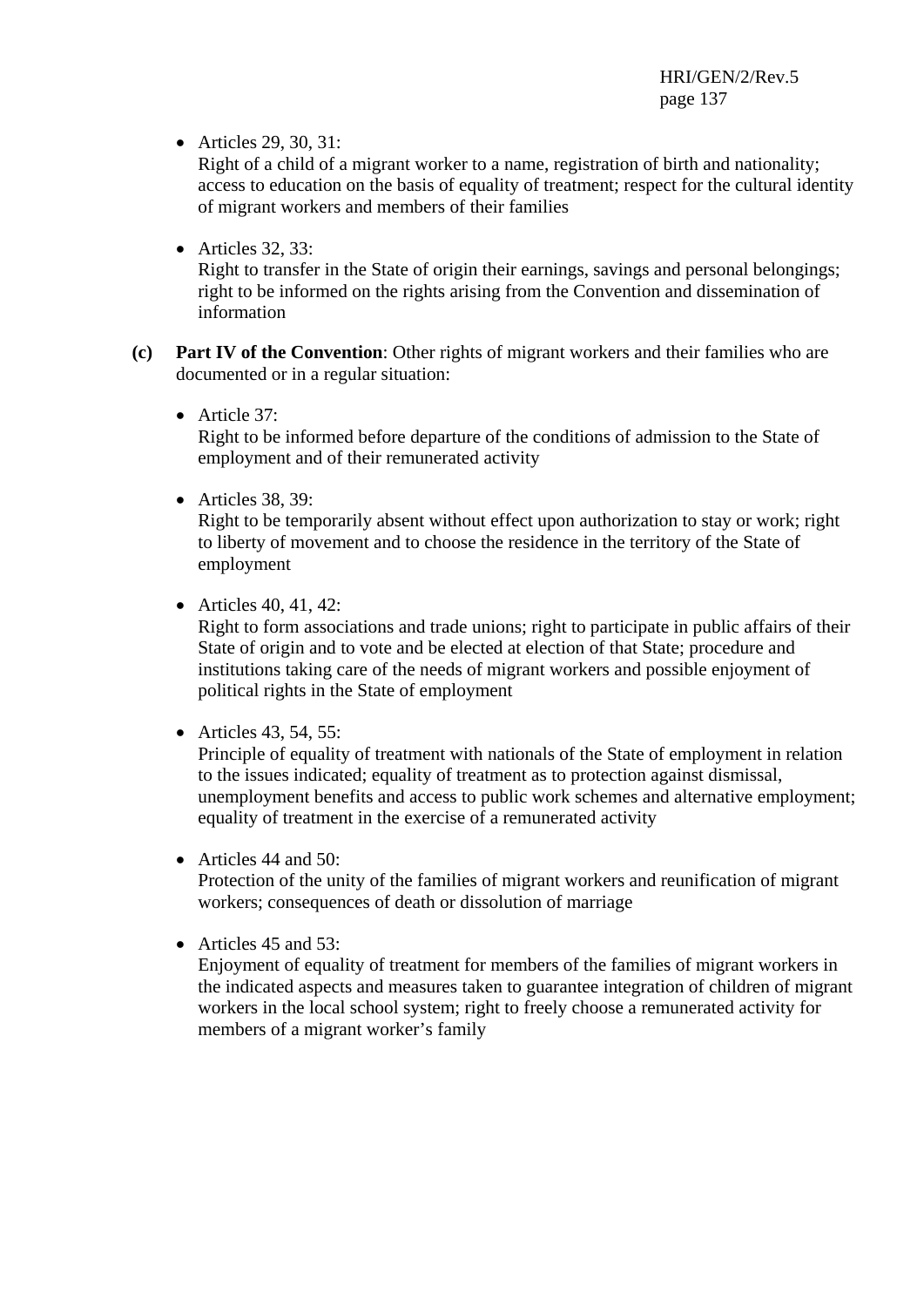• Articles 46, 47, 48:

Exemption from import and export duties and taxes in respect of particular belongings; right to transfer earnings and savings from the State of employment to the State of origin or any other State; imposition of taxes and avoidance of double taxation principle

• Articles  $51, 52$ :

Right to seek alternative employment in case of termination of the remunerated activity for migrant workers not authorized to freely choose their remunerated activity; conditions and restrictions for migrant workers who can freely choose their remunerated activity

• Articles 49 and 56:

Authorization of residence and authorization to engage in a remunerated activity; general prohibition and conditions of expulsion

**(d) Part V of the Convention**: Provisions applicable to particular categories of migrant workers and members of their families.

 The State party should indicate the provisions or measures adopted for the particular categories of migrants indicated in articles 57 to 63 of the Convention, if any.

(**e) Part VI of the Convention**: Promotion of sound, equitable, humane and lawful conditions in connection with international migration of workers and members of their families.

 The State party should indicate the measures taken to ensure promotion of sound, equitable, humane and lawful conditions in connection with international migration of workers and members of their families. In particular:

• Article 65:

Establishment of appropriate services to deal with questions concerning international migration of workers and members of their families

• Article 66:

Authorized operations and bodies for the recruitment of workers for employment in another State

• Article 67:

Measures regarding the orderly return of migrant workers and members of their families to the State of origin, their resettlement and cultural reintegration

• Article 68:

Measures aimed at the prevention and elimination of illegal or clandestine movements and employment of migrant workers in an irregular situation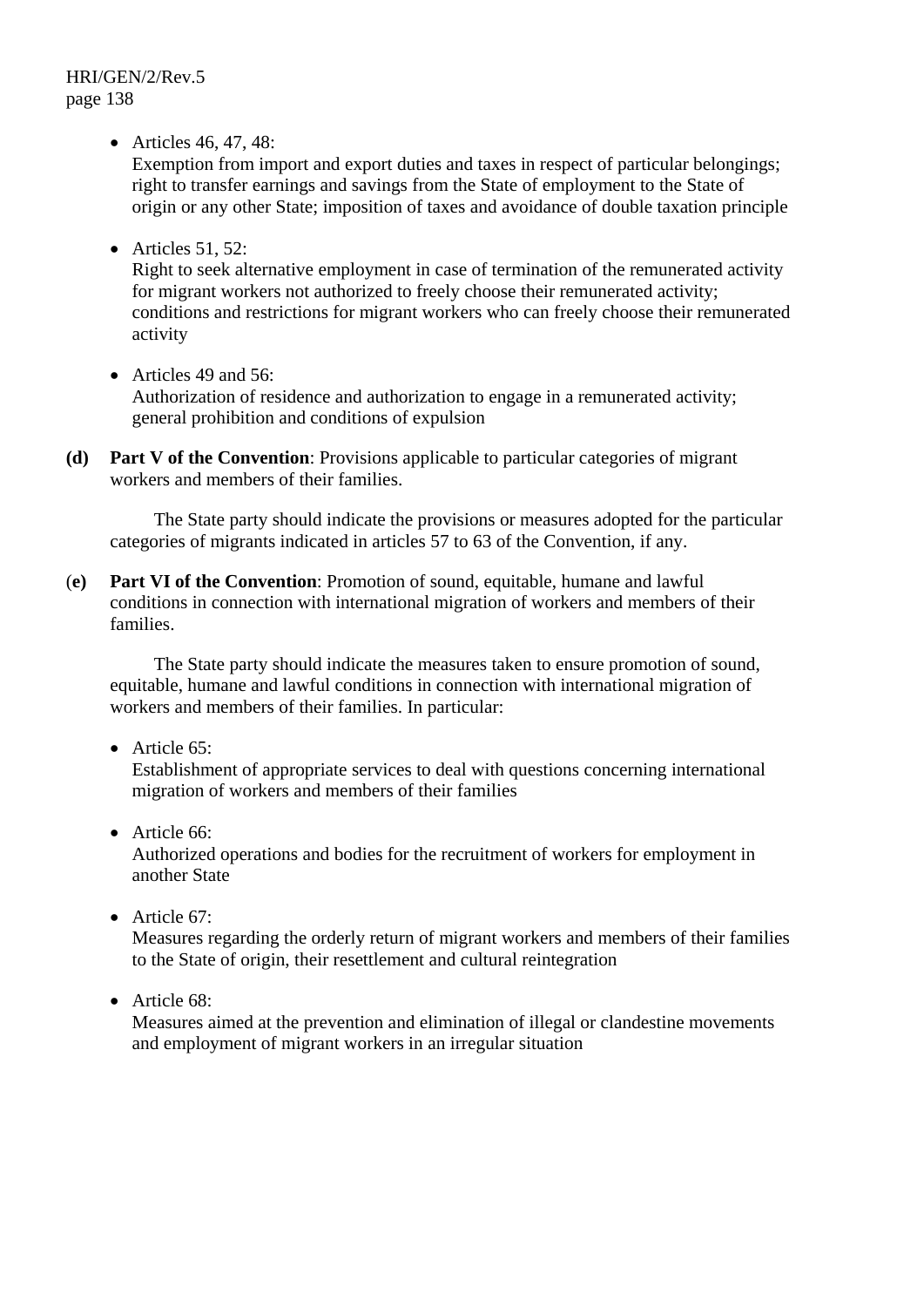• Article 69:

Measures taken to ensure that migrant workers in an irregular situation do not persist in this condition within the territory of a State party and circumstances to take into account in case of regularization procedures

• Article 70:

Measures taken to ensure that living conditions of migrant workers and members of their families in a regular situation are in keeping with the standards of fitness, safety, health and principles of human dignity

 $\bullet$  Article 71.

Repatriation of the bodies of deceased migrant workers or members of their families and compensation matters relating to the death

# **Presentation of the report**

5. The report should be accompanied by sufficient copies (if possible in English, French or Spanish) of the principal legislative and other texts referred to in the report. These will be made available to members of the Committee. It should be noted, however, that they will not be reproduced for general distribution with the report. It is desirable therefore that, when a text is not actually quoted in or annexed to the report itself, the report should contain sufficient information to be understood without reference to it.

6. States parties may wish to present their initial report under article 73 of the International Convention on the Protection of the Rights of All Migrant Workers and Members of Their Families in conjunction with the Common Core Document referred to in document HRI/MC/2004/3 which contains draft guidelines for its preparation. This option has been encouraged by the third inter-committee meeting held in Geneva on 21-22 June 2004 (see document A/59/254, Report of the Sixteenth Meeting of the Chairpersons of the Human Rights Treaty Bodies).

7. Initial reports under article 73 of the Convention should be submitted in electronic form (on diskette, CD-rom or by electronic mail), accompanied by a printed paper copy. The report should not exceed 120 pages (A4-size paper, with 1.5 line spacing; and text of 12 points in the font Times New Roman).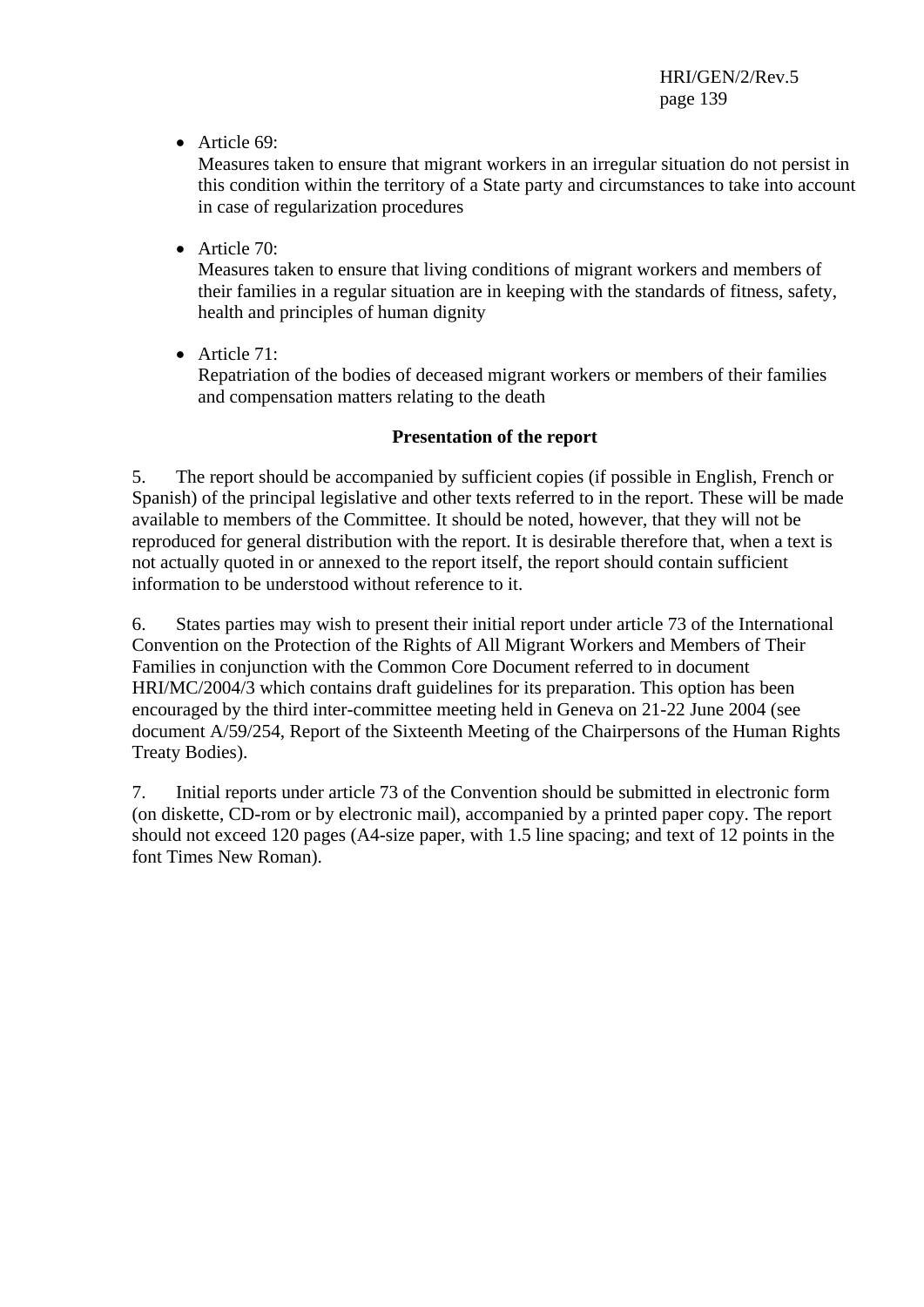# **GUIDELINES FOR THE PERIODIC REPORTS TO BE SUBMITTED BY STATES PARTIES UNDER ARTICLE 73 OF THE CONVENTION**

### **Introduction**

1. Article 73 (1) (a) of the International Convention on the Protection of the Rights of All Migrant Workers and Members of their Families provides that States parties undertake to submit to the Secretary-General of the United Nations, for consideration by the Committee, a report on the measures they have taken to give effect to the provisions of the Convention. Thereafter, the States parties shall submit periodic reports every five years and whenever the Committee so requests, according to article 73 (1) (b). The Committee has agreed to the following guidelines in addition to its guidelines for initial reports, in order to give indications to States parties on the form and contents of their periodic reports.

2. State reports under the reporting system will consist of two parts: the common core document and the treaty-specific document. The common core document should include general information about the reporting State, the general framework for the protection and promotion of human rights as well as general information on non-discrimination and equality and effective remedies in accordance with the harmonized guidelines (HRI/GEN/2/Rev.4).

# **A. The CMW-specific document**

3. Under the CMW-specific document, States parties should provide information relating to:

 (a) The implementation of the Convention taking into account the issues raised by the Committee in its concluding observations on the State party's previous report;

 (b) Recent developments in law and practice affecting the enjoyment of the rights of migrant workers. The CMW-specific document should not merely list or describe the legislation of the State party but elaborate on its practical implementation;

 (c) The measures taken by the State party for the dissemination and promotion of the Convention and on the cooperation with civil society in order to promote and respect the rights contained in the Convention and in the preparation of the State party's CMW-specific document.

4. The CMW-specific document should be divided in two sections, a general information part and a specific provisions part, according to the following indications.

# **B. General information**

5. In this part of the periodic report, the State party should provide updated information related to the current reporting period in accordance with the following categories; if there is nothing new to report under a category, it should be so stated:

(a) Disaggregated data on the characteristics and nature of migratory flows (immigration, transit and emigration) affecting the State party. If no exact data are available, please provide estimated figures on the dynamics of migration flows in the State party;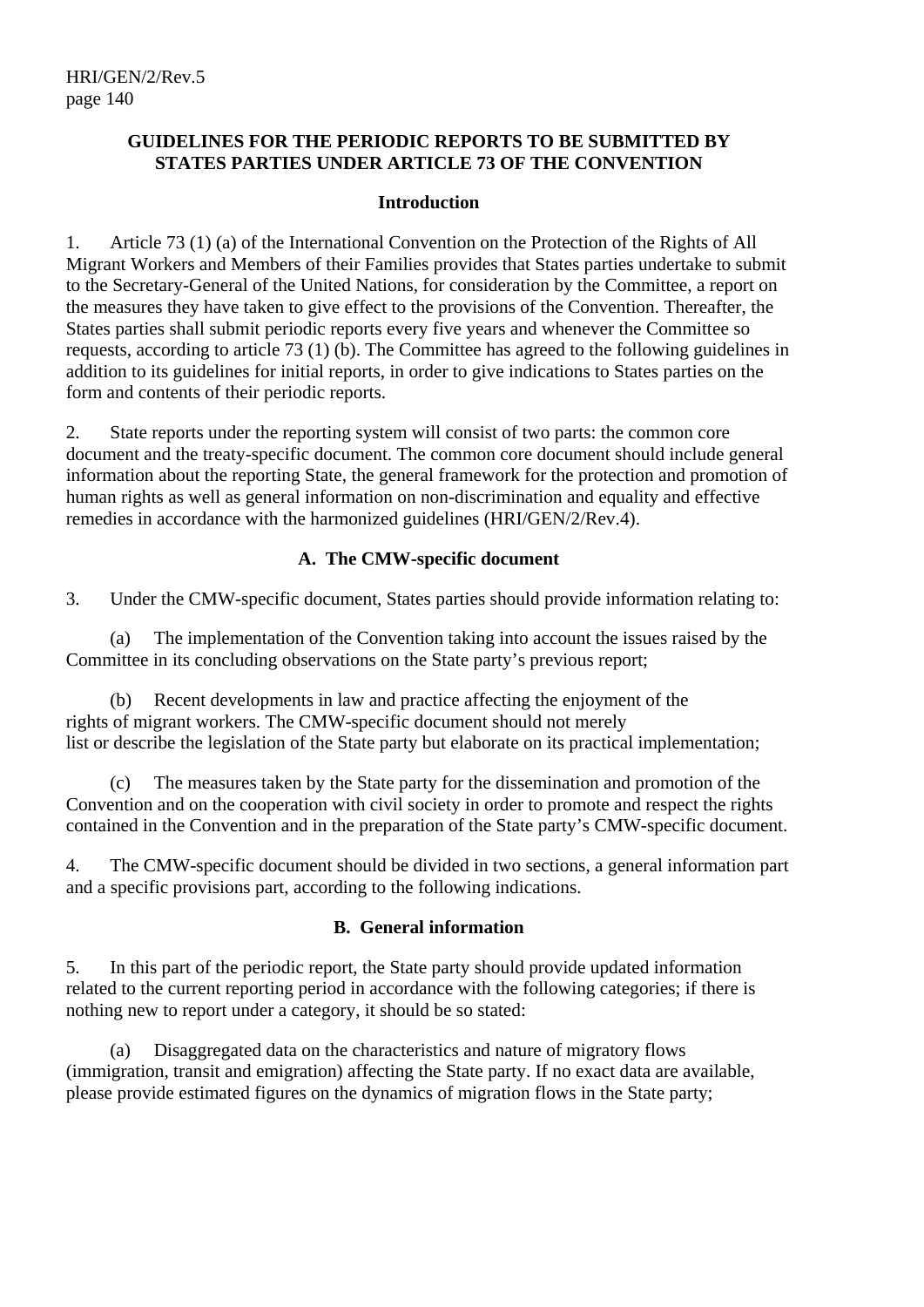(b) Data and statistics on the number of unaccompanied or separated migrant children within the territory of the State party;

(c) Steps that have been taken to harmonize the national migration laws with the Convention, including whether the State party has plans to withdraw its reservations to the Convention, if any;

(d) Any signature, accession or ratification of human rights treaties or international instruments relevant for the implementation of the present Convention; in particular, any steps taken towards ratification of ILO Conventions Nos. 97 (1949) on Migration for Employment and No. 143 (1975) on Migrant Workers.

(e) Any court decisions related to the enjoyment by migrants and members of their families of the rights contained in the Convention;

(f) Any change in the legislation affecting the implementation of the Convention;

(g) Specific procedures that have been put in place in order to deal with mixed migratory flows, in particular to establish the special protection needs of asylum-seekers and victims of trafficking; in this context, please indicate whether national legislation provides for the application of the Convention to refugees and/or stateless persons, according to article 3 (d) of the Convention;

(h) Steps taken to ensure that migrant children who are detained including for violations of provisions relating to migration, are held separately from other adults and whether specific procedures are in place to determine the age of juvenile migrants; data on the number of migrant children detained;

(i) Special programmes to address the special interests of migrant children, including unaccompanied and separated children;

(j) Legislation and practice providing for mechanisms to monitor the situation of migrant women, including those employed as domestic workers, and safeguards and guarantees to protect them from exploitation and violence;

(k) Procedures assisting victims of trafficking, especially women and children;

(l) Measures taken to provide assistance given by the State party to its migrants abroad;

(m) Measures taken to facilitate migrants' reintegration in case of return to the State party;

(n) Multilateral or bilateral agreements relating to migration the State party has entered into, including regional agreements;